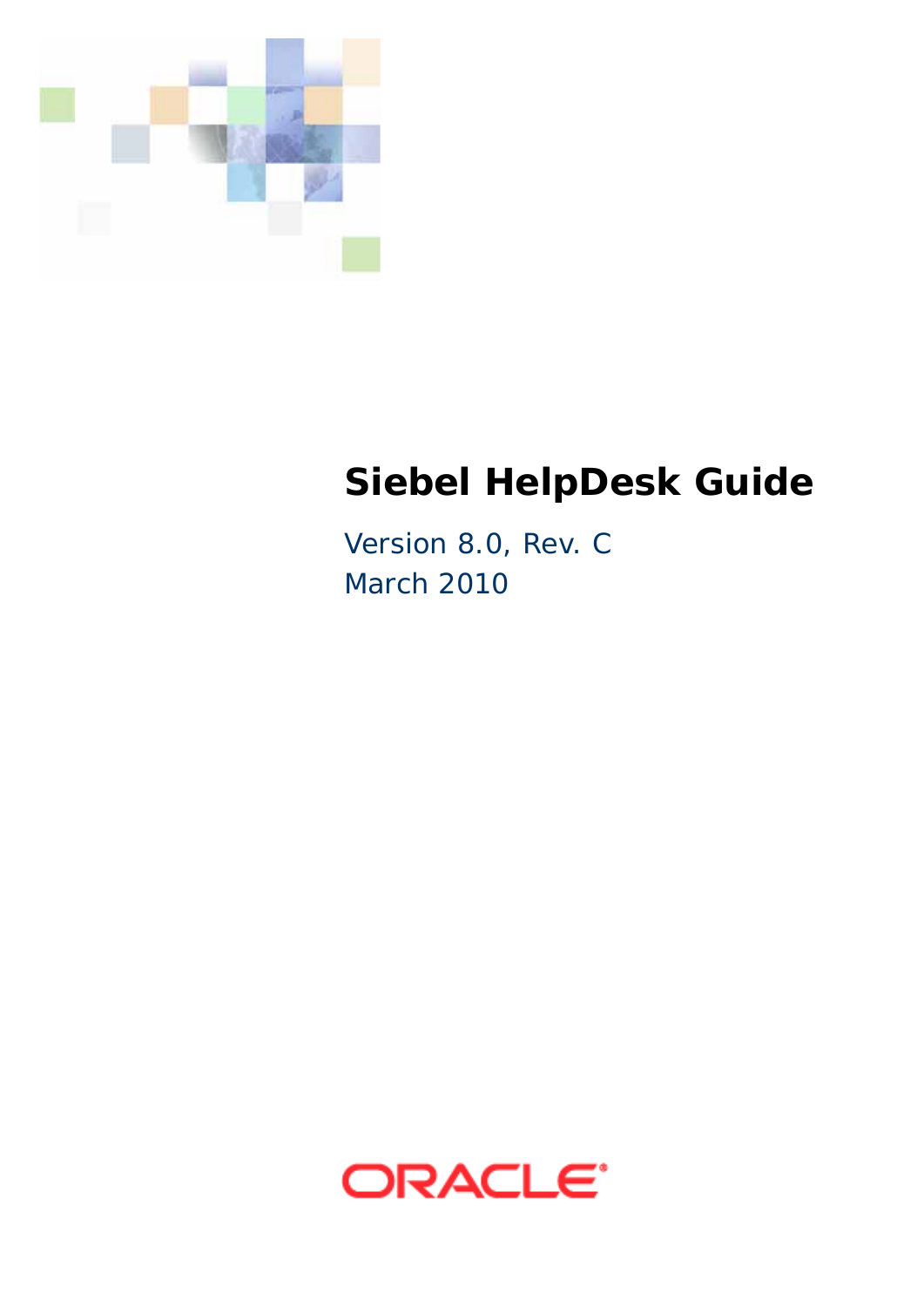Copyright © 2005, 2010 Oracle and/or its affiliates. All rights reserved.

The Programs (which include both the software and documentation) contain proprietary information; they are provided under a license agreement containing restrictions on use and disclosure and are also protected by copyright, patent, and other intellectual and industrial property laws. Reverse engineering, disassembly, or decompilation of the Programs, except to the extent required to obtain interoperability with other independently created software or as specified by law, is prohibited.

The information contained in this document is subject to change without notice. If you find any problems in the documentation, please report them to us in writing. This document is not warranted to be errorfree. Except as may be expressly permitted in your license agreement for these Programs, no part of these Programs may be reproduced or transmitted in any form or by any means, electronic or mechanical, for any purpose.

If the Programs are delivered to the United States Government or anyone licensing or using the Programs on behalf of the United States Government, the following notice is applicable:

#### U.S. GOVERNMENT RIGHTS

Programs, software, databases, and related documentation and technical data delivered to U.S. Government customers are "commercial computer software" or "commercial technical data" pursuant to the applicable Federal Acquisition Regulation and agency-specific supplemental regulations. As such, use, duplication, disclosure, modification, and adaptation of the Programs, including documentation and technical data, shall be subject to the licensing restrictions set forth in the applicable Oracle license agreement, and, to the extent applicable, the additional rights set forth in FAR 52.227-19, Commercial Computer Software--Restricted Rights (June 1987). Oracle USA, Inc., 500 Oracle Parkway, Redwood City, CA 94065.

The Programs are not intended for use in any nuclear, aviation, mass transit, medical, or other inherently dangerous applications. It shall be the licensee's responsibility to take all appropriate fail-safe, backup, redundancy and other measures to ensure the safe use of such applications if the Programs are used for such purposes, and we disclaim liability for any damages caused by such use of the Programs.

The Programs may provide links to Web sites and access to content, products, and services from third parties. Oracle is not responsible for the availability of, or any content provided on, third-party Web sites. You bear all risks associated with the use of such content. If you choose to purchase any products or services from a third party, the relationship is directly between you and the third party. Oracle is not responsible for: (a) the quality of third-party products or services; or (b) fulfilling any of the terms of the agreement with the third party, including delivery of products or services and warranty obligations related to purchased products or services. Oracle is not responsible for any loss or damage of any sort that you may incur from dealing with any third party.

Oracle, JD Edwards, and PeopleSoft are registered trademarks of Oracle Corporation and/or its affiliates. Other names may be trademarks of their respective owners.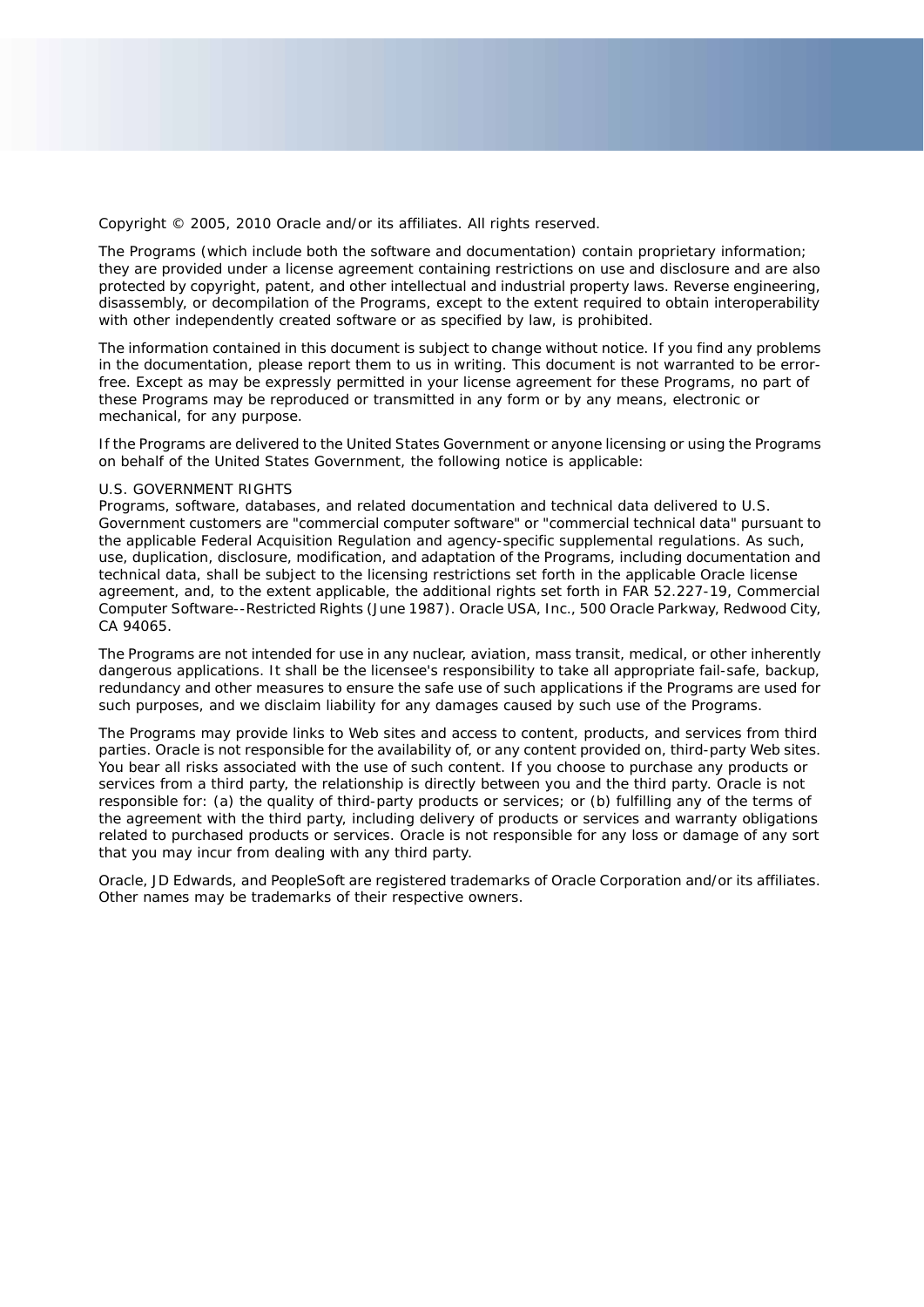### **Contents**

### **[Chapter 1: What's New in This Release](#page-6-0)**

### **[Chapter 2: Getting Started](#page-8-0)**

[Administrator Setup Tasks 9](#page-8-1) [Configuring Siebel HelpDesk for GUESTERM User 10](#page-9-0)

### **[Chapter 3: Setting Up HelpDesk](#page-12-0)**

[Siebel HelpDesk and Support Organizations 13](#page-12-1) [Siebel HelpDesk Administrator Resources 14](#page-13-0) [Scenario for Siebel HelpDesk 16](#page-15-0) [Process of Setting Up Siebel HelpDesk 16](#page-15-1) [Setting Up Siebel HelpDesk Responsibilities 16](#page-15-2) [Setting Up Siebel Knowledge Base for HelpDesk 17](#page-16-0) [Working with the HelpDesk Solutions Database 18](#page-17-0) [Enabling Service Level Management 20](#page-19-0) [Setting Up Links on the Service Request Home Page 20](#page-19-1)

### **[Chapter 4: IT Service Management Solution Set](#page-22-0)**

[About IT Service Management Solution Set 23](#page-22-1) [Scenario for IT Service Management Solution Set 24](#page-23-0) [Process for IT Service Management Solution Set 25](#page-24-0) [Incident Management 26](#page-25-0) [Adding Incident Records 27](#page-26-0) [Investigating and Diagnosing Incident Records 28](#page-27-0) [Resolution and Recovery of Incident Records 29](#page-28-0) [Problem Identification and Management 29](#page-28-1) [Adding Problem Records 30](#page-29-0) [Investigating and Diagnosing Problem Records 32](#page-31-0)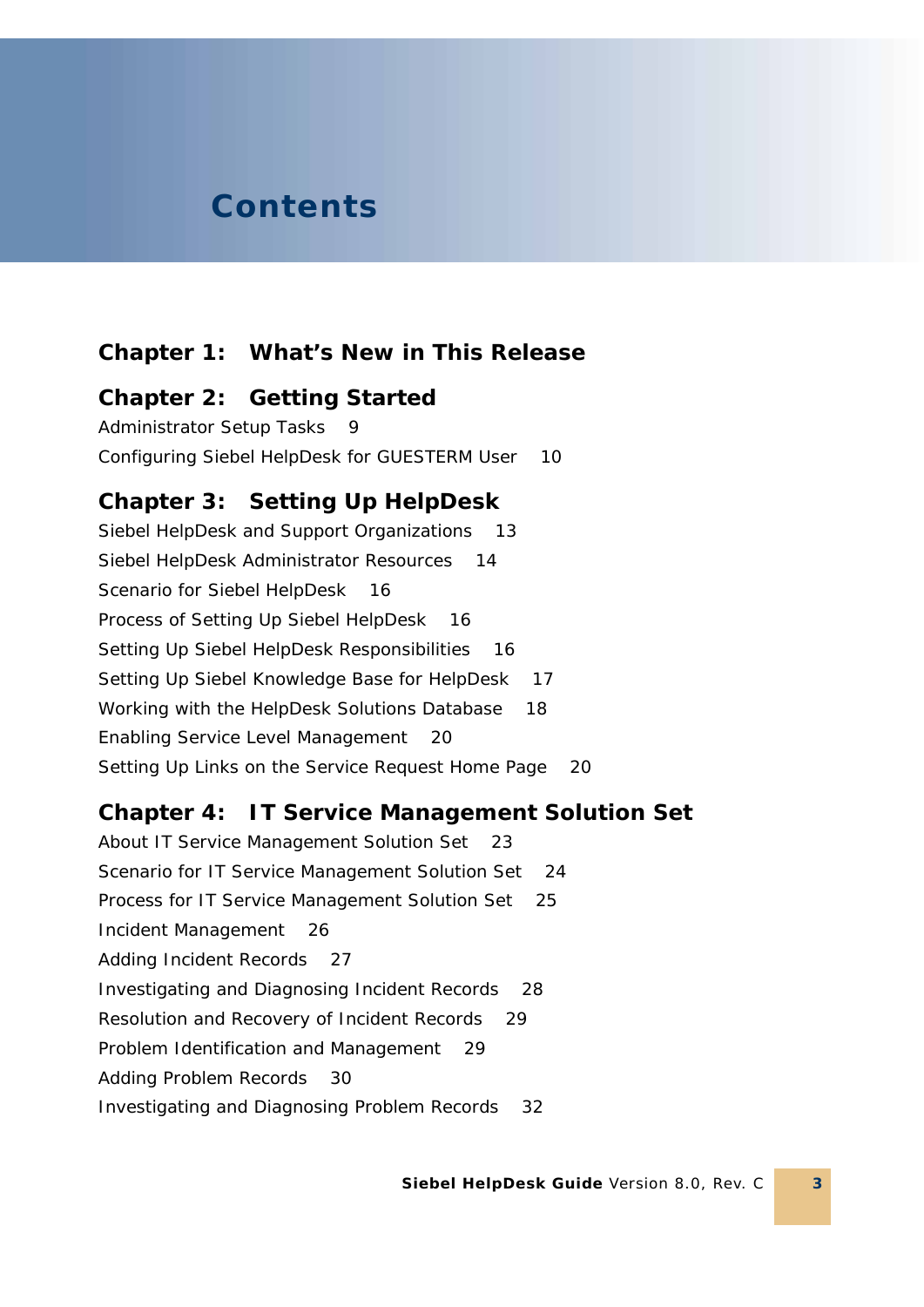#### **Contents** ■

[Change Management 32](#page-31-1) [Change Management Roles 34](#page-33-0) [Adding Request for Change Records 34](#page-33-1) [Recording Request for Change Records Details 35](#page-34-0) [Adding Request for Change Record Users 36](#page-35-0) [Adding Request for Change Record Approvers 36](#page-35-1) [Approving Request for Change Records 37](#page-36-0) [Adding Approval Lists 38](#page-37-0) [Change Approval Access 38](#page-37-1) [Adding Notes to Request for Change Records 38](#page-37-2) [Scheduling Request for Change Records 39](#page-38-0) [Adding Tasks to Request for Change Records 39](#page-38-1) [Adding Activities to Request for Change Records 40](#page-39-0) [Submitting Request for Change Records for Approval 40](#page-39-1) [Recalling Approved Request for Change Records 41](#page-40-0) [Closing Related Incident and Problems Records 41](#page-40-1) [Managing Known Errors 41](#page-40-2) [Adding Known Errors 43](#page-42-0) [Assessing Errors 43](#page-42-1) [Adding and Closing Error Resolutions 44](#page-43-0) [Creating and Releasing Products 45](#page-44-0) [Creating Attribute Classes 45](#page-44-1) [Creating Attribute Definitions 46](#page-45-0) [Creating an Asset 47](#page-46-0) [Associating Backup or Dependent Assets with a Primary Asset 48](#page-47-0) [Viewing Assets in the Database 48](#page-47-1) [Adding Assets to Request for Change Records 49](#page-48-0) [Service Level Management \(SLM\) 49](#page-48-1) [Using Service Level Management \(SLM\) 49](#page-48-2) [Creating Service Level Agreements 50](#page-49-0) [Setting Urgency and Impact Fields for Incident Records 52](#page-51-0)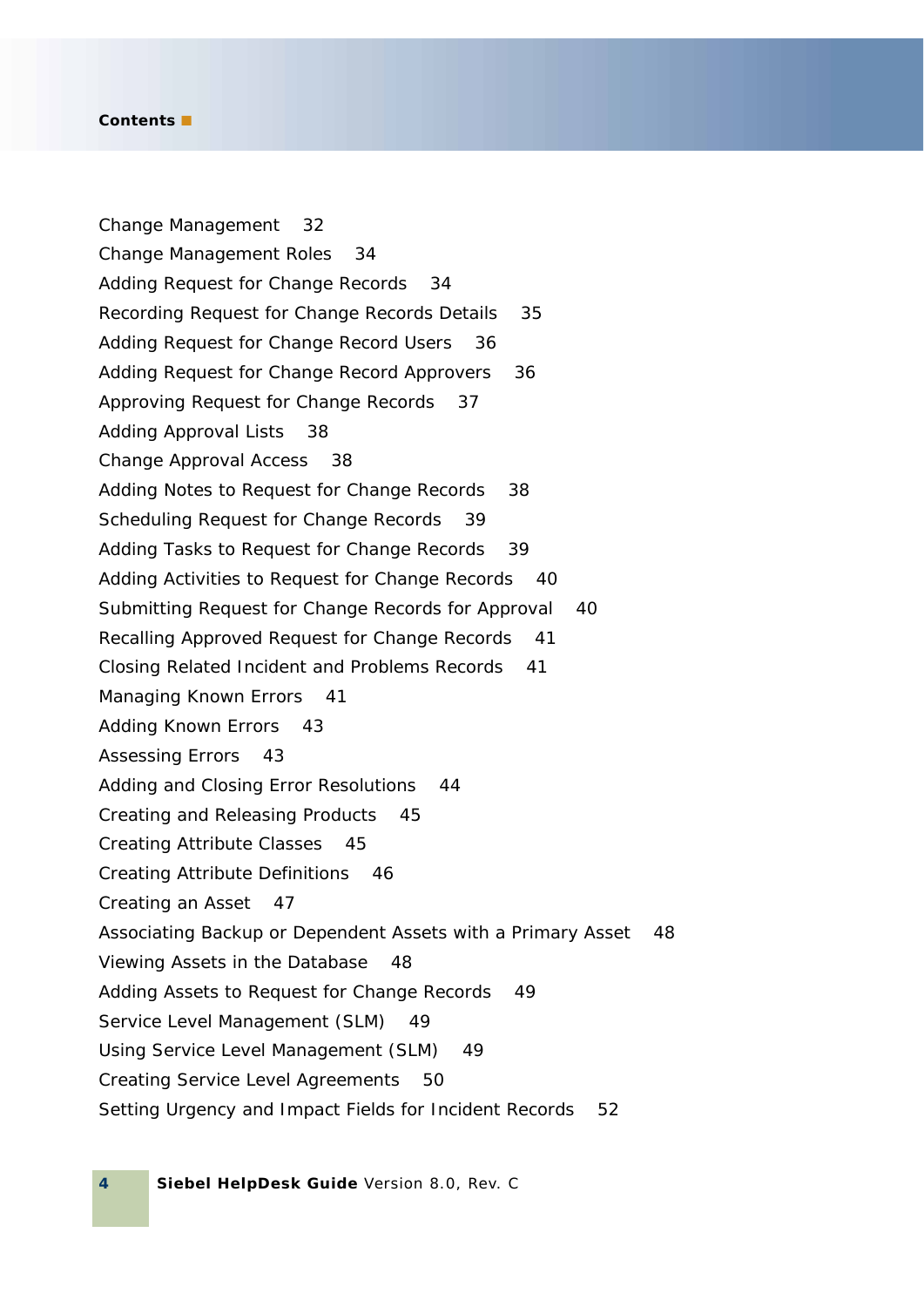### **[Chapter 5: Setting Up Employee Self-Service](#page-52-0)**

[Scenario for Employee Self-Service 53](#page-52-1) [Process of Setting Up Employee Self-Service 54](#page-53-0) [About Creating Employee Self-Service Forms 56](#page-55-0) [Importing a Preconfigured Employee Self-Service Form 58](#page-57-0) [Customizing a Preconfigured Self-Service Form 59](#page-58-0) [Designing Employee Self-Service Requestor Forms 60](#page-59-0) [Preventing Duplicate Record Creation 62](#page-61-0) [Populating a Field in a Form 63](#page-62-0) [Creating an Employee Self-Service Summary Form 63](#page-62-1) [Linking Self-Service Forms to the Inbox 67](#page-66-0) [Linking ESS Forms, Literature, and Solutions to Employee Directory 69](#page-68-0) [Associating ESS Forms with Employee Directory 70](#page-69-0) [Releasing and Testing Employee Self-Service Forms 70](#page-69-1) [Accessing and Submitting Self-Service Forms 71](#page-70-0)

### **[Chapter 6: Setting Up Siebel Projects for HelpDesk](#page-72-0)**

[Project Collaboration Management 73](#page-72-1) [Scenario for Siebel Projects 74](#page-73-0) [Process of Setting Up Siebel Projects 75](#page-74-0) [Project Activity Templates and Activities 76](#page-75-0) [Virtual Collaboration and the Project Center 76](#page-75-1) [Project Summary and Project Center Pages 78](#page-77-0) [Browsing Projects \(End User\) 78](#page-77-1) [Creating Projects \(End User\) 79](#page-78-0) [Adding Project Team Members \(End User\) 79](#page-78-1) [Creating a Project Activity Plan \(End User\) 80](#page-79-0) [Adding a Description to the Project Summary \(End User\) 80](#page-79-1) [Updating and Tracking Project Information \(End User\) 81](#page-80-0) [Adding Graphics to Project Summary Pages \(End User\) 82](#page-81-0) [Adding News Content to a Project \(End User\) 82](#page-81-1)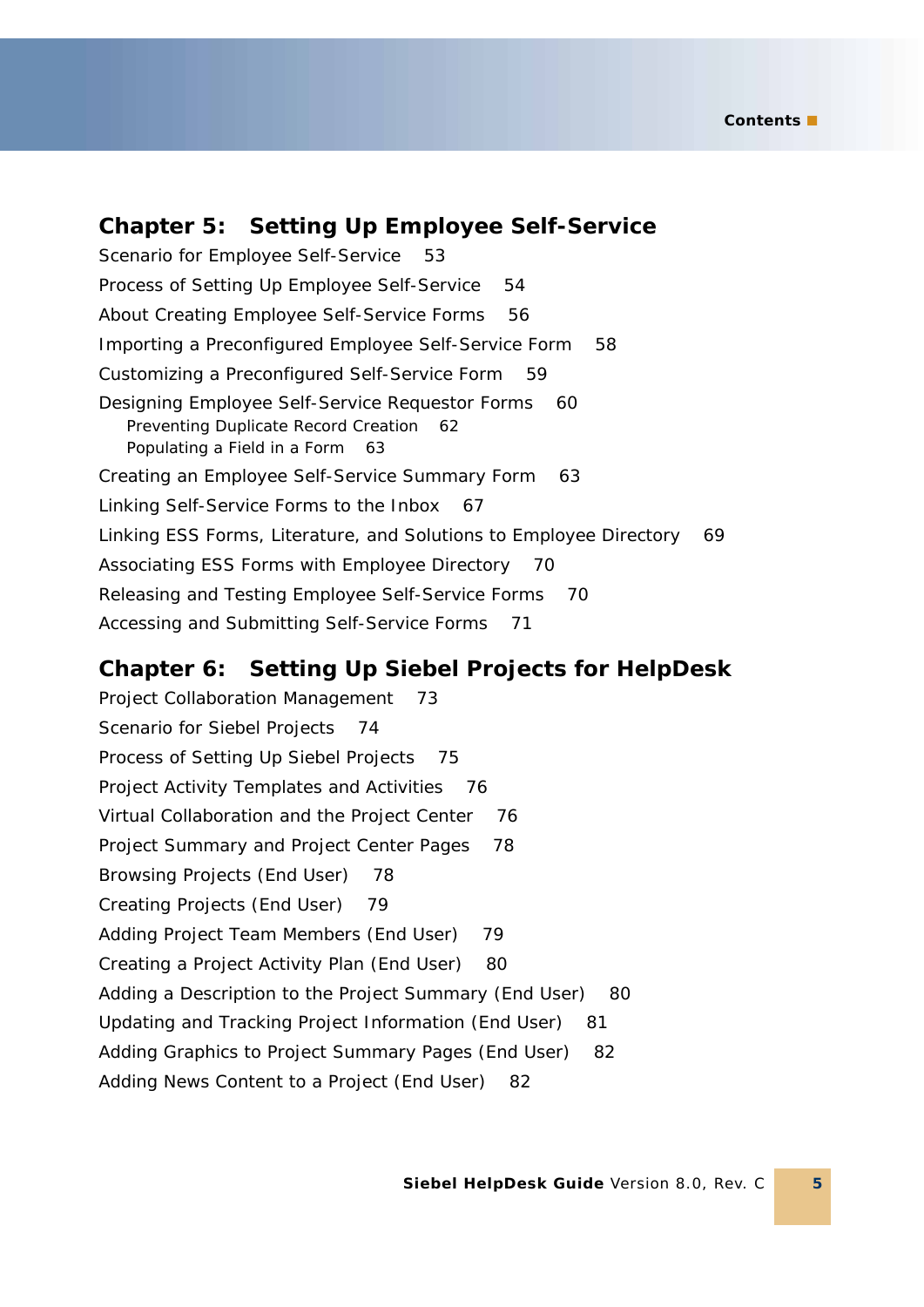### **[Appendix A: Siebel HelpDesk Connector for Oracle](#page-84-0)  Enterprise Manager**

[About the Siebel HelpDesk Connector 85](#page-84-1)

[Web Services for the Siebel HelpDesk Connector 85](#page-84-2)

### **[Index](#page-86-0)**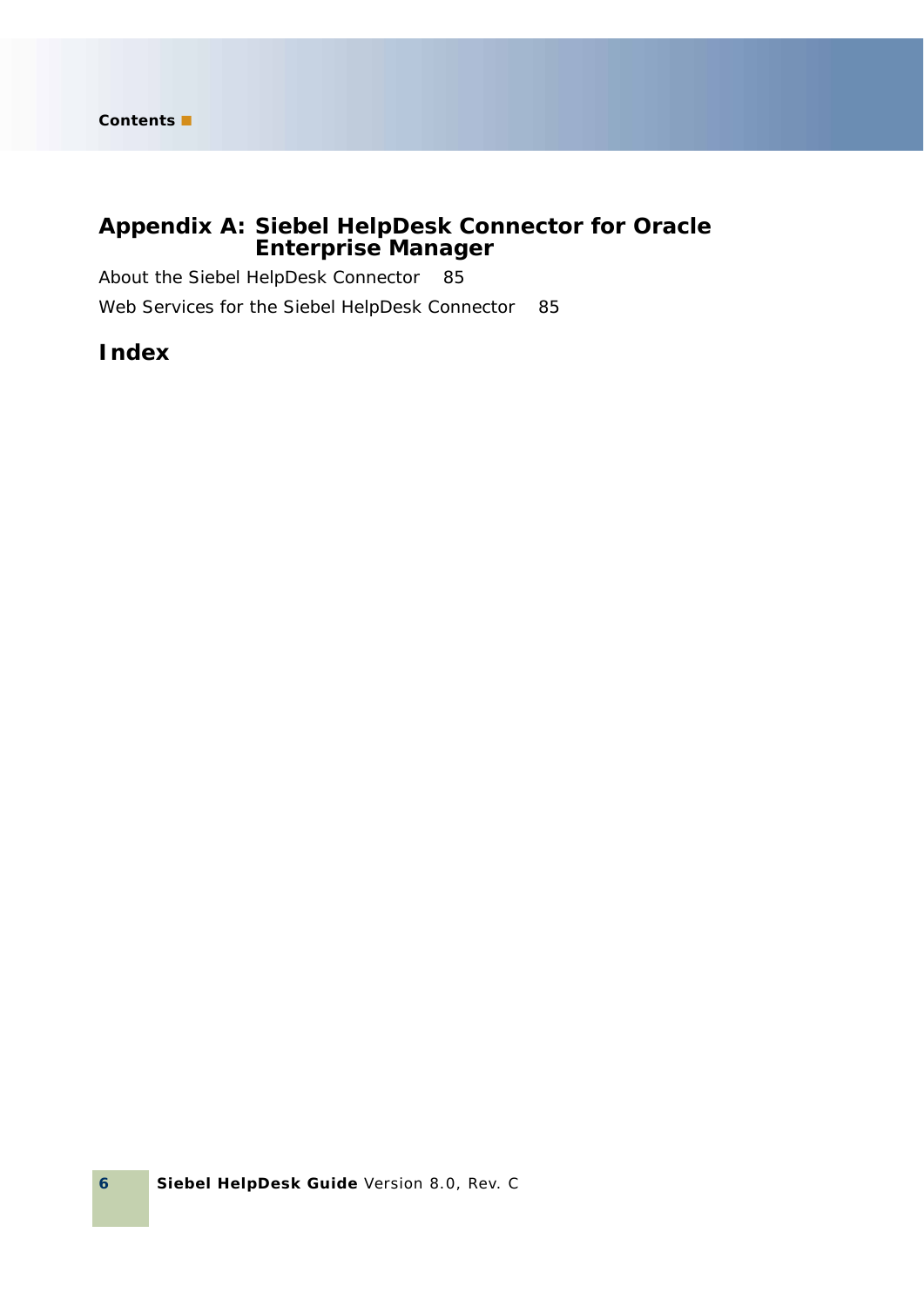<span id="page-6-0"></span>**What's New in Oracle's Siebel HelpDesk Guide, Version 8.0, Rev. C** This guide has been updated to reflect product name changes.

### **What's New in Oracle's Siebel HelpDesk Guide, Version 8.0, Rev. B**

This guide has been updated to reflect product name changes.

### **What's New in Oracle's Siebel HelpDesk Guide, Version 8.0, Rev. A**

[Table 1](#page-6-1) lists changes described in this version of the documentation to support release 8.0 of the software.

<span id="page-6-1"></span>Table 1. New Product Features in Siebel HelpDesk Guide, Version 8.0, Rev. A

| <b>Topic</b>                                                                        | <b>Description</b>                                                        |
|-------------------------------------------------------------------------------------|---------------------------------------------------------------------------|
| Appendix A, "Siebel HelpDesk"<br><b>Connector for Oracle Enterprise</b><br>Manager" | Describes the Siebel HelpDesk Connector for Oracle<br>Enterprise Manager. |

### **What's New in Oracle's Siebel HelpDesk Guide, Version 8.0**

This guide has been updated to reflect product name changes. It was previously published as *Siebel HelpDesk Guide*, Version 7.8.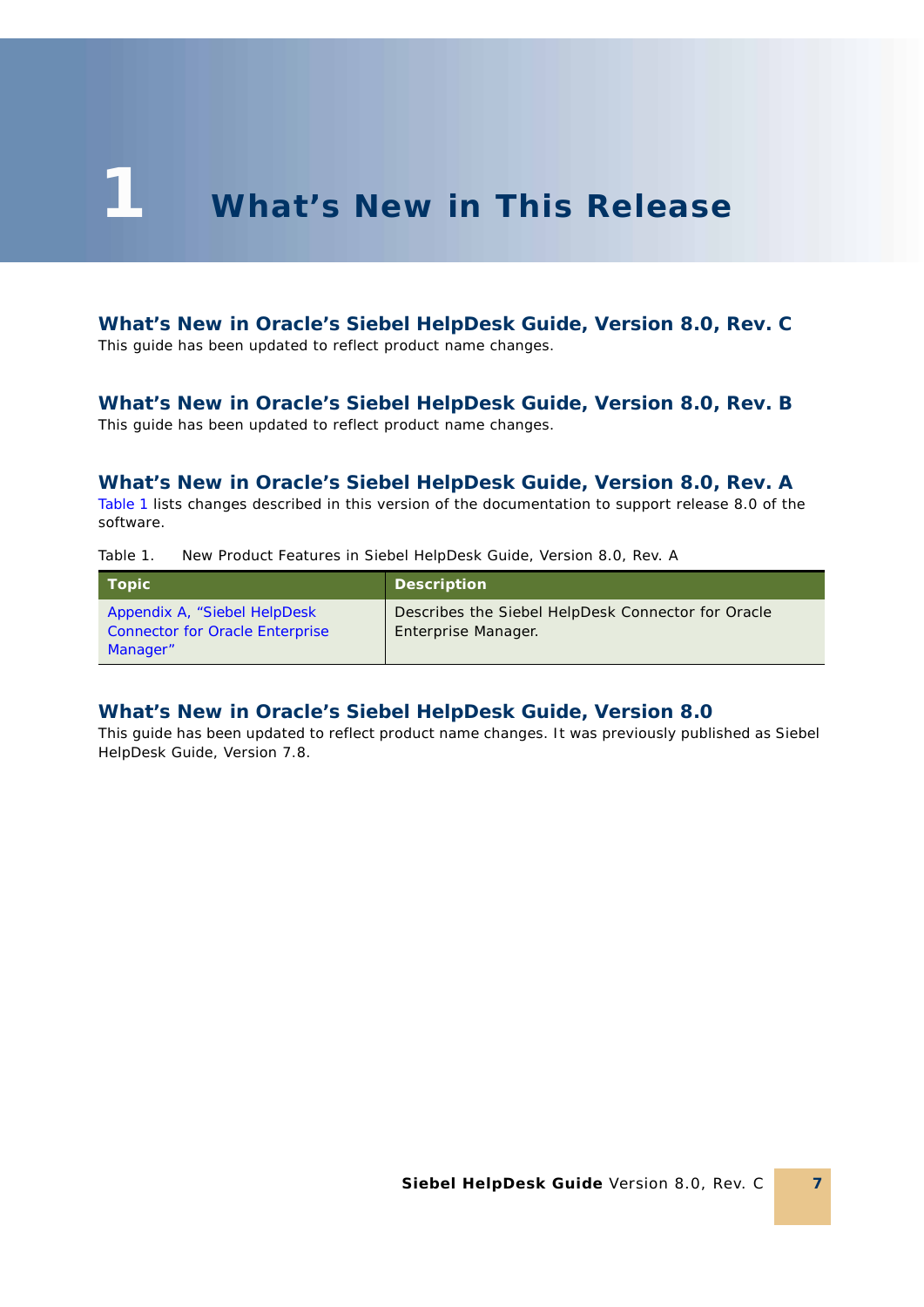**Siebel HelpDesk Guide** Version 8.0, Rev. C **8**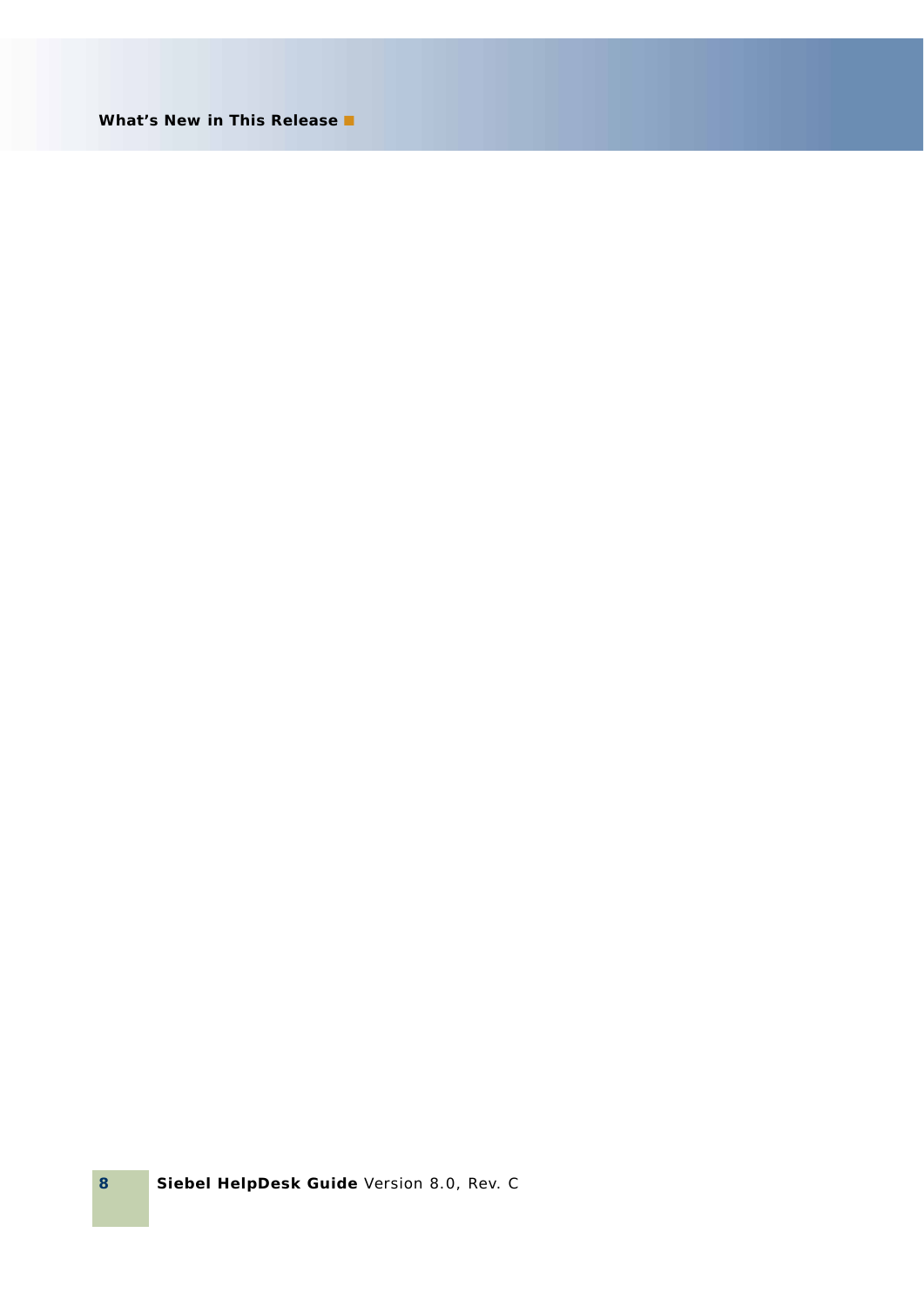<span id="page-8-0"></span>This chapter describes the applications administration procedures that are specific to Oracle's Siebel HelpDesk. Use this chapter in combination with *Siebel Applications Administration Guide*.

*Siebel Applications Administration Guide* covers the setup tasks that are common to all Siebel Business Applications, such as using license keys, defining employees, and defining your company's structure. It also provides the information that you need to perform data administration and document administration tasks.

*Siebel System Administration Guide* describes how to create the Siebel administrator account that is used to perform the tasks described in this guide.

This chapter includes the following topics:

- [Administrator Setup Tasks on page 9](#page-8-1)
- [Configuring Siebel HelpDesk for GUESTERM User on page 10](#page-9-0)

## <span id="page-8-1"></span>**Administrator Setup Tasks**

[Table 2](#page-8-2) lists and describes the administrative setup tasks that are specific to Siebel HelpDesk. The table also directs you to documentation that provides information about each task.

When setting up your application, use [Table 2](#page-8-2) and refer to the other topics and guides listed for additional instructions.

| <b>Administrative Tasks</b>                                                                              | <b>Description</b>                                                                                                                              | <b>For More Information</b>                                                                                                   |
|----------------------------------------------------------------------------------------------------------|-------------------------------------------------------------------------------------------------------------------------------------------------|-------------------------------------------------------------------------------------------------------------------------------|
| Install servers and<br>applications, and then enter<br>license keys for specific Siebel<br>applications. | <b>Install Siebel Gateway Name</b><br>Server, Siebel Server, Siebel<br>Database Server, and Siebel<br>Web Servers. Specify Content<br>Services. | Refer to the Siebel<br>Installation Guide for the<br>operating system you are<br>using                                        |
| Set up Responsibilities for<br>delegated administrators and<br>users.                                    | Assign users and views to<br>preconfigured responsibilities;<br>create new responsibilities.                                                    | <b>Siebel Applications</b><br><b>Administration Guide</b><br><b>Setting Up Siebel HelpDesk</b><br>Responsibilities on page 16 |

<span id="page-8-2"></span>

| Table 2. | Administrative Setup Tasks |  |
|----------|----------------------------|--|
|          |                            |  |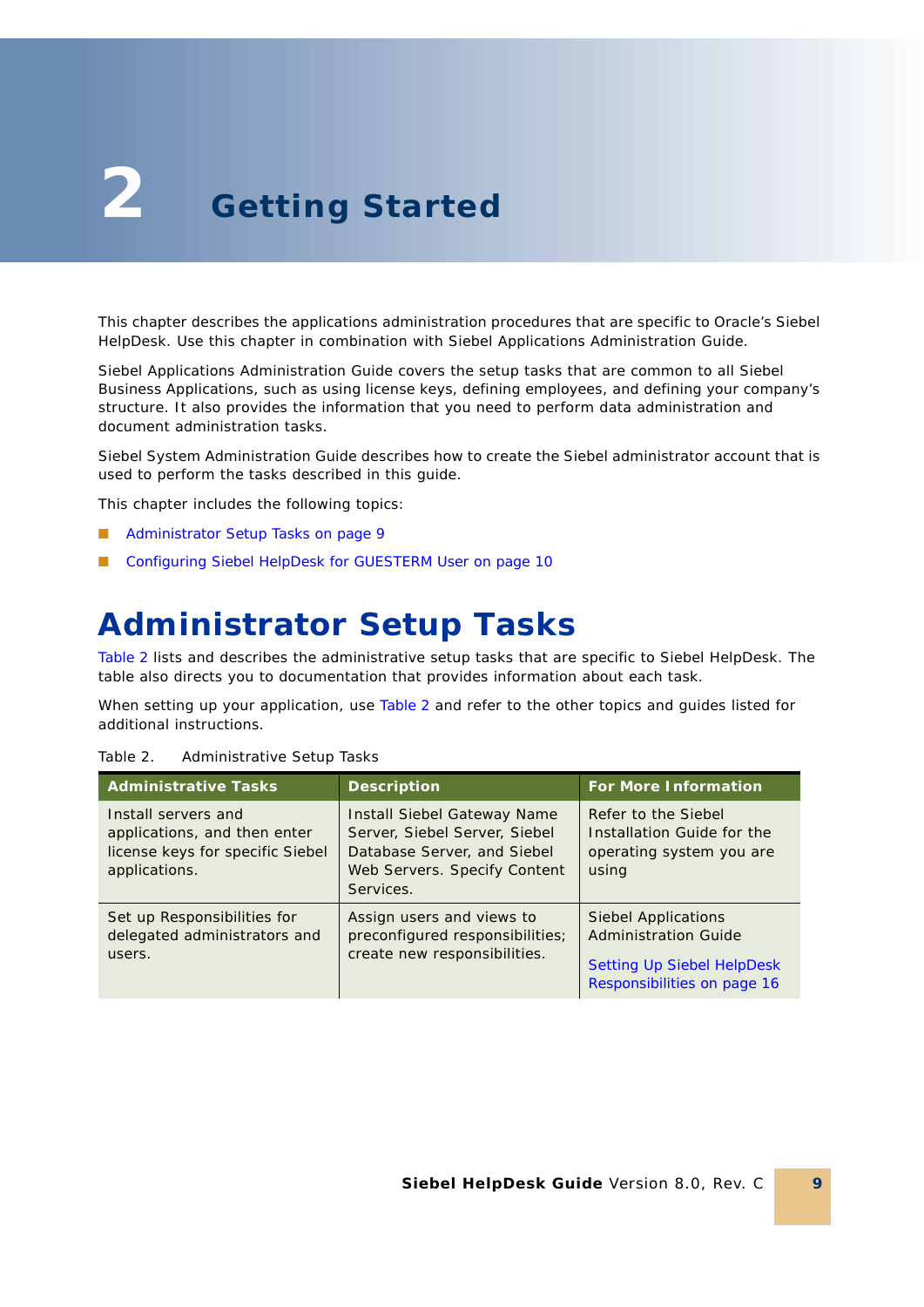| <b>Administrative Tasks</b>                                        | <b>Description</b>                                                                                         | <b>For More Information</b>                                                                                                                                                                 |
|--------------------------------------------------------------------|------------------------------------------------------------------------------------------------------------|---------------------------------------------------------------------------------------------------------------------------------------------------------------------------------------------|
| Set up Siebel Knowledge Base<br>and HelpDesk Solutions<br>Database | Set up Siebel Knowledge Base<br>and working with HelpDesk<br>Solutions Database.                           | Siebel SmartScript<br>Administration Guide<br>Setting Up Siebel Knowledge<br><b>Base for HelpDesk on</b><br>page 17<br>Working with the HelpDesk<br><b>Solutions Database on</b><br>page 18 |
| Activate HelpDesk Business<br>Processes                            | Verify that HelpDesk-specific<br>workflow processes are active,<br>and create new processes if<br>desired. | <b>Siebel Business Process</b><br>Framework: Workflow Guide                                                                                                                                 |
| Enable Service Level<br>Management                                 | Enable Service Level<br>Management.                                                                        | <b>Enabling Service Level</b><br>Management on page 20                                                                                                                                      |

#### Table 2. Administrative Setup Tasks

### <span id="page-9-0"></span>**Configuring Siebel HelpDesk for GUESTERM User**

After installing the server and application, you must configure the application for the GUESTERM (guest HelpDesk) user. This user ID verifies that each user logging in to Siebel HelpDesk sees the proper home page with the correct page tab.

#### *To set up the GUESTERM user*

**1** Using the appropriate database software for your database, create a database login with the following parameters:

Login = GUESTERM

Password = DBPASSWORD

(DBPASSWORD represents a password that you provide)

This step creates the GUESTERM user database account, as required for your RDBMS system.

**NOTE:** The password is only required for db2 and non-DOCI MSSQL databases.

- **2** Stop the Web server.
- **3** Open the eapps. cfg file from SWEApp\BIN directory.

**NOTE:** The eapps.cfg file is installed on the Web server, within the Siebel directory.

The SWEApp\bin\eapps.cfg file includes definitions that allow unregistered user access.

**4** Locate the following ERM section of the eapps.cfg file: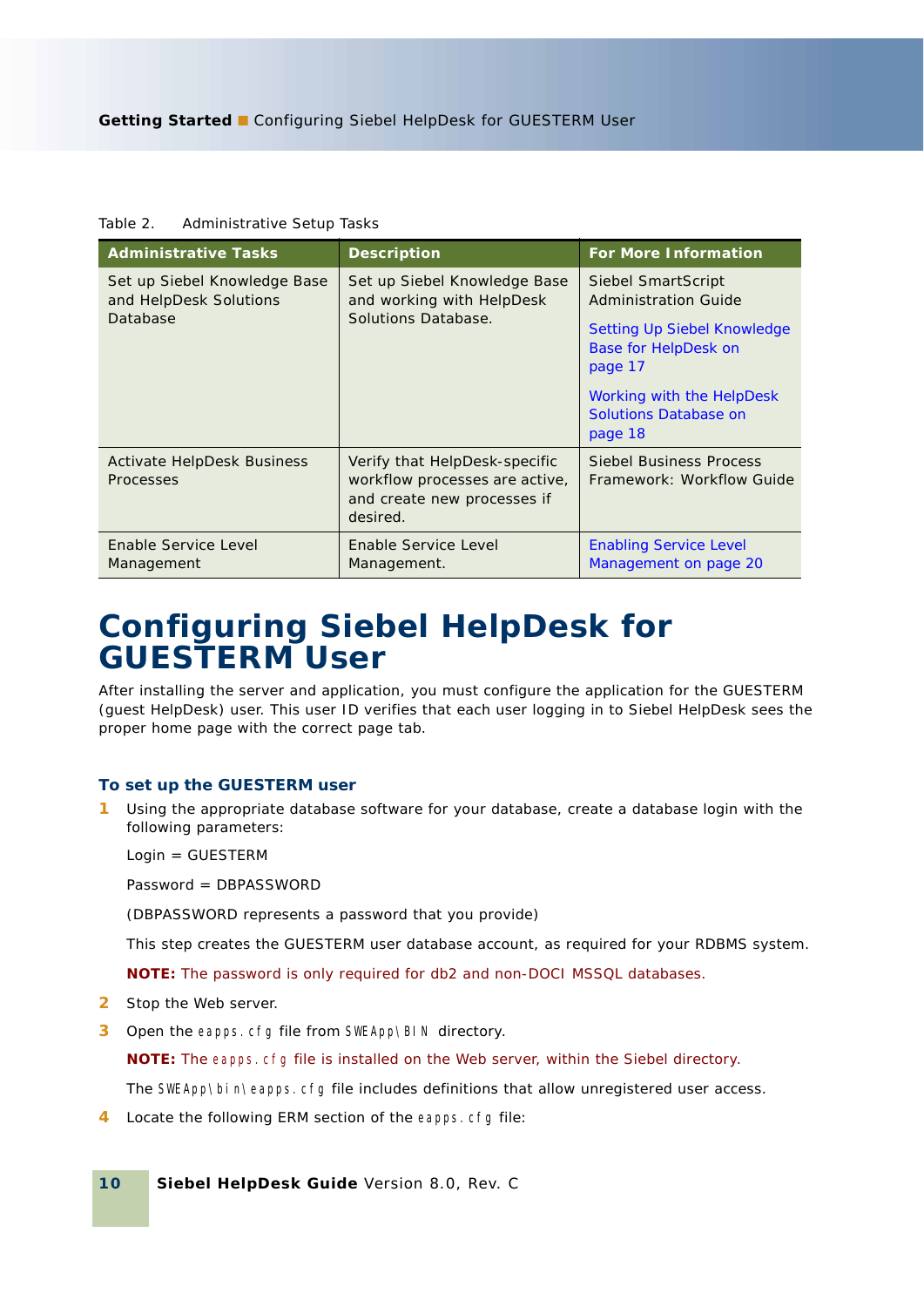### [/ERM]

|    | AnonUserName = questerm     |                                                              |
|----|-----------------------------|--------------------------------------------------------------|
|    | $AnonPassword = password$   |                                                              |
|    | ConnectString = $\dots$     |                                                              |
|    |                             | StartCommand = SWECmd=GotoView&SWEView=Portal+Page+Home+View |
| 5. | Enter the following values: |                                                              |
|    | $AnouUserName = GUESTERM$   |                                                              |
|    | $AnonPassword = DBPASSWORD$ |                                                              |

- **6** Save the eapps. cfg file.
- **7** Restart the Web server.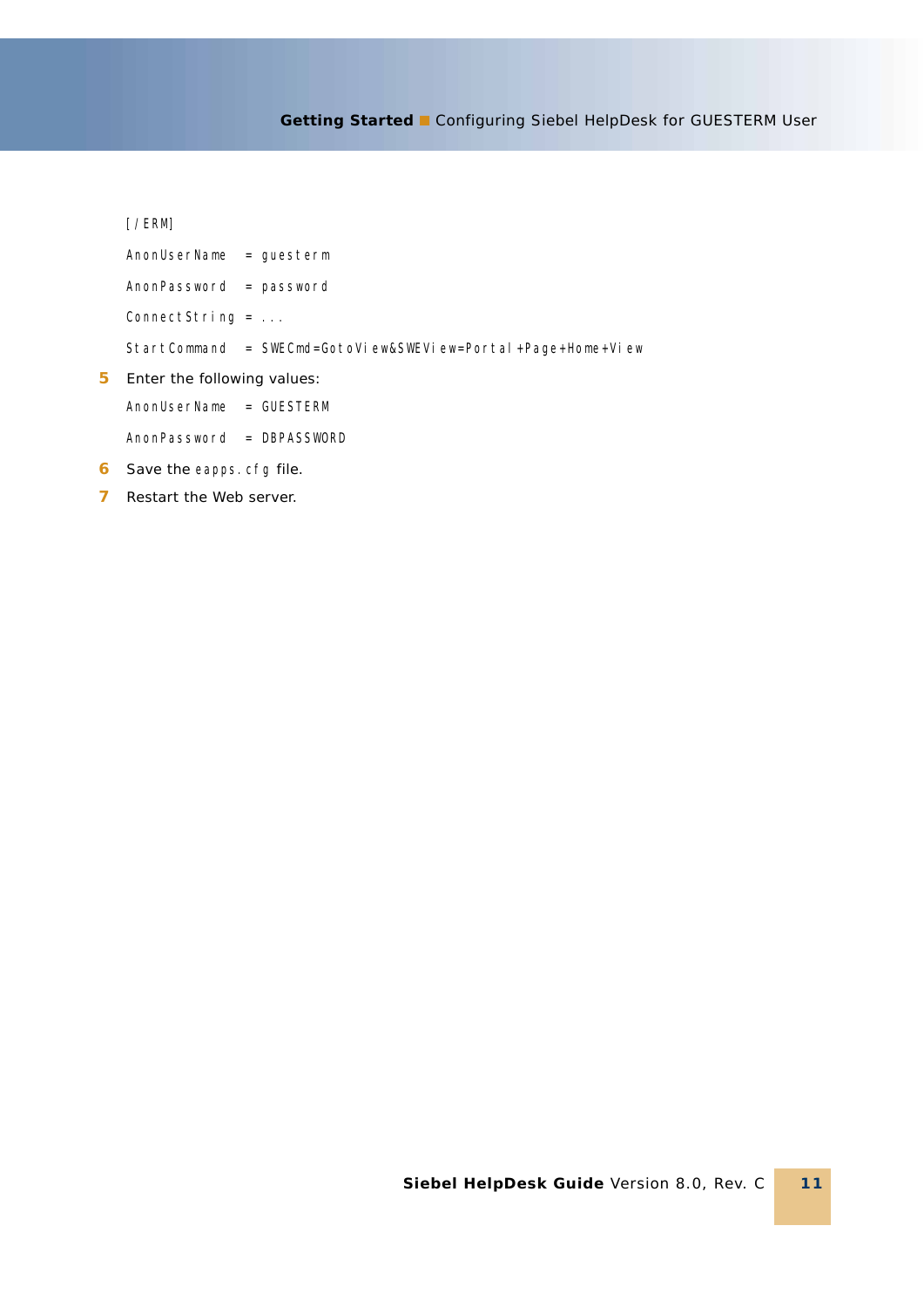**Siebel HelpDesk Guide** Version 8.0, Rev. C **12**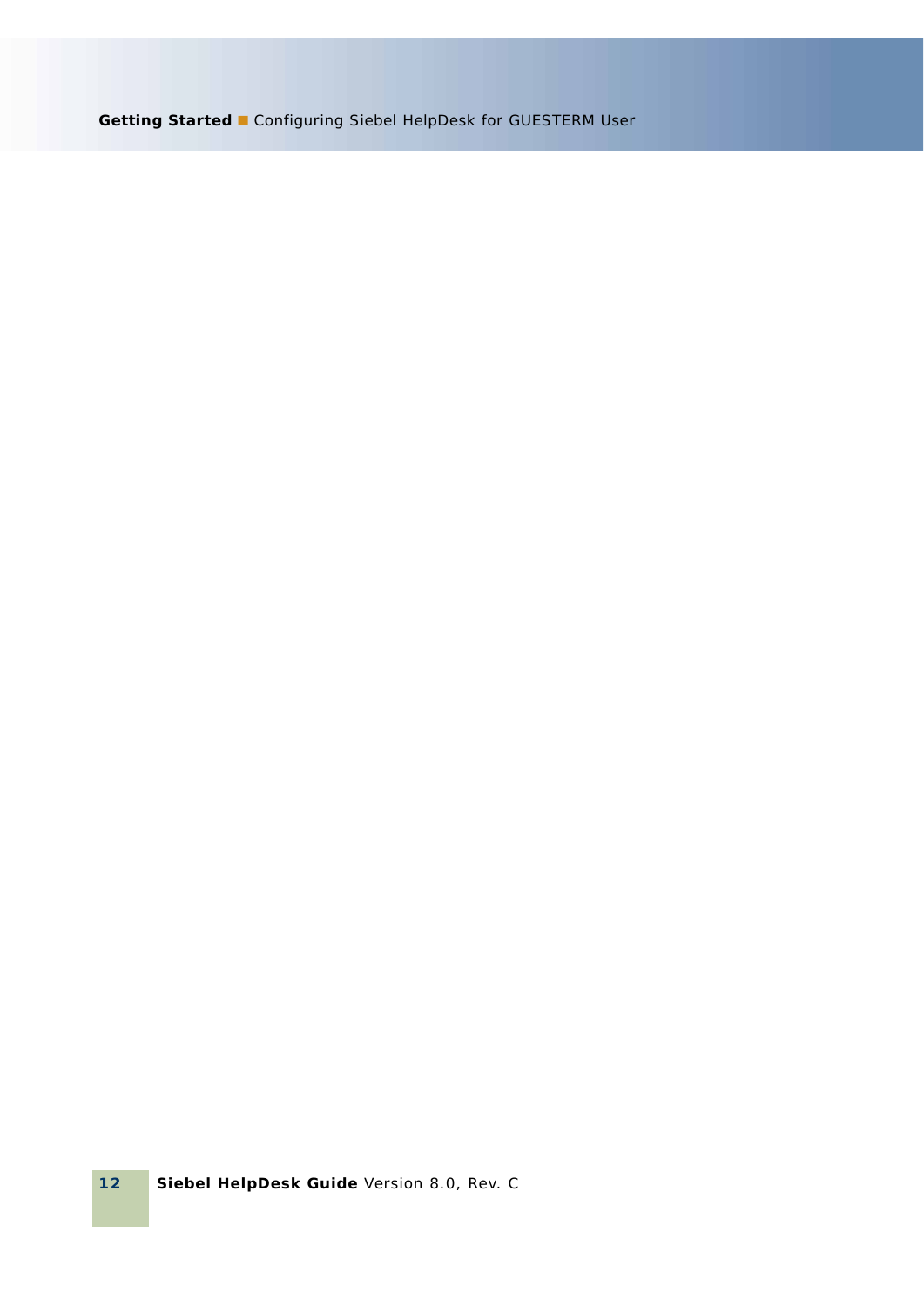<span id="page-12-2"></span><span id="page-12-0"></span>Siebel HelpDesk allows employees to submit and track service requests through the organization's intranet and solve problems without assistance by providing access to frequently asked questions and solutions in a Knowledge database. Employees can also use employee self-service features such as Assets Online to get help and information.

This chapter describes setting up and using some Siebel HelpDesk features and resources that administrators can use to set up other features. It includes the following topics:

- [Siebel HelpDesk and Support Organizations on page 13](#page-12-1)
- [Siebel HelpDesk Administrator Resources on page 14](#page-13-0)
- [Scenario for Siebel HelpDesk on page 16](#page-15-0)
- [Process of Setting Up Siebel HelpDesk on page 16](#page-15-1)

## <span id="page-12-1"></span>**Siebel HelpDesk and Support Organizations**

Siebel HelpDesk is a suite of support solutions which allows organizations to manage service for their internal support organizations. The Siebel HelpDesk module is designed to reduce the support agent's workload while increasing first-contact problem resolution rates. Siebel Automated Solutions allows employees to fix applications, run automated diagnostics scripts on their computers to remotely analyze other employees' computers, chat electronically with other employees, and audit the network for hardware and software inventories.

Using Siebel HelpDesk, organizations can create new help desks to capture information for each internal service situation. Each help desk can include its own subareas and routing rules, and administrators can configure rules for each subarea. This capability allows the organization to provide a single, consistent interface to the support function across departments.

In addition, Siebel HelpDesk provides the tools for asset inventory, digital ID inventory, autoassignment and other support automation features to reduce the need for intervention by support specialists.

Using Siebel HelpDesk, problems can be tracked and measured against a single service-level agreement (SLA). This capability allows each employee to receive a consistent level of service, because issues are recognized and escalated to facilitate a resolution.

Siebel HelpDesk helps organizations create and maintain a single repository of information so that employees can access the most current answers to questions.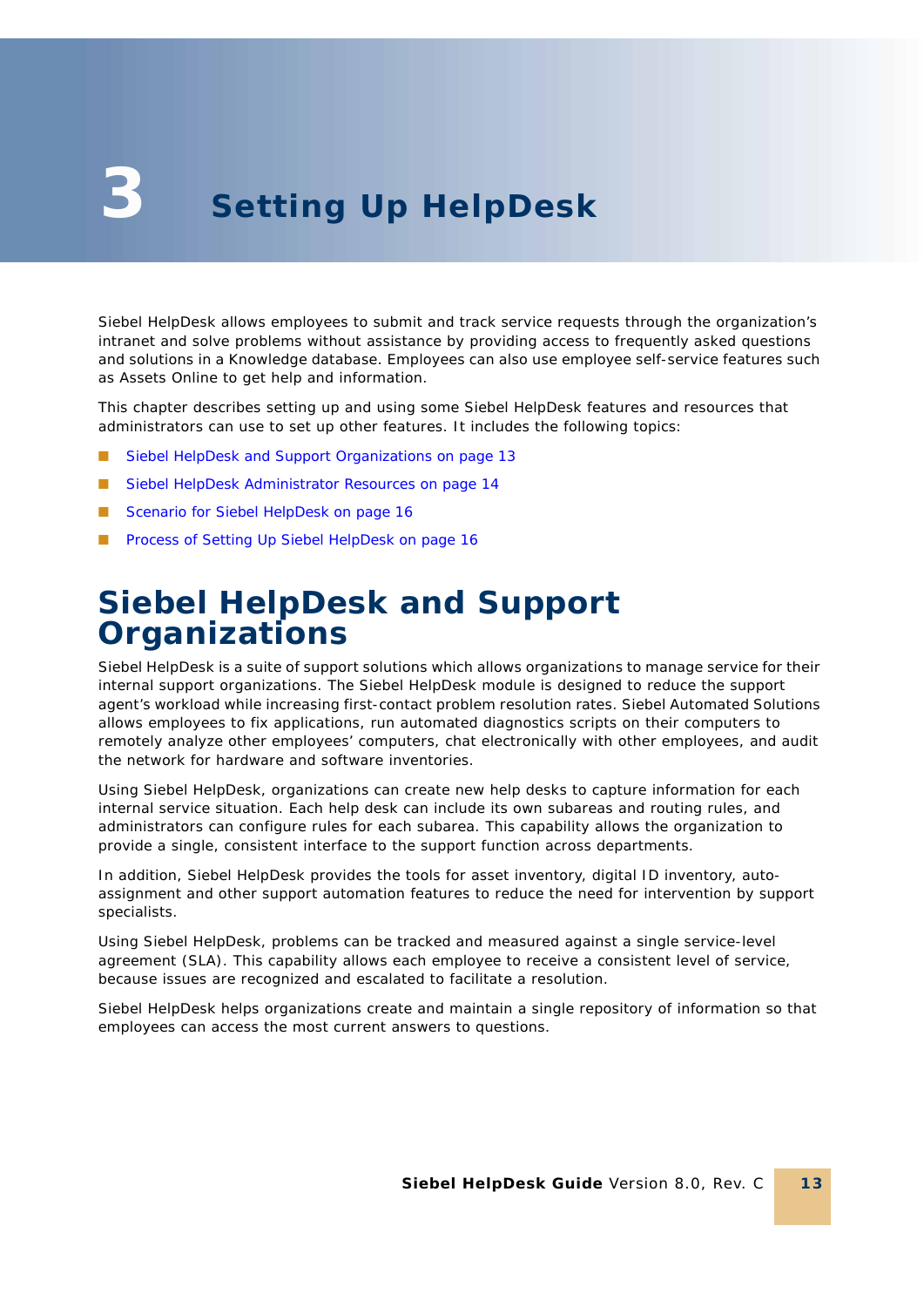### <span id="page-13-0"></span>**Siebel HelpDesk Administrator Resources**

The following resources can assist the administrator responsible for setting up and configuring Siebel HelpDesk.

#### **Siebel HelpDesk Entitlements**

Siebel HelpDesk provides service entitlement verification of registered users in addition to the standard contact authentication at login. If entitlement verification is active when a user tries to create, update, or view a service request, the application verifies that the user is listed as a contact for a currently valid service entitlement. For more information on setting up service-level agreements, see *Siebel Field Service Guide*.

#### **Asset Management and Allocation**

Administrators can assign assets (such as laptops and security tokens) to each employee, add products and make them available as assets, and track and store asset information. For more information, see *Siebel Field Service Guide*.

#### **Siebel HelpDesk Employee Surveys**

The Siebel HelpDesk Employee Satisfaction survey allows organizations to obtain employee feedback using a Web-based form linked to a service request. The employee completes the form, submits it, and the help desk analyzes the results and generates reports.

Siebel HelpDesk Customer Satisfaction Survey questions and labels can be modified using Siebel Tools. For more information on configuring control properties, see *Configuring Siebel Business Applications*.

An administrator also can modify the list of selectable responses for each survey question. For instructions on modifying lists of values, see *Siebel Applications Administration Guide*.

#### **HelpDesk Activity Templates**

Siebel HelpDesk agents often perform tasks that require multiple steps. As an administrator, you can create activity templates that provide the framework for agents to complete multistep tasks. The templates that you create can provide detailed steps or instructions for common issues. HelpDesk agents can follow the instructions or tasks within an activity template to resolve customer issues. For more information on setting up Activity Templates with associated activities, see *Siebel Applications Administration Guide*.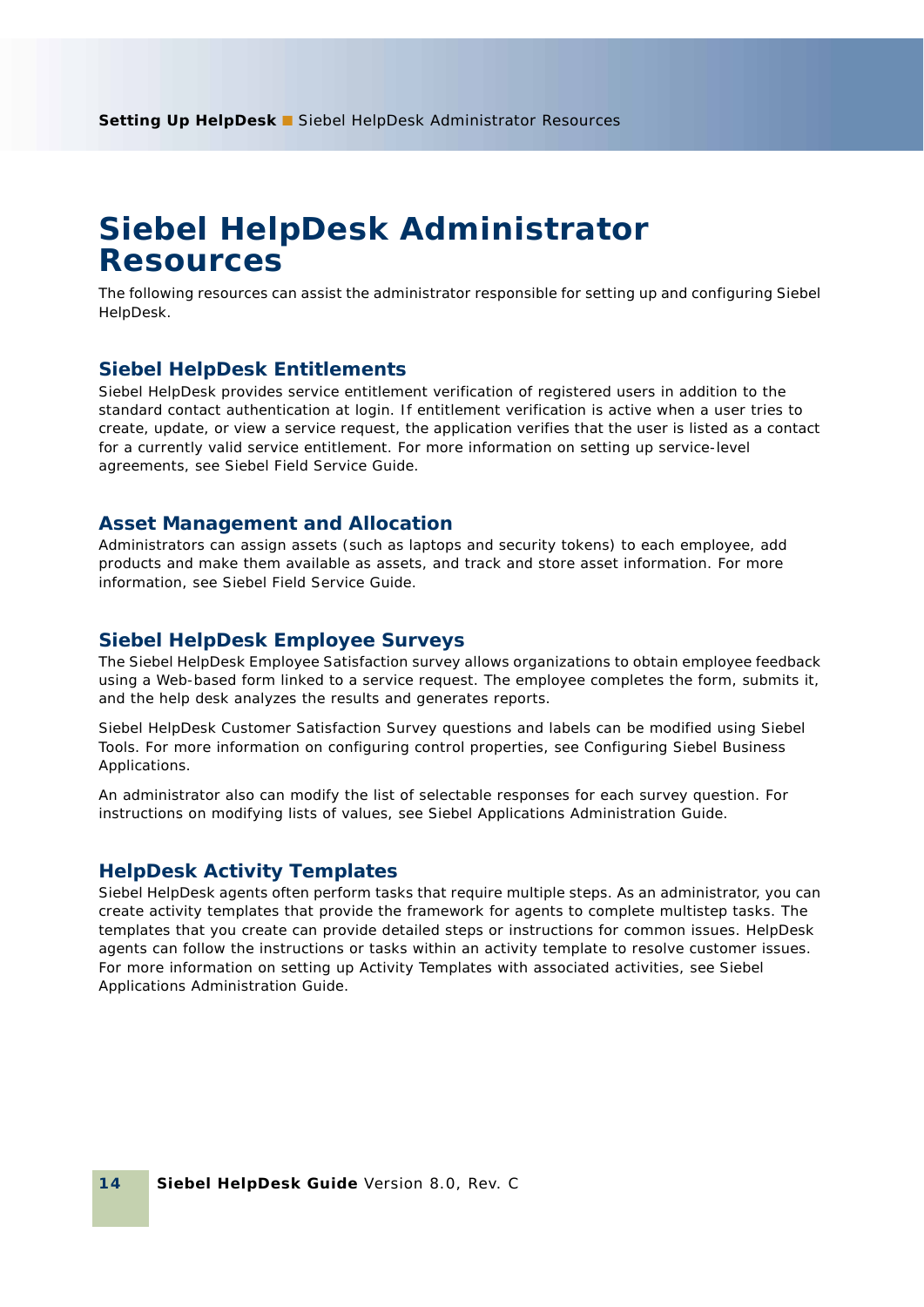#### **Automatic Creation of Attachments**

When completing a service request, HelpDesk users can describe each issue in a description field. When the number of characters in the description is greater than the configured number of characters (the default is 2,000 characters) Siebel HelpDesk automatically creates a text file attachment and stores the file to the Siebel file system. The Description field can map to any database column with a character maximum of any specified number, defined by the database table.

To modify this functionality, you use Siebel Tools to configure the Max Description Length user property of the Service Request business component and specify a value for the maximum number of characters for the auto file attachment creation. For detailed instructions on mapping business component fields to database fields other than the default ones, see *Configuring Siebel Business Applications*.

#### **Email Response**

For information on setting up Siebel Email Response, see *Siebel Email Response Administration Guide*.

#### **Assignment Manager**

Siebel Assignment Manager allows sales, service, and marketing organizations to assign the most qualified people to specific tasks. Assignment Manager accomplishes this function by matching candidates (that is, employees, positions, and organizations) to predefined and user-configurable assignment objects. To assign the most qualified candidate to each object, Assignment Manager applies assignment rules that you define to each candidate.

For information on automatically assigning service requests using Siebel Assignment Manager, see *Siebel Assignment Manager Administration Guide*.

#### **Escalation and Notification**

You can use the Siebel Business Process Designer to manage business processes in your organization. For example, you can address such challenges as automating escalation of events and notification of appropriate parties, routing and assigning work, processing work, and enforcing authorization and transition rules.

To use the escalation and notification engine, see *Siebel Business Process Framework: Workflow Guide*.

#### **CTI Integration**

Siebel CTI (Computer Telephony Integration) provides voice-channel support for call center agents using Siebel Business Applications. CTI capabilities are provided through integration with Oracle's Call Center Anywhere or with third-party CTI middleware packages.

For more information on configuring and setting up the communications server for Siebel HelpDesk and communication middleware, see *Siebel Communications Server Administration Guide*.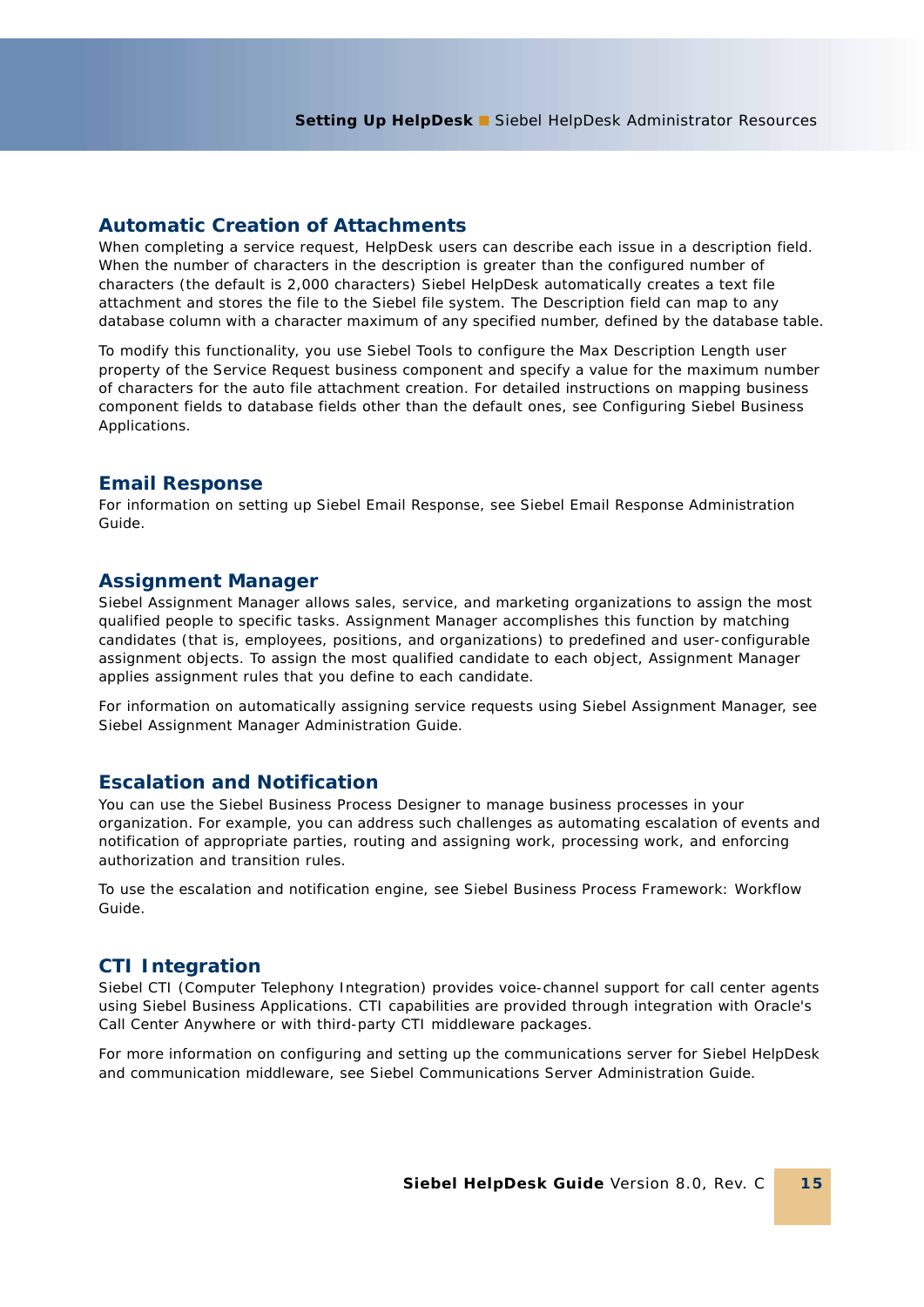### <span id="page-15-0"></span>**Scenario for Siebel HelpDesk**

This scenario provides an example of a process performed by a Siebel HelpDesk administrator. Your company may follow a different process according to its business requirements.

#### **Administrator**

An organization using Siebel HelpDesk hires a new employee. The administrator assigns the appropriate responsibilities to the employee so that the employee can access the help desk. The administrator assigns the employee a laptop computer and records the asset distribution using Siebel HelpDesk.

The administrator creates a number of solution records, which include answers to frequently asked questions about the organization's 401(k) retirement plan.

To assess the effectiveness of the help desk in resolving problems, the administrator modifies the employee satisfaction survey to pose questions about this area before it is sent to users.

## <span id="page-15-1"></span>**Process of Setting Up Siebel HelpDesk**

This section describes procedures typically performed by administrators when setting up Siebel HelpDesk. Your company may follow a different process according to its business requirements.

#### **Administrator Procedures**

To set up Siebel HelpDesk, perform the following tasks:

- **1** [Setting Up Siebel HelpDesk Responsibilities on page 16](#page-15-2)
- **2** ["Setting Up Siebel Knowledge Base for HelpDesk" on page 17](#page-16-0)
- **3** [Working with the HelpDesk Solutions Database on page 18](#page-17-0)
- **4** [Enabling Service Level Management on page 20](#page-19-0)

### <span id="page-15-3"></span><span id="page-15-2"></span>**Setting Up Siebel HelpDesk Responsibilities**

Before a user can run Siebel HelpDesk, you must associate the user with the appropriate responsibilities.

Siebel HelpDesk is preconfigured with several responsibilities that are specific to Siebel HelpDesk. Organizations can use these preconfigured responsibilities to set up help desk users. [Table 3](#page-16-2) describes the preconfigured help desk responsibilities.

The responsibilities can be used as-is during a deployment, or they can be modified to meet the needs of the particular organization. The preconfigured responsibilities can be used as a guide for creating new responsibilities.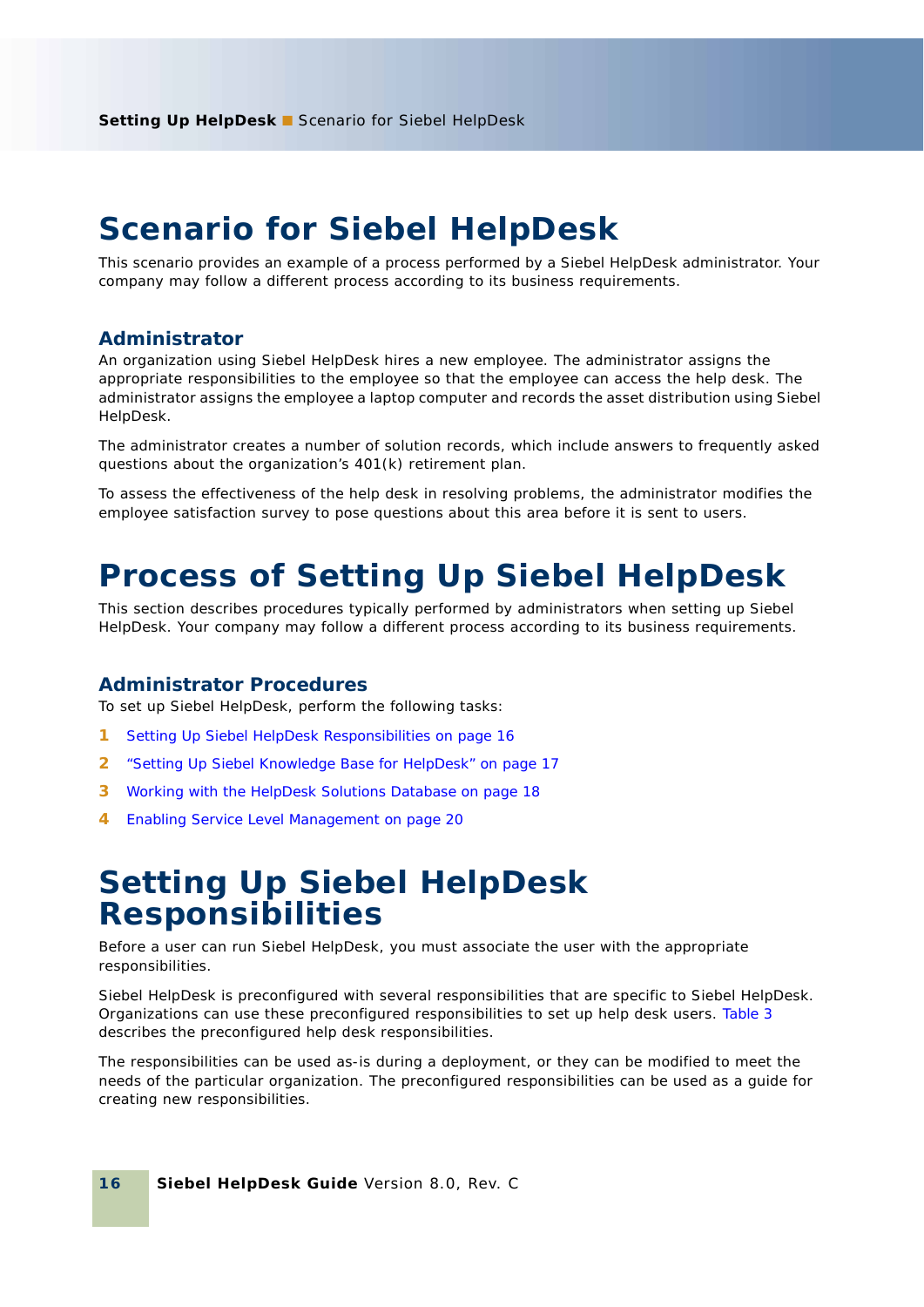The Views and Users subview lists at the bottom of the screen allow you to specify the users assigned to the selected responsibility and the views that each user can access. You can add or remove views according to your organization's needs, or you can create a new responsibility. For more information on creating and modifying responsibilities, see *Siebel Security Guide*.

This task is a step in [Process of Setting Up Siebel HelpDesk on page 16.](#page-15-1)

| <b>Responsibility</b>                   | <b>Comments</b>                                                                                     |
|-----------------------------------------|-----------------------------------------------------------------------------------------------------|
| Change Management                       | Users with this responsibility can access the Change Management module.                             |
| <b>ERM Analytics</b><br><b>HelpDesk</b> | Users with this responsibility can access the Oracle Business Intelligence<br>reports for HelpDesk. |
| <b>ERM User</b>                         | Users with this responsibility can access the HelpDesk online.                                      |
| <b>HelpDesk Agent</b>                   | Users with this responsibility can access the Siebel HelpDesk views.                                |
| <b>Universal Agent</b>                  | Users with this responsibility can access the Call Center views.                                    |

#### <span id="page-16-2"></span>Table 3. Preconfigured Siebel HelpDesk Responsibilities

#### *To set up Siebel HelpDesk agent responsibilities*

- **1** Log in to the Siebel application (for example Siebel Call Center).
- **2** Navigate to the Site Map > Administration Application > Responsibilities view.
- **3** In the Responsibilities list, query to find the responsibility with which you want to associate an employee.
- **4** In the Users subview list, click the menu button, and then click New Record.
- **5** In the Add Users dialog box, query to find the user you want to add, and then click OK.

## <span id="page-16-1"></span><span id="page-16-0"></span>**Setting Up Siebel Knowledge Base for HelpDesk**

Siebel HelpDesk provides an integrated, searchable knowledge database of solutions information that HelpDesk agents can develop and use to provide consistent data and answers to customer questions. Using Siebel Service, customers can search a library of categorized solutions and SmartScripts.

For more information, see *Siebel eService Administration Guide* and *Siebel SmartScript Administration Guide*.

This task is a step in [Process of Setting Up Siebel HelpDesk on page 16.](#page-15-1)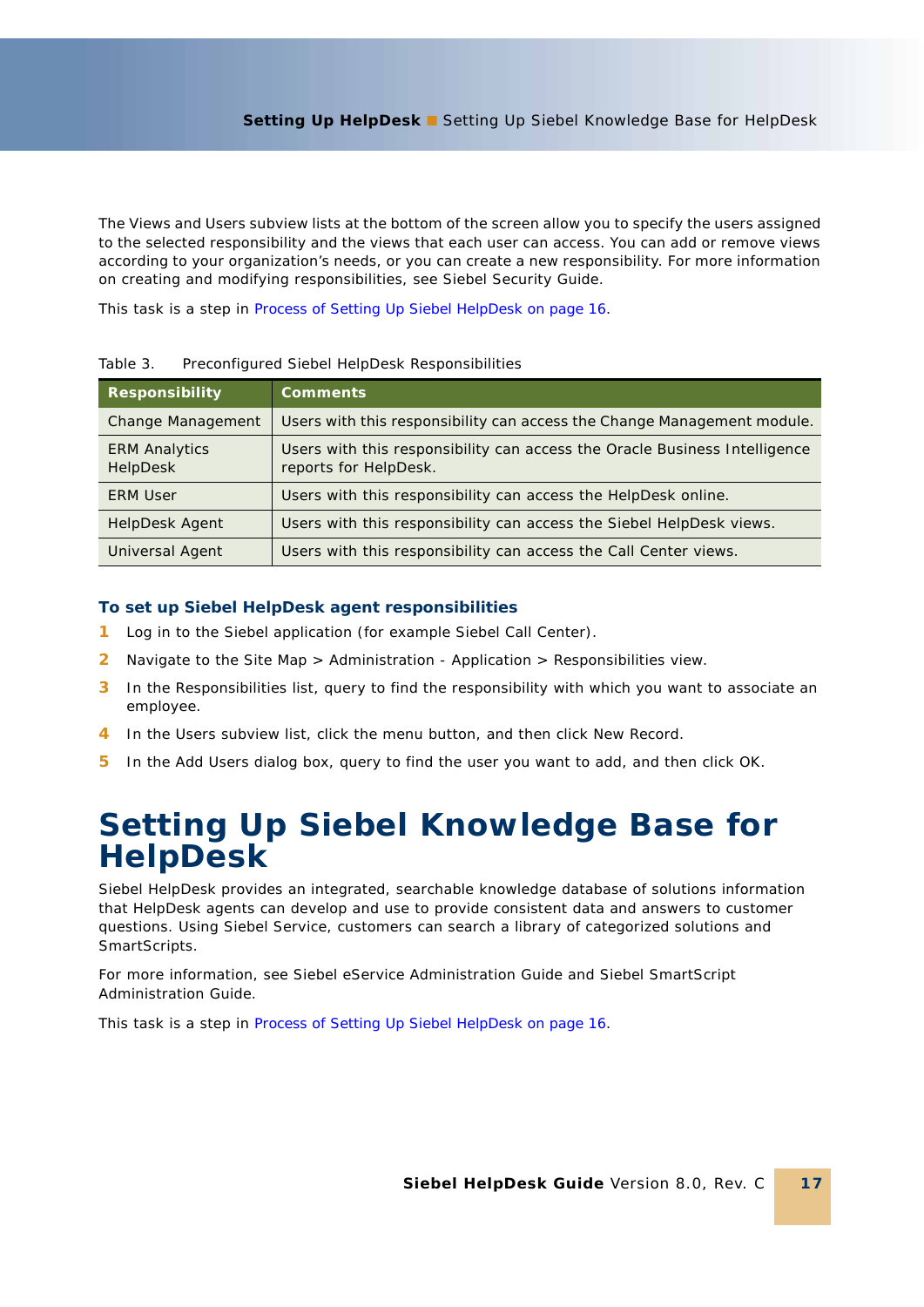### <span id="page-17-1"></span><span id="page-17-0"></span>**Working with the HelpDesk Solutions Database**

Solutions are answers to frequently asked questions. Solutions are documented by service agents and call center administrators and are stored in the database. HelpDesk agents document solutions, and agents and customers can frequently resolve service issues by searching this knowledge database. Employees can search the database and retrieve solutions to common problems without having to wait for help desk personnel to become available.

To publish Siebel Solution records, you must first create the solution records and then categorize them using the appropriate Siebel HelpDesk catalogs. After the solutions are categorized, they appear in the appropriate views. To restrict user access to specific categories, you can apply access control to the categorized solutions. After the solution record is created, you must associate the record with the appropriate category:

- For more information creating solutions, see *Siebel eService Administration Guide* and *Siebel Field Service Guide*.
- For more information on catalog and category administration, see *Siebel eSales Administration Guide*.

This task is a step in [Process of Setting Up Siebel HelpDesk on page 16](#page-15-1). It includes a number of related tasks, which are described in this topic.

#### **Categorizing Solutions**

You can use the Catalog Administration view to associate solutions with a category. For example:

- To display solutions in the General FAQs list in Siebel HelpDesk, the solutions must be categorized in the catalog called ERM Catalog.
- To display solutions in the Top FAQs list in Siebel HelpDesk, the solutions must be categorized in the catalog called ERM Top Solutions, and the category must be called ERM Top Solutions.

#### *To add a solution to a Siebel ERM Category*

- **1** Navigate to the Site Map > Administration Catalog > Catalog Administration view.
- **2** In the Catalog list, query to find ERM Catalog.
- **3** In the ERM Catalog record, click the ERM Catalog link in the Name field.
- **4** In the Categories list, select the category you would like to add a solution to.

Expand the Category folder to see subcategories.

**5** From the Categories list, click the Solutions link, and in the Solutions list, add a new record.

**NOTE:** If the Solutions link does not appear, click the arrow button to view more links. The arrow button is located next to the last link on the right side of the screen.

**6** In the Add Solutions dialog box select the solution information you want to add to the category, and then click OK.

The selected solution is associated with the category.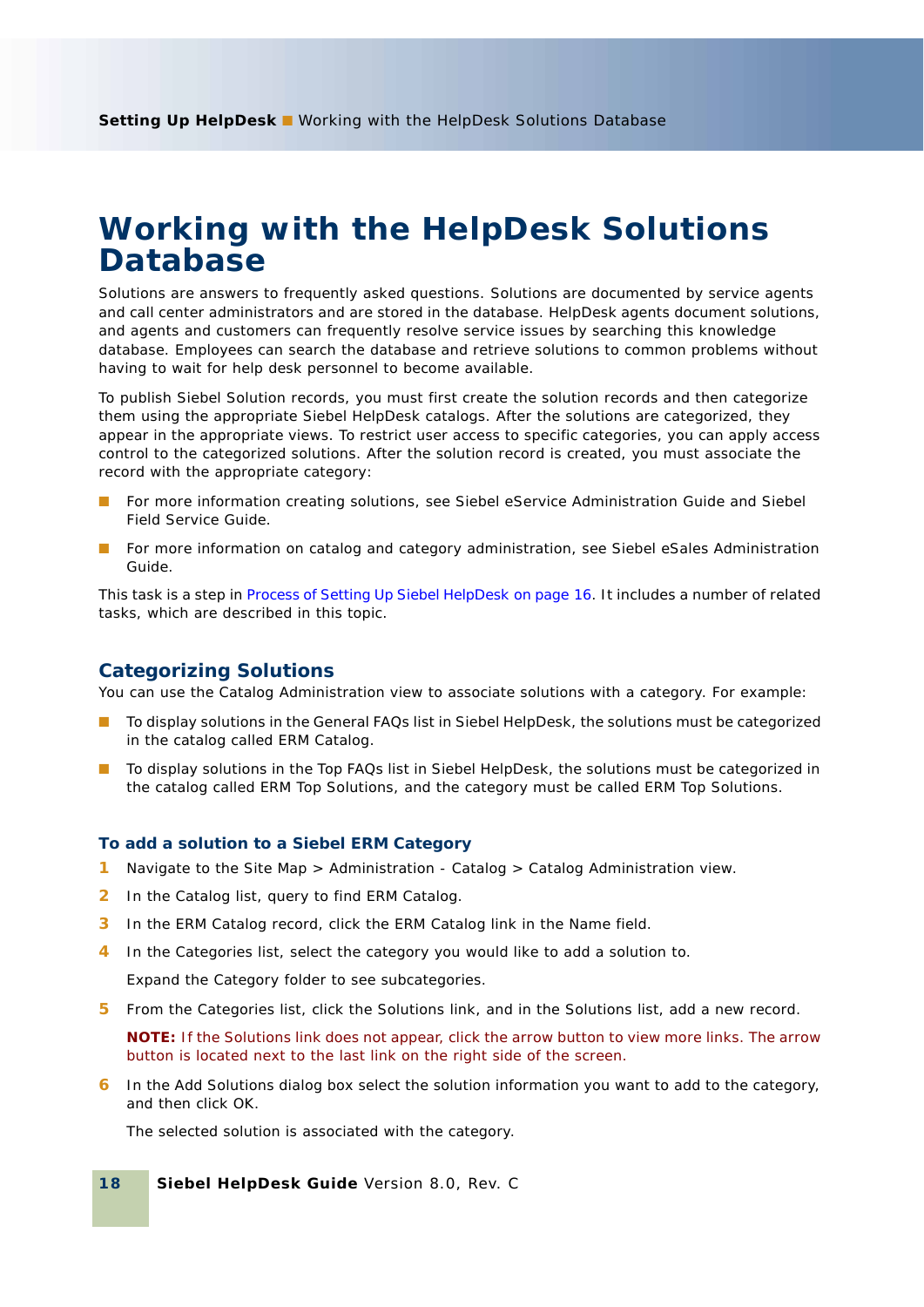#### **Creating a Resolution for HelpDesk Users**

A resolution is a content item, typically a text document or product literature item, which includes information that is relevant to solving a service request. To make a resolution available to Siebel HelpDesk users, you perform the following tasks:

**1** Adding the desired content to the literature catalog. You can specify a path, browse for a file, or link to the file through a URL.

For more information about literature, see *Siebel Applications Administration Guide*.

**2** Create a resolution record, provide a name for the resolution item, and specify the type of the resolution item that has been added.

For more information, see ["To create a resolution for Siebel HelpDesk" on page 19.](#page-18-1)

**3** (Optional) Associate the resolution item with a resolution category.

For more information about associating existing resolutions with a category, see ["Categorizing a](#page-18-0)  [HelpDesk Resolution" on page 19](#page-18-0).

**4** Associate the literature that has been added to the catalog to one or more catalog categories.

For more information on catalog and category administration, see *Siebel eSales Administration Guide*.

#### <span id="page-18-1"></span>*To create a resolution for Siebel HelpDesk*

- **1** Navigate to the Site Map > Administration Resolution Documents view.
- **2** In the Resolutions Documents list, add a new record, specify a type, and complete the remaining fields.

#### <span id="page-18-0"></span>**Categorizing a HelpDesk Resolution**

You can use the Catalog Administration view to associate existing resolutions with a category.

#### *To add a resolution to a category*

- **1** Navigate to the Site Map > Administration Catalog > Catalog Administration view.
- **2** In the Catalogs list, query to find ERM Catalog or ERM Top Solutions.
- **3** In the catalog record, click the link in the Name field.
- **4** In the Categories list, select the category with which you want to associate the resolution.
- **5** Click the Resolution Item tab.
- **6** In the Resolution Items list, add a record, and complete the necessary fields.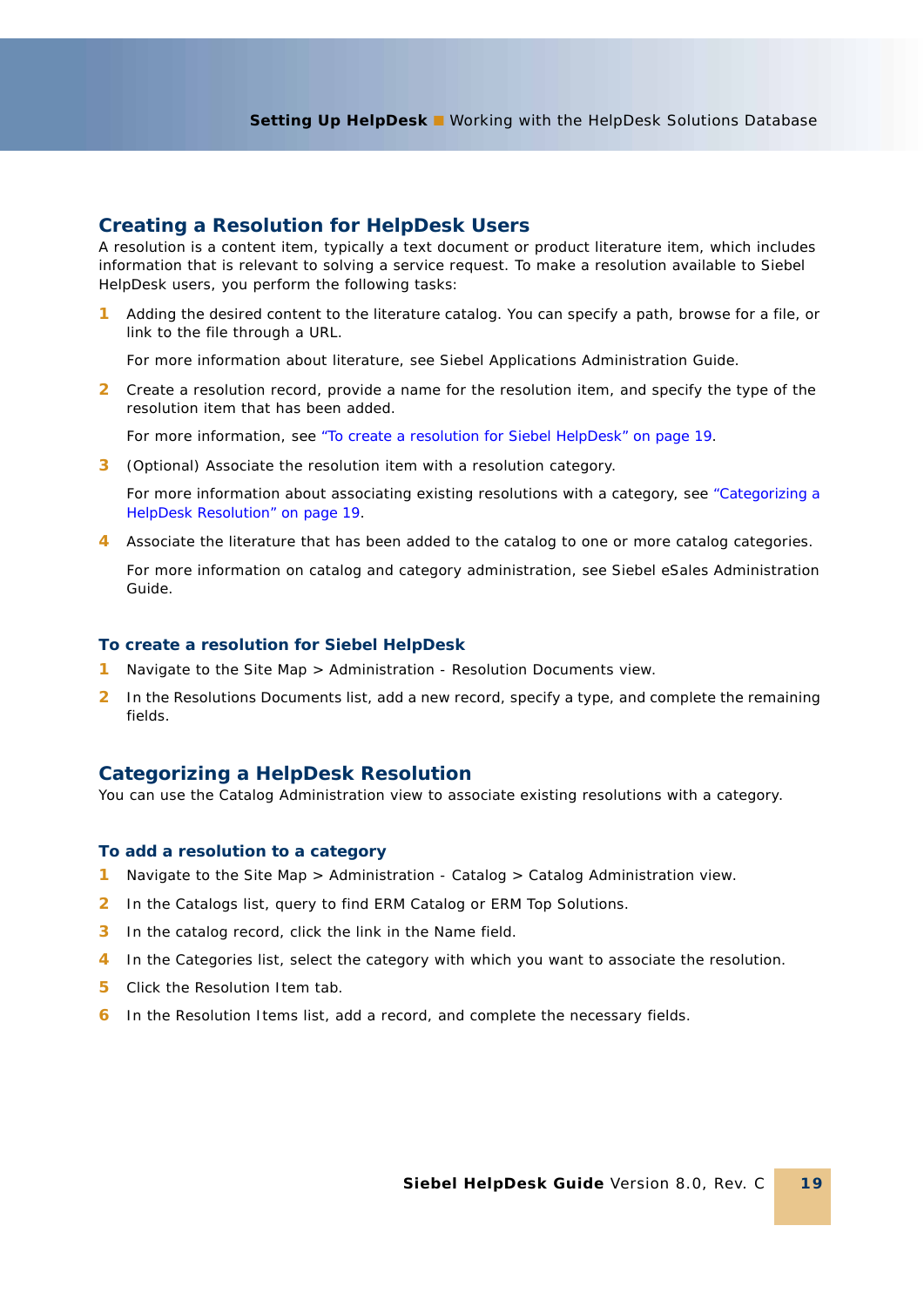### <span id="page-19-2"></span><span id="page-19-0"></span>**Enabling Service Level Management**

To ensure the Verify button works to show the list of entitlements, make sure the business process called *FS - Verify Entitlement SR Helpdesk* is active and deployed. First you must set the communications profile and then verify that the business services are running as described in the following procedures.

For more information on Service Level Management, see ["Service Level Management \(SLM\)" on](#page-48-3)  [page 49](#page-48-3).

This task is a step in [Process of Setting Up Siebel HelpDesk on page 16.](#page-15-1)

#### *To set the communications profile*

- **1** Navigate to the Administration Communications > Communications Drivers and Profiles view.
- **2** In the Communications Drivers list, select the Internet SMTP/POP3 Server record, and then click the Profiles tab.

The list includes profiles you can use, for example support@abc.com or HelpDesk@abc.com

- **3** Set the workflow's communications profile argument CommProfile to the account name of the POP3 Server email server by completing the following steps:
	- **a** In the Profile Parameters Overrides list, click New.
	- **b** In the Name field, select POP3 Server.
	- **c** In the value field, fill in the value for the communications driver, for example Support@Demohost.Oracle.com.

#### *To verify business services are running*

- **1** Navigate to the Administration Server Configuration > Enterprises Components view.
- **2** In the Component Groups list, query for Communications Management, and then verify that the Enabled state field says Enabled.
- **3** Verify that the Communications Server component Communications Outbound Manager is running by viewing the Communications Server component list and querying for Communications Outbound Manager.

### <span id="page-19-1"></span>**Setting Up Links on the Service Request Home Page**

It is recommended that administrators set up links on the Service Request home page that correspond to the four main types of Service Requests—Incidents, Problems, Known Errors, and Requests for Change. To set up the links, perform the following procedure.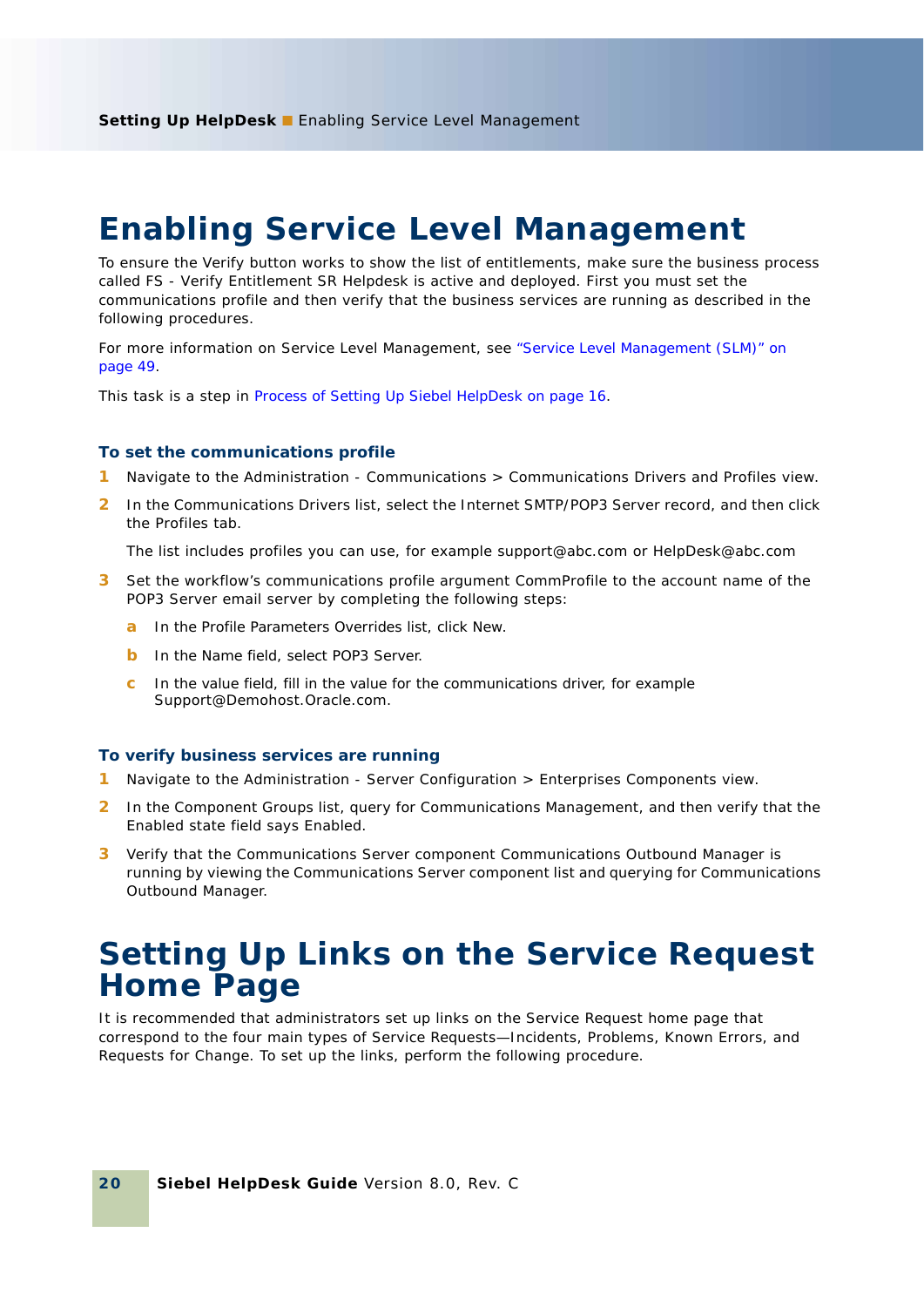#### *To set up links on the Service Request home page*

- **1** Navigate to the Administration Application > View Links view.
- **2** In the Screen Homepages list, select the Service Requests record.
- **3** In the View Links form create a new record for each of the four links (All Incidents, All Problems, All Known Errors, and All Requests for Change) by completing the fields described in the following table.

| <b>Name</b>                | <b>Description</b>                  | View                                             | <b>Default Query</b>    |
|----------------------------|-------------------------------------|--------------------------------------------------|-------------------------|
| All Incidents              | All HelpDesk Incidents              | All Service Request<br>View (HelpDesk UI)        | All Incidents           |
| All Problems               | All HelpDesk Problems               | All Service Request<br>View (HelpDesk UI)        | All Problems            |
| <b>All Known Errors</b>    | All HelpDesk Known<br>Errors        | <b>All Service Request</b><br>View (HelpDesk UI) | <b>All Known Errors</b> |
| All Requests for<br>Change | All HelpDesk Requests<br>for Change | <b>All Service Request</b><br>View (HelpDesk UI) | All Requests for Change |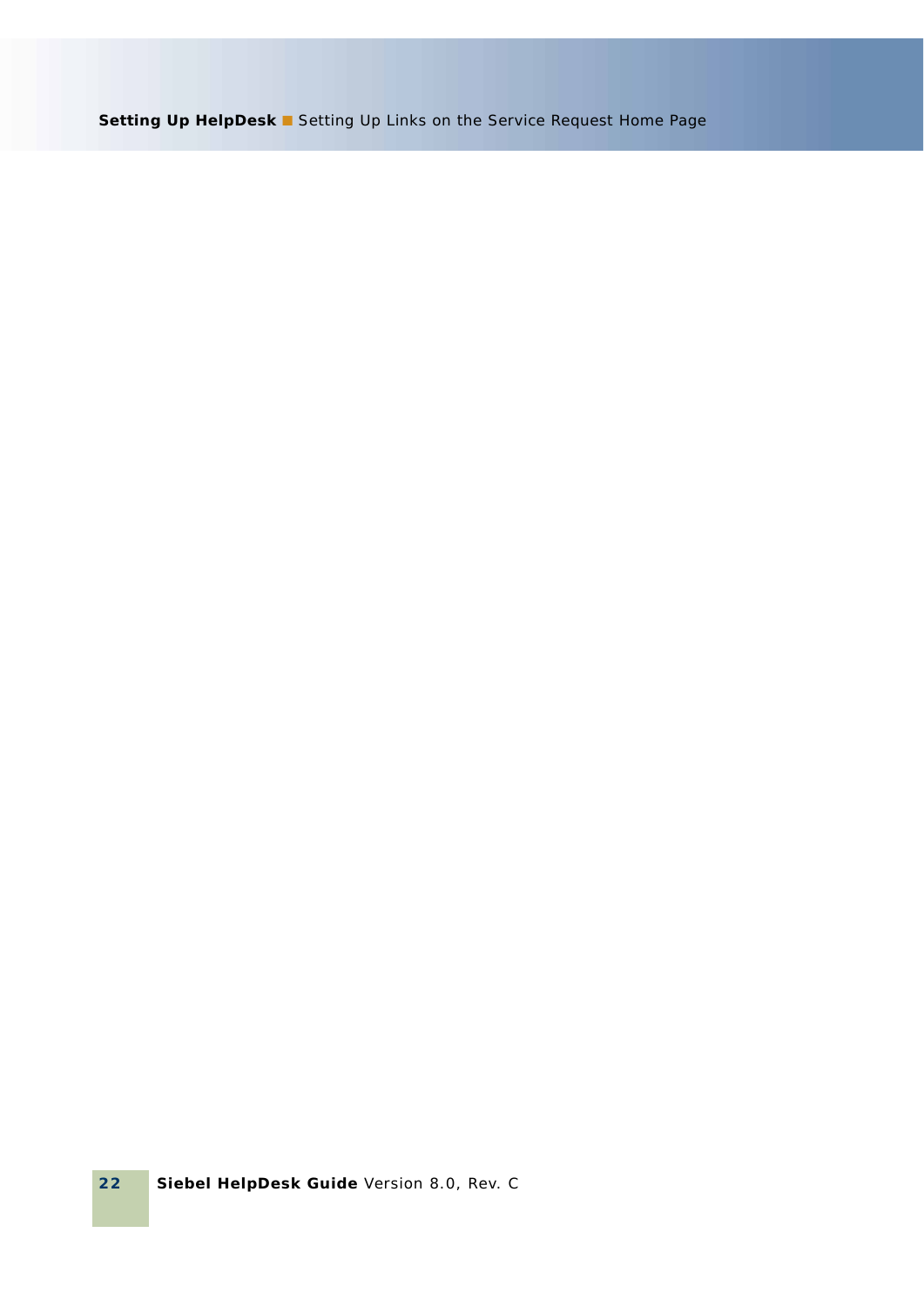<span id="page-22-0"></span>**4 IT Service Management Solution Set**

This chapter is about managing the IT Service Management Solution set. It includes the following topics:

- [About IT Service Management Solution Set on page 23](#page-22-1)
- [Scenario for IT Service Management Solution Set on page 24](#page-23-0)
- [Process for IT Service Management Solution Set on page 25](#page-24-0)
- [Incident Management on page 26](#page-25-0)
- [Problem Identification and Management on page 29](#page-28-1)
- [Change Management on page 32](#page-31-1)
- [Managing Known Errors on page 41](#page-40-2)
- [Service Level Management \(SLM\) on page 49](#page-48-1)

For information about setting up and using Siebel HelpDesk features and resources that administrators can use to set up other features, see [Chapter 3, "Setting Up HelpDesk."](#page-12-2)

## <span id="page-22-1"></span>**About IT Service Management Solution Set**

The Information Technology Infrastructure Library (ITIL) provides a best-practices methodology that you can use to plan and implement common HelpDesk processes, roles, and activities, and define interrelationships and communications strategies. Although ITIL primarily addresses Information Technology functional processes, its methodology can be applied to other support functions.

ITIL can be applied to a number of service areas; however, its primary focus is IT Service Management. IT Service Management is divided into two areas: Service Support and Service Delivery. Together, these areas encompass disciplines that can help you manage the provisioning and maintenance of IT services.

This chapter describes logging, tracking, and solving incident records. It explains how a problem is identified and how to associate known errors and request for change records to incident and problem records. It also provides information about Asset, Change, and Service Level Agreement Management.

For information on analysis reports available for IT Service Management Service Support and Delivery business processes, see *Oracle Business Intelligence Answers, Delivers, and Interactive Dashboards User Guide*.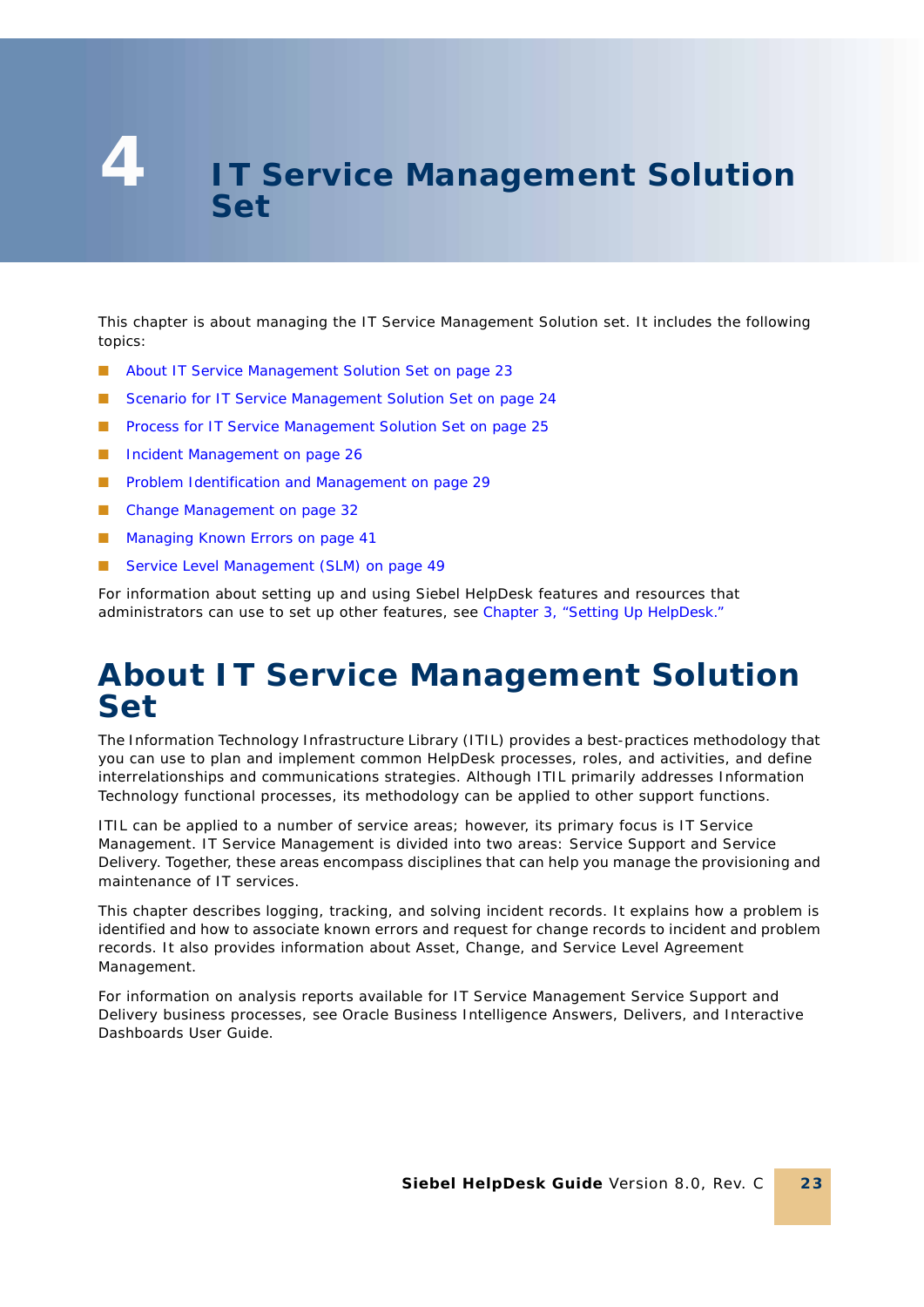## <span id="page-23-0"></span>**Scenario for IT Service Management Solution Set**

This scenario provides an example of an IT Service Management Solution Set process performed by a Siebel HelpDesk agent. Your company may follow a different process according to its business requirements.

A Siebel HelpDesk agent at a large company is responsible for managing incident records. First the agent begins with an individual incident, for example a user not being able to access her email. The agent then must determine if the incident is a problem experienced by an organization's employee or if the incident is a part of a larger problem that is affecting the organization's infrastructure. If it is a problem experienced only by an individual employee, an agent identifies either a solution or a temporary solution. If an agent cannot identify a solution or temporary solution, the agent associates a workaround with the record. The agent identifies the error, resolves it, and then closes the incident record.

If the incident is it is part of a larger problem (an incident record, rather than an incident), then the agent investigates for the overall problem that is affecting the infrastructure. For example, if the incident record is a user not able to access her email, the HelpDesk agent drills down into the HelpDesk Service Requests view and checks from a list of available problem records to see if a there is a larger system issue—for example the Email Exchange Server is down.

When the root cause of the problem is identified, in this case that the Email Exchange Server is down, the agent associates the problem record to a known error. The agent then creates a request for change that is associated with the known error. A *request for change* is a formal way to request a change within the infrastructure.

[Figure 1](#page-23-1) illustrates the workflow as described in the preceding paragraphs for working with the Siebel IT Service Management set.



<span id="page-23-1"></span>Figure 1. IT Service Management Workflow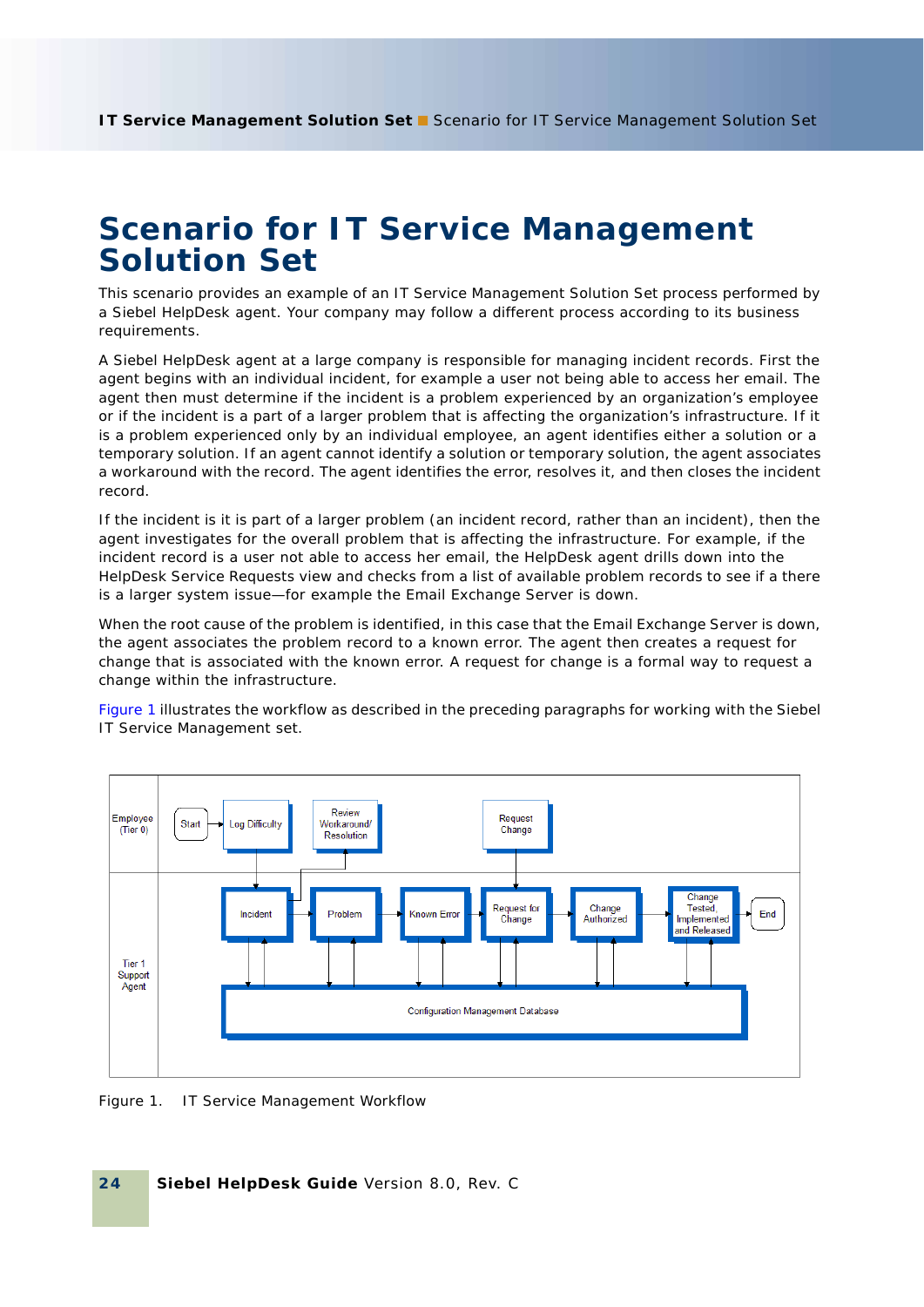### <span id="page-24-0"></span>**Process for IT Service Management Solution Set**

This example process represents some of the tasks a HelpDesk agent typically performs based on the ["Scenario for IT Service Management Solution Set" on page 24.](#page-23-0)

- ["Adding Incident Records" on page 27](#page-26-0)
- ["Investigating and Diagnosing Incident Records" on page 28](#page-27-0)
- ["Resolution and Recovery of Incident Records" on page 29](#page-28-0)
- ["Adding Problem Records" on page 30](#page-29-0)
- ["Investigating and Diagnosing Problem Records" on page 32](#page-31-0)
- ["Adding Request for Change Records" on page 34](#page-33-1)
- ["Recording Request for Change Records Details" on page 35](#page-34-0)
- ["Adding Request for Change Record Users" on page 36](#page-35-0)
- *"Adding Request for Change Record Approvers"* on page 36
- ["Approving Request for Change Records" on page 37](#page-36-0)
- ["Change Approval Access" on page 38](#page-37-1)
- ["Scheduling Request for Change Records" on page 39](#page-38-0)
- ["Adding Tasks to Request for Change Records" on page 39](#page-38-1)
- ["Adding Activities to Request for Change Records" on page 40](#page-39-0)
- ["Submitting Request for Change Records for Approval" on page 40](#page-39-1)
- ["Recalling Approved Request for Change Records" on page 41](#page-40-0)
- ["Closing Related Incident and Problems Records" on page 41](#page-40-1)
- ["Adding Known Errors" on page 43](#page-42-0)
- ["Assessing Errors" on page 43](#page-42-1)
- *"Adding and Closing Error Resolutions"* on page 44
- ["Adding Assets to Request for Change Records" on page 49](#page-48-0)
- ["Using Service Level Management \(SLM\)" on page 49](#page-48-2)
- ["Setting Urgency and Impact Fields for Incident Records" on page 52](#page-51-0)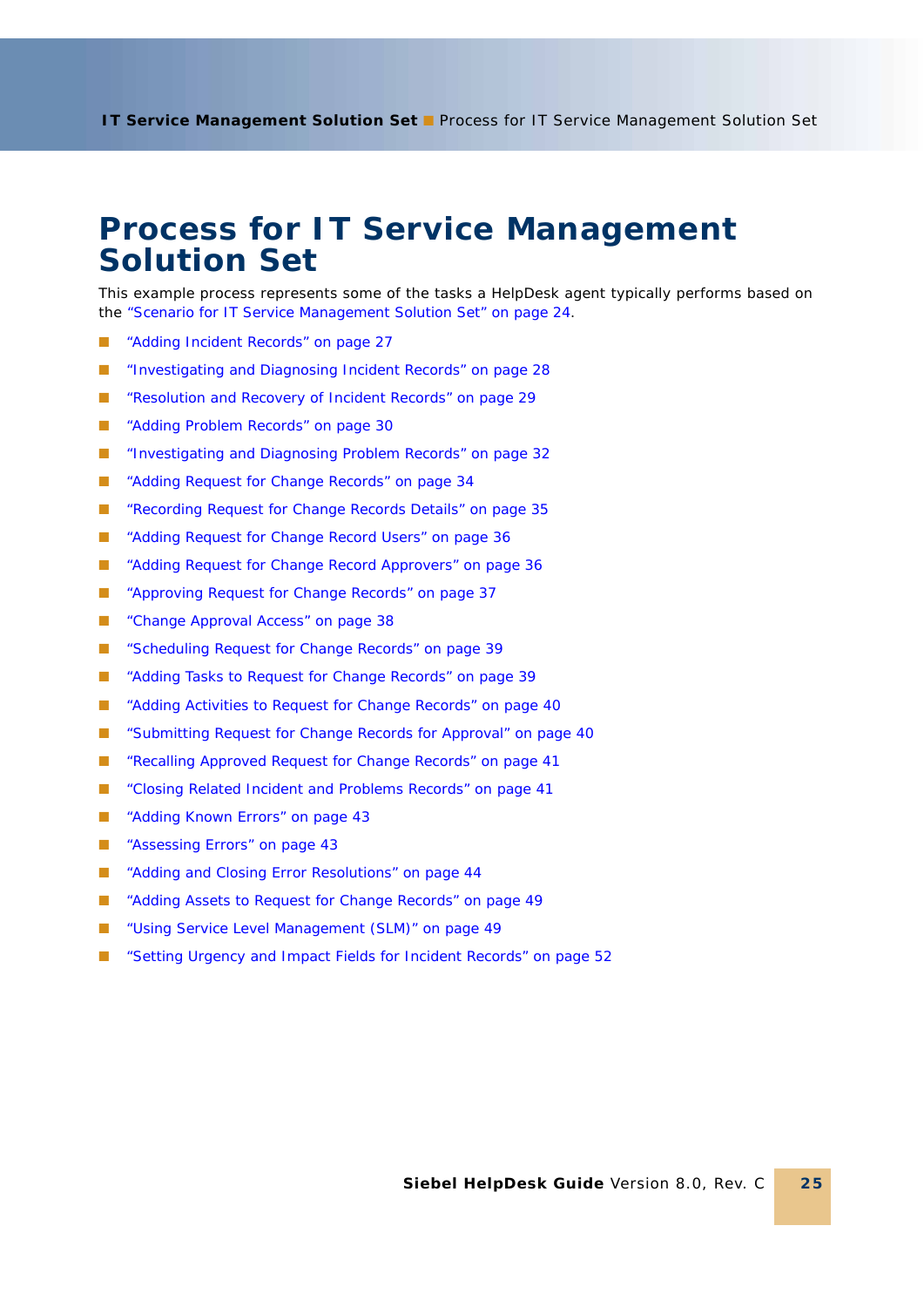## <span id="page-25-0"></span>**Incident Management**

Incident Management automates the process of reporting and tracking an incident or groups of incidents. HelpDesk agents can open incident records to document and flag problems with software, equipment, facilities, network problems, and so on. Furthermore, agents match the incident against possible known errors, assign the incident based on both impact and urgency, review the recommended priority, and set the correct priority. In addition, HelpDesk agents give initial support that is, provide quick fixes if appropriate. If a fix or quick fix is not possible, agents escalate the incident to the appropriate group.

Managers and technicians track the status and activities performed to achieve resolution as the categorized incidents moves through the stages of problem, known error, and a request for change.

Siebel HelpDesk can be configured to automatically create incident records by integrating with Oracle Enterprise Manager. For more information on creating incident records automatically, see *Configuration Instructions for ACR 364* in *Siebel Maintenance Release Guide, Version 8.0.0.x, Rev A*.

[Figure 2](#page-25-1) illustrates the HelpDesk agent workflow as described in the preceding paragraphs for working with Incident Management.



<span id="page-25-1"></span>Figure 2. Incident Management Workflow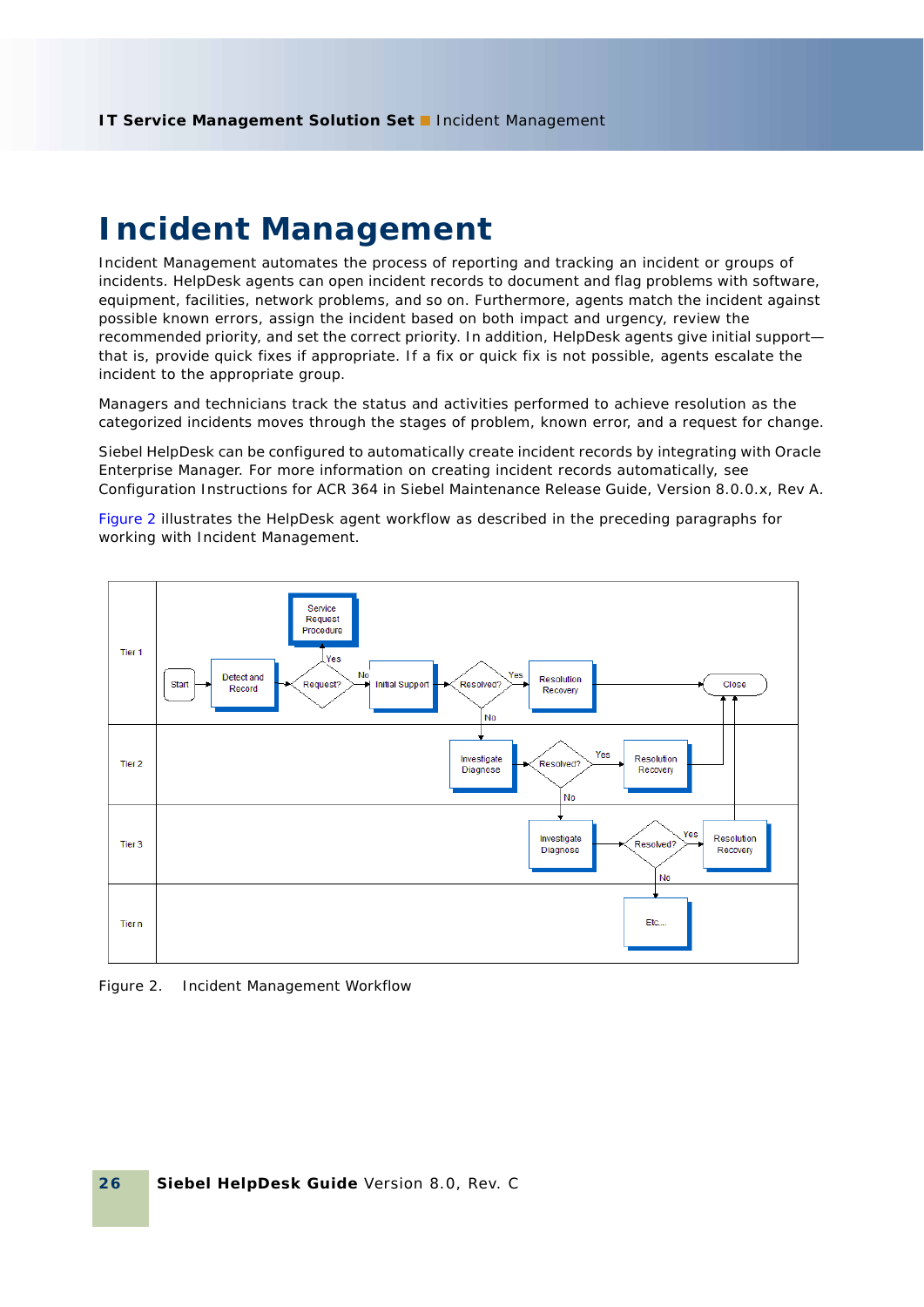## <span id="page-26-0"></span>**Adding Incident Records**

Incident management automates the process of reporting and tracking an incident or groups of incidents. HelpDesk agents open incident records to document and flag problems with software, equipment, facilities, network problems, and so on. They perform then perform initial analyses of the incident records they add, and assign the records for resolution. Finally, they link the incident records to known assets—for example if a customer calls to report a faulty product, the agent can link the incident report to the asset number of the faulty product.

You can view all incident records from the Service Requests - HelpDesk view by selecting All Incidents from the Queries drop-down list.

#### *To add incident records*

- **1** Navigate to the Service Requests screen > Service Requests HelpDesk view.
- **2** In the Service Requests HelpDesk list create a new record, and complete the necessary fields.

Some fields are described in the following table.

| <b>Field</b>            | <b>Comments</b>                                                                                                                                                                                                                          |
|-------------------------|------------------------------------------------------------------------------------------------------------------------------------------------------------------------------------------------------------------------------------------|
| SR Type                 | Select Incident.                                                                                                                                                                                                                         |
| Source                  | Classify the incident by assigning how the service request was reported, for<br>example over the phone or email.                                                                                                                         |
| <b>Title</b>            | Describe the incident problem, for example Email Problem or Cannot<br>Access Outlook                                                                                                                                                     |
| Impact                  | Describe the impact the incident has on the user, for example High,<br>Medium, or Low. How the Impact field is set affects the Recommended<br>Priority.                                                                                  |
| Urgency                 | Describe the urgency the incident has to the user, for example High,<br>Medium, or Low. How the Urgency field is set affects the Recommended<br>Priority.                                                                                |
| Recommended<br>Priority | Automatically assigned by how the Impact and Urgency fields are<br>described. For example, if the Impact field is Medium and the Urgency field<br>is set to High, the Recommended Priority field is then automatically set to<br>2-High. |
| <b>User Priority</b>    | Describes the priority for the incident as set by the user. The Recommended<br>Priority may or may not be the same as the User Priority.                                                                                                 |
| <b>Agent Priority</b>   | Describes the priority for the incident as set by the agent. The<br>Recommended Priority may or may not be the same as the User Priority.                                                                                                |

- **3** Navigate to the Service Requests screen > Service Requests HelpDesk view.
- **4** In the Service Requests HelpDesk list, click the SR # link.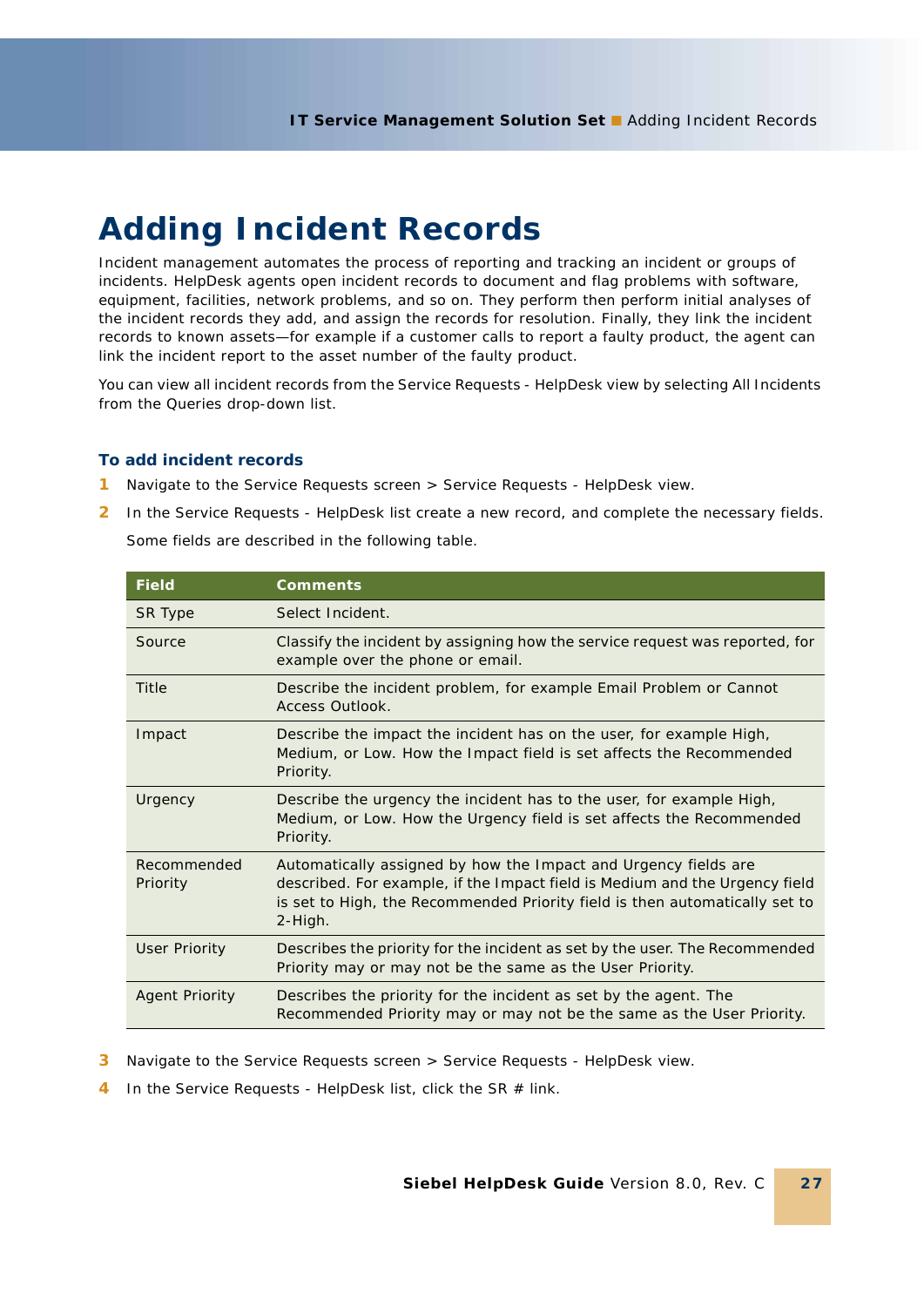**5** In the Owner field, click the select button.

The Pick Service Request Owner dialog box appears.

**6** Select the owner, and click OK.

### <span id="page-27-0"></span>**Investigating and Diagnosing Incident Records**

When the incident has been escalated to an assignment group, the assignment group begins to work toward a resolution. The assignment group typically assesses the incident details, collects and analyzes all related information, identifies possible resolutions, and updates incident report details.

#### *To identify solutions for incident records*

- **1** Navigate to the Service Requests screen > Service Requests HelpDesk view.
- **2** In the Service Requests HelpDesk list, click the SR # link.
- **3** Click the Solutions view tab.
- **4** Click Add.

The Add Solutions dialog box appears.

**5** Select the solution you want to add, and click Add.

#### *To associate incident records to other incident or problem records*

- **1** Navigate to the Service Requests screen > Service Requests HelpDesk view.
- **2** In the Service Requests HelpDesk list, click the SR # link you want to associate to a known problem.
- **3** In the Problem title field, click the select button.
- **4** In the Pick Service Request dialog box, select the known error that matches the incident, and then click OK.

#### **Related Topic**

[Adding Request for Change Records on page 34](#page-33-1)

#### *To link incident records to asset information*

- **1** Navigate to the Service Requests screen > Service Requests HelpDesk view.
- **2** In the Service Requests HelpDesk list, click the SR # link you want to link to previous assets or caller information.
- **3** Click the More Info view tab.
- 4 In the Asset # field, click the select record.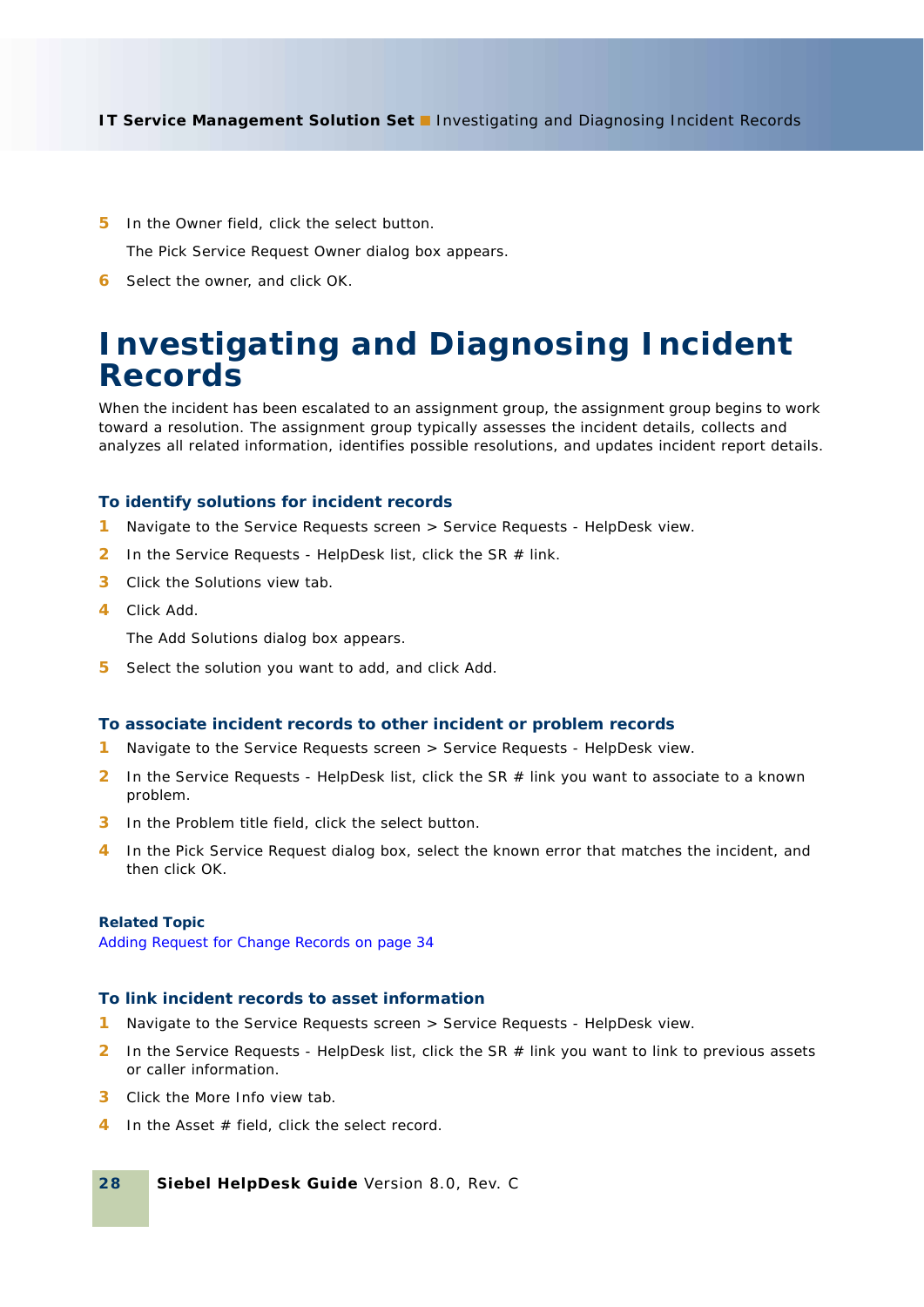**5** In the Pick Asset dialog box, select the asset to which you want to link the incident report.

#### **Related Topics**

["Adding Assets to Request for Change Records" on page 49](#page-48-0)

### <span id="page-28-0"></span>**Resolution and Recovery of Incident Records**

The assignment group is responsible for the incident's resolution. The assignment group typically performs the following tasks:

■ Resolves the incident.

For more information, see the procedure that follows this section.

■ Opens a request for change (RFC) when the incident cannot be resolved.

For more information about request for change records, see ["Recording Request for Change](#page-34-0)  [Records Details" on page 35](#page-34-0).

■ Takes recovery actions. A *recovery action* is a permanent solution, a workaround, or temporary fix.

For more information about recovering actions, see ["Change Management" on page 32](#page-31-1).

■ Notifies the help desk that the incident is resolved.

For more information about resolving incidents, see ["Closing Related Incident and Problems](#page-40-1)  [Records" on page 41](#page-40-1).

#### *To resolve incident records*

- **1** Navigate to the Service Requests screen > Service Requests HelpDesk view.
- **2** In the Service Requests HelpDesk list, select the SR you want to resolve.
- **3** In the Status field, select the appropriate description, for example Closed.
- **4** In the Substatus field, select the appropriate description, for example Resolved.

## <span id="page-28-1"></span>**Problem Identification and Management**

Problem Management seeks to address the root cause of incidents and then initiate actions to improve or correct the situation. Incident records are escalated to problem records by associating the incident with a problem record. When a problem record is closed, all incidents that are associated with the problem record are closed as well. Problem Management includes notification, root cause analysis, and impact analysis.

The HelpDesk agent adds a problem record to the database, and then links the associated incident records to the problem record. If solutions and workarounds exist, they are detailed in the problem record.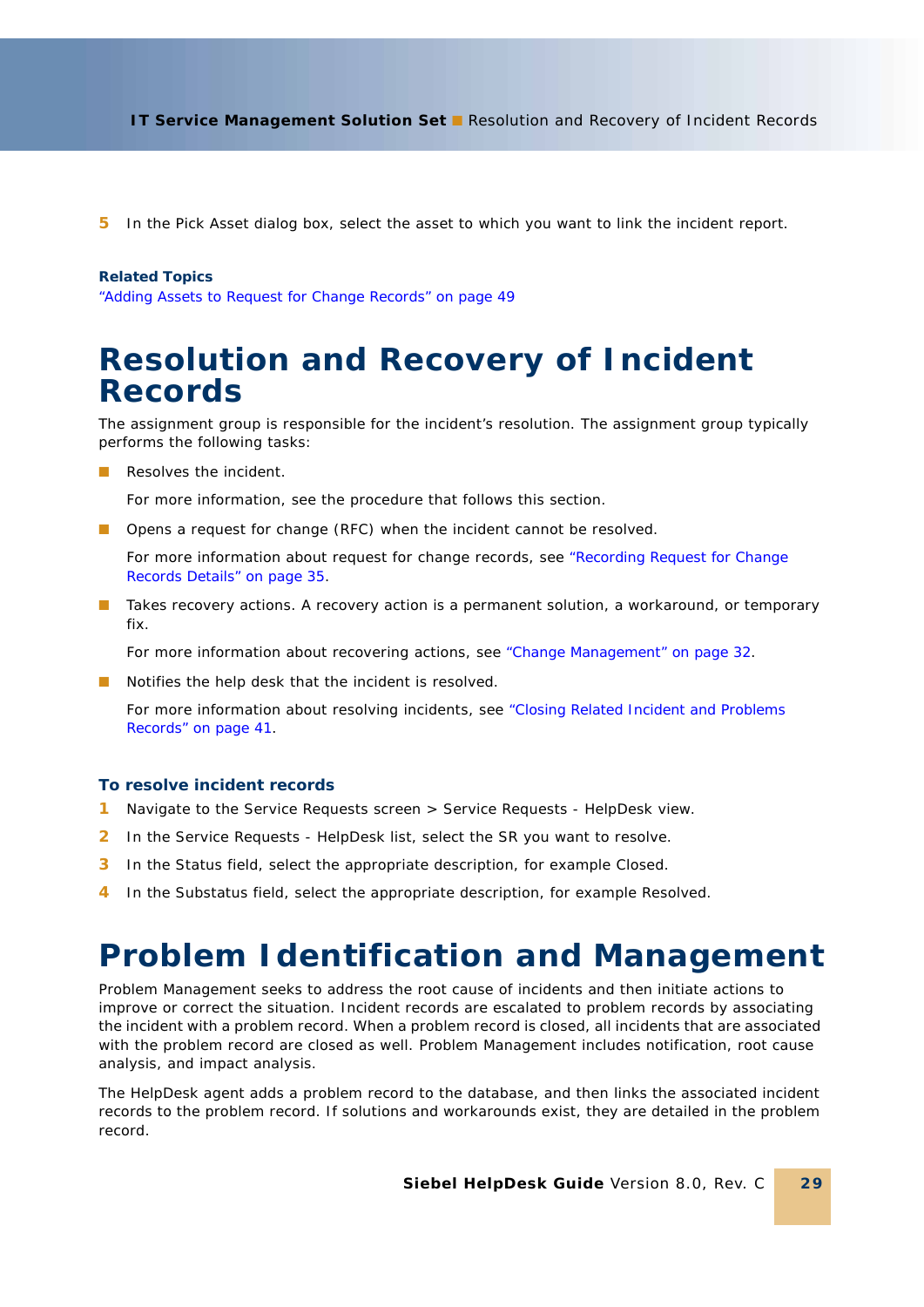In the IT Service Management Service Support process, a problem is identified when the following conditions exist:

- Data reveals that incidents are recurring.
- Data shows that incidents are not associated with existing known errors.
- An IT infrastructure analysis shows that a problem could lead to incidents.
- A major incident occurs for which a structural fix is needed.

[Figure 3](#page-29-1) illustrates the workflow as described in the preceding paragraphs for working with problem management.



<span id="page-29-1"></span>Figure 3. Problem Management Workflow

## <span id="page-29-0"></span>**Adding Problem Records**

All related incident records are associated with the problem record through the Incident view tab. When the problem record is closed, the child incidents can be closed by clicking the Close Incidents button.

Problem records help agents to determine the impact of a failing component as well as the amount of effort required to recover that component. To create useful problem records, HelpDesk agents must determine the problem's category, impact, urgency and priority.

You can view all problem records from the Service Requests - HelpDesk view by selecting All Problems from the Queries drop-down list.

#### *To add problem records*

**1** Navigate to the Service Requests screen > Service Requests - HelpDesk view.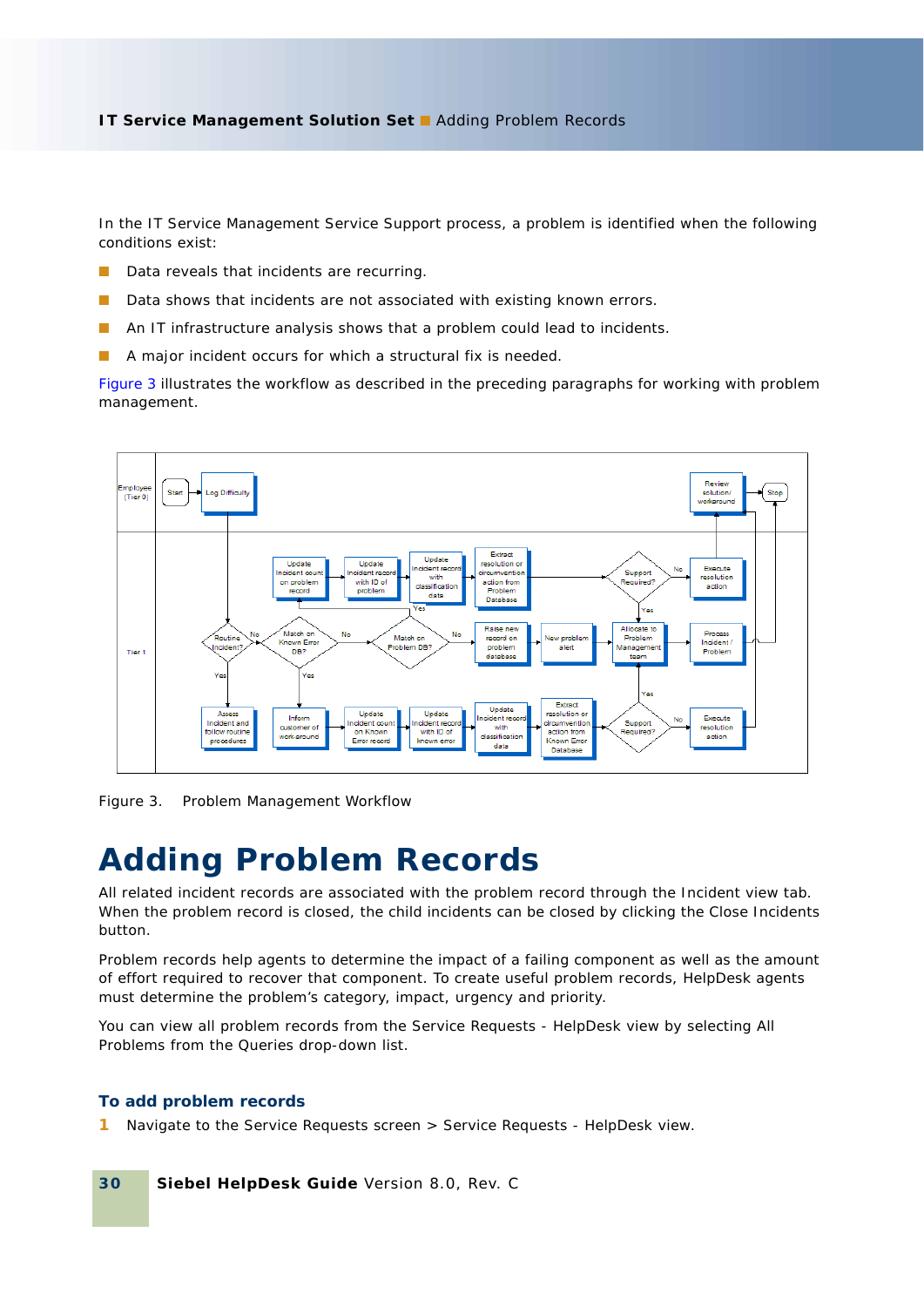**2** In the Service Requests - HelpDesk list create a new record and complete the necessary fields. Some fields are described in the following table.

| <b>Field</b>            | <b>Comments</b>                                                                                                                                                                                                                              |
|-------------------------|----------------------------------------------------------------------------------------------------------------------------------------------------------------------------------------------------------------------------------------------|
| <b>SR Type</b>          | Select Problem.                                                                                                                                                                                                                              |
| Problem $#$             | The problem number is automatically generated when the user selects the<br>problem title.                                                                                                                                                    |
|                         | The HelpDesk agent clicks the Problem $#$ link to see all the problems that<br>affect the IT infrastructure system. The agent matches the problem<br>through the Area and Sub Area fields.                                                   |
| Problem Title           | A problem is a grouping of incidents within the overall IT infrastructure.<br>Select the problem title (or create a new one) that matches against<br>possible known errors or add an appropriate title-for example Email<br>Exchange Server. |
|                         | Agents use the Problem Title field to see the impact of the problem on the<br>IT infrastructure by seeing how many incidents have been assigned to the<br>problem so far.                                                                    |
| Impact                  | Describe the impact the problem has on the IT infrastructure, for example<br>High, Medium, or Low. How the Impact field is set affects the<br>Recommended Priority.                                                                          |
| Urgency                 | Describe the urgency the incident has to the IT infrastructure, for example<br>High, Medium, or Low. How the Urgency field is set affects the<br>Recommended Priority.                                                                       |
| Recommended<br>Priority | Automatically assigned by how the Impact and Urgency fields are<br>described. For example, if the Impact field is Medium and the Urgency field<br>is set to High, the Recommended Priority field is then automatically set to<br>2-High.     |
| <b>User Priority</b>    | Describes the priority for the problem as set by the user. The<br>Recommended Priority may or may not be the same as the User Priority.                                                                                                      |
| <b>Agent Priority</b>   | Describes the priority for the problem as set by the agent. The<br>Recommended Priority may or may not be the same as the User Priority.                                                                                                     |

#### *To view all incident records that are associated to a problem record*

- **1** Navigate to the Service Requests screen > Service Requests HelpDesk view.
- **2** In the Service Requests HelpDesk list, select the record, and then click the Problem title link.
- **3** In the HelpDesk Service Request screen, click the Incidents view tab.

All the incident records that are associated with the problem record appear. From here you can close incident records by clicking the Close Incidents button.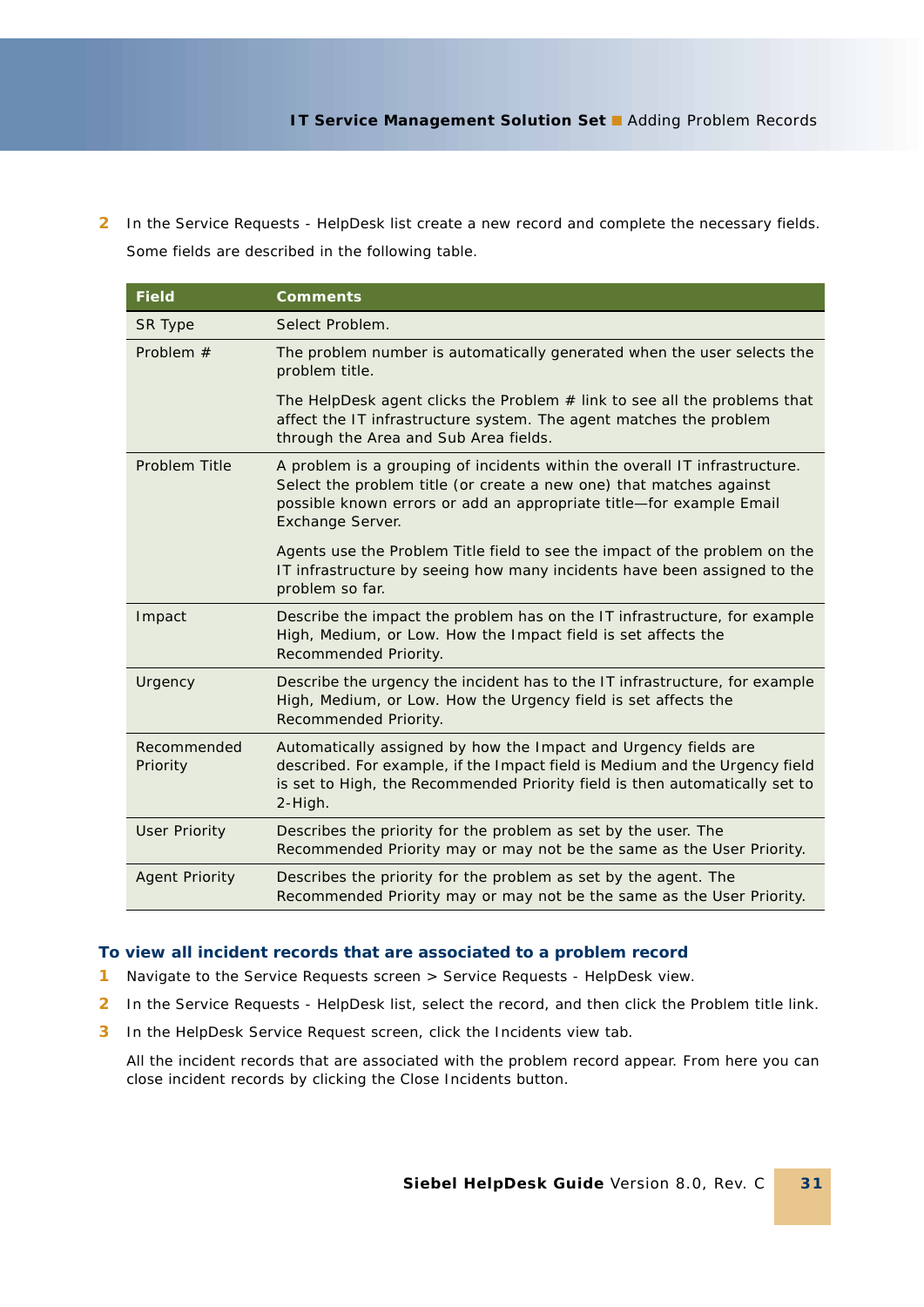### <span id="page-31-0"></span>**Investigating and Diagnosing Problem Records**

Use the following procedure to investigate and diagnose problem records in HelpDesk. If you have finished investigating and diagnosing problem records, you can close the incident record directly from the problem record view.

#### *To investigate and diagnose problem records*

- **1** Navigate to the Service Requests screen > Service Requests HelpDesk view.
- **2** In the Service Requests HelpDesk list, perform either of the following actions:
	- Select the incident associated to the problem and then click the Problem Title link.
	- Query for All Problems in the query field.
- **3** Click the Solutions view tab and query the records to determine if any known solutions or workarounds are related to the problem record.
- **4** Click the Incidents view tab and query the records to determine if any known incident records are related to the problem record.
- **5** Click on the More Info view tab to assign a Root Cause Code and add a Resolution Code.
- **6** When Root Cause and Resolution Code have been diagnosed, change the SR Type to Known Error.

After a Problem has a Root Cause and Resolution code assigned to it, it should be categorized as a Root Cause. The resolution for a known error can either be through a workaround or through a change management record. A known error record must have either a workaround or a change management record assigned to it before being closed. For more information about known errors, see ["Managing Known Errors" on page 41.](#page-40-2)

#### *To close an incident record from a problem record*

- **1** Navigate to the Service Requests screen > Service Requests HelpDesk view.
- **2** In the Service Requests HelpDesk list, select the record, and then click the Problem Title link.
- **3** In the HelpDesk Service Request screen, click the Incidents view tab.
- **4** Select the incident record, then click Close Incidents.

## <span id="page-31-1"></span>**Change Management**

Error control monitors progress in resolving known errors, and Change Management processes requests for changes. Root cause analysis monitors the impact of problems and known errors on services. If the impact becomes severe, root cause analysis escalates the problem.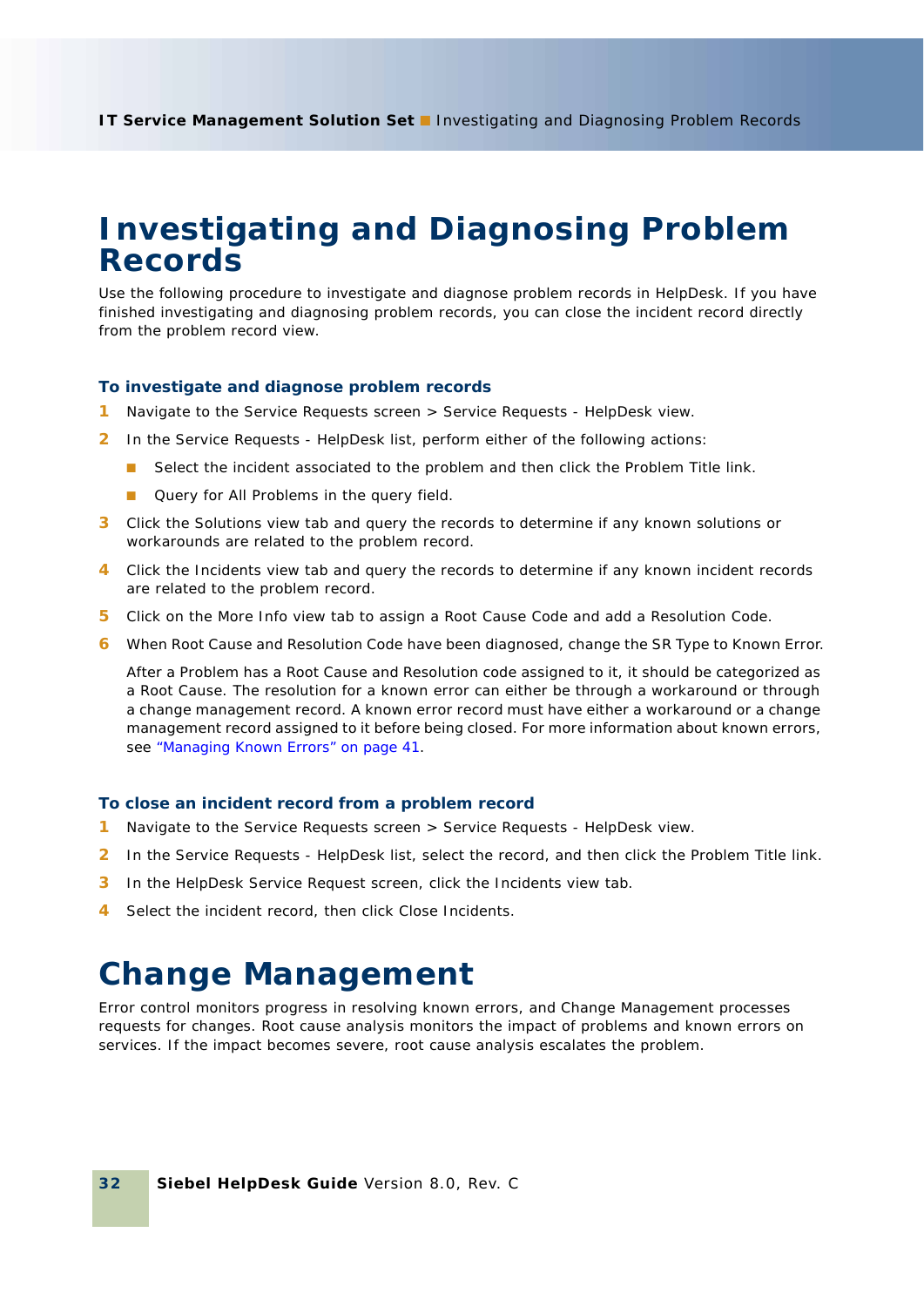Change Management or a request for change is a formal way to request a change within the overall IT infrastructure or system. Therefore, a Change Management system can help an organization manage incremental improvements and targeted modifications to a product or process. If a change to the physical environment is required to close a problem record or known error record, then a change record is created. Change Management broadens the scope of management oversight to encompass large-scale modifications such as upgrades to central servers and network or telecommunication system installations. Each request for change associated with the Change Project is assigned a unique identifier, and follows an established process flow consisting of approvals, alerts, tasks (if required), phases, and closure. When the change record is successfully implemented, the record is closed and associated requests for change records and problem records are also closed.

The Siebel Change Management solution seeks to ensure standardized methods and procedures for efficient and prompt handling of all changes. The goal is to minimize the impact of change-related incidents on service quality, and consequently to improve the day-to-day operations of the organization.

The following sequence is the typical workflow (as shown in [Figure 4\)](#page-33-2) for working with Change Management.

- **1** ["Adding Request for Change Records" on page 34](#page-33-1)
- **2** ["Recording Request for Change Records Details" on page 35](#page-34-0)
- **3** ["Adding Request for Change Record Users" on page 36](#page-35-0)
- **4** ["Adding Request for Change Record Approvers" on page 36](#page-35-1)
- **5** ["Approving Request for Change Records" on page 37](#page-36-0)
- **6** ["Change Approval Access" on page 38](#page-37-1)
- **7** ["Scheduling Request for Change Records" on page 39](#page-38-0)
- **8** ["Adding Tasks to Request for Change Records" on page 39](#page-38-1)
- **9** ["Adding Activities to Request for Change Records" on page 40](#page-39-0)
- **10** ["Submitting Request for Change Records for Approval" on page 40](#page-39-1)
- **11** ["Recalling Approved Request for Change Records" on page 41](#page-40-0)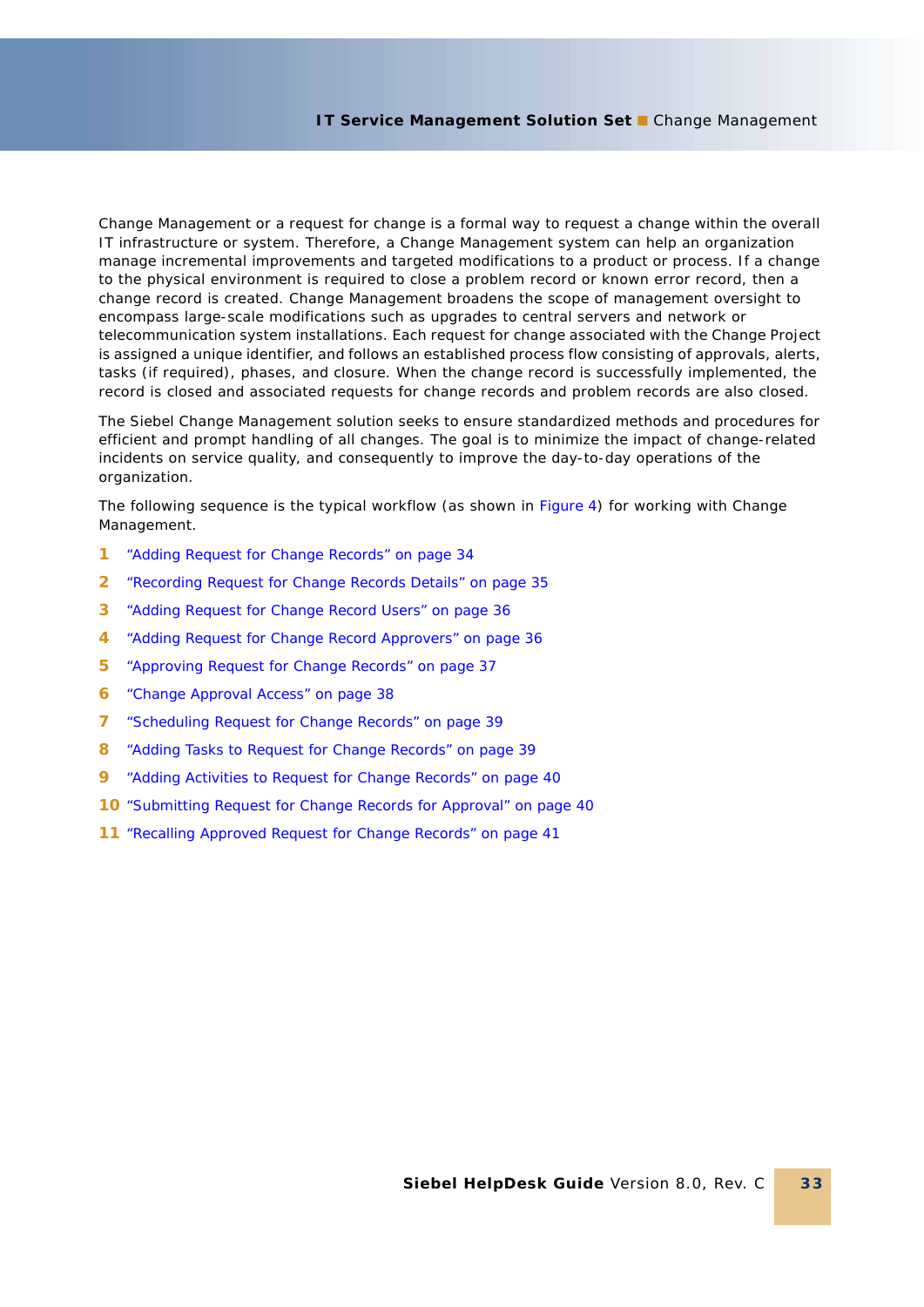

#### **12** ["Closing Related Incident and Problems Records" on page 41](#page-40-1)

<span id="page-33-2"></span>Figure 4. Change Management Workflow

## <span id="page-33-0"></span>**Change Management Roles**

The job roles associated with Change Management are as follows:

- **Change Administrator**. The change management administrator, the persons responsible for planning, setting up, and maintaining administrator-related tasks.
- **Change Initiator.** A person who may not have the authority to request a change and therefore works through a change sponsor. The initiator enters the planned start and end date of the change and the description of the change as well as the Category, Impact, and Urgency fields.
- **Change Owner.** The coordinator and person responsible for getting the entire change completed. The owner enters the notes of the change regarding the backout plans and so on, the tasks required for the change, and the date and times to carry out the change.
- **Change Approver.** The person who has the authority to approve a request a change.

## <span id="page-33-1"></span>**Adding Request for Change Records**

Request for changes can be driven from one of two scenarios, associating a request for change to a problem record or creating a request for change directly from the Change Management screen.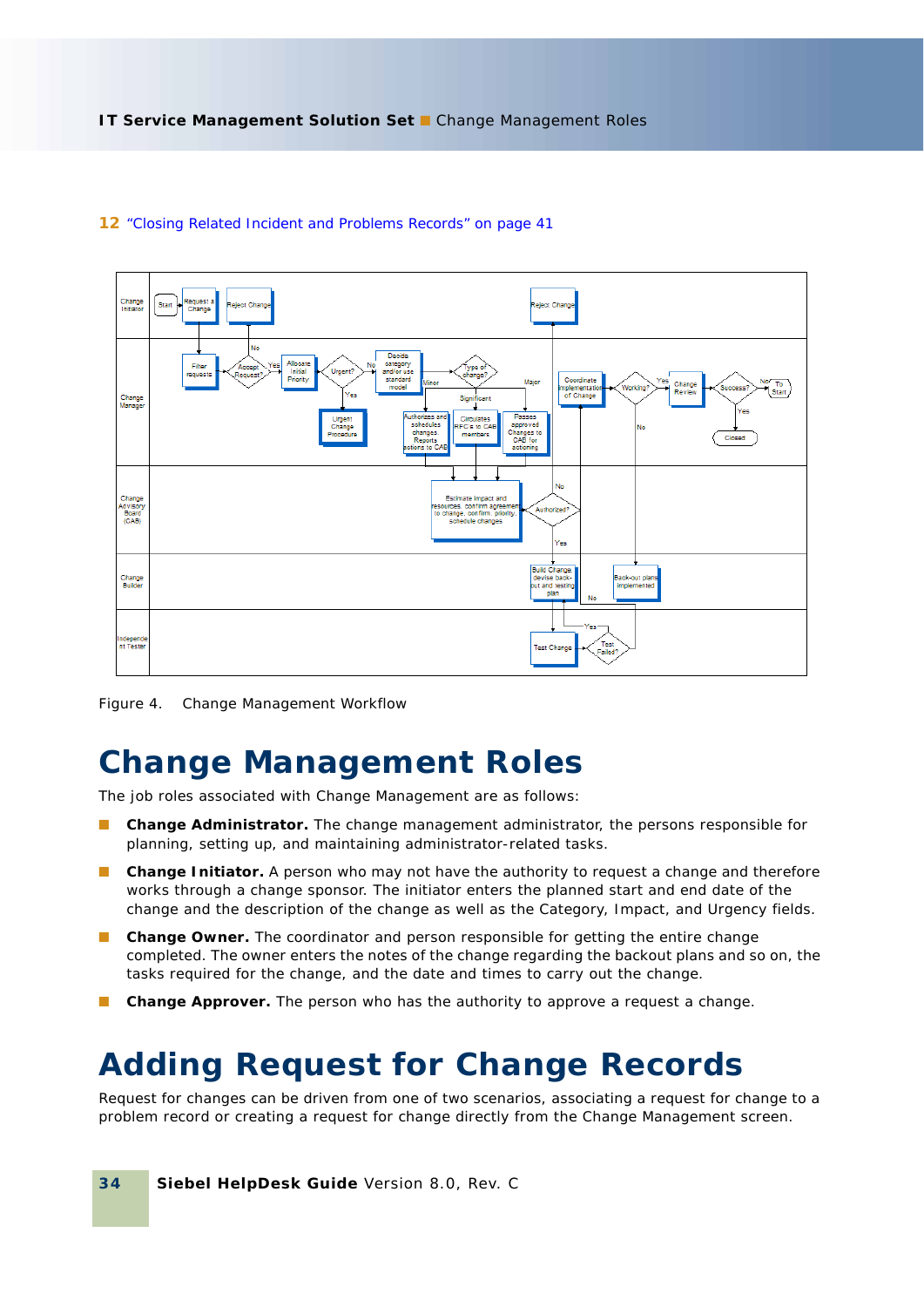In the first scenario, request for changes are generated as a way to resolve a problem or known error, for example resolving the known error of an email server being unavailable.

In the second scenario, changes are created because a change is required for a business opportunity, for example a server being built or decommissioned.

**NOTE:** You can view all request for change (RFC) records from the Service Requests - HelpDesk view by selecting All RFCs from the Queries drop-down list.

#### *To associate a request for change to a Problem record*

- **1** Navigate to the Service Requests screen > Service Requests HelpDesk view.
- **2** In the Service Requests HelpDesk list, do one of the following:
	- Select the incident associated to the problem and then click the Problem Title link.
	- Query for All Problems from the Queries drop-down list.
- **3** In the Change Title field, click the select button.

The Pick Request for Change dialog box appears.

**4** Select the appropriate change and click OK.

### <span id="page-34-0"></span>**Recording Request for Change Records Details**

Agents complete request for change details to determine the necessary categories and times of when changes will occur. In addition, they enter descriptions and the systems and subsystems the request for change will impact.

#### *To record request for change details*

- **1** Navigate to the Change Management screen > Request for Change view.
- **2** In the Request for Change list, create a new record and complete the necessary fields.

Some fields are described in the following table.

| <b>Field</b>         | <b>Examples</b>                   |
|----------------------|-----------------------------------|
| Category             | Major, Standard, Minor            |
| Impact               | Major, Standard, Minor            |
| Urgency              | High, Medium, Low                 |
| <b>Planned Start</b> | Date and time                     |
| Emergency            | Yes or no                         |
| Reason for Change    | Request for change, known problem |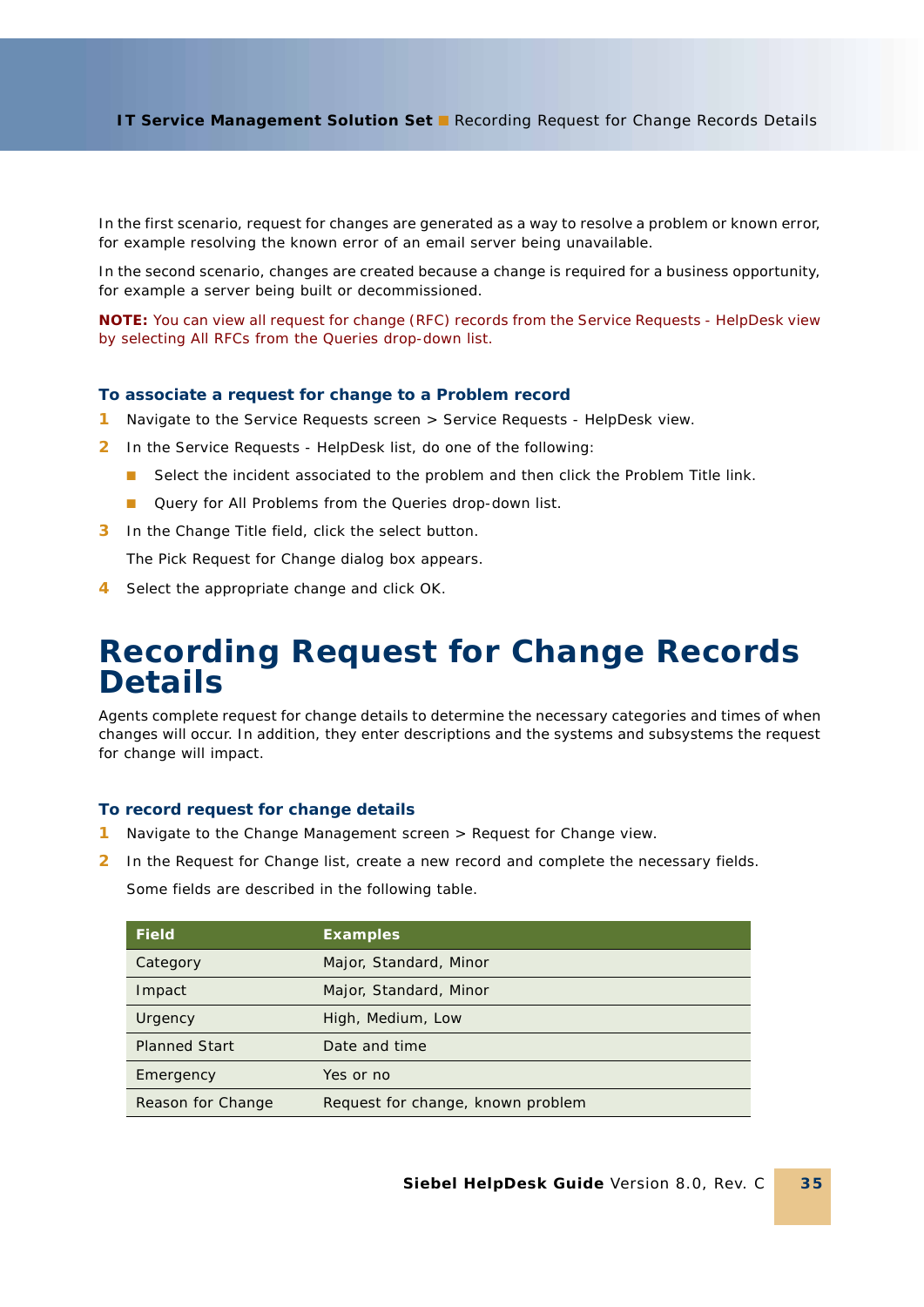| ∣ Field  | <b>Examples</b>        |
|----------|------------------------|
| Category | Major, Standard, Minor |
| Priority | High, Medium, Low      |

## <span id="page-35-0"></span>**Adding Request for Change Record Users**

HelpDesk agents use the Users view to add users to the request for change record. The default and primary member of the change is the Change creator.

#### *To add change users*

- **1** Navigate to the Change Management screen.
- **2** In the Request for Change list, select the Change record, and click the link in the Name field.
- **3** Click the Users tab and in the Users list, click New.
- **4** From the Add Employees dialog box, select change members, and then click OK.
- **5** In the Users list, select the primary user of the team, and then click the check box in the Primary field.

### <span id="page-35-1"></span>**Adding Request for Change Record Approvers**

Change Management is linked to an approval engine, which supports the necessary approval processes required for Change Advisory Boards (CABs) and Emergency Change Advisory Boards (ECABs). HelpDesk agents can use the Approvers view to add the necessary approvers to the request for change record. The default is to have no approvers.

**NOTE:** You can view all request for change (RFC) records from the Service Requests - HelpDesk view by selecting All RFCs from the Queries drop-down list.

#### *To add change users*

- **1** Navigate to the Change Management screen.
- **2** In the Request for Change list, select the change record and click the link in the Name field.
- **3** Click the Approvers tab, then in the Approvers list, click New.
- **4** From the Add Approvers dialog box, select the necessary approver from the list of existing users, and then click OK.
- **5** In the Approvers list, do one of the following:
	- For sequential approvals, associate the correct sequence number for the approvals.
	- For parallel approvals, make the sequence number for the parallel approvers the same number.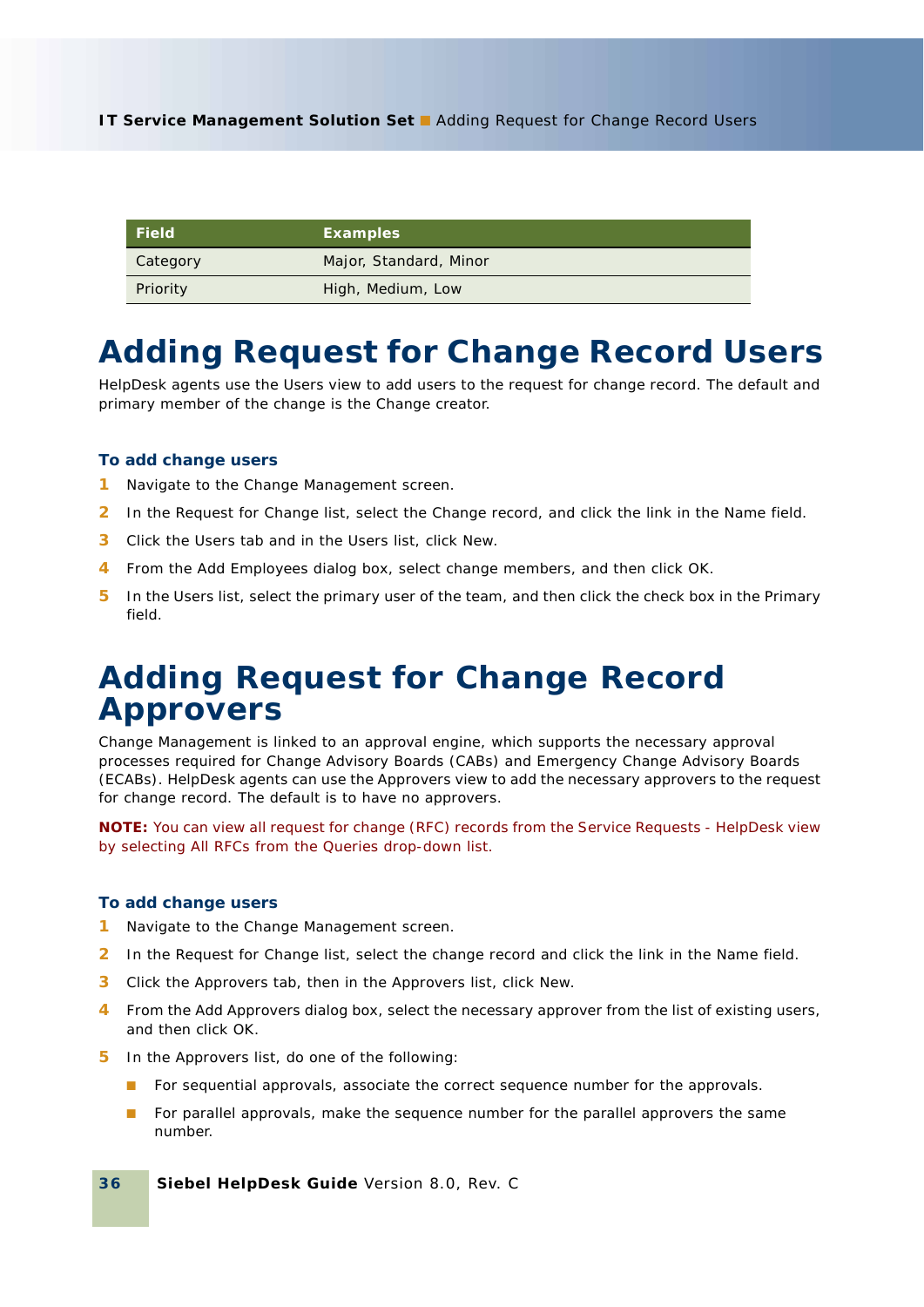# **Approving Request for Change Records**

Setting the project status to For Approval triggers the creation of an Approval Inbox item. When you first get a change record for approval it appears in your inbox marked Received. If you click on the Name field you can drill down to the approver of the change record. Drilling down on the Name field in the Inbox takes the approver to the detailed project screen, which is the access list naming all the people associated with the project and whether their approval is necessary. The approver can then approve or reject the project from the Inbox or add comments, if necessary. After all approvers are received, the Status field changes to Active. The approval decision from each of the approvers is printed in the Approval Status field. You can view this field for a quick review of all the approvers, without having to search the Approvers inbox.

**NOTE:** You can view all request for change (RFC) records from the Service Requests - HelpDesk view by selecting All RFCs from the Queries drop-down list.

HelpDesk agents can view System Status from the Siebel application home page.

HelpDesk agents can approve an active request for change in the following ways:

- **Emergency Change Advisory Board (ECAB).** The ECAB is a subset of the CAB that is responsible for assessing and approving changes classified as Emergency.
- **2 Change Advisory Board (CAB).** The CAB is made up of the key infrastructure groups and service managers who may be impacted by the request for change.
- **3 Direct Reporting (DRM) or Delegated Approver.** Approvers are automatically sent to the Change Initiators manager or, if the manager is unable to approve, to the delegated approver for that manager.
- **4 Auto-Approved Process (Auto).** Approvals are automatically given without user intervention, which is usually the case for low impact and low urgency changes.

Based on the Category, Urgency, and Severity fields set in the Request for Change form, the necessary approvers can be set. It is recommended that a list of users be set for the CAB and ECAB. The Auto approvers do not need to have any approvers set. You should also agree on whether the approvers require sequential or parallel approvers.

|                 |         |             |            | <b>Severity</b> |             |
|-----------------|---------|-------------|------------|-----------------|-------------|
| Category        | Urgency | 1-Critical  | 2-High     | 3-Medium        | $4$ -Low    |
| Major           | High    | <b>FCAB</b> | ECAB       | ECAB            | <b>FCAB</b> |
|                 | Medium  | <b>DRM</b>  | <b>DRM</b> | Auto            | Auto        |
|                 | Low     | DRM         | <b>DRM</b> | Auto            | Auto        |
| <b>Standard</b> | High    | <b>FCAB</b> | ECAB       | ECAB            | <b>FCAB</b> |
|                 | Medium  | CAB         | CAB        | CAB             | CAB         |
|                 | Low     | CAB         | CAB        | CAB             | CAB         |
| Minor           | High    | DRM         | <b>DRM</b> | <b>DRM</b>      | DRM         |
|                 | Medium  | Auto        | Auto       | Auto            | Auto        |
|                 | Low     | Auto        | Auto       | Auto            | Auto        |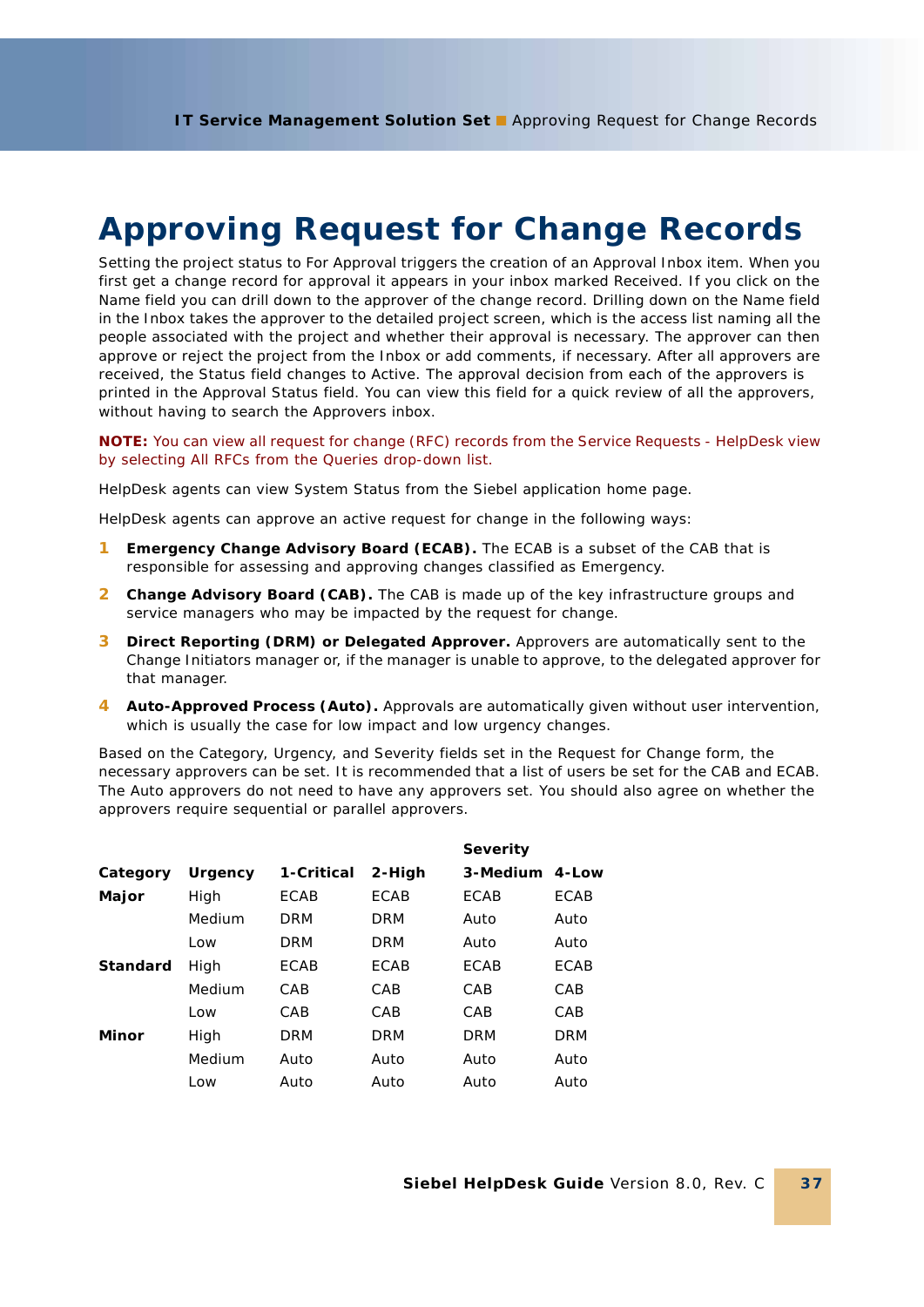# **Adding Approval Lists**

You can create approval lists for CABs, ECABs, and so on. To create approval lists, perform the following task.

#### *To add approval lists*

- **1** Navigate to the Administration Application > Approval Admin view.
- **2** In the Approval Item list, create a new record for CAB and ECAB and complete the necessary fields.
- **3** In the Approval Flow Type field, select either sequential or parallel for the approval flow:
	- Select sequential if sequential approval flow is required—that is, if Employee1 approves, then Employee2 approves next.
	- Select parallel if any one of the approvers can approve the change, for example either Employee1 or Employee2 can approve.
- **4** Add the employees to the list of approvers, and in the Approval Stage form, create a new record and complete the necessary fields.

### **Change Approval Access**

*Change approval* is a list of all the members who have access to the project. HelpDesk agents view this list through the access list. The necessary approvers appear in a separate tab. In the approvers' tab, administration can identify approvers and assign sequence numbers to them.

You can submit changes for approval or recall them if they are not approved. When you submit the changes, the Submit status changes to For Approval.

#### *To view the access and request for change list*

- **1** Navigate to the Service Requests screen > Service Requests HelpDesk view.
- **2** In the Service Requests HelpDesk list, click the SR # link of which you want to resolve.
- **3** Click the Change Requests tab.

### **Adding Notes to Request for Change Records**

*Change notes* are notes that can be attached to the change project. The notes can include back-out plans if the change is unsuccessful, specific challenges, and so on.

HelpDesk agents use the Notes view to add notes to request for change records. To obtain the default notes for the change record, you must perform the following task.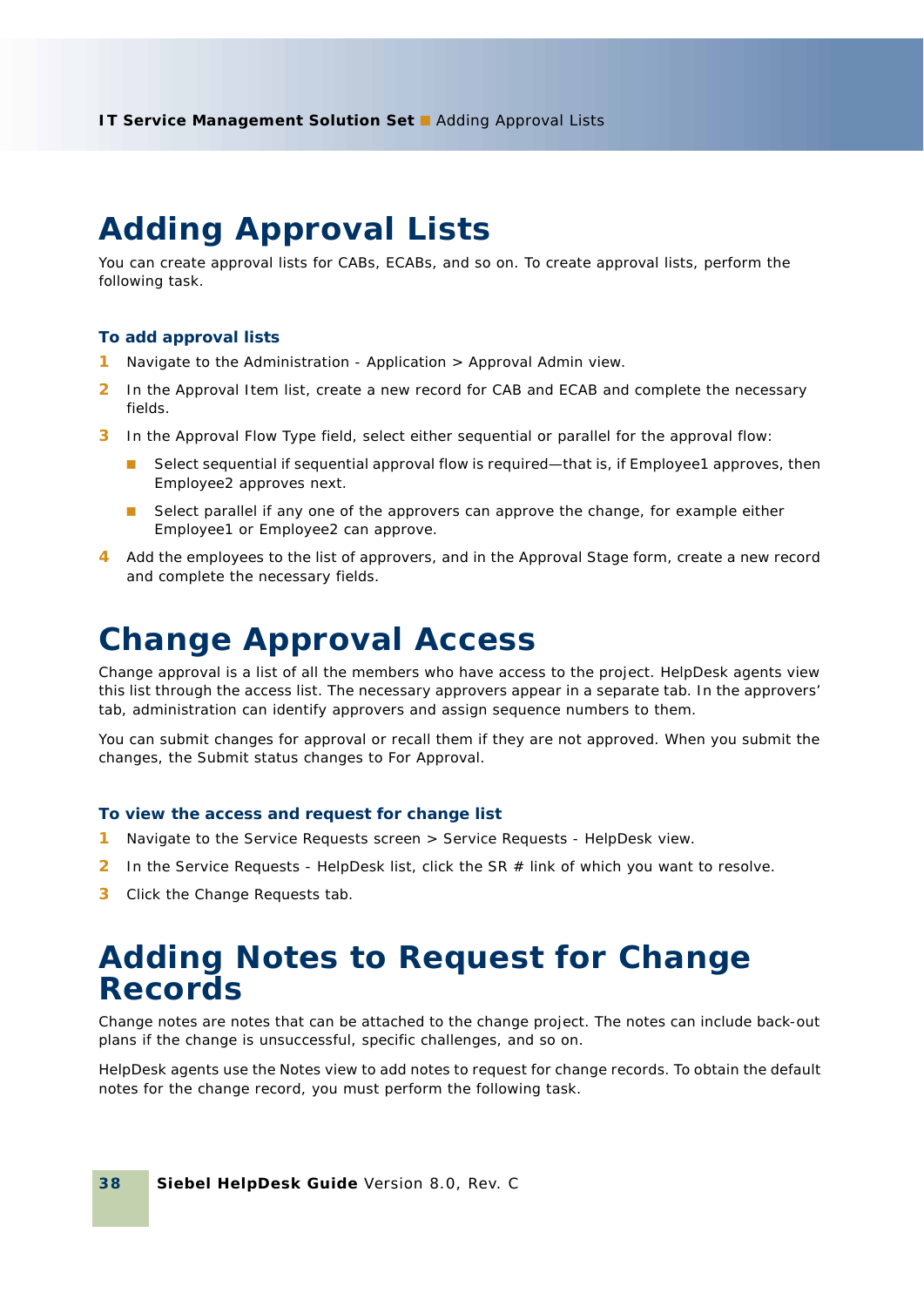#### *To add standard notes to a request for change record*

- **1** Navigate to the Change Management screen.
- **2** In the Request for Change list, select the change record and click the link in the Name field.
- **3** Click the Notes view tab and in the Notes list, click the Create Standard Notes button. The following standard notes are created:
	- Backout Plan
	- Change Successful
	- Implementation Notes
	- Notes for Future Change
	- Notes on Success or Failure
- **4** Enter the suitable text to each of these notes that have been created. To add, edit, or delete additional standard notes from the auto creation, change the LOVs HELPDESK\_PUBLIC\_NOTES.

# **Scheduling Request for Change Records**

For HelpDesk agents to schedule the actual implementations of the change records, they must use the Change Schedule tab of the change record.

#### *To schedule change records*

- **1** Navigate to the Change Management screen.
- **2** In the Request for Change list, select the change record and click the link in the Name field.
- **3** Click the Calendar tab, and in the Calendar, click the New button.
- **4** Enter the scheduling information into the calendar.

### **Adding Tasks to Request for Change Records**

Assign all build tasks. The Change Owner assigns the build tasks in line with the plan. Each task has a Task Owner. Siebel Change Management has the concept of tasks which can be assigned and which must all be completed before progress to completion. Within each task, multiple activities can be added.

#### *To add tasks to change records*

- **1** Navigate to the Change Management screen.
- **2** In the Request for Change list, select the change record and click the link in the Name field.
- **3** Click the Tasks tab, and in the Tasks list, click the New button.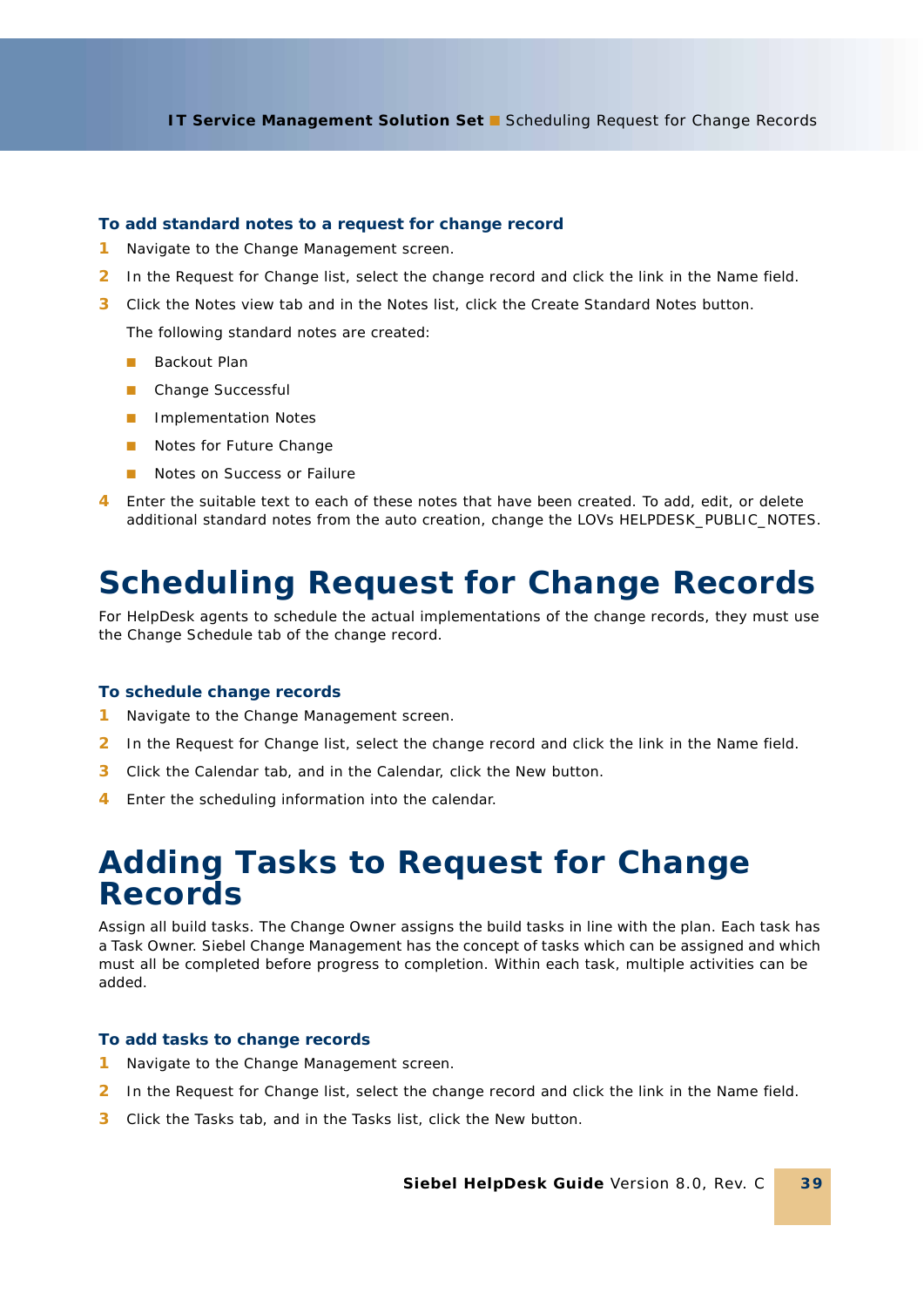- **4** Add a task record.
- **5** Drill down on the task record and add activities to the task.

### **Adding Activities to Request for Change Records**

In addition to adding activities from the Task view, Activities can be added as a stand-alone object separate from the task.

#### *To add activities*

- **1** Navigate to the Change Management screen.
- **2** In the Request for Change list, select the change record and click the link in the Name field.
- **3** Click the Activities tab, and in the Activities list, click the New button.
- **4** Add an Activity record.
- **5** Drill down on the Activity record and add activities to the task.

### **Submitting Request for Change Records for Approval**

When the Change Initiator has completed all the necessary fields, the change record can be submitted for approval. To submit a change record for approval, the first thing you must do is verify that the change has all necessary approvers entered in the Approvals view and their corresponding sequence is set. Then, the Submit Change button on the More Info tab becomes enabled.

#### *To submit change records for approval*

- **1** Navigate to the Change Management screen.
- **2** In the Request for Change list, select the change record and click the link in the Name field.
- **3** Click the More Info tab, and in the More Info form, click the link in the Name field.

Note all fields are disabled and the status of the change record is changed from Not Yet Active to For Approval.

- **4** The first person on the approval list with the sequence number one receives the request for change in his or her Universal Inbox. This is accessed from the Inbox screen.
- **5** The approver can approve or reject the change from the Inbox and add suitable comments.
- **6** When all approvals have been collected electronically, the change is enabled and the status is changed to Active.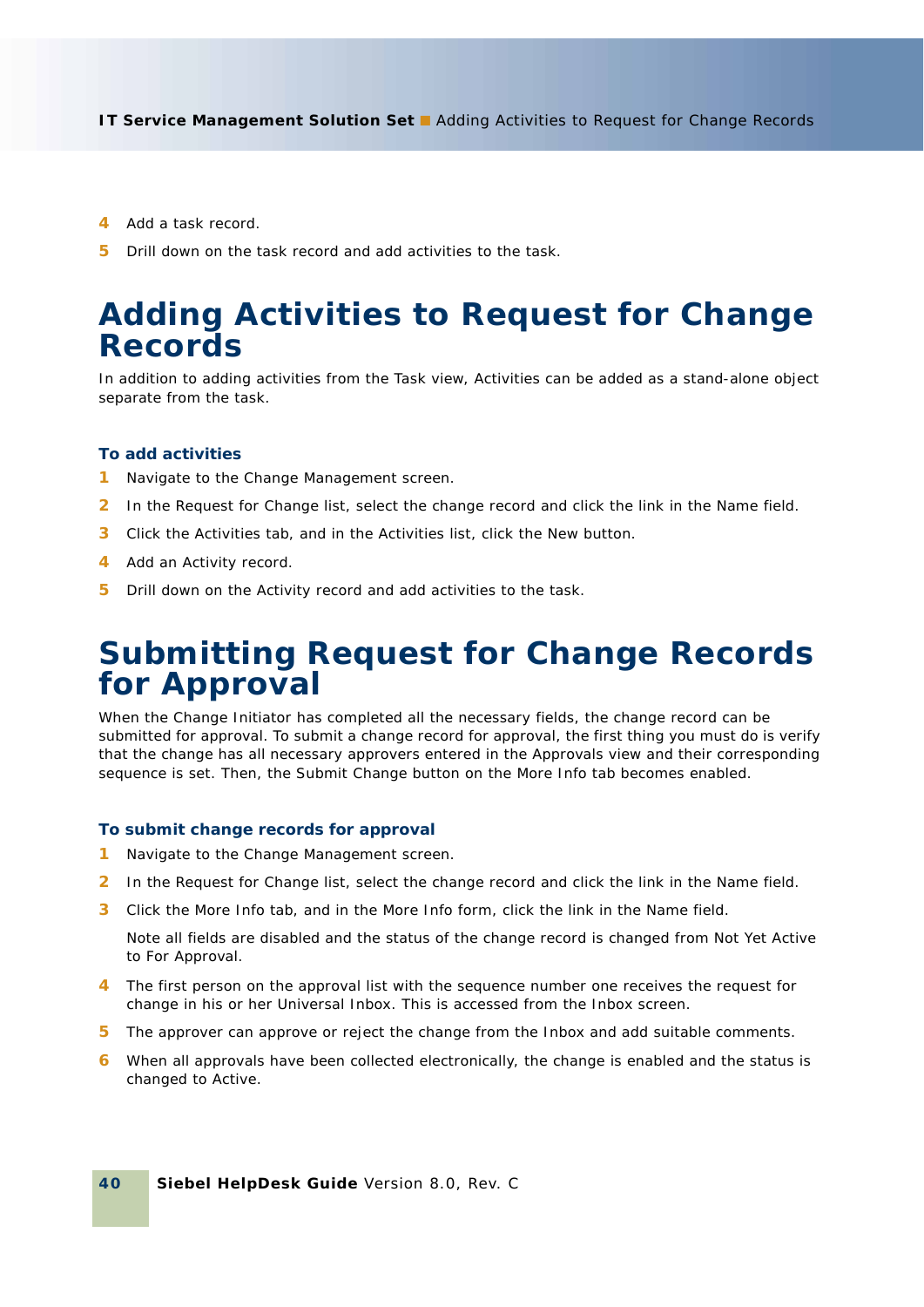### **Recalling Approved Request for Change Records**

All changes that are in a status of For Approval can be recalled by clicking the Recall button on the More Info tab of the change record. This reenables all the fields on the form and the change record status changes back to Not Yet Active.

#### *To recall approved change records*

- **1** Navigate to the Change Management screen.
- **2** In the Request for Change list, select the change record and click the link in the Name field.
- **3** Click the More Info tab, and in the More Info form, click Recall Change.

### **Closing Related Incident and Problems Records**

When a change record is successfully implemented, the problem or related incident records can be closed. To close the incidents or problem records related to a change, you should first make sure the Change status is set to Closed, and then perform the following task.

#### *To close all incident and problem records related to a change record*

- **1** Navigate to the Change Management screen.
- **2** In the Request for Change list, select the change record and click the link in the Name field.
- **3** Click the Incident or Problem tab and in the list, click the Close Incidents button.
- **4** All the related incident and problem records are closed.

If you then want to close all the incidents related to the problem record, you should complete the following task.

#### *To close all incident records related to a problem record*

Drill down on the Problem Number and close the incidents using the Close Incidents button on the problem record.

# **Managing Known Errors**

The error management process begins with the detection of an underlying problem. Error management activities focus on processing known errors until they are eliminated by the implementation of a change or a workaround.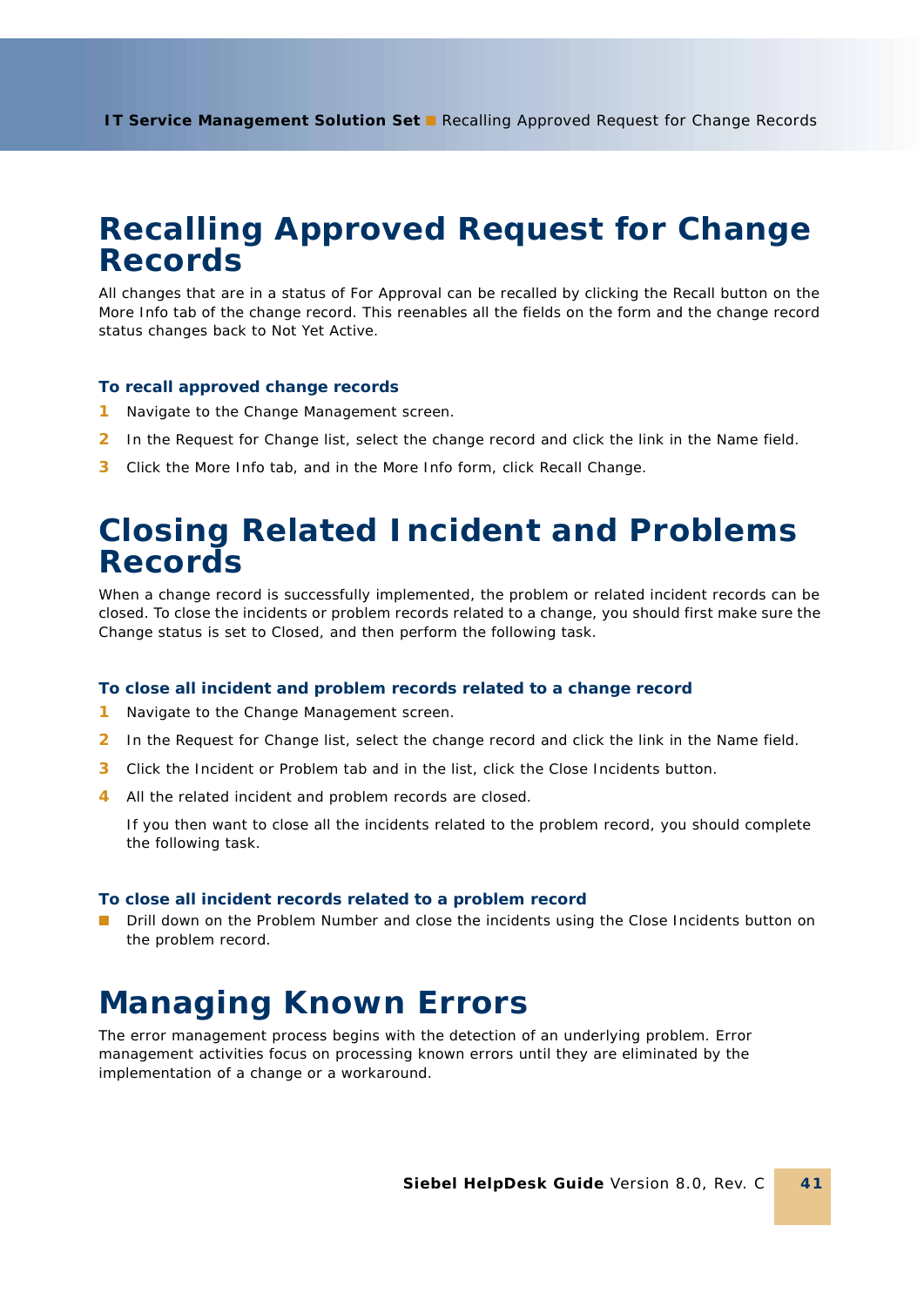An error is identified when a problem is detected. The error becomes a known error when the root cause of the problem is found and a workaround is provided.

**NOTE:** You can view all known error records from the Service Requests - HelpDesk view by selecting All Known Errors from the Queries drop-down list.

The following is the typical sequence for identifying and recording known errors.

**1** An error is identified when a problem is detected.

The problem becomes a known error when the root cause of the problem is found and a workaround is provided. Make sure that the root cause ticket is updated with all resolution activity.

For more information about identifying errors, see ["Adding Known Errors" on page 43](#page-42-1).

**2** Error assessment.

Perform an initial assessment of the means of resolving the error. If necessary, complete a request for change. Link the request for change record to the known error record.

For more information about error assessment, see ["Assessing Errors" on page 43.](#page-42-0)

**3** Error resolution recording.

Record the resolution for known errors in the resolution field of the known error. Enter the resolution information into a solution for the knowledge base. This knowledge base holds data symptoms and resolutions. This way, the data is available for help with future incidents and known errors. Attach the resolution information to the known error by way of a solution.

For more information about error resolution, see ["Adding and Closing Error Resolutions" on](#page-43-0)  [page 44](#page-43-0).

**4** Error closure.

Close the known error record after changes have been successfully implemented by way of the Incidents and Problems tab of the change. Close any associated incident or root cause tickets through the Incidents tab.

#### **Related Topics**

["Problem Identification and Management" on page 29](#page-28-0)

["Adding and Closing Error Resolutions" on page 44](#page-43-0)

**5** Problem and Known Error resolution monitoring.

Error control monitors progress in resolving known errors and change management is responsible for the processing of request for changes. Root cause analysis monitors the impact of problems and known errors on services. If the impact becomes severe, root cause analysis escalates the problem.

#### **Related Topics**

["Problem Identification and Management" on page 29](#page-28-0)

["Change Management" on page 32](#page-31-0)

["Adding and Closing Error Resolutions" on page 44](#page-43-0)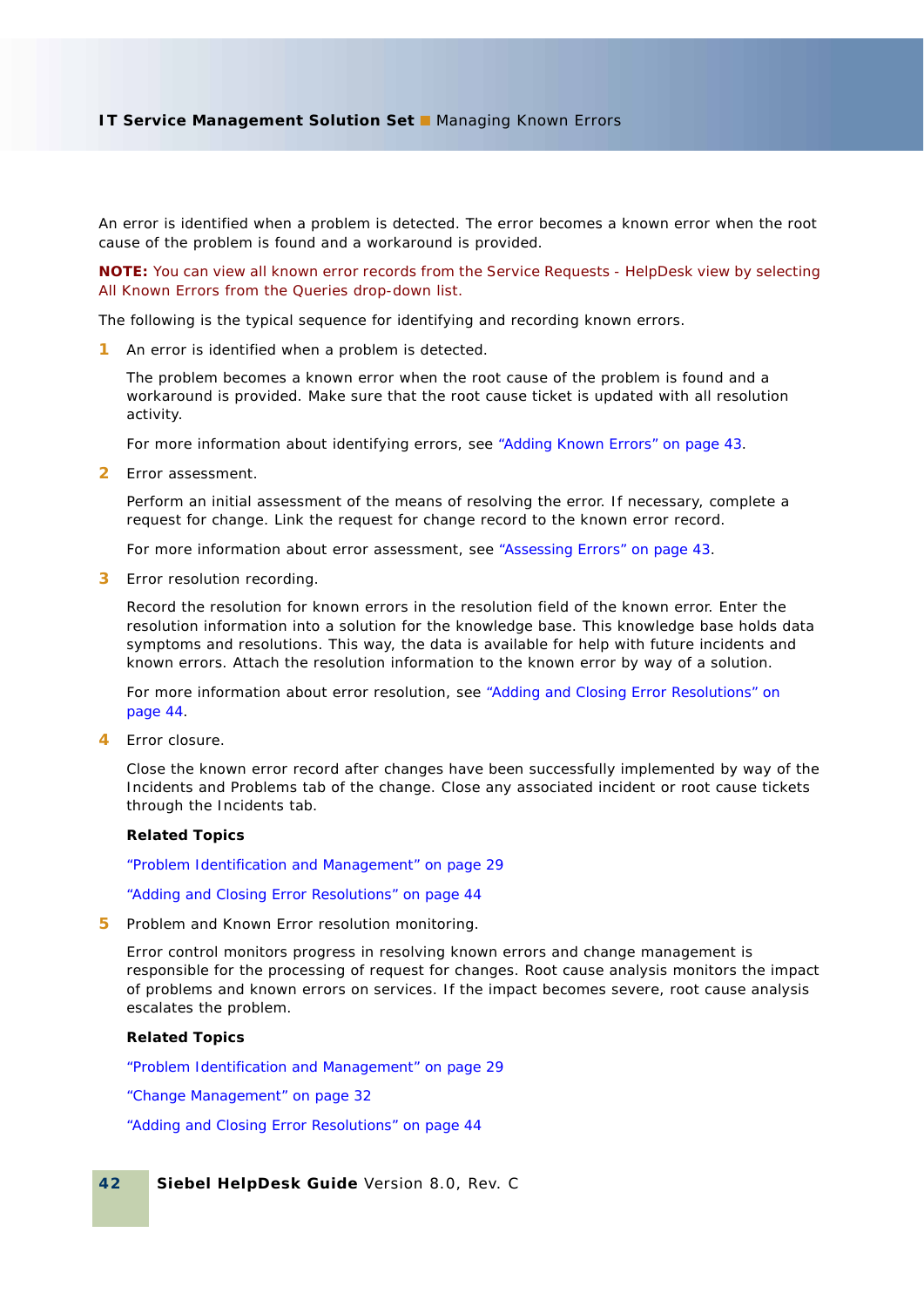# <span id="page-42-1"></span>**Adding Known Errors**

When adding a known error, make sure the root cause ticket is updated with all resolution activity.

#### *To record known errors when a change record is required for resolution*

- **1** Navigate to the Service Requests screen > Service Requests HelpDesk view.
- **2** In the Service Requests HelpDesk list, create a new record and complete the necessary fields. Some fields are described in the following table.

| <b>Field</b>   | <b>Comments</b>                                          |
|----------------|----------------------------------------------------------|
| Title          | Enter the desired title.                                 |
| <b>SR Type</b> | Select known error.                                      |
| Change Title   | (Optional) Select the corresponding change record title. |
| Asset $#$      | (Optional) Select an asset related to the known error.   |

#### *To record known errors when a workaround is required*

- **1** Navigate to the Service Requests screen > Service Requests HelpDesk view.
- **2** In the Service Requests HelpDesk list, create a new record and complete the necessary fields.
- **3** Click the SR # link and then click the More Info view tab.
- **4** In the Categorization section, click the Root Cause drop-down list to select the root cause.
- **5** Click the Resolution Code drop-down list to select the resolution code.
- **6** Close the known error with a substatus of known error.

#### *To associate a service request to a known error*

- **1** Navigate to the Service Requests screen > Service Requests HelpDesk view.
- **2** In the Service Requests HelpDesk list, select the service request.
- **3** In the SR Type Field, select the known error.

# <span id="page-42-0"></span>**Assessing Errors**

When assessing errors you perform an initial assessment for resolving the error. If necessary, complete a request for change and then link the request for change record to the known error record. For more information about how to complete a request for change, see [Change Management on](#page-31-0)  [page 32](#page-31-0).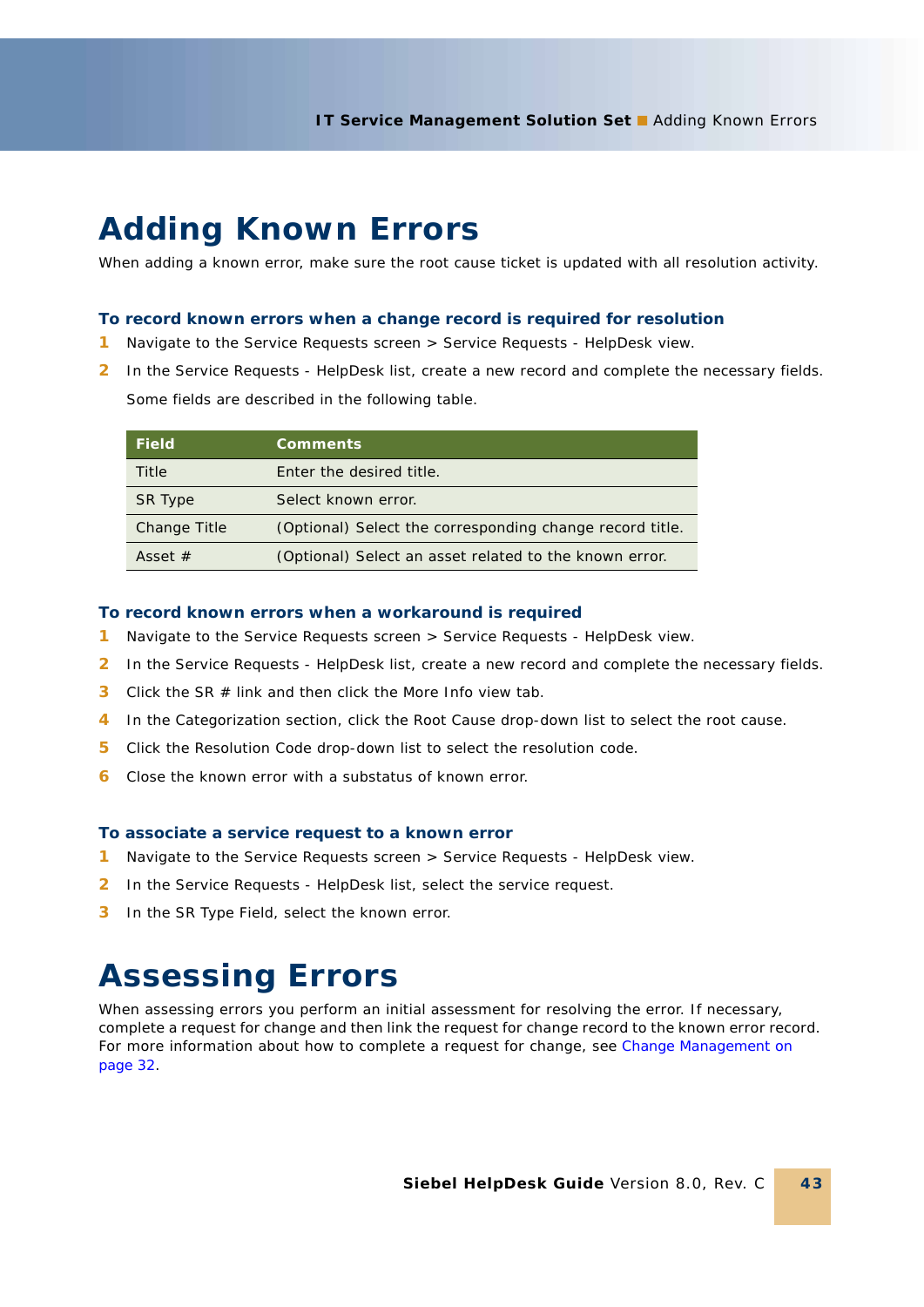# <span id="page-43-0"></span>**Adding and Closing Error Resolutions**

Add the resolution for known errors in the root cause analysis system. Enter the data into the knowledge base. This base holds data on CIs (configuration items), symptoms, and resolutions. This way, the data is available for help with future incidents and known errors.

Close the known error record after changes have been successfully implemented. Also close any associated incident or root cause tickets at this time.

#### *To record error resolutions*

- **1** Navigate to the Service Requests screen > Service Requests HelpDesk view.
- **2** In the Service Requests HelpDesk list, click the SR link of the error you want to resolve.
- **3** Click the More Info tab.
- **4** In the Change Title field, click the select button to select the request for change that resolves the error.

#### *To close known error records*

- **1** Navigate to the Service Requests screen > Service Requests HelpDesk view.
- **2** In the Service Requests HelpDesk list, SR Type Field, query for the known error.
- **3** Select the known error you want to close.
- **4** In the Status field, select Closed.

#### *To associate root causes to records*

- **1** Navigate to the Service Requests screen > Service Requests HelpDesk view.
- **2** In the Service Requests HelpDesk list, click the SR link of the error you want to resolve.
- **3** Click the More Info tab.
- **4** In the Root Cause drop-down list, select the root cause that best fits your record.

#### *To close an incident record from a known error*

- **1** Navigate to the known error record.
- **2** Click the Incidents tab.
- **3** Select the incident record, and then click Close Incidents.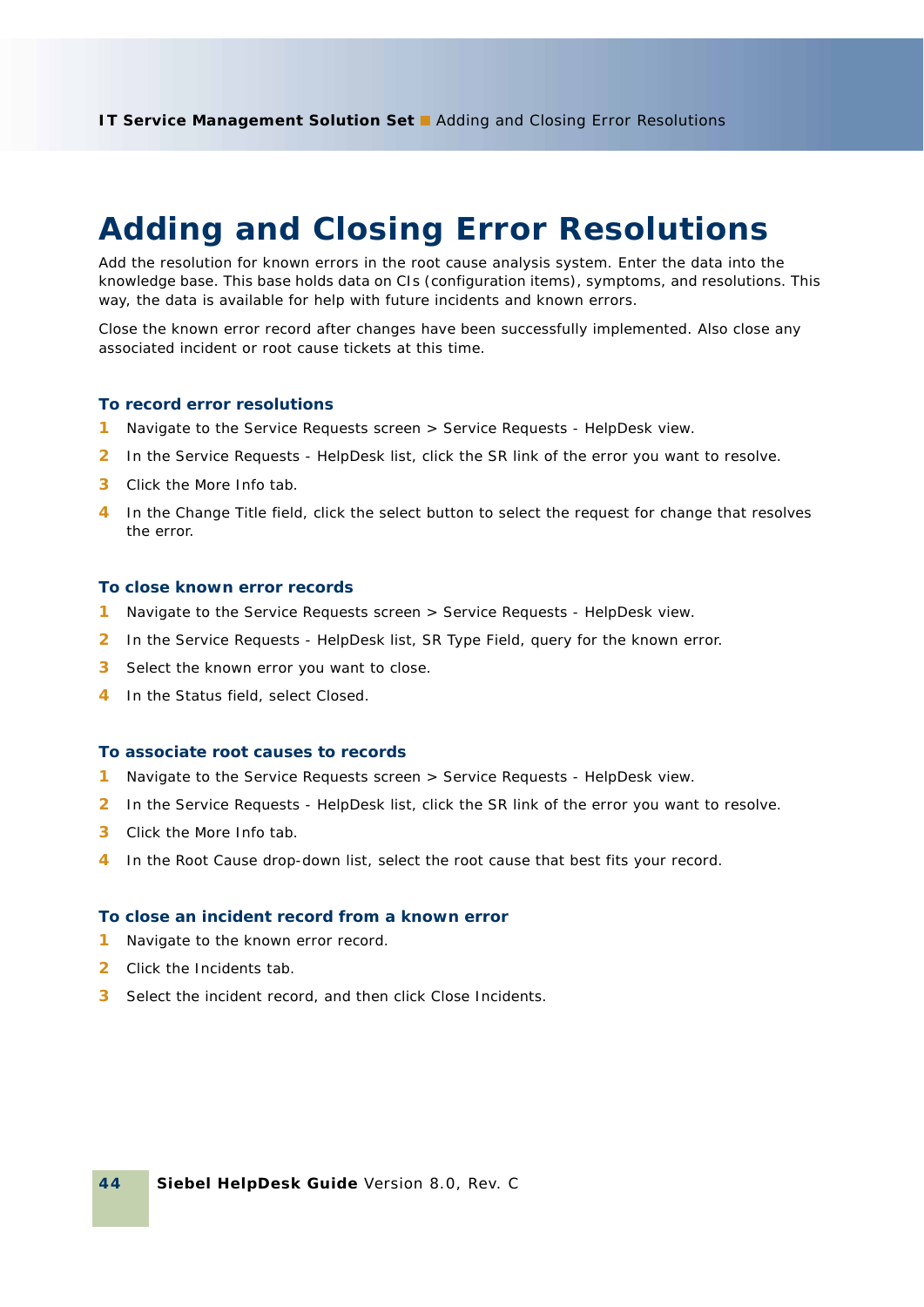# **Creating and Releasing Products**

The first step in creating an asset management system is to create the necessary products. The product is the make and model of the asset. For instance, if the make and model of your asset is a Compaq Evo, you would need to create a product called Compac Evo. When the product information is filled out correctly, you can release the product.

#### *To create a product*

- **1** Navigate to the Administration Product view.
- **2** In the Products list, create a new record and complete the necessary fields.

Some fields are described in the following table.

| <b>Field</b> | <b>Example</b>                    |
|--------------|-----------------------------------|
| Product      | Compag Evo                        |
| Type         | Product, Service, or Distribution |

**3** In the More Info view tab, make sure the Track as Asset check box is selected.

If your asset has configuration attributes, go to [Step 4](#page-44-0) and if your product is customizable, go to [Step 5](#page-44-1) and then to [Step 6.](#page-44-2) When the product information is filled out correctly, you can release the product. For more information, see ["To release a product" on page 45](#page-44-3).

- <span id="page-44-0"></span>**4** (Optional) If the asset has configuration attributes associated with it, in the Structure Type dropdown list, select Customizable.
- <span id="page-44-1"></span>**5** (Optional) If the product is customizable, click the Customizable Product view tab and then click the Details link.
- <span id="page-44-2"></span>**6** (Optional) In the Details form, click the Product Class select button to select the product class.

#### <span id="page-44-3"></span>*To release a product*

- **1** Navigate to the Administration Product view.
- **2** Click the Customizable view tab, and then click the Versions link.
- **3** In the Versions list, select the version record.
- **4** (Optional) Select the Lock flag check box if you want to update the product.
- **5** Click the Release New Version button.

## <span id="page-44-4"></span>**Creating Attribute Classes**

When you want to store the configuration details of an asset, you need to create a list of configuration attributes for that product type. For example, for a Compaq Evo you may be interested in configuration attributes—that is, CPU Speed, Hard Drive Capacity, Memory, and so on.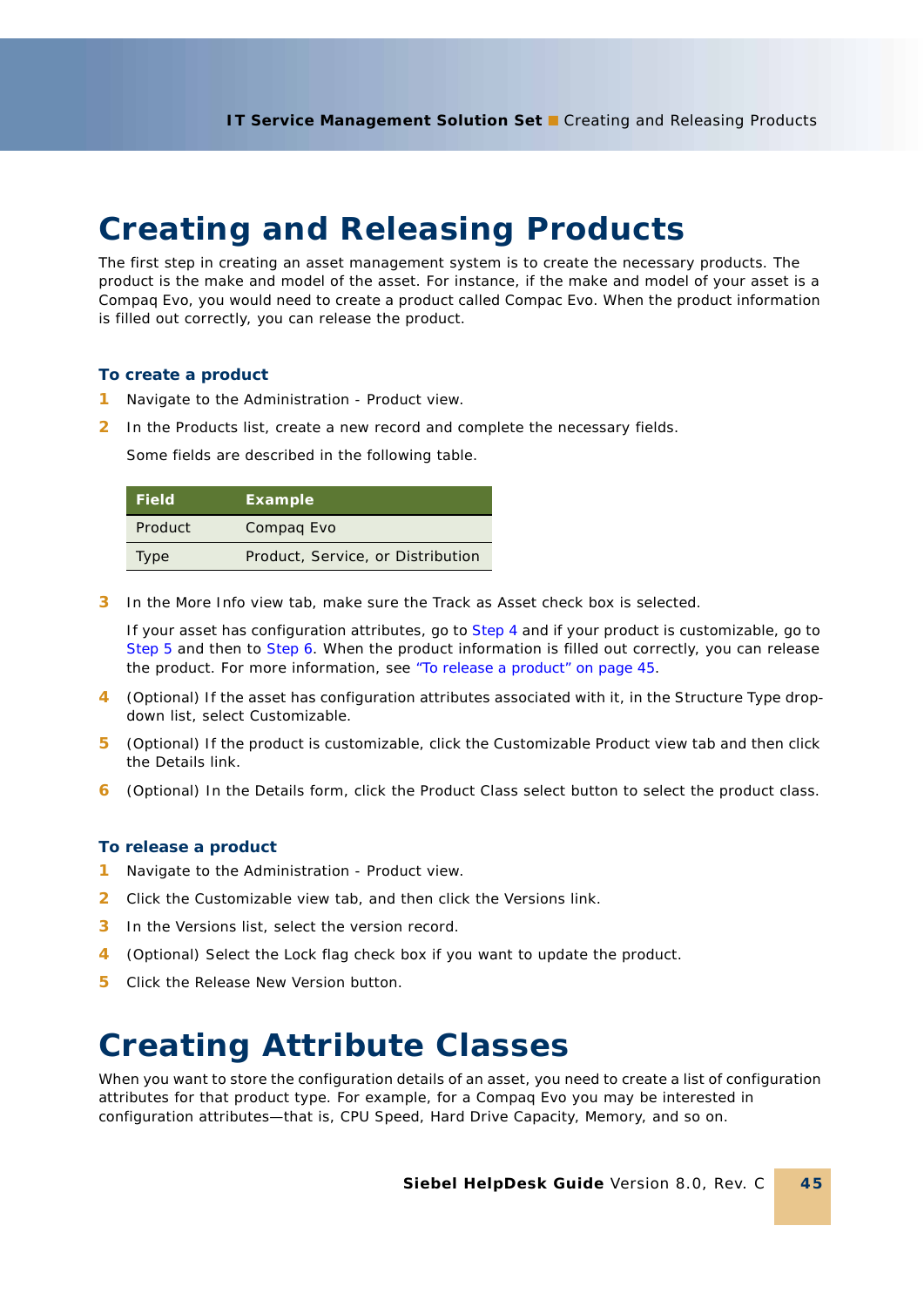#### *To create a configuration class*

- **1** Navigate to the Administration Product Classes view.
- 2 In the Product Classes list, create a new record and complete the necessary fields. Some fields are described in the following table.

| <b>Field</b>         | Comments                              |
|----------------------|---------------------------------------|
| <b>Product Class</b> | Enter a name for the product class    |
| Locked Flag          | By default this check box is selected |
| Locked By            | Example: SADMIN                       |

**3** Click the Class Attributes view tab, create a new record and complete the necessary fields. Some fields are described in the following table.

| <b>Field</b>               | <b>Comments</b>                                                                                                                                                                                                                                      |
|----------------------------|------------------------------------------------------------------------------------------------------------------------------------------------------------------------------------------------------------------------------------------------------|
| Name                       | Enter a name for the attribute, for example CPU Speed.                                                                                                                                                                                               |
| Attribute<br>Definition    | Select the correct attribute definition, for example Text,<br>Boolean, and so on.                                                                                                                                                                    |
|                            | If you are required to select one value from a list of values, you<br>should create an Attribute Definition and associate it here. For<br>more information about creating attribute definitions, see<br>"Creating Attribute Definitions" on page 46. |
| Default Value<br>(Display) | If your configurations are standard, add a default value.                                                                                                                                                                                            |

**4** When you are finished with the class configuration, click the Product Classes link, and then click the Release New Version button.

## <span id="page-45-0"></span>**Creating Attribute Definitions**

When you want to give a limited selection of values to the user for an attribute, you are required to create an attribute definition for that class attribute. An example of where this may be necessary could be which operating system a product should have. The number of operating systems may want to be constrained to the supported operating systems like Windows XP, Windows 2000, and so on.

#### *To create an attribute definition*

**1** Navigate to the Administration - Product Attribute Definitions view.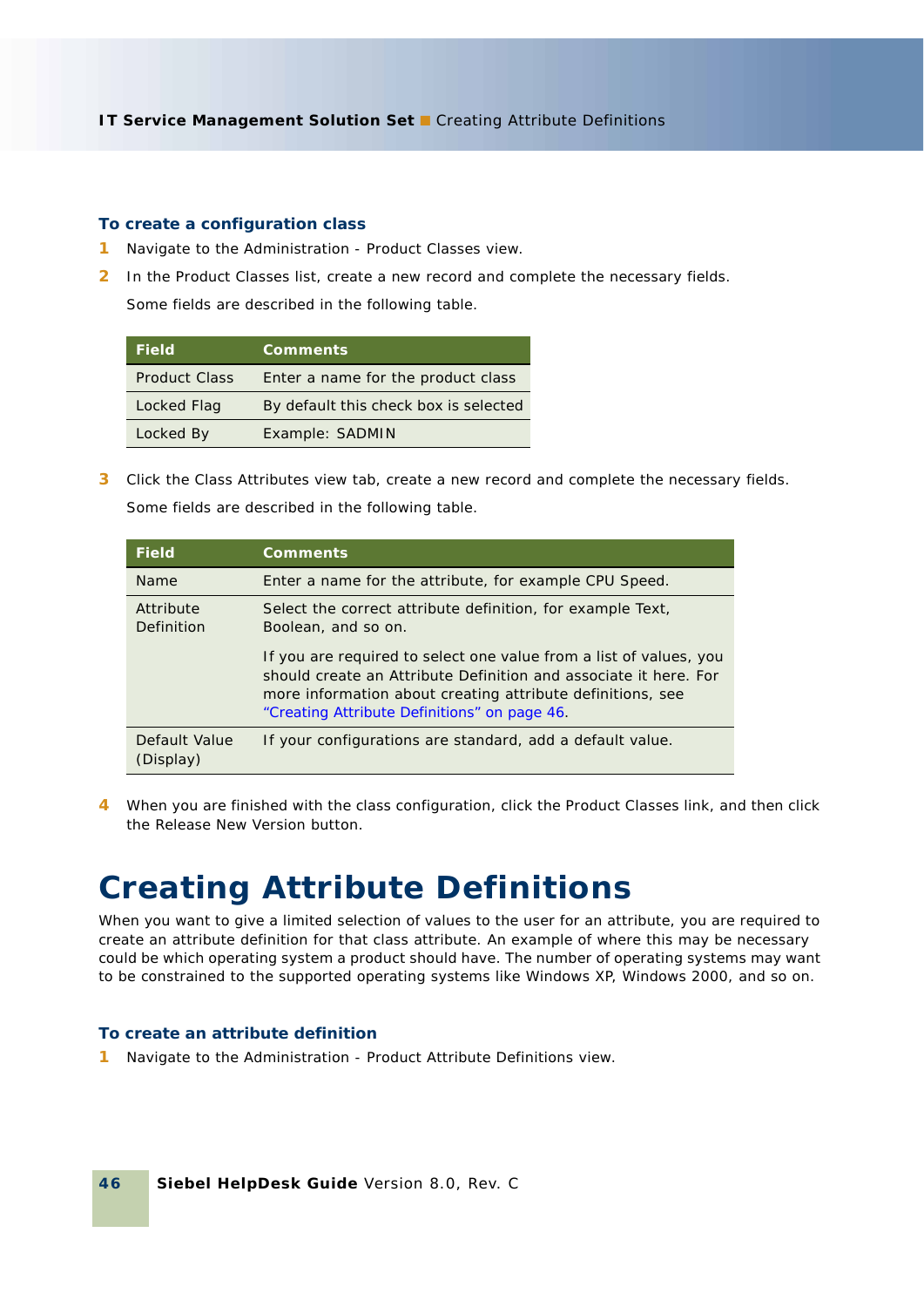**2** In the Product Attribute Definitions list, create a new record and complete the necessary fields. Some fields are described in the following table.

| <b>Field</b> | <b>Comments</b>                                             |
|--------------|-------------------------------------------------------------|
| Attribute    | Add a name for the attribute, for example Operating System. |
| Locked Flag  | By default this check box is selected.                      |
| Locked By    | Example: SADMIN                                             |

**3** Click the Attribute Details view tab and add the details (for example Windows XP, Windows 2000 and so on) and the sequence you want the attribute definitions to be shown in.

For more information about setting up attributes, see the product attributes section in the *Siebel Product Administration Guide*.

You can now associate the attribute definition with a product attribute class and then a product. For more information, see ["Creating Attribute Classes" on page 45](#page-44-4).

When an asset is instantiated from a customized product, the asset's customize button becomes enabled and the asset can be configured.

For more information about assets, see the setting up assets section in the *Siebel Field Service Guide*.

## **Creating an Asset**

Now that the products and attributes have been created successfully, you can proceed to create the assets.

#### *To create assets*

- **1** Navigate to the Assets HelpDesk view.
- **2** In the Assets HelpDesk list, create a new record and complete the necessary fields.

Some fields are described in the following table.

| <b>Field</b>          | <b>Comments</b>                                                                                 |
|-----------------------|-------------------------------------------------------------------------------------------------|
| Product               | Click the select button in the Product field to fill in the<br>product, for example hard drive. |
| <b>Asset Category</b> | For example, Laptop, Desktop, Printer, Server, and so on.                                       |
| <b>Status</b>         | For example, Prototype, Evaluation, Installed, and so on.                                       |
| Asset $#$             | This field is filled in automatically.                                                          |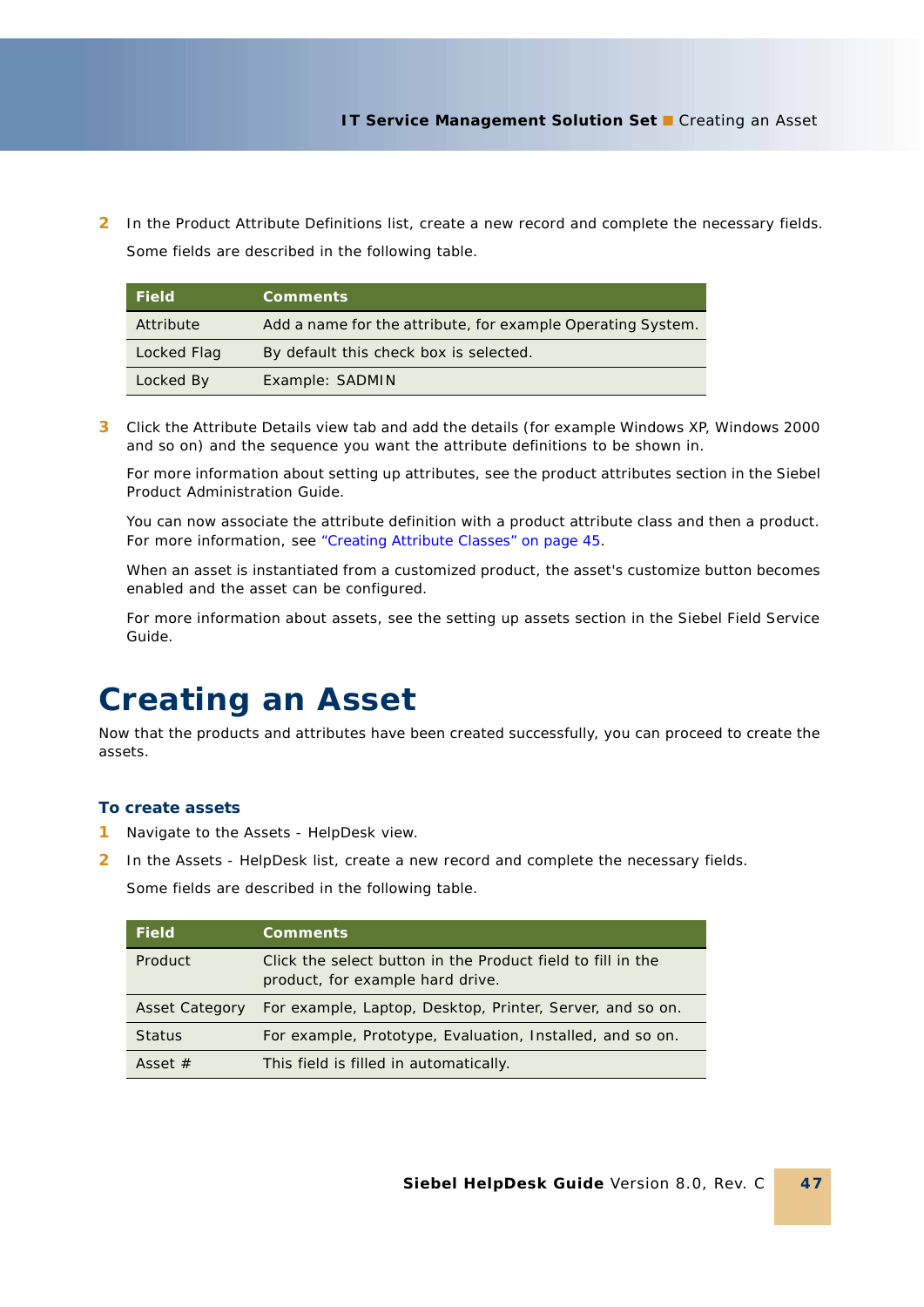## **Associating Backup or Dependent Assets with a Primary Asset**

An asset can have a dependency on another asset. For example, your primary asset may be a laptop. You might also have a backup asset—that is, another laptop. You can establish asset relationships that is, backup or dependent assets. When you establish an asset relationship, you must also make sure to associate the employee to the asset as well.

#### *To add employees to assets*

- **1** Navigate to the Assets screen > List view.
- **2** Select the asset record, and then click the Asset # link.
- **3** In the Employees field of the Asset form, click the select button to associate additional employees with an asset.

# **Viewing Assets in the Database**

You can view assets from a variety of fields in the Assets - HelpDesk view. The most common lists required by users are by status, that is Active, Inventory and so on or by asset category, that is laptop, desktop, and so on. The following status values described in [Table 4](#page-47-0) should be available for the HelpDesk Asset view.

| <b>Field</b>           | <b>Comments</b>                                             |
|------------------------|-------------------------------------------------------------|
| Active                 | Currently assigned to a user.                               |
| <b>Disposed</b>        | Donated, retired, trashed, and so on.                       |
| Inventory              | In inventory at one of the stocked sites.                   |
| Lease Returns          | Returned to lessor to fulfill an end-of-lease obligation.   |
| Stolen                 | Reported stolen.                                            |
| On Loan                | Loaned to a user for a specific period of time.             |
| Pending Lease Return   | Systematically flagged for return to lessor within 90 days. |
| <b>RMA</b>             | Returned to vendor for maintenance.                         |
| Termed/To Be Recovered | Flagged for recovery from a terminated employee.            |
| To Be Recovered        | Flagged for recovery from a user.                           |
| Unknown Location       | Lost, missing, or user is unknown.                          |

<span id="page-47-0"></span>

| Table 4. |  | Status Values in the HelpDesk Asset |  |
|----------|--|-------------------------------------|--|
|          |  |                                     |  |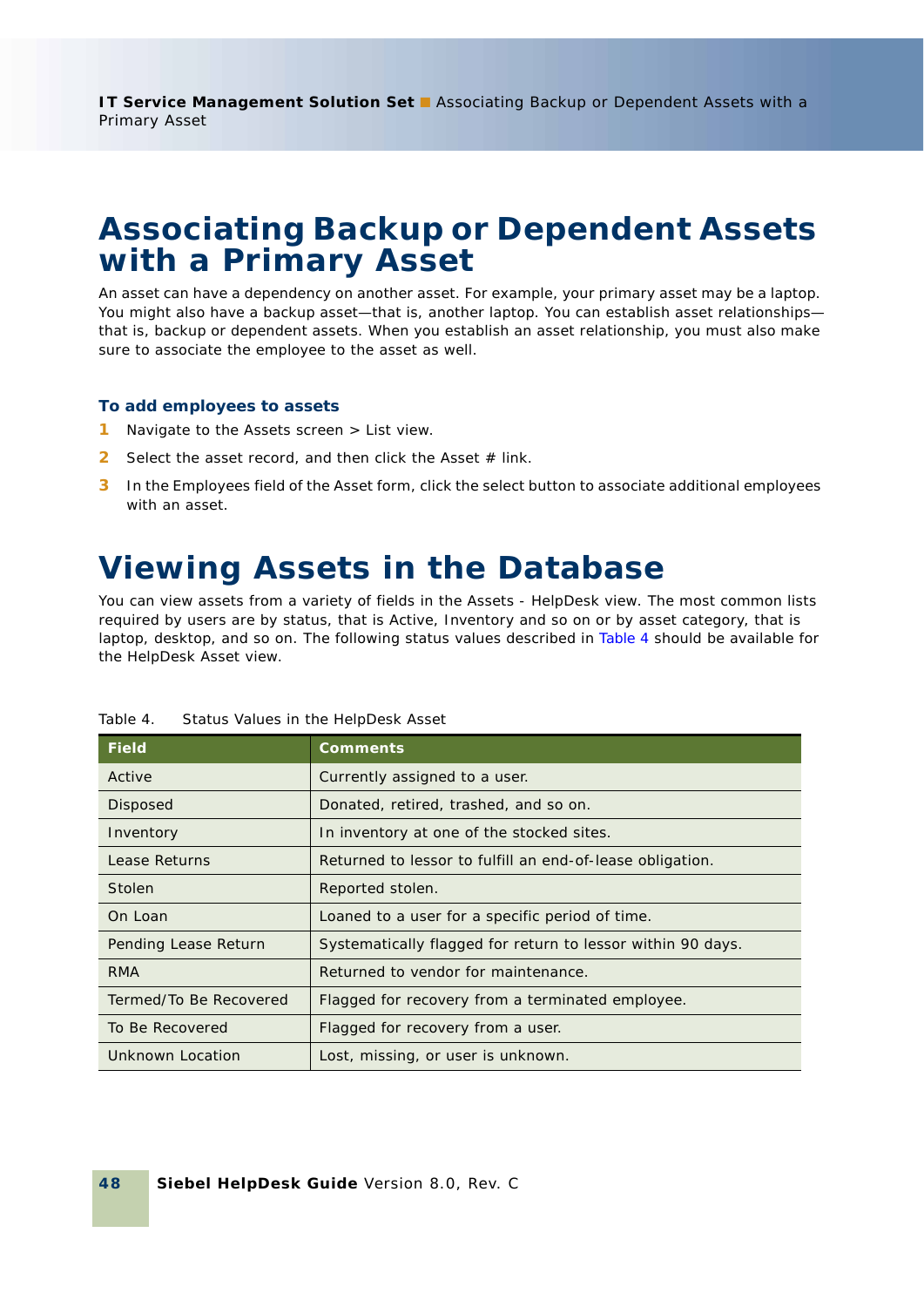### **Adding Assets to Request for Change Records**

HelpDesk agents use the Assets view to add the necessary assets to the request for change records. The default is to have no assets associated with the change record.

#### *To add change users*

- **1** Navigate to the Change Management screen > Request for Change list.
- **2** In the Request for Change list, select the change record and click the link in the Name field.
- **3** Click the Assets view tab.
- **4** In the Assets list, create a new record and complete the necessary fields.

#### **Related Topic**

["Resolution and Recovery of Incident Records" on page 29](#page-28-1)

# **Service Level Management (SLM)**

Service Level Agreement Management helps the organization increase employee satisfaction with IT services. When an incident or request for change is logged, the employee provides information that is used to verify entitlement to service. Based on this information, an entitlement is associated with the employee. The entitlement specifies a date and time commitment for closing the service request. For more information on setting up Service Level Agreements, see *Siebel Field Service Guide*.

# **Using Service Level Management (SLM)**

A visual indicator shows whether the incident record is active, closed, or has breached the associated Service Level Agreement (SLA).

Before you can perform the following task, you must make sure your service level management has been enabled. For more information about enabling your service level management, see ["Enabling](#page-19-0)  [Service Level Management" on page 20](#page-19-0).

#### *To verify incident records that have an associated Service Level Agreement*

- **1** Navigate to the Service Requests screen > Service Requests HelpDesk view.
- **2** In the Service Requests HelpDesk list, click the SR # link.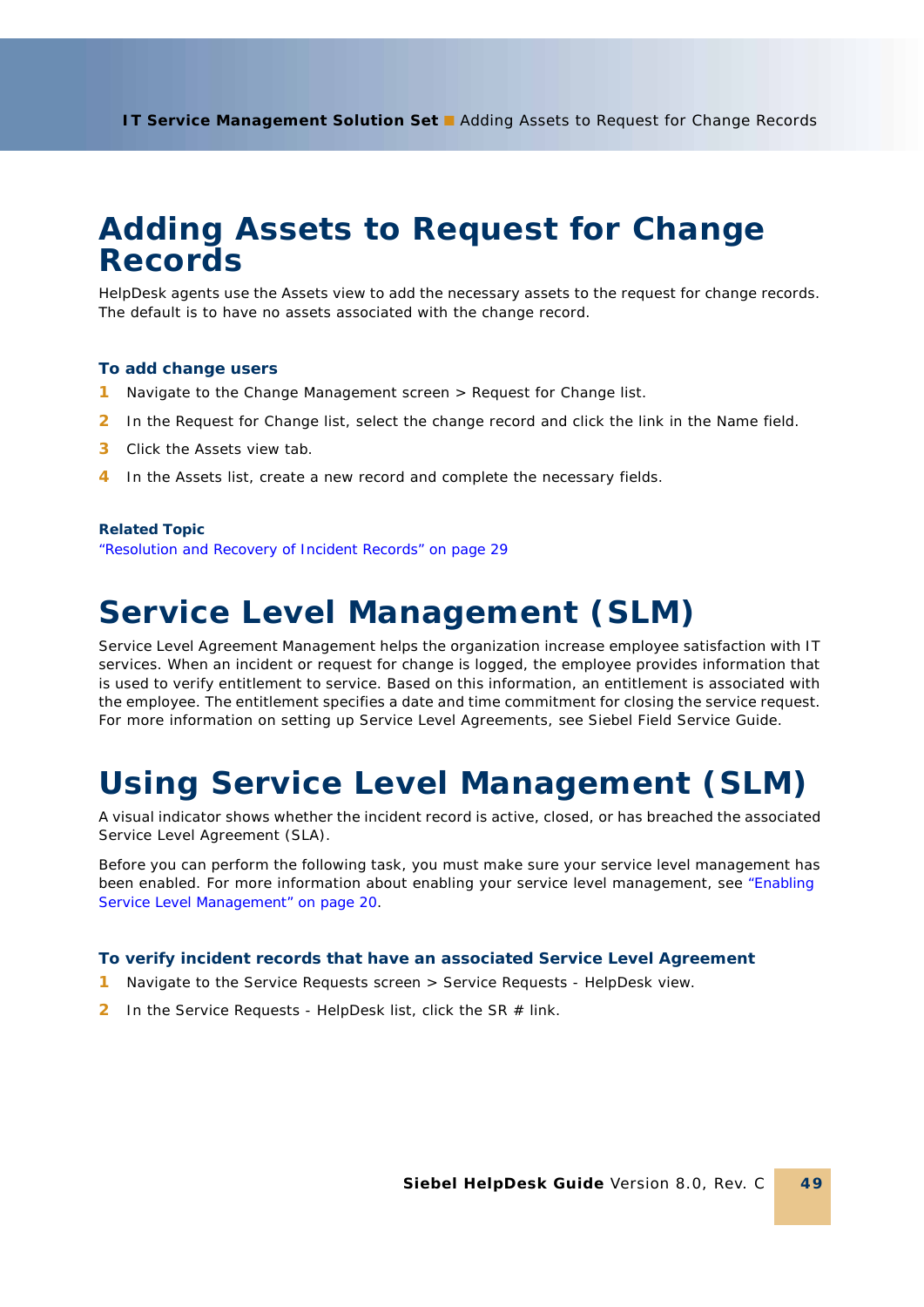**3** Click Verify.

The Agent Committed field is automatically filled out with the date and time that the agent commits to resolving the incident or problem.

**NOTE:** If the incident is not resolved within the committed time, the Agent Escalation Time field is automatically set.

# **Creating Service Level Agreements**

If you need to first create Service Level Agreements (SLAs), then perform the following task.

#### *To create SLAs*

- **1** Navigate to the Agreements screen > List view.
- **2** In the Agreements list, create a new record and complete the necessary fields. Some fields are described in the following table.

| <b>Field</b>  | <b>Examples</b>          |
|---------------|--------------------------|
| <b>Name</b>   | AA_Agreements            |
| Account       | <b>ABC Company</b>       |
| Type          | Service Level Agreements |
| <b>Status</b> | Current                  |

- **3** In the Name field, click the link.
- **4** Click the Entitlement view tab, create a new record and complete the necessary fields. Some fields are described in the following table.

| <b>Field</b> | <b>Examples</b>                       |
|--------------|---------------------------------------|
| <b>Type</b>  | Service                               |
|              | Service Hours 24 hours, 7 days a week |

**5** Click the Contacts view tab, and then click Add to add the contacts to which the entitlement relates.

This is the user who submits the ticket. Be sure to enter the supported channels for the entitlement—for example, if you only support your users over the Web, then select the Internet check box only. Select only the check boxes for the channel you want to support—for example All Products, Phone, Email, and so on.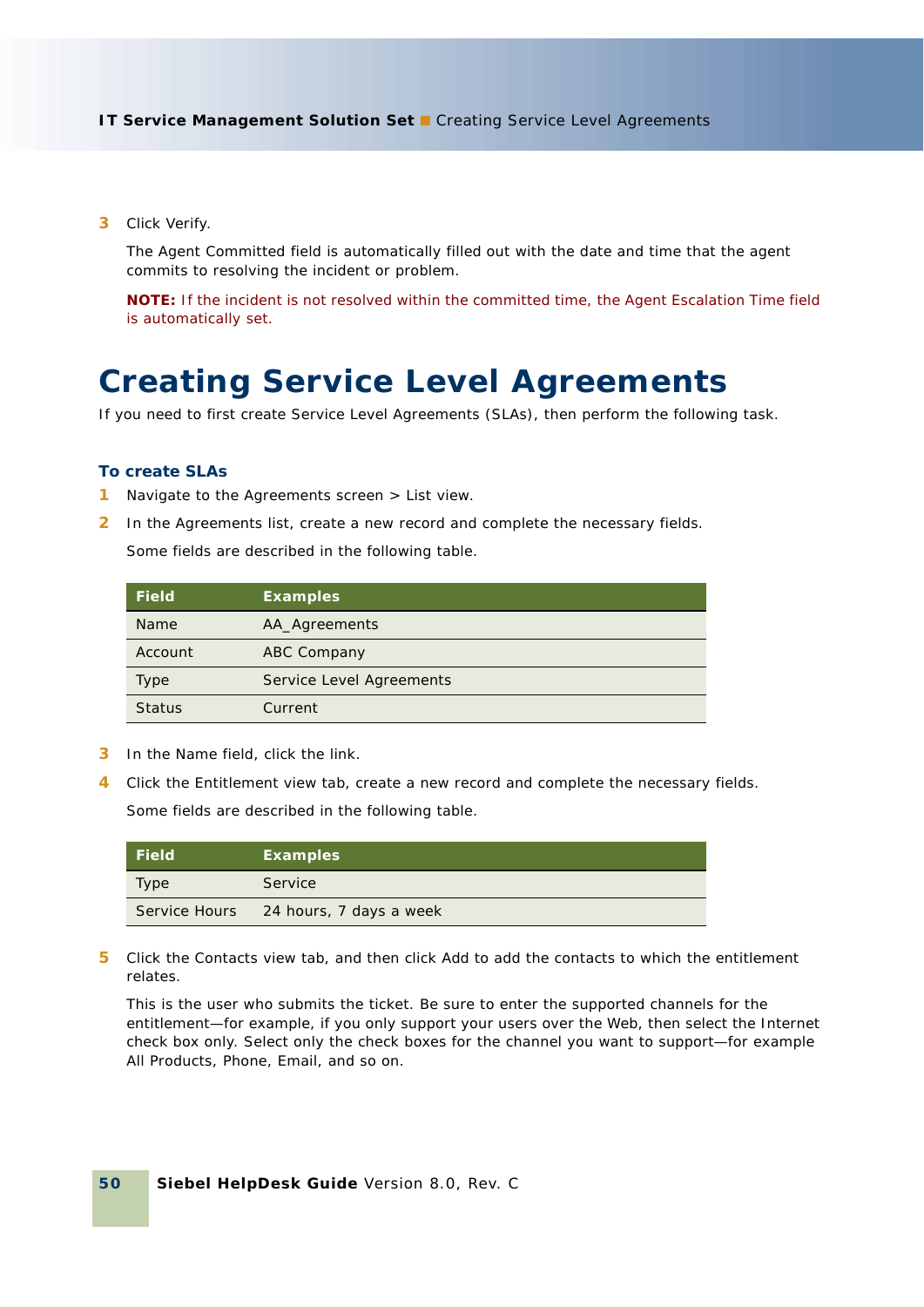**6** Click the Products view tab, to add the assets the entitlement relates to, create a new record and complete the necessary fields.

When an incident or problem record is created against that asset, the agreement is used.

**7** Click the Metrics view tab, create a record and complete the necessary fields.

Some fields are described in the following table.

| <b>Field</b>  | <b>Comments or Examples</b>                                                                   |
|---------------|-----------------------------------------------------------------------------------------------|
| Type          | Response Time                                                                                 |
| Value         | Enter the recommended time for the escalation and<br>resolution time-for example 4 hours.     |
|               | For more information about recommended times for SLA<br>entitlements, see Table 5 on page 52. |
| Units         | Days, Hours, Percentage, and so on                                                            |
| Priority      | ASAP, High, Medium, or Low                                                                    |
| Service Hours | 24 hours, 7 days a week                                                                       |

**8** Click the Metrics view tab, create a record and complete the necessary fields. Some fields are described in the following table.

| Field         | <b>Comments or Examples</b>                                                                   |  |
|---------------|-----------------------------------------------------------------------------------------------|--|
| <b>Type</b>   | <b>Escalation Time</b>                                                                        |  |
| Value         | Enter the recommended time for the escalation and<br>resolution time-for example, 4 hours.    |  |
|               | For more information about recommended times for SLA<br>entitlements, see Table 5 on page 52. |  |
| Units         | Days, Hours, Percentage, and so on                                                            |  |
| Priority      | ASAP, High, Medium, or Low                                                                    |  |
| Service Hours | 24 hours, 7 days a week                                                                       |  |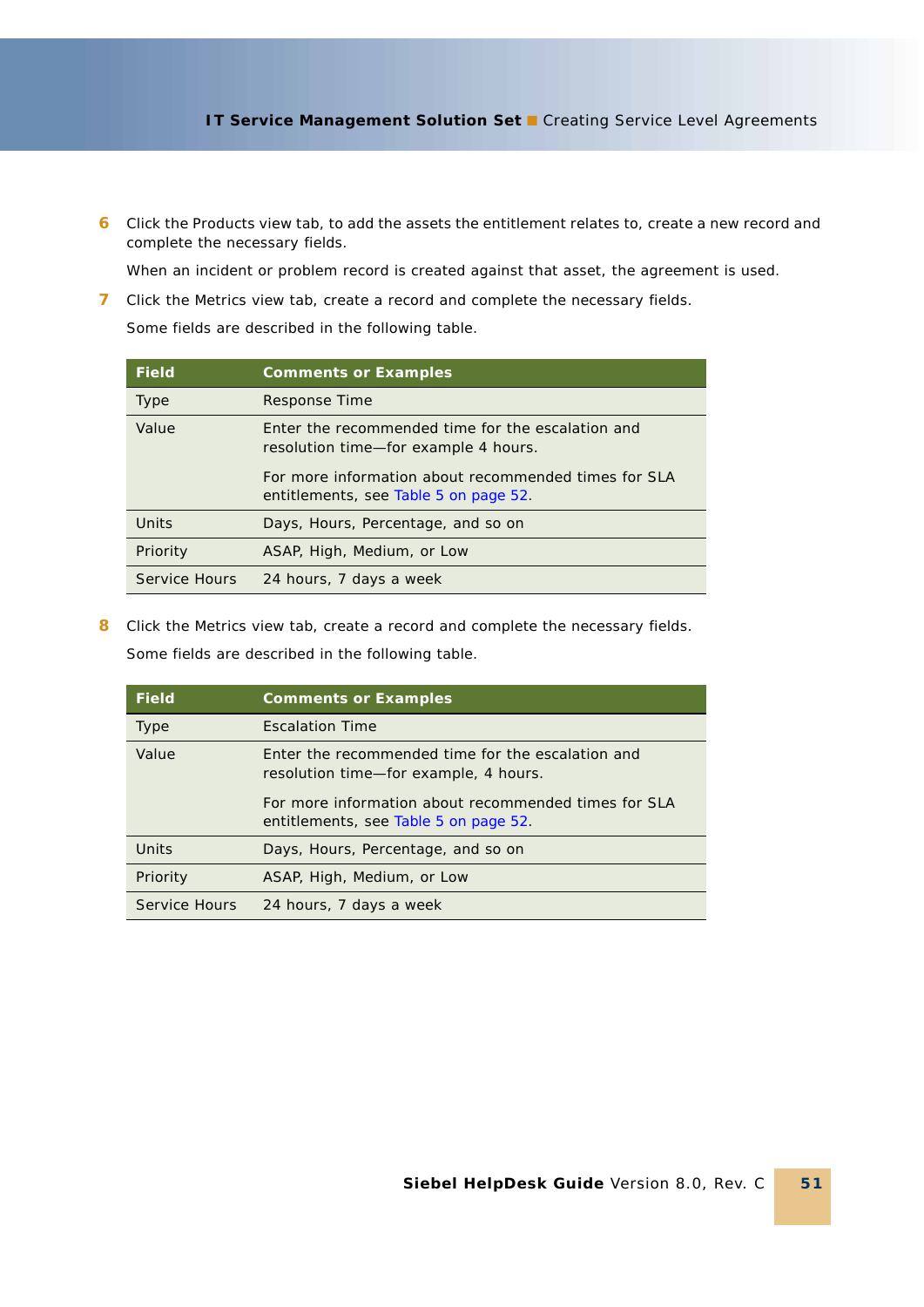### **Setting Urgency and Impact Fields for Incident Records**

The urgency and impact of incident records are set based on the Recommended Priority code. [Figure 5 on page 52](#page-51-1) details the settings for setting urgency and impact fields.



<span id="page-51-1"></span>Figure 5. Setting Urgency and Field Records

The following Service Level Agreement Entitlements are recommended to correlate with the preceding recommended priorities. These recommended entitlements then set the necessary Committed and Escalation Times on the incident record.

[Table 5](#page-51-0) describes the recommended times for SLA entitlements. These are only examples of recommended SLA entitlements; your company may decide to set them differently.

<span id="page-51-0"></span>Table 5. Recommended Times for SLA Entitlements

| <b>Priority Code</b> | <b>Description</b> | <b>Target Resolution Time</b> | <b>Escalation Time</b> |
|----------------------|--------------------|-------------------------------|------------------------|
|                      | Critical           | 1 hour                        | 0 hours                |
|                      | High               | 8 hours                       | 6 hours                |
|                      | Medium             | 24 hours                      | 18 hours               |
| $\overline{4}$       | Low                | 48 hours                      | 36 hours               |
| 5                    | Question           | Unspecified                   | Unspecified            |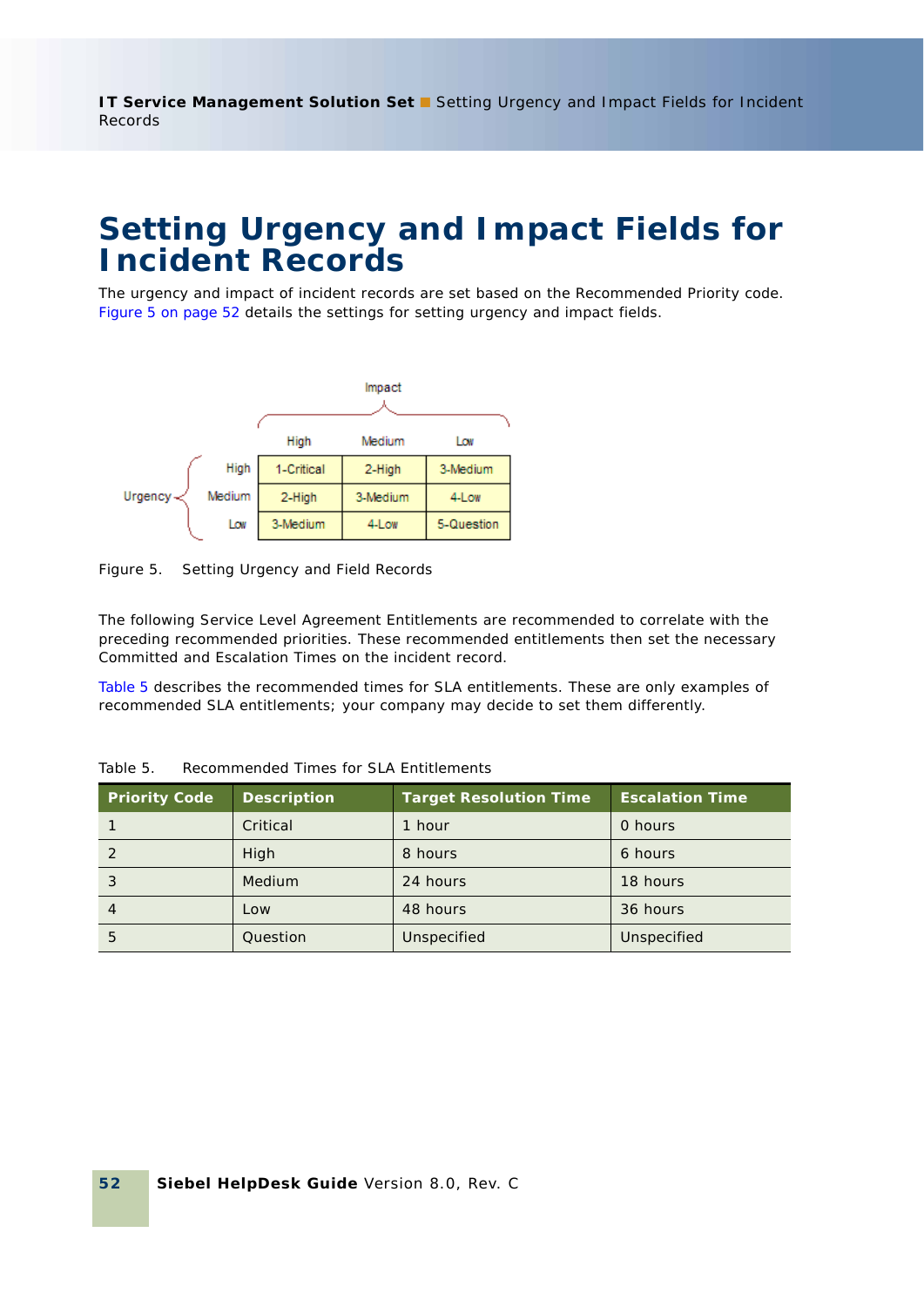Siebel Employee Self-Service (ESS) helps managers and employees process routine and frequent transactions such as completing an employee address change or transferring an employee. Employee Self-Service guides users through the necessary procedures, incorporates relevant data, accepts user input, and automatically routes transactions for processing and approvals.

This chapter provides information on creating and maintaining Employee Self-Service. It includes the following topics:

- [Scenario for Employee Self-Service on page 53](#page-52-0)
- [Process of Setting Up Employee Self-Service on page 54](#page-53-0)
- [About Creating Employee Self-Service Forms on page 56](#page-55-0)
- [Importing a Preconfigured Employee Self-Service Form on page 58](#page-57-0)
- [Customizing a Preconfigured Self-Service Form on page 59](#page-58-0)
- [Designing Employee Self-Service Requestor Forms on page 60](#page-59-0)
- [Creating an Employee Self-Service Summary Form on page 63](#page-62-0)
- [Linking Self-Service Forms to the Inbox on page 67](#page-66-0)
- [Linking ESS Forms, Literature, and Solutions to Employee Directory on page 69](#page-68-0)
- [Associating ESS Forms with Employee Directory on page 70](#page-69-0)
- [Releasing and Testing Employee Self-Service Forms on page 70](#page-69-1)
- [Accessing and Submitting Self-Service Forms on page 71](#page-70-0)

# <span id="page-52-0"></span>**Scenario for Employee Self-Service**

This scenario provides an example of processes performed by a Human Resources department administrator and Human Resources representatives. Your company may follow a different process according to its business requirements.

#### **Administrator**

The Human Resources administrator for a financial organization spends a lot of time entering information collected on employee transaction forms into the company's databases. Because the administrator designs and administers the forms for the HR department, she receives queries from employees uncertain about which fields in the forms are relevant to the particular transaction. She also notes that some users complete too many fields in the form, and others leave required fields uncompleted, which results in the forms being returned to the employees for additional information.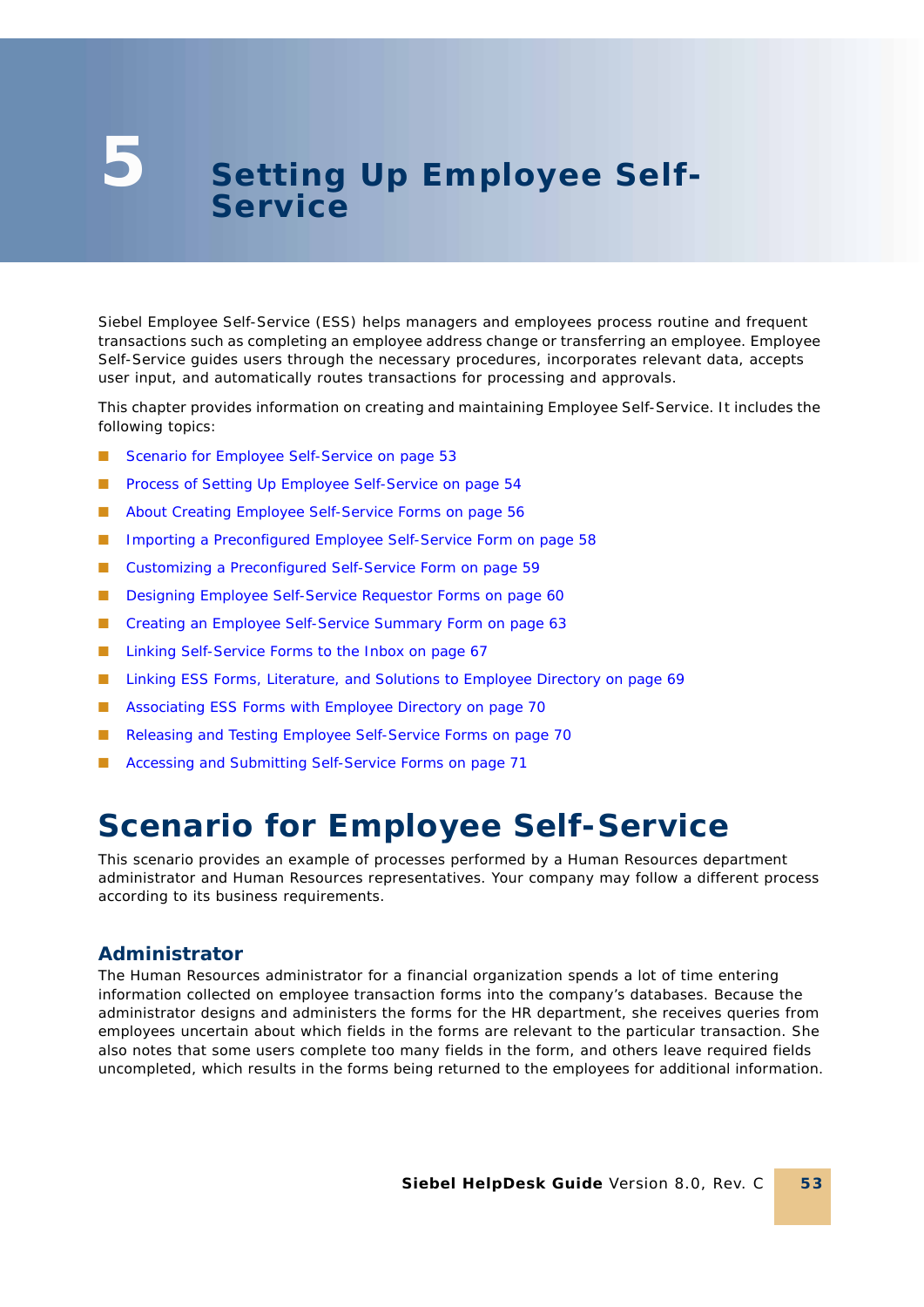To resolve these problems, the HR administrator uses Employee Self-Service to implement a process that can handle personnel actions, which include changes in the employee's business title, division, position, manager, location, and so on. In this example, the Personnel Action Form (PAF), is available preconfigured in Employee Self-Service. The personnel action form is typically used by managers to request changes for a person reporting to them or for a prospective report.

#### **Manager**

A manager at the organization wants to promote one of her direct reports. She logs in to her Siebel application and navigates to the HelpDesk, which provides a link to the Employee Self-Service forms library. She finds the link for the Personnel Action Form (PAF), reviews the screens, and adds information as necessary. She submits the form, which is automatically routed for approval.

#### **Approver**

The organization's approvers—line managers, HR representatives, and functional groups—must accept the employee change before it can be implemented.

When the final approval is acquired, the Siebel application sends the updated data to the appropriate systems.

#### **Employee**

The promoted employee logs in to the Siebel application. The employee navigates to his employee profile and sees that his title has changed.

### <span id="page-53-0"></span>**Process of Setting Up Employee Self-Service**

The following lists show the procedures that administrators and end users typically follow to set up and use Employee Self-Service. Your company may follow a different process according to its business requirements.

#### **Administrator Procedures**

You can import and customize preconfigured forms and create new forms. As [Figure 6](#page-55-1) shows, the administrator process has two paths. The first path illustrates importing and customizing preconfigured Employee Self-Service forms. The second path is for creating requestor and summary forms. After importing or creating the forms, the administrative process proceeds to testing and releasing the forms.

To set up Employee Self-Service, perform the following procedures:

- [Importing a Preconfigured Employee Self-Service Form on page 58](#page-57-0)
- [Customizing a Preconfigured Self-Service Form on page 59](#page-58-0)
- [Designing Employee Self-Service Requestor Forms on page 60](#page-59-0)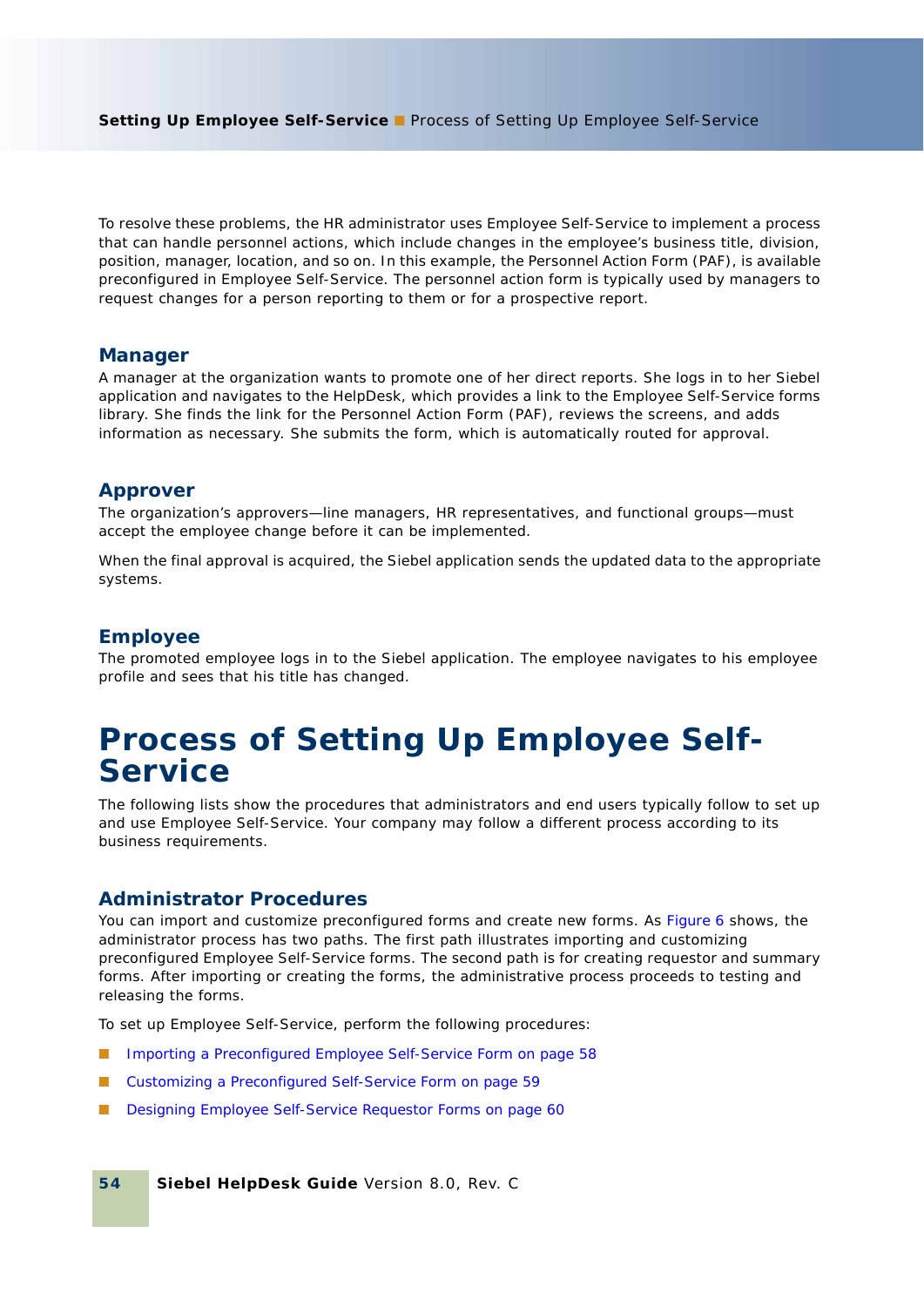- [Creating an Employee Self-Service Summary Form on page 63](#page-62-0)
- [Linking Self-Service Forms to the Inbox on page 67](#page-66-0)
- [Associating ESS Forms with Employee Directory on page 70](#page-69-0)
- [Releasing and Testing Employee Self-Service Forms on page 70](#page-69-1)

#### **Related Topic**

[About Creating Employee Self-Service Forms on page 56](#page-55-0)

#### **End-User Procedures**

The end-user process has a single path for requestors. As [Figure 6](#page-55-1) shows, the first item in the process is for a requestor to choose a form. The process leads to the type of changes the requestor wants for example change business title, job transfer, or change location. The submit process is then activated—for example confirm business title, job transfer or location. The form is then routed to the approver's Inbox.

To use Employee Self-Service, perform the following procedure: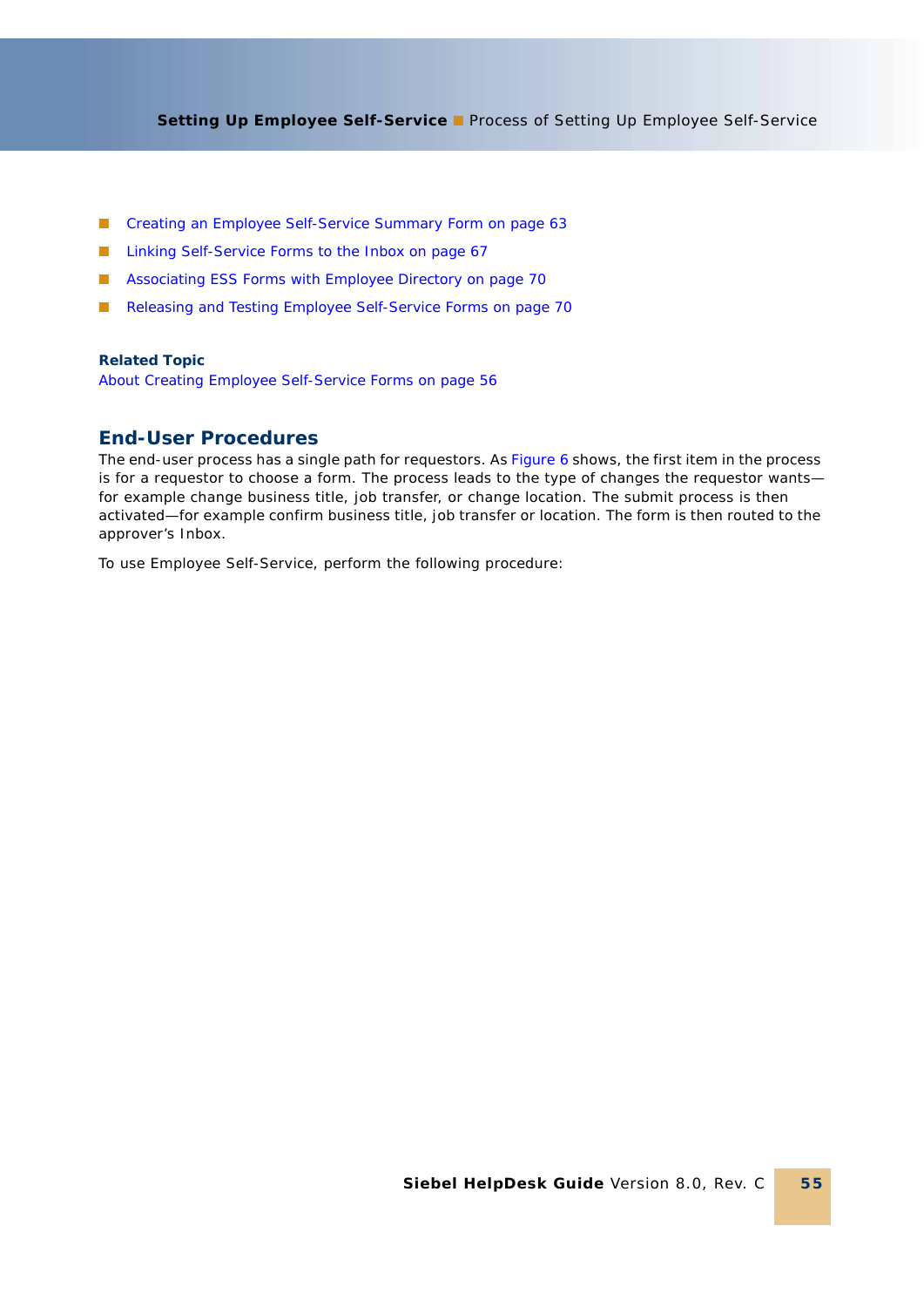#### [Accessing and Submitting Self-Service Forms on page 71](#page-70-0).



<span id="page-55-1"></span>Figure 6. Business Process for Employee Service

## <span id="page-55-0"></span>**About Creating Employee Self-Service Forms**

You can use the Employee Self-Service feature to create employee self-service processes (or forms), or you can use preconfigured forms provided with your Siebel application.

**NOTE:** Siebel Employee Self-Service uses Siebel SmartScript to create forms. For more information on creating and implementing SmartScripts, see *Siebel SmartScript Administration Guide*.

An employee self-service process starts with an electronic document or form that includes input fields to collect information from users. Based on the information entered, the form logically presents options that can be used to obtain additional user information. The automated logic used in employee self-service processes is also known as *branching logic*.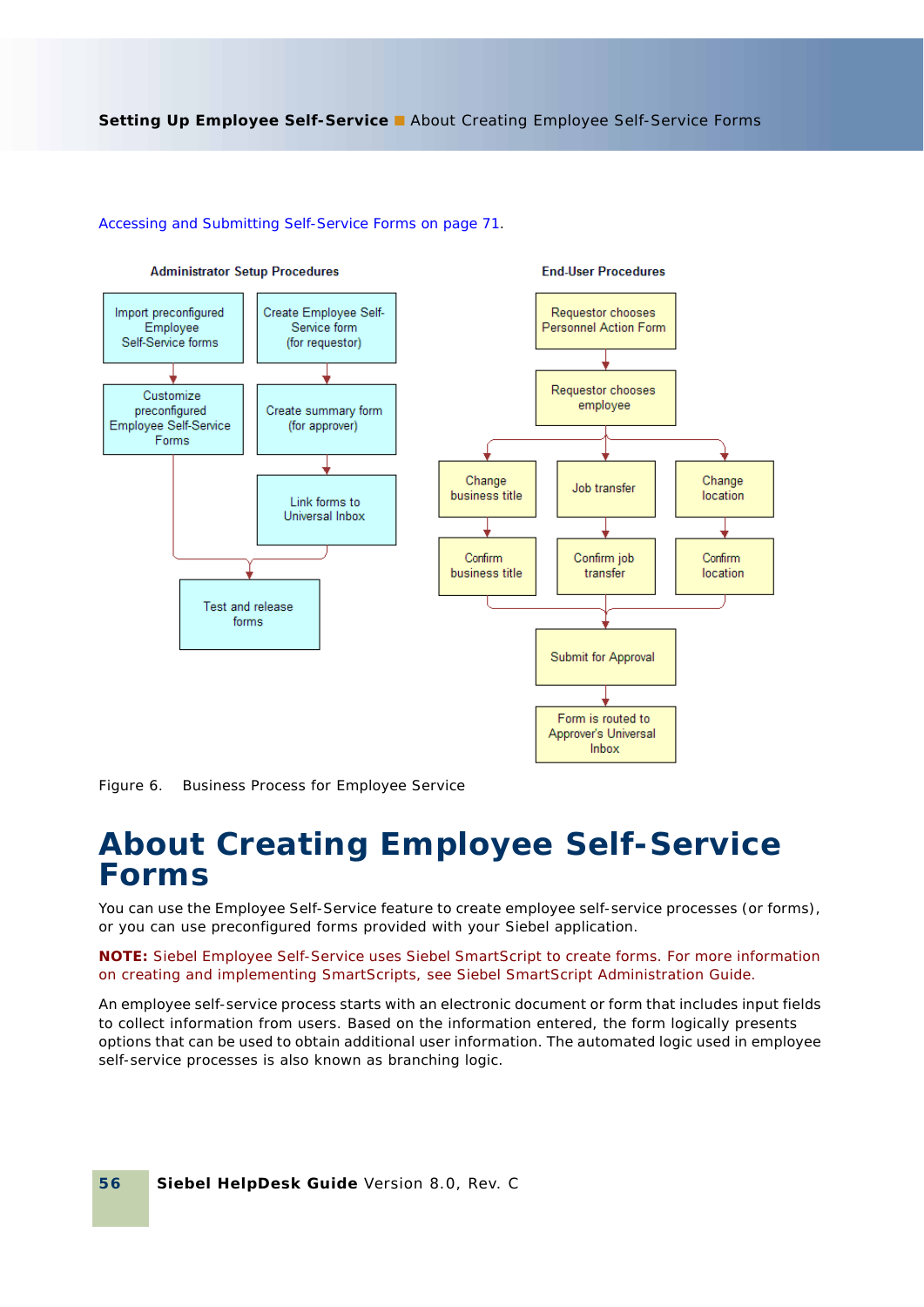As illustrated in [Figure 7,](#page-56-0) branching logic is used in employee self-service processes. The illustration shows an employee self-service form with two pages. The first page has process arrows pointing to four questions. The first question leads to three possible answers. The first answer leads to the second page. The second answer leads to the fourth question. The third answer leads to the third question. Based on a user's entries in an employee self-service form, there can be one of several outcomes.



<span id="page-56-0"></span>Figure 7. Example of Branching Logic for Employee Self-Service

Employee Self-Service allows you to build employee self-service processes that include the following attributes:

- The processes use branching logic that targets specific user needs.
- The processes are already populated with data from Siebel applications and other databases.
- The processes accept input from users and send relevant changes to the underlying databases after approval.
- The processes can be routed through a graphical workflow editor for further processing and approvals.

Employee Self-Service also includes a preconfigured set of self-service forms. These forms address common issues such as personnel and personal data changes.

After creating an employee self-service form, you can use the Inbox functionality to create an approvals business process that automatically routes the form to specific users for approval. Based on the data entered in the form, your Siebel application or another application can be updated.

#### **Related Topics**

- See Siebel Applications Administration Guide for Inbox setup tasks.
- [Process of Setting Up Employee Self-Service on page 54](#page-53-0)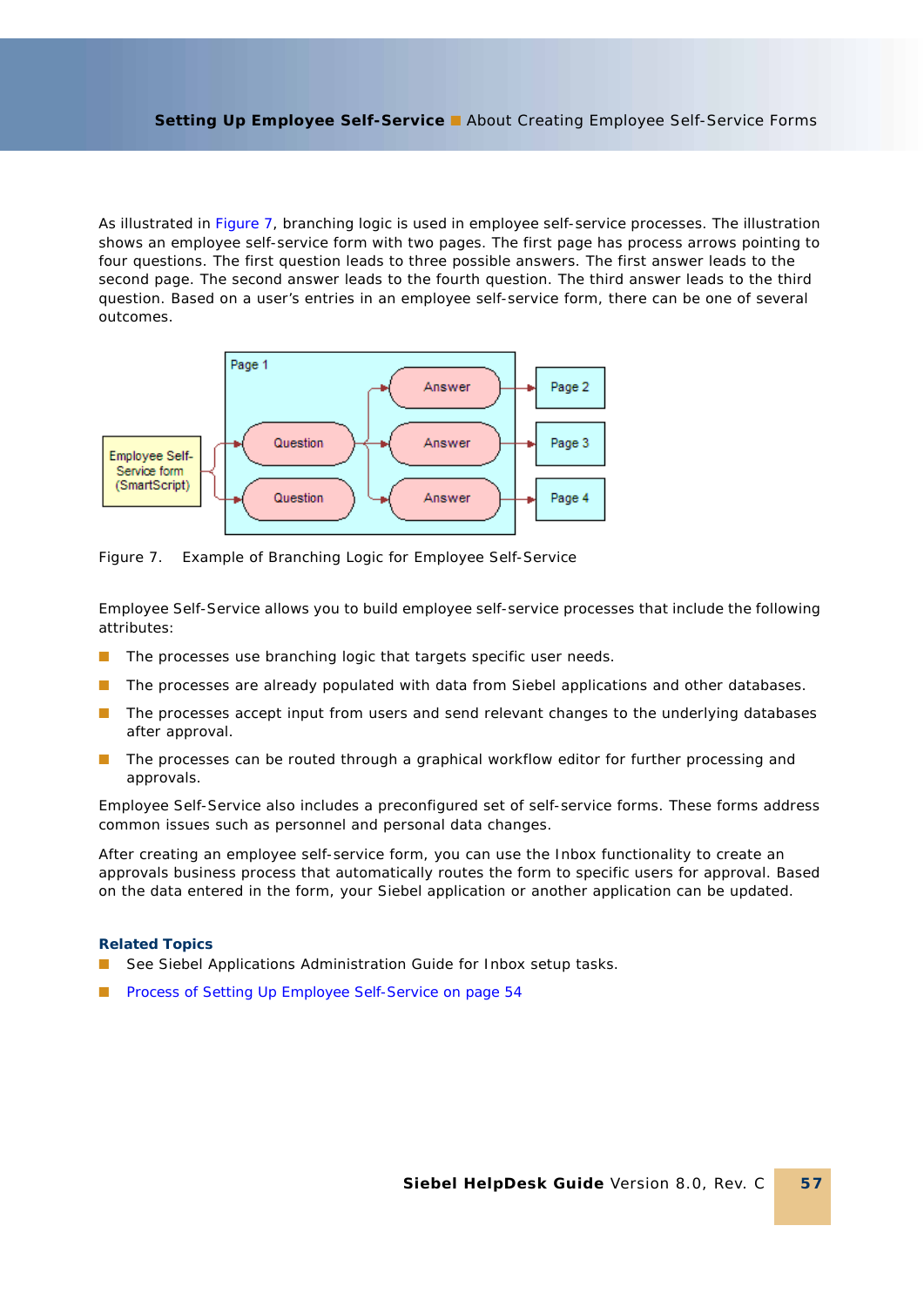## <span id="page-57-0"></span>**Importing a Preconfigured Employee Self-Service Form**

Siebel Employee Self-Service is preconfigured with several employee forms. These preconfigured forms can be imported to your Siebel application as SmartScripts. After they are imported, the forms can be verified and then released so that you can use them within your Siebel application.

[Table 6](#page-57-1) describes the preconfigured forms for Employee Self-Service and the types of changes addressed in each form.

This task is a step in [Process of Setting Up Employee Self-Service on page 54.](#page-53-0)

| Form                                  | <b>Comments</b>                                                                                                   |  |
|---------------------------------------|-------------------------------------------------------------------------------------------------------------------|--|
| <b>Calling Card Request</b>           | This form is used for ordering new calling cards                                                                  |  |
| <b>Check FMLA Eligibility</b>         | This guided form helps employees find out whether they are eligible for<br><b>FMLA (Family Leave Medical Act)</b> |  |
| <b>Employee Survey</b>                | This is a workplace survey administered to employees                                                              |  |
| <b>Executive Center</b><br>Booking    | This form lets employees book the Executive Center for customer meetings                                          |  |
| New Hire Process                      | This form is used for provisioning a PDA, computer, workspace, and<br>training for a new employee                 |  |
| Personal Data Change                  | This form is used for changes to:                                                                                 |  |
|                                       | Name                                                                                                              |  |
|                                       | Address                                                                                                           |  |
|                                       | Cell phone number                                                                                                 |  |
| <b>Personnel Action</b><br>Form (PAF) | This form is used for changes to:                                                                                 |  |
|                                       | <b>Business title</b>                                                                                             |  |
|                                       | Job transfer (Position/Manager/Division Change)                                                                   |  |
|                                       | Location                                                                                                          |  |
| Time Off Form                         | This form is used for vacation, sick leave, and other time-off requests                                           |  |

#### <span id="page-57-1"></span>Table 6. Preconfigured Employee Self-Service Forms

*To import employee self-service forms (SmartScripts) from the sample database*

- **1** Log in to your Siebel application using the sample database.
- <span id="page-57-2"></span>**2** Navigate to the Site Map > Administration - SmartScript > Scripts view.
- <span id="page-57-3"></span>**3** In the Scripts list, select a form (SmartScript), listed in [Table 6](#page-57-1) to export to your production environment: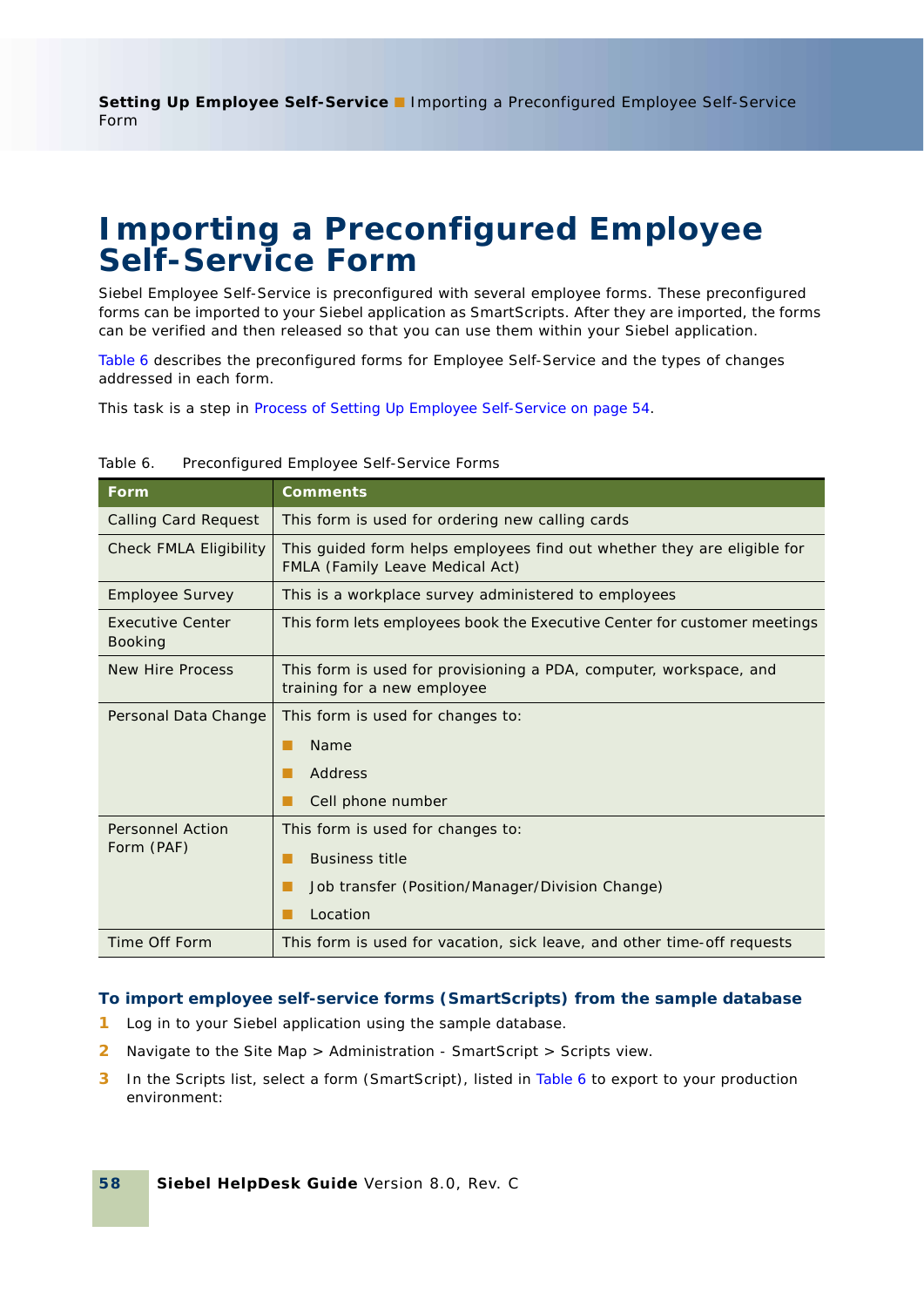**a** In the Scripts list, click the menu button, and then choose Export Script.

The Export Script form appears.

**b** Click the form (SmartScript) name hyperlink, and then save the form (SmartScript) to a temporary location so that you can import it into your production environment.

Repeat [Step 2](#page-57-2) through [Step 3](#page-57-3) (including substeps) for each SmartScript form you want to use in your production environment, and then log out of your Siebel application.

#### *To import the form to the production environment*

- **1** Log in to your Siebel application again, using the production database.
- **2** Navigate to the Site Map > Administration SmartScript > Scripts view.
- **3** In the Scripts list, click the menu button, and then choose Import Script.

The Import Script form appears.

**4** In the form, select Update in the In case of error field.

**NOTE:** When importing preconfigured employee self-service forms, choose the Update option. If a script with the same name already exists, the newly imported script replaces the old one.

- **5** In the File Name field, click the select button.
- **6** In the Add Attachment dialog box Browse for the saved SmartScript form.
- **7** From the Add Attachment dialog box, click Add, and then, from the Import Script form, click Import File.

**NOTE:** Each imported form should be tested and then released.

### <span id="page-58-0"></span>**Customizing a Preconfigured Self-Service Form**

You can customize the preconfigured employee self-service forms to meet your organization's needs. For example, you can change the sequencing of the pages and questions, and you can add, delete, and change questions.

This task is a step in [Process of Setting Up Employee Self-Service on page 54.](#page-53-0)

#### *To customize a preconfigured employee self-service form*

- **1** Navigate to the Site Map > Administration SmartScript > Scripts view.
- **2** In the Scripts list, select the script you want to change, and then click the Designer view tab.

The graphical layout for the preconfigured form appears.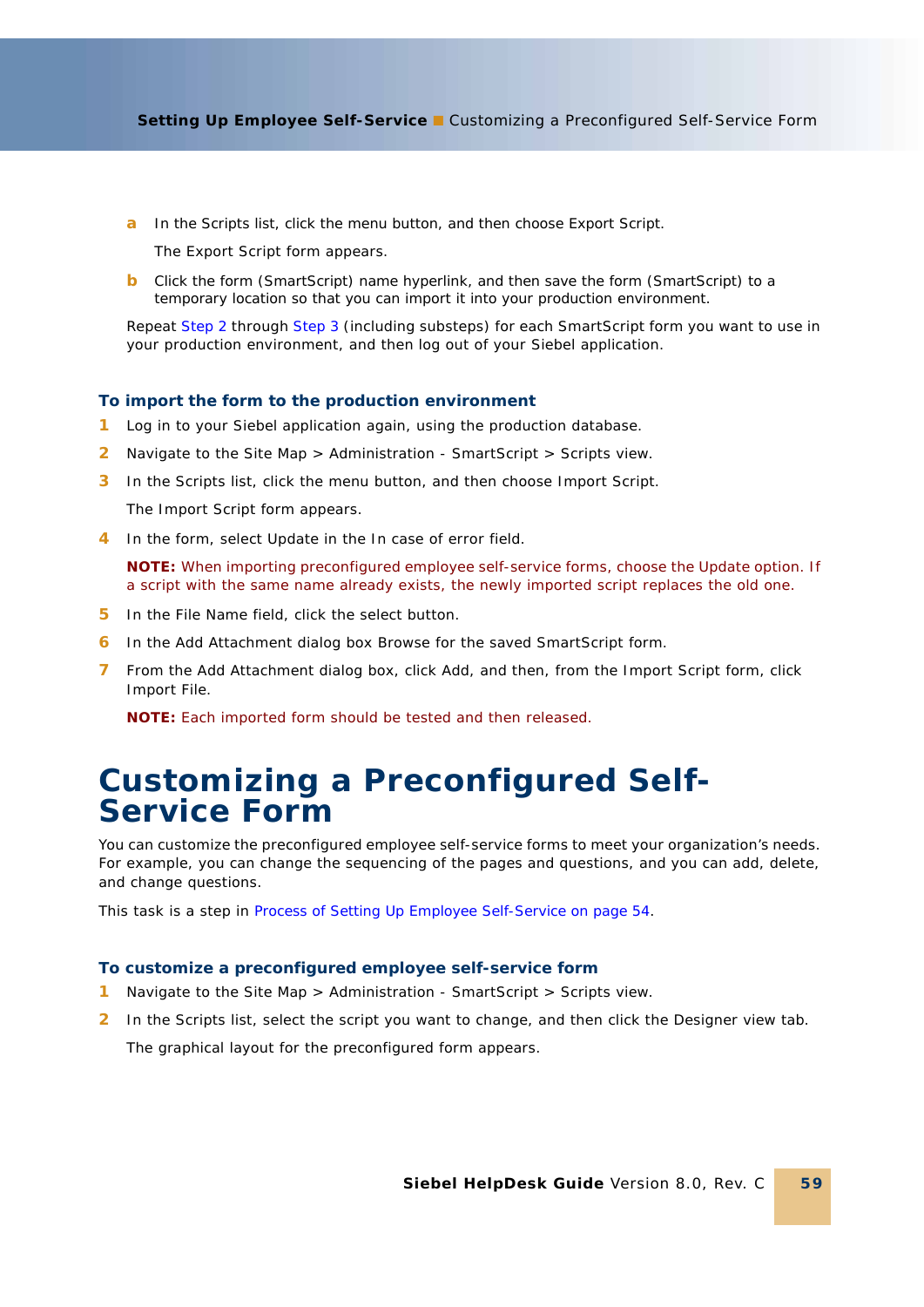**3** Update the questions and pages as needed, and then test and release the script.

For more information, see [Releasing and Testing Employee Self-Service Forms on page 70](#page-69-1).

**NOTE:** For more information about updating a SmartScript, see *Siebel SmartScript Administration Guide*.

### <span id="page-59-0"></span>**Designing Employee Self-Service Requestor Forms**

The Employee Self-Service Requestor Form is used by a manager or an employee to request a change in employment information. The change might be a personnel action such as a promotion, or a change to an employee's marital status. Requestor forms are grouped in the Forms Library, which is accessible from the HelpDesk home page.

As an administrator, you can use Siebel SmartScripts to define the requestor forms used within your application. Before you can define a form, you must meet the following requirements:

- Be familiar with Siebel application user interface standards.
- Be familiar with Siebel SmartScript. For more information on SmartScript, see *Siebel SmartScript Administration Guide*.
- Be familiar with Siebel Visual Basic or Siebel eScript programming and have an understanding of your company's Siebel application installation, if you are planning advanced scripting initiatives.
- Have access to translations of script elements for each language, if the script is run in multiple languages.

#### **Preparation**

Before you create an Employee Self-Service requestor form, perform the following tasks:

- **1 Map out the form.** Design on paper the requestor form you want to create. Use the flow diagram example shown in [Figure 7 on page 57](#page-56-0) to determine the pages to include within your form (SmartScript), and the questions you want to include in each page.
- **2 Create Questions and Pages.** Before you actually create a form, create the questions and pages used in the form. For information on creating questions and pages, see *Siebel SmartScript Administration Guide*.

This task is a step in [Process of Setting Up Employee Self-Service on page 54.](#page-53-0)

#### *To create a form for a requestor*

- **1** Navigate to the Site Map > Administration SmartScript > Scripts view.
- **2** In the Scripts list, add a new record and complete the fields.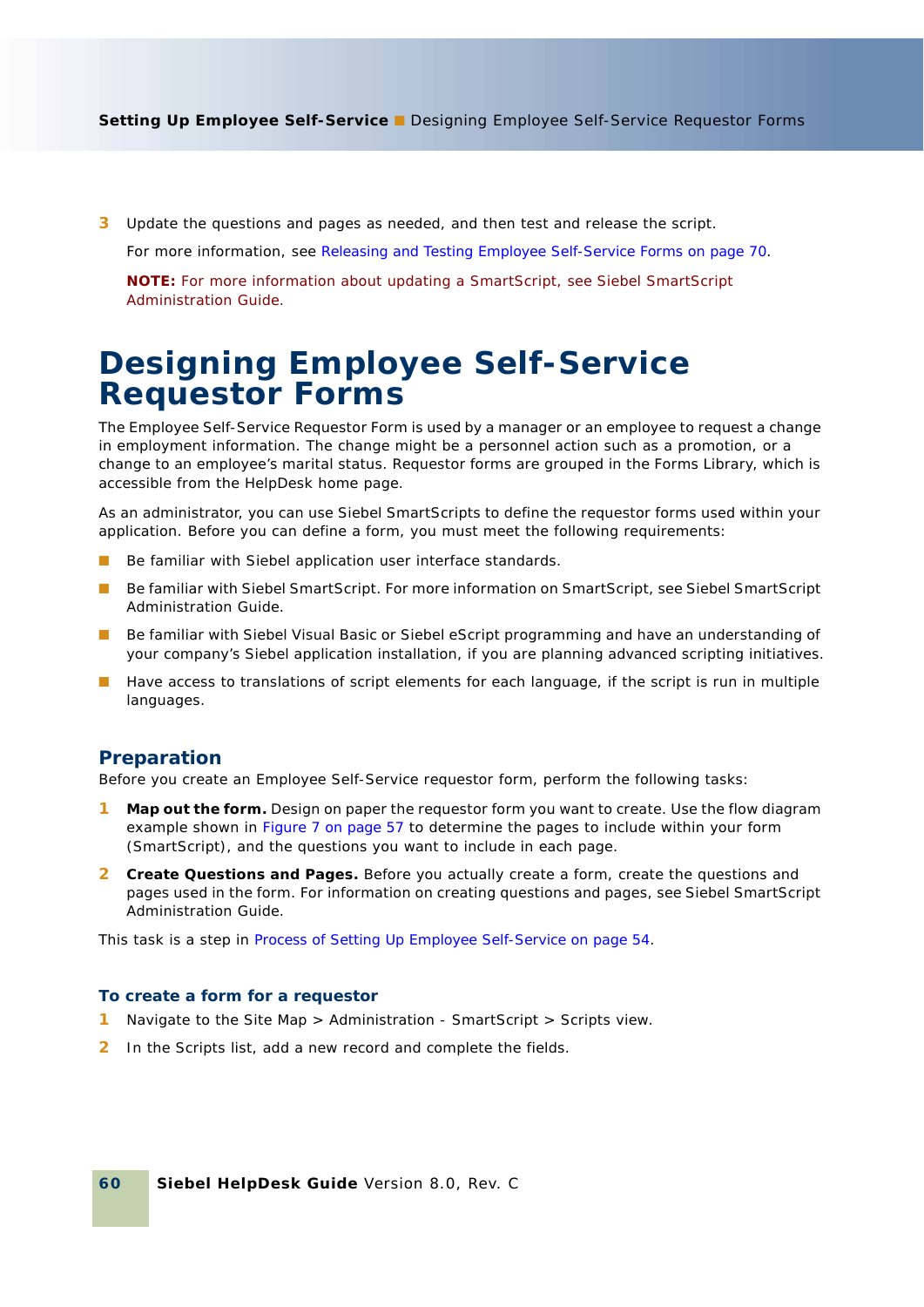**a** In the Type field, select Employee Self-Service.

SmartScripts that are set to the Employee Self-Service type automatically appear in the Forms Library. When creating a form in a language other than English, choose the type that corresponds to Employee Self-Service.

- **b** In the First Page field, select the first page you created for the form.
- **3** Click the Designer view tab, and using the Script Flow Chart, insert questions and pages as needed from the set that you previously created.
- **4** Release the script, test it, and, if necessary, make changes and rerelease the script.

#### **Related Topics**

- [Releasing and Testing Employee Self-Service Forms](#page-69-1)
- [Linking Self-Service Forms to the Inbox](#page-66-0)
- [Effective Scripting for Employee Self-Service Requestor Forms](#page-60-0)

#### <span id="page-60-0"></span>**Effective Scripting for Employee Self-Service Requestor Forms**

Using scripting is not required within Employee Self-Service, however, the functionality of the Employee Self-Service forms can be enhanced through the use of eScript or VBScript. This section provides procedures and tips for using eScript within requestor forms. You can also use VBScript.

**NOTE:** You can use the eScripts within the preconfigured forms as examples. For more information on scripting, see *Siebel SmartScript Administration Guide*.

#### **Related Topic**

[Process of Setting Up Employee Self-Service on page 54](#page-53-0)

#### <span id="page-60-1"></span>**Making a Field Read-Only**

You may want to make some fields in a requestor form read-only to provide information to requestors, but prevent them from making any changes to the data in the field.

#### *To make a field read-only in a requestor form*

- **1** Navigate to the Site Map > Administration SmartScript > Scripts view.
- **2** In the Scripts list, query to find the Employee Self-Service form (SmartScript) you want to modify.
- **3** Click the Programs view tab.
- **4** From the Programs list, select Script Open.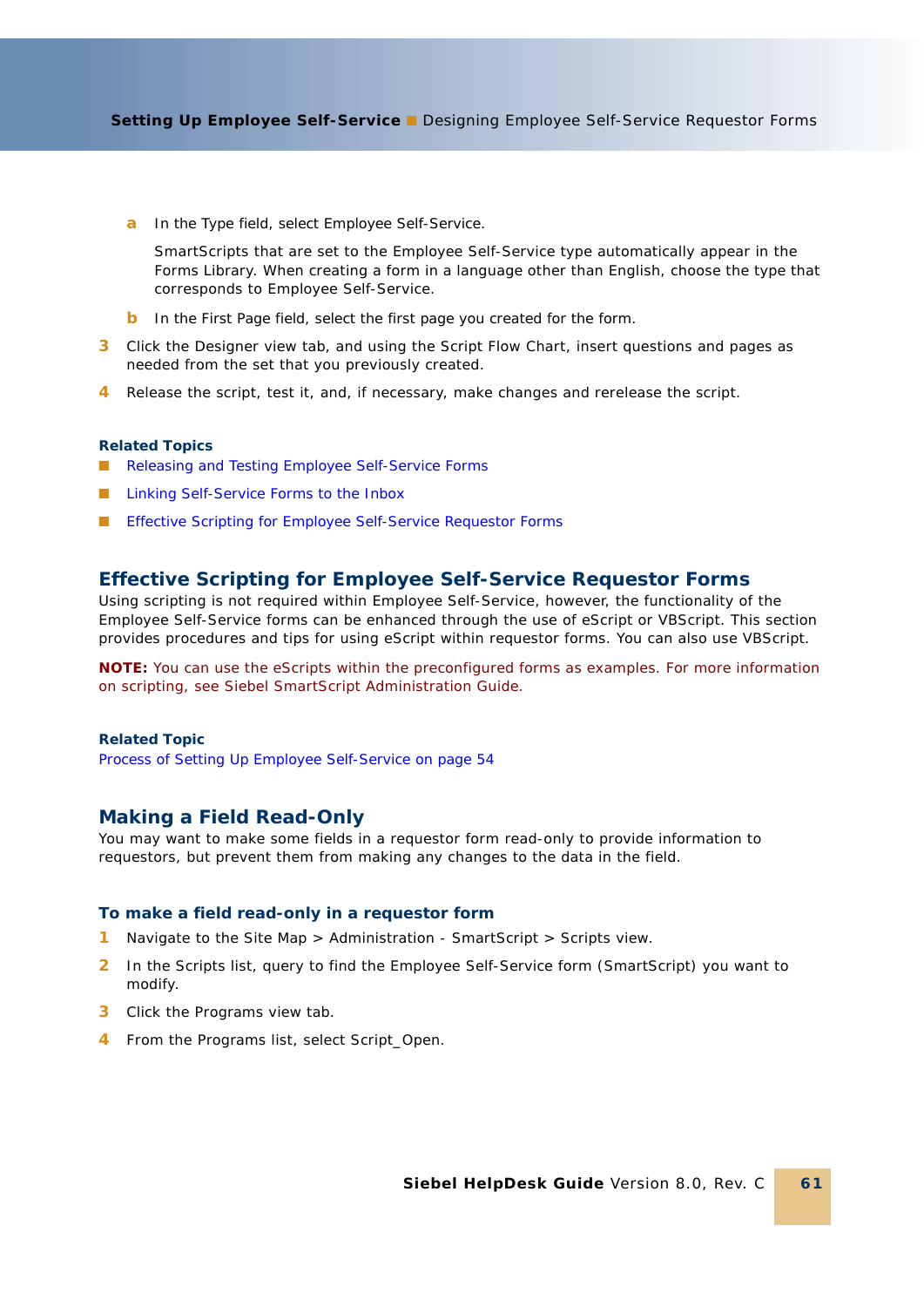**5** In the Program Language field, select eScript, and then click Save.

In the eScript form, use the script function SetQuestionEnable(false) to set the question to readonly.

For example, the following eScript program converts a question titled Display Employee Last Name within a page titled PAF Change. When this question displays a value extracted from a database, the value is read-only.

```
function Script Open ()
```
{

var P1 // SmartScriptPage

var P1Q1 // SmartScriptQuestion

P1 = GetPage("PAF Which Change");

P1Q1 = P1. GetQuestion("Display Employee Last Name");

```
P1Q1. SetQuestionEnable(false);
```
}

- **6** Verify that each read-only field has a SetQuestionEnable(false) statement attached to it.
- **7** In the eScript form, click Check Syntax to locate any syntax problems.
- **8** In the Programs list, click Save.

### **Preventing Duplicate Record Creation**

When the form is submitted, field values mapped to a business component field are automatically written to the actual fields by SmartScript. To prevent the Siebel application from writing to the business component field and creating duplicate records, include the Cancel() function within the script\_finish program.

#### *To prevent duplicate record creation*

- **1** Navigate to the Site Map > Administration SmartScript > Scripts view.
- **2** In the Scripts list, select the script, and then click the Programs view tab.
- **3** In the Programs list, select Script\_Finish.
- **4** In the Program Language field, select eScript, and then click Save.
- **5** In the eScript field, include the Cancel () function.

For example, the following statement runs the entire SmartScript, but no updates are saved to the database, even after the user chooses Submit.

```
function Script_Finish ()
```
{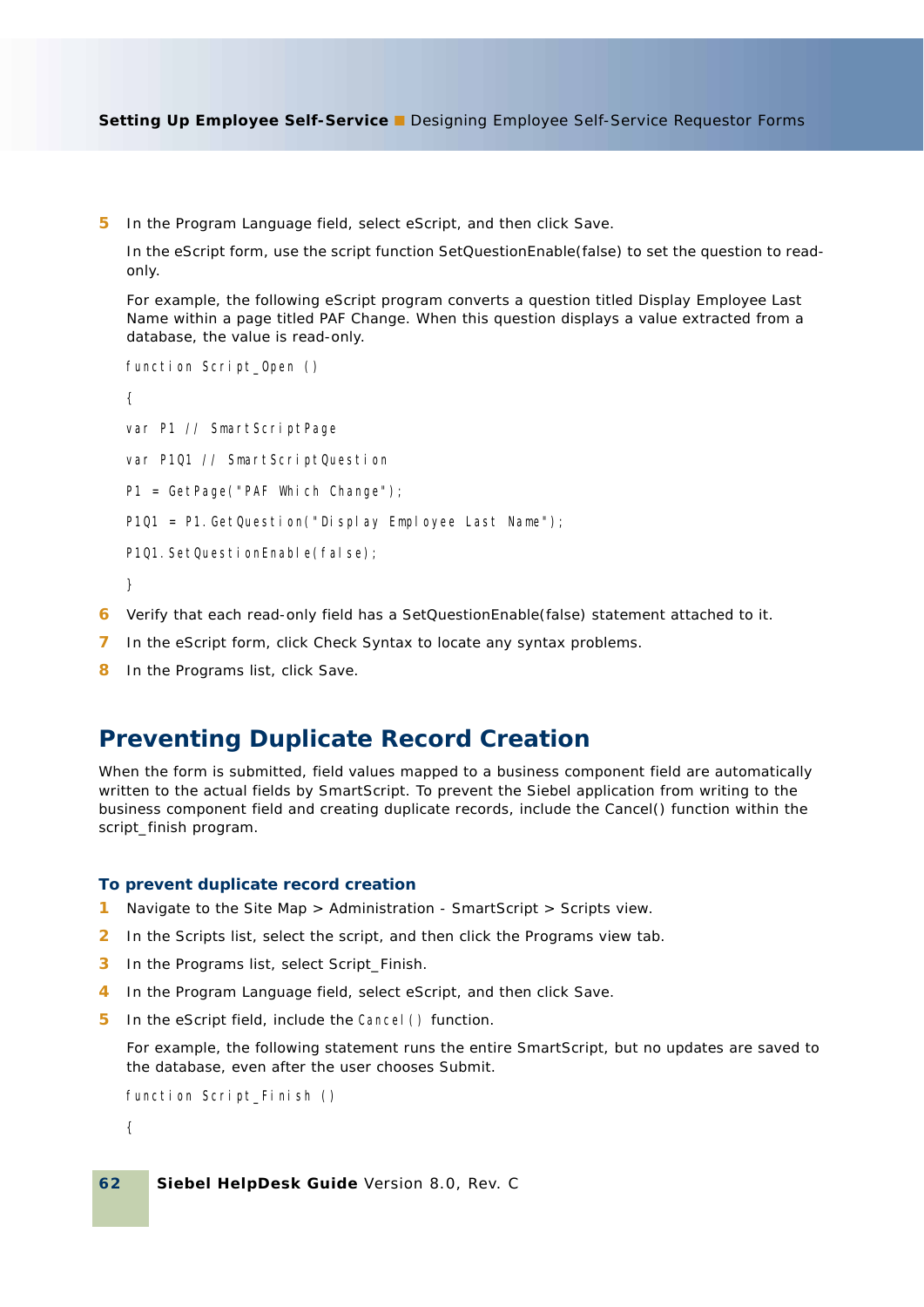```
// Cancel saving everything to the database 
   Cancel ();
}
```
**6** To make sure that data entries are always saved, whether the form is complete or incomplete, select Always in the Save Session field.

When the form is complete, choose Finished to save data entries.

**NOTE:** Selecting Finished or Always from the Save Session field forces your Siebel application to write the values to the SmartScript session tables.

**7** Click Check Syntax to locate syntax issues, and save the record.

### **Populating a Field in a Form**

You can use eScript to automatically populate a form.

#### *To populate a field in a form*

- **1** Navigate to the Site Map > Administration SmartScript > Scripts view.
- **2** In the Scripts list, select the script you want to modify, and then click the Programs view tab.
- **3** In the Programs list, select Script\_Open.
- **4** Use the eScript function SetCurrentValue for each field you want to populate.
- **5** Click Check Syntax to locate syntax issues.
- **6** Save the program.

### <span id="page-62-0"></span>**Creating an Employee Self-Service Summary Form**

A summary form is used to provide a read-only, summary of a completed form to an approver. The approver can review the information in a summary form, and then decide whether to approve or deny the request. As an administrator, you can use the Employee Self-Service module to create a summary form.

#### **Preparation**

Before you create a form, complete the following tasks:

- **1** Map out the summary form. Use the flow diagram example shown in [Figure 7 on page 57](#page-56-0) to help decide the pages to include in your form and the questions you want within each page.
	- The questions within a summary form are only used to display data to the user.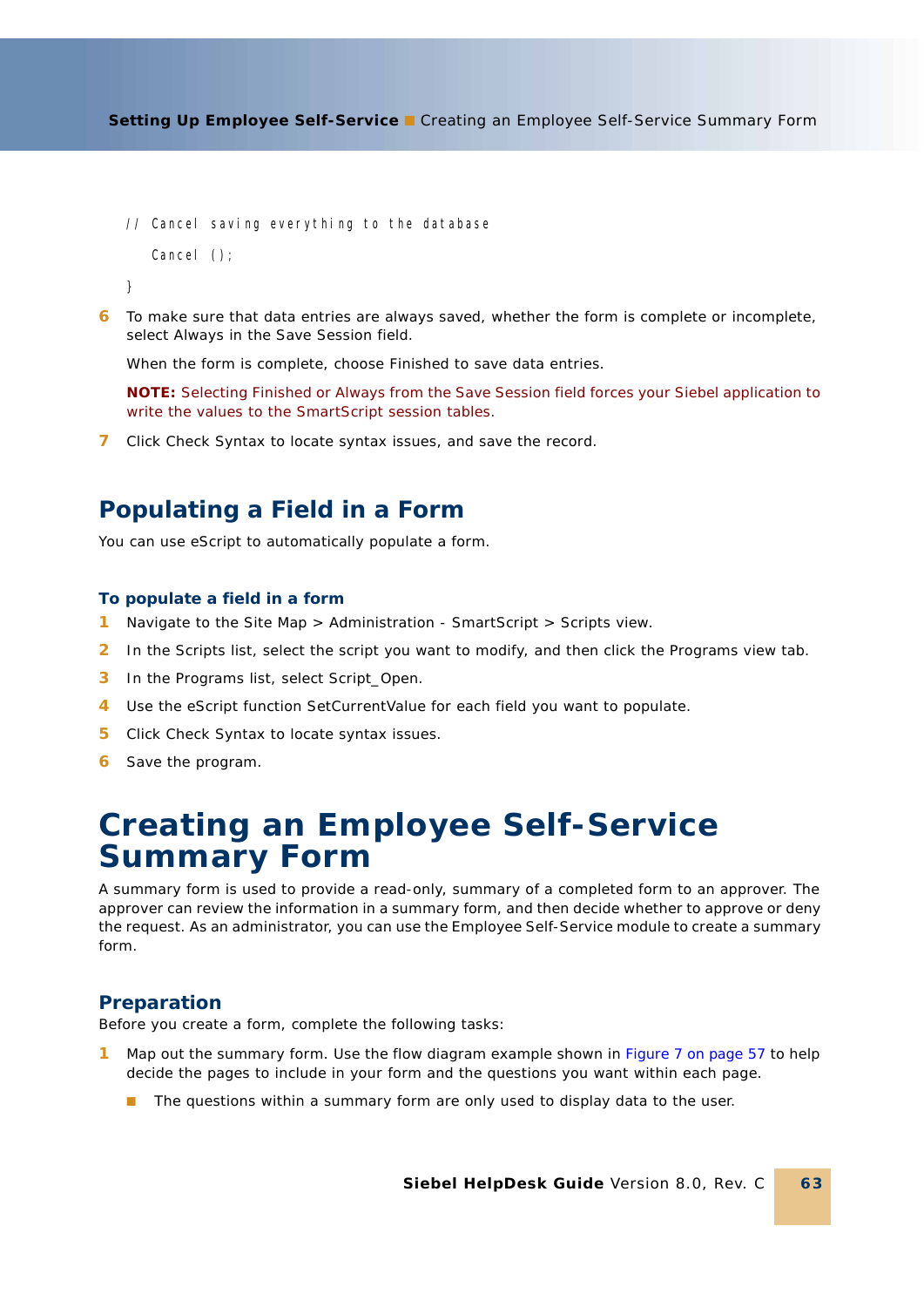- Use the requestor form that you previously created to help you determine which questions you want to use in the summary form. Typically, a summary form shows the approver only a subset of the most relevant responses from the requestor form.
- **2** Determine the questions and the pages used in the summary form. For more information on creating SmartScript questions and pages, see *Siebel SmartScript Administration Guide*.
- **3** If you plan to copy a question from the requestor form, add the word Summary to the title, as you cannot use the same names for both the requestor form question and the summary form question. This naming-convention rule also applies to naming pages and the SmartScript itself.

This task is a step in [Process of Setting Up Employee Self-Service on page 54.](#page-53-0)

#### *To create a summary form for an approver*

- **1** Navigate to the Site Map > Administration SmartScript > Scripts view.
- **2** In the Scripts list, add a new record, complete the fields, and save the script.

The name should identify the form as a summary form. Do not use the same name as the requestor form.

Leave the Type field empty. Do not set the Type field to Employee Self-Service because the summary form would then become visible to requestors. Two forms with similar names can confuse the requestors.

- **3** Click the Programs view tab, and add a program record.
- **4** In the Program record, choose Script\_Open in the Name field.
- **5** Choose eScript in the Program Language field.
- **6** In the Script form, use eScript (or VBScript) to set up the summary form.

After you finish scripting, release the script, test it, and then make necessary changes and release the script again.

function Script Open ()

{

```
 var PageFirstPage;
```

```
 var QuestLastName;
```

```
 var szLastName = "";
```

```
var szScriptSessionId = "";
```
- var boCallScripts;
- var bcCSRunAnswer;
- // Get the handles to the page and the questions

PageFirstPage =  $GetPage$  ("PAF Summary");

QuestLastName = PageFirstPage.GetQuestion ("PAF Summary Employee Last Name");

**Siebel HelpDesk Guide** Version 8.0, Rev. C **64**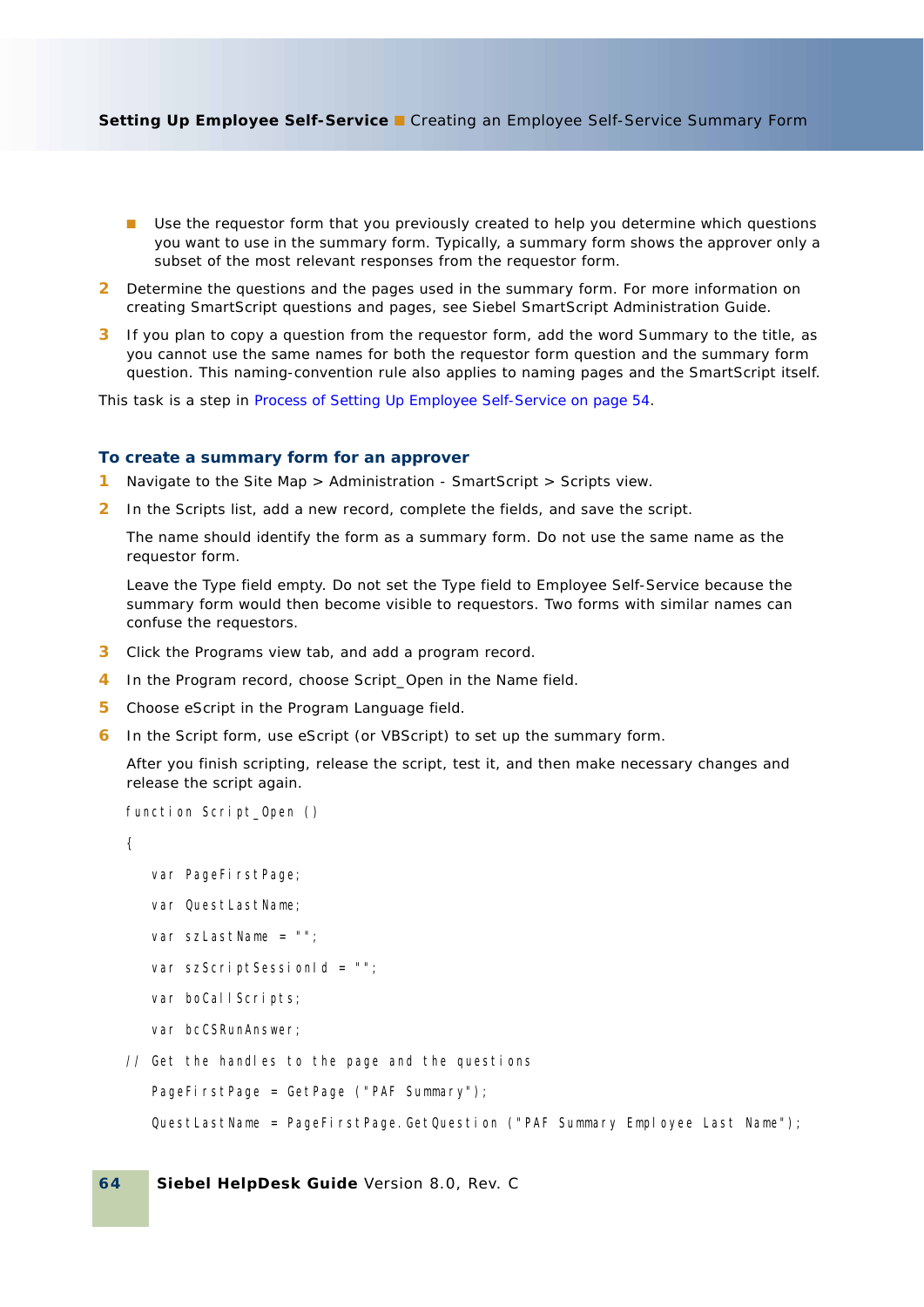```
// Set all the questions read-only
   QuestLastName. SetQuestionEnable (false);
// Get the script session run id
   szScriptSessionId = GetParameter ("Session. ScriptSessionId");
// Get the "Call Scripts" busobj and "Call Script Run Answers" buscomp
   boCallScripts = TheApplication().GetBusObject ("Call Scripts");
   bcCSRunAnswer = boCallScripts.GetBusComp("Call Script Run Answers");
// Query for the employee's last name
   with (bcCSRunAnswer)
    {
      SetViewMode (AllView);
       ClearToQuery ();
       ActivateField ("Run Id");
       ActivateField ("Page Name");
       ActivateField ("Question Name" );
       ActivateField ("Answer Text" );
      SetSearchSpec ("Run Id", szScriptSessionId);
       SetSearchSpec ("Page Name", "PAF Which Change");
      SetSearchSpec ("Question Name", "Display Employee Last Name");
      ExecuteQuery (ForwardOnly);
      if (FirstRecord () != 0)
         szLastName = GetFieldValue ("Answer Text");
    }
bcCSRunAnswer = null;
   b_0CallScripts = null;
// Set the values of each question by the scripting
   QuestLastName. SetCurrentValue (szLastName);
```
return;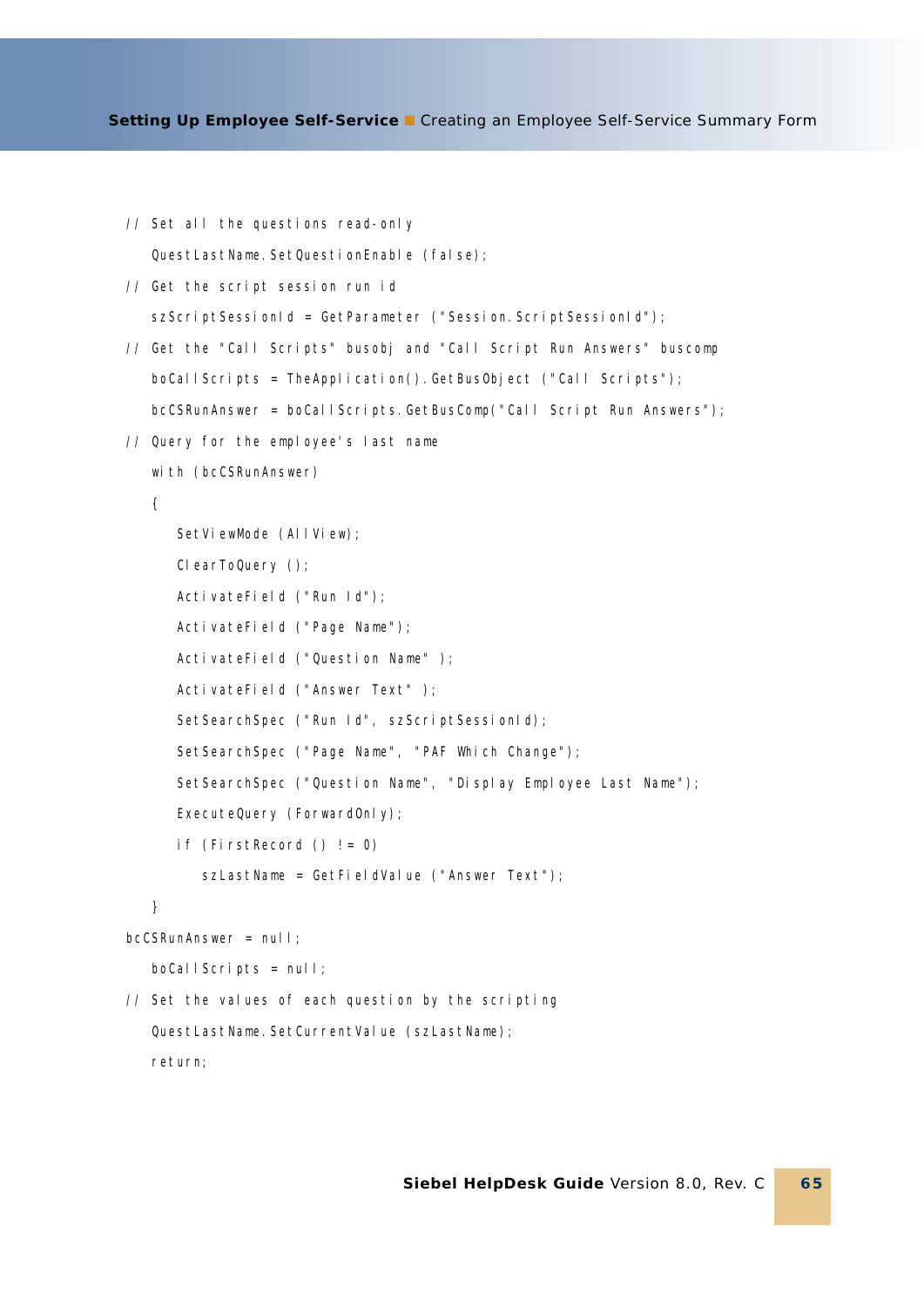}

**NOTE:** The eScript form appears at the bottom on the page. You may need to scroll down to see the entire form.

#### **Importing Field Values to a Summary Form**

After the summary form is completed and submitted, the questions and answers are saved in SmartScript session table. For a summary form, the Script Open script is used to read the values and assign them to the questions.

#### *To import field values from requestor to summary form (without page breaks)*

- **1** Navigate to the Site Map > Administration SmartScript > Scripts view.
- **2** In the Scripts list, select the script and click the Programs view tab.
- **3** In the Programs list, create a program.
- **4** In the new program record, select Script\_Open in the Name field, and eScript in the Program Language field.

**NOTE:** If you access a business component within your summary form, any operation to that business component creates a page break within the summary form. To avoid the page break, get the handle to the business component in the eScript. Perform any desired operations on it within the eScript. For more information, see *Siebel Applications Administration Guide*.

**5** (Optional) In the Script form, use the eScript function SetQuestionEnable(false) at Script\_Open to set a question to read-only.

For more information on making a field read-only, see ["Making a Field Read-Only" on page 61](#page-60-1).

**6** In the Script form, use the GetParameter function to get the script session ID.

For more information on using GetParameter, see *Siebel Applications Administration Guide*.

**7** Query for the Call Scripts business object with Call Script Run Answers business component.

For more information on ways to get the Call Scripts business object, see *Siebel Applications Administration Guide*.

**8** In the Programs list, click Save.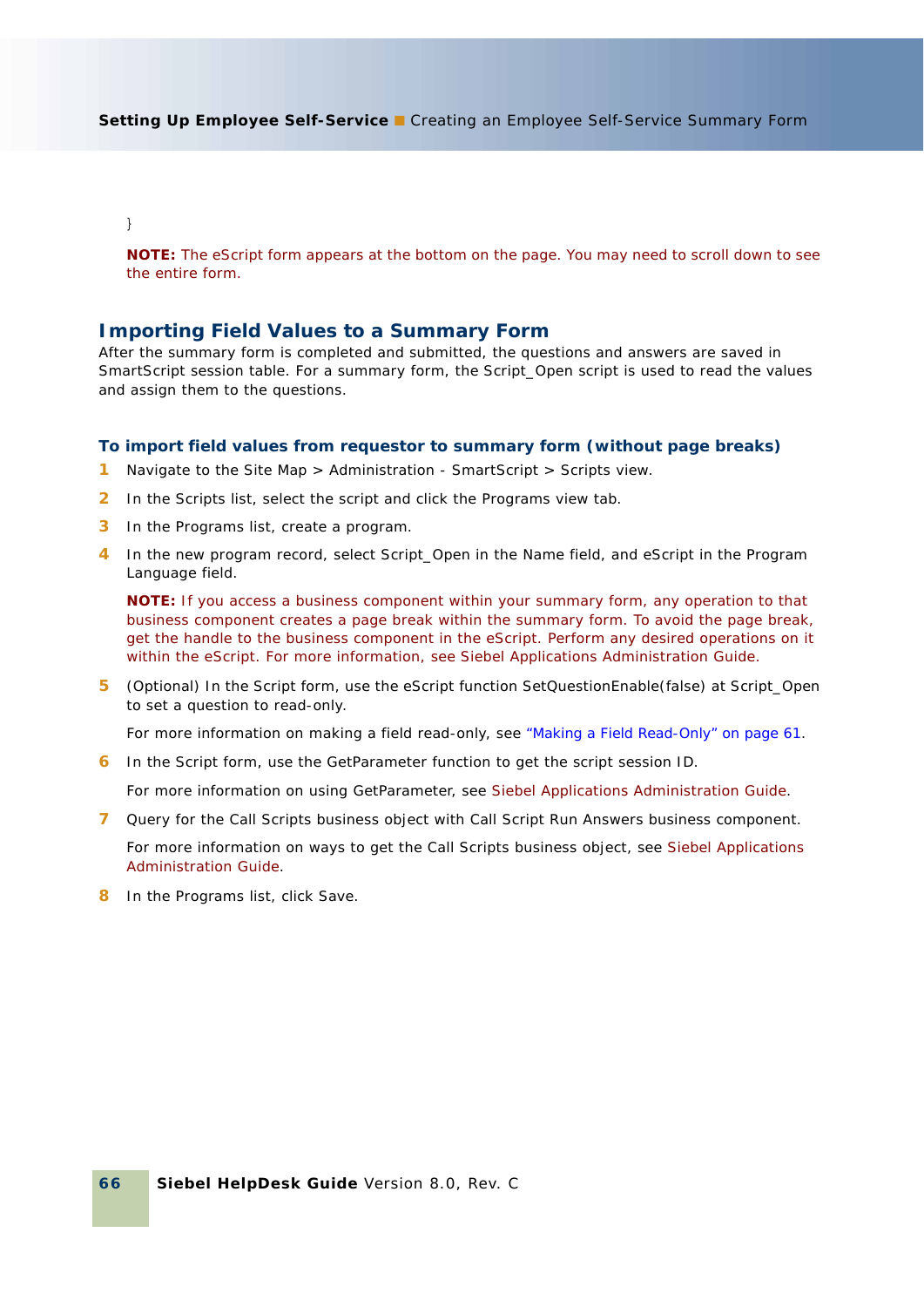# <span id="page-66-0"></span>**Linking Self-Service Forms to the Inbox**

To route an employee self-service form to the Inbox, the form and the inbox must be linked. [Figure 8](#page-66-1) shows the business process used when linking the form and the Inbox.



<span id="page-66-1"></span>Figure 8. Linking Employee Self-Service Form to Inbox

As an administrator, you can create an approval type to link a form to the inbox. After the approval type is configured, you can reference the approval type name within the employee self-service requestor form. For information about creating an approval type, see *Siebel Applications Administration Guide*.

**NOTE:** The following procedure is required only for new Employee Self-Service forms, not for preconfigured forms. For more information on creating an Employee Self-Service form, see [Designing](#page-59-0)  [Employee Self-Service Requestor Forms on page 60](#page-59-0).

This task is a step in [Process of Setting Up Employee Self-Service on page 54.](#page-53-0)

#### *To link employee self-service forms to the Inbox*

- **1** Navigate to the Site Map > Administration SmartScript > Scripts view.
- **2** In the Scripts list, select the Employee Self-Service form (SmartScript) you want to link to the Inbox.
- **3** Click the Programs view tab, and in the Programs list, add a new record and complete the fields.
	- **a** In Name field, select Script\_Finish from the drop-down list.
	- **b** In the Program Language field, select eScript from the drop-down list, and then click Save.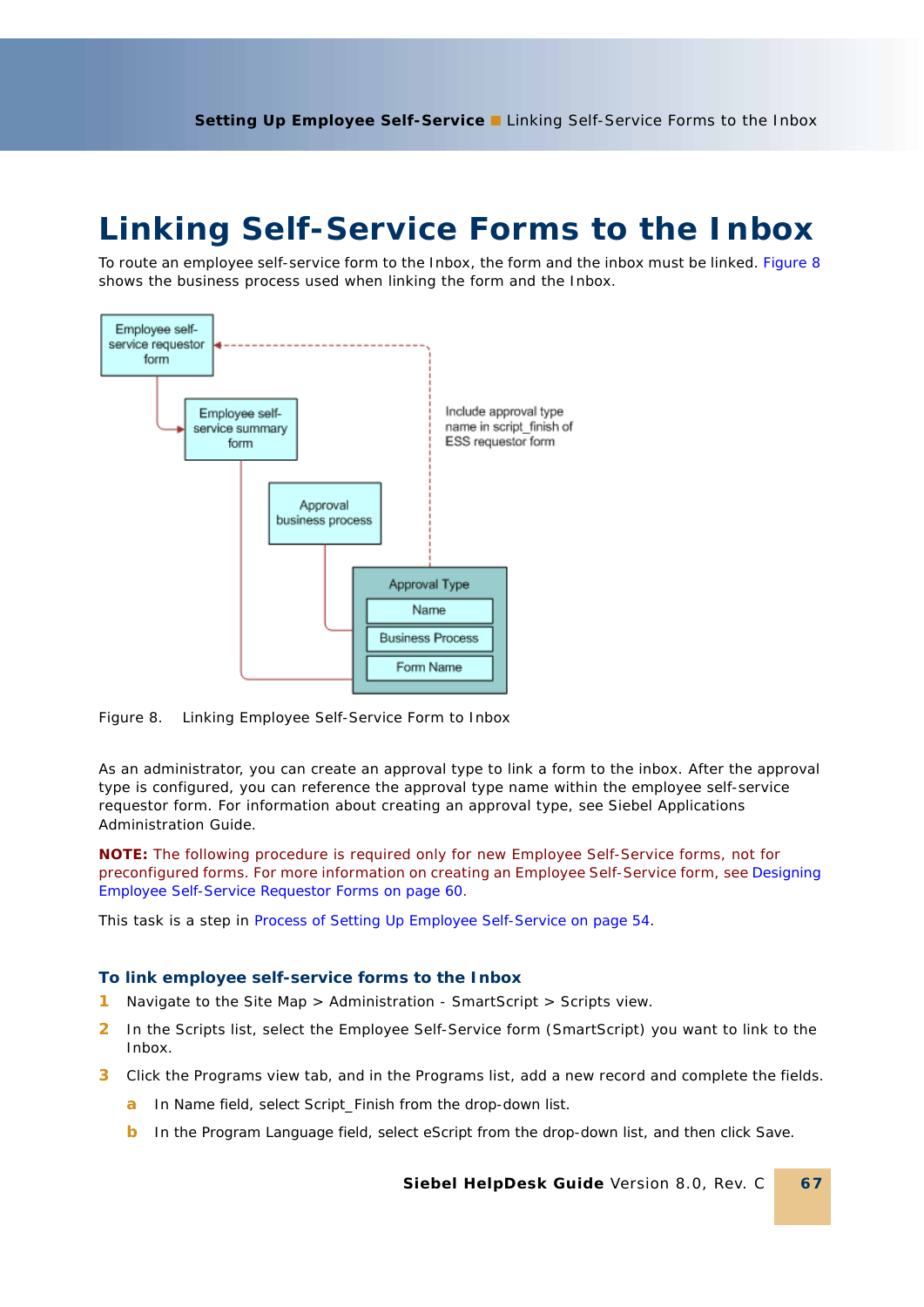**4** In the eScript form, enter the following script:

```
function Script Finish ()
```

```
{
```

```
var szScriptSessionId;
```

```
 var szRequester;
```
- var svc;
- var indata;

```
 var outdata;
```
// Cancel saving everything to the database

```
Cancel ();
```
indata =TheApplication ().NewPropertySet ();

outdata = TheApplication ().NewPropertySet ();

// Get the login name of the user

szRequester = TheApplication (). LoginName ();

// Get SmartScript Save Session table Id.

szScriptSessionId = GetSessionId ();

```
// ItemObjectId, ItemType, ItemSubmittedBy, and ItemDescription are the
    // required input arguments for the "Universal Inbox.Initialize"
   indata. SetProperty ("ItemObjectId", szScriptSessionId);
    // Item Type is the Approvals Inbox type defined in the
    // Approvals Inbox Administration screen
   indata.SetProperty ("ItemType", "PAFChange");
    // Short Description of the inbox item
   indata. SetProperty ("ItemDescription", szScriptSessionId);
   indata.SetProperty ("ItemSubmittedBy", szRequester);
// ItemQueueDuration, ItemPriority, and ItemComments are the
    // optional input arguments for the "Universal Inbox.Initialize"
   indata.SetProperty ("ItemQueueDuration", "129600");
```
indata. SetProperty ("ItemPriority", "High");

indata.SetProperty ("ItemComments", "Comments from Employee Self-Service");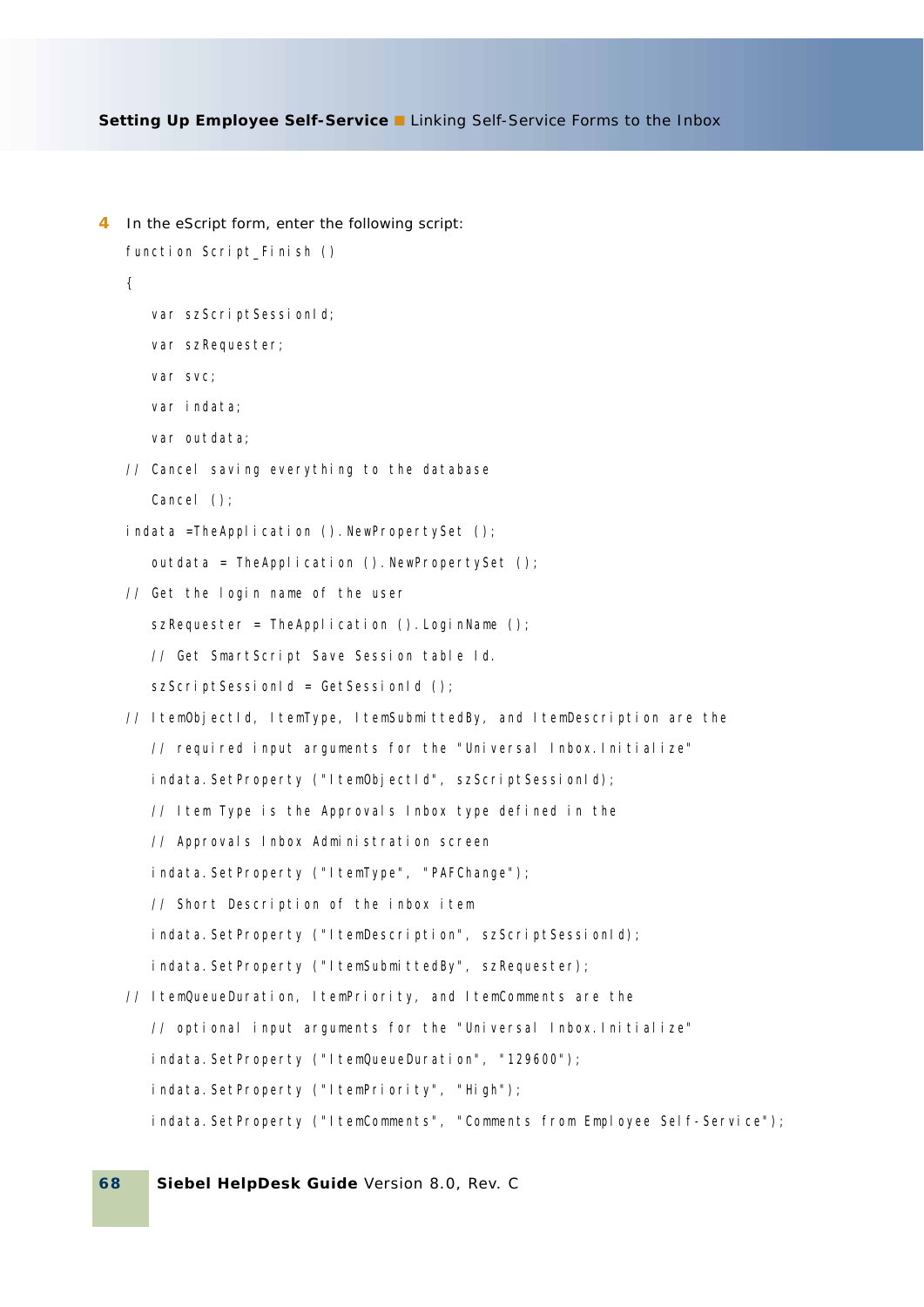svc = TheApplication (). GetService ("Universal Inbox");

```
svc. InvokeMethod("Initialize", indata, outdata);
```
}

**5** In the Script field, change the indata.SetProperty ("ItemType", "") parameters as needed.

The second parameter of the function should equal the name of the appropriate Inbox type. For example:

// Approvals Inbox Administration screen

indata.SetProperty ("ItemType", "PAFChange");

**NOTE:** For more information on Inbox types, see *Siebel Applications Administration Guide*.

- **6** Click Check Syntax to locate syntax issues.
- **7** Save the program record.

# <span id="page-68-0"></span>**Linking ESS Forms, Literature, and Solutions to Employee Directory**

End users can request changes to personal information within the Employee Directory using the Request Changes button on the Employee Profile Locator Profile applet, the Employee Profile Locator My Profile applet, and the Employee Locator Job Info applet. Clicking Request Changes takes users to the InfoCenter, which displays ESS Forms, Literature, and Solutions.

Administrators can associate Employee Self-Service forms, literature, and solutions to the Request Changes buttons by using Catalog Administration. The catalog used in this case is the Siebel application Employee Center.

#### *To link ESS Forms to Request Changes buttons*

- **1** Navigate to the Site Map > Administration Catalog view.
- **2** In the Catalog Administration list, query for Employee Center.
- **3** In the Employee Center record, click the link in the Name field.
- **4** From the Category detail form, navigate to the desired category.

The table that follows describes the applet-category mapping.

| Applet                              | <b>Target Category</b>    |
|-------------------------------------|---------------------------|
| Employee Profile Locator Profile    | Employee Profile          |
| Employee Profile Locator My Profile | My Profile                |
| ERM Employee Locator Job Info       | My Report Job Information |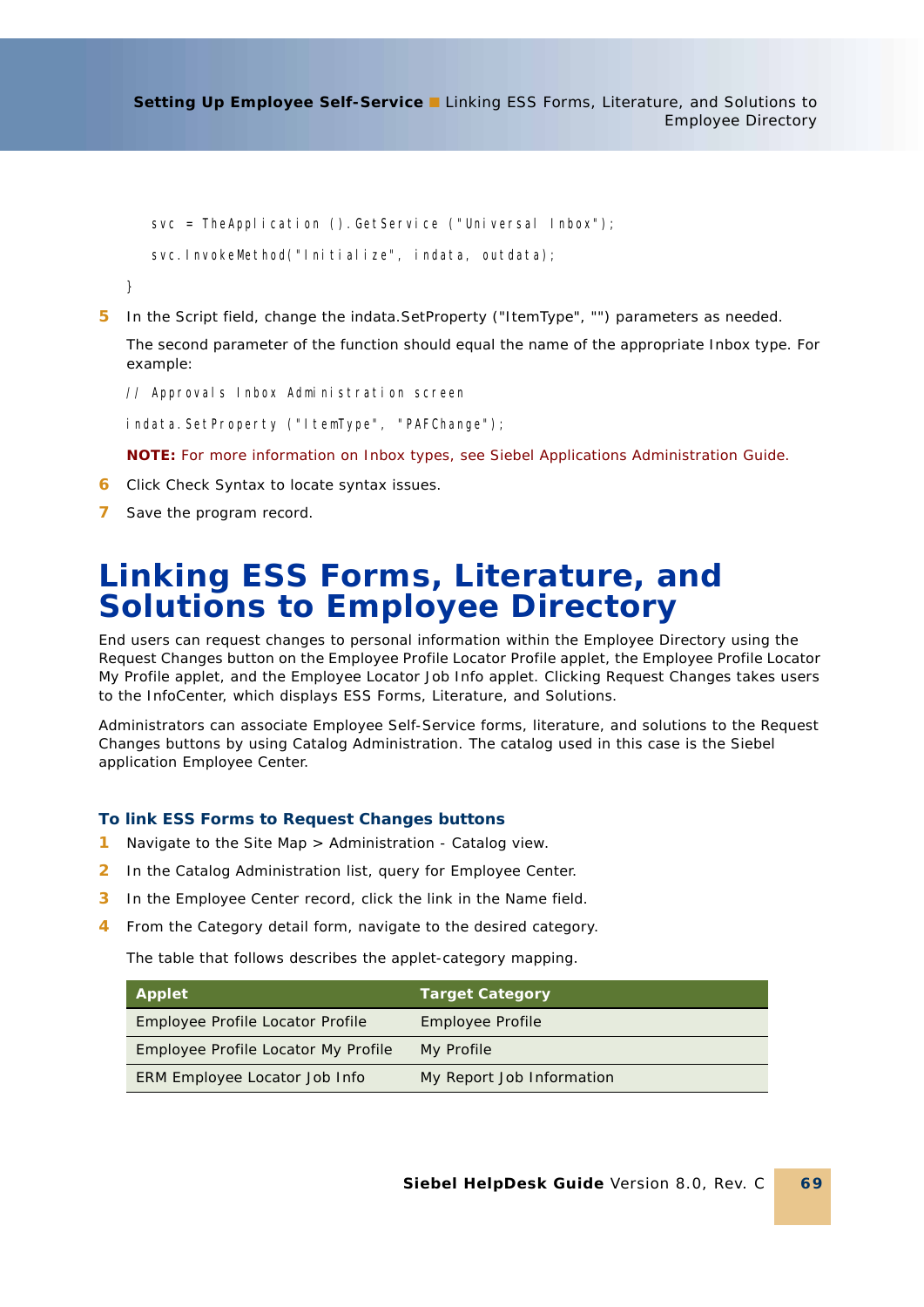- **5** From the Category Detail form, click the link Troubleshooting/Access Instructions. If the link is not visible, click the drop-down list at the end of the link bar.
- **6** From the Troubleshooting/Access Instructions list, click New and add the ESS Form from the Pick SmartScript dialog box.

#### *To add literature items*

- **1** From the Category Detail form, click the Literature link.
- **2** In the Literature list, click Add to add literature items.

#### *To add solutions*

- **1** From the Category Detail form, click the Solutions link.
- **2** In the Solutions list, click New to add the desired solution.
- **3** Verify that the correct ESS forms (or solutions or literature) are visible by navigating to the enduser views.

**NOTE:** In Employee Locator, the employee's profile is only visible if the employee selects his own profile in Employee Directory. Similarly, Job Info is only available if the employee selects a direct report in Employee Directory.

### <span id="page-69-0"></span>**Associating ESS Forms with Employee Directory**

You can associate Employee Self-Service (ESS) forms with Employee Directory. For more information, see *Siebel Applications Administration Guide*.

### <span id="page-69-1"></span>**Releasing and Testing Employee Self-Service Forms**

After you finish scripting the employee self-service form, you must first release the script, test it to make sure that it works as anticipated, and release the script again if you have made changes.

This task is a step in [Process of Setting Up Employee Self-Service on page 54.](#page-53-0)

#### *To release a script*

- **1** Navigate to the Site Map > Administration SmartScript > Scripts view.
- **2** In the Scripts list, select the script, and then click Release.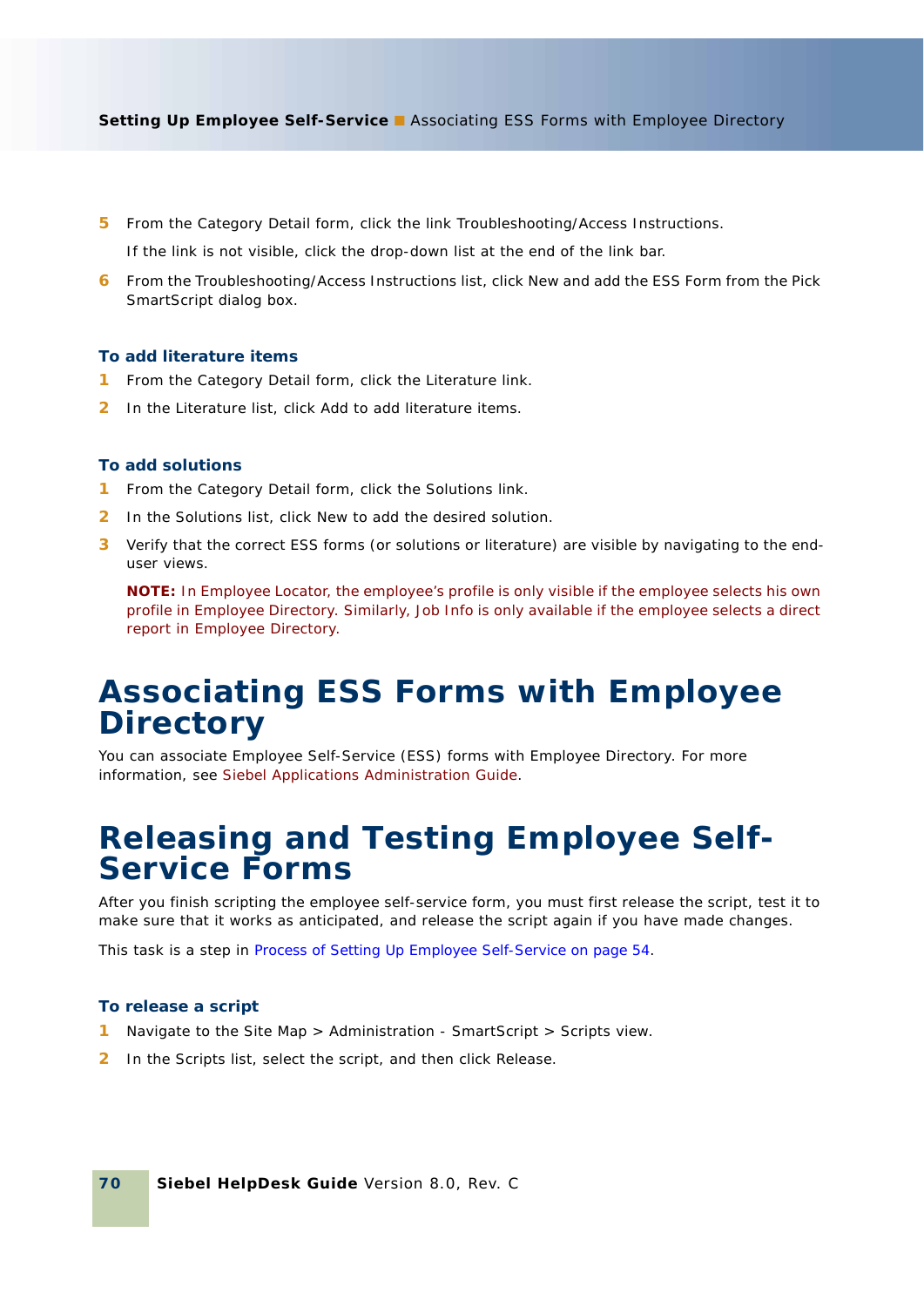**3** Test the form to make sure that it works as desired.

For more information, see [Accessing and Submitting Self-Service Forms on page 71.](#page-70-0)

**NOTE:** Examine the logic in the forms to determine whether any customizing is required. For more information on making changes to preconfigured forms, see [Customizing a Preconfigured](#page-58-0)  [Self-Service Form on page 59.](#page-58-0)

**4** After you have tested the form, make any necessary changes to the form, and then release it again.

## <span id="page-70-0"></span>**Accessing and Submitting Self-Service Forms**

End users can access forms in the Self-Service area of the HelpDesk Home page, or from the Employee Self-Service link on the site map. After a user selects the appropriate form, the form can be completed and submitted for approval.

**NOTE:** Administrators can use this procedure to test the forms before final release.

This task is a step in [Process of Setting Up Employee Self-Service on page 54.](#page-53-0)

#### **Accessing Self-Service Forms**

End users can access self-service forms using the HelpDesk home page.

#### *To access an employee self-service form*

- **1** Navigate to the HelpDesk home page.
- **2** From the Self-Service Section, click the Forms Library link.
- **3** In the Available Forms list, click the link in the Name field for the form you want to access.
- **4** In the form, complete the necessary fields, and then click Submit.

Required questions are flagged with an asterisk (\*).

**NOTE:** Forms can be saved and submitted at a later time even if they are not completed. To save the form and the information you have entered, click Submit Later. You can access a saved form from the My Saved Forms view.

If the form is linked to the Inbox, the form is sent on to the first approver.

#### **Accessing a Saved Self-Service Form**

Use the following procedure to access a saved employee self-service form.

#### *To access a saved form*

**1** Navigate to the HelpDesk home page.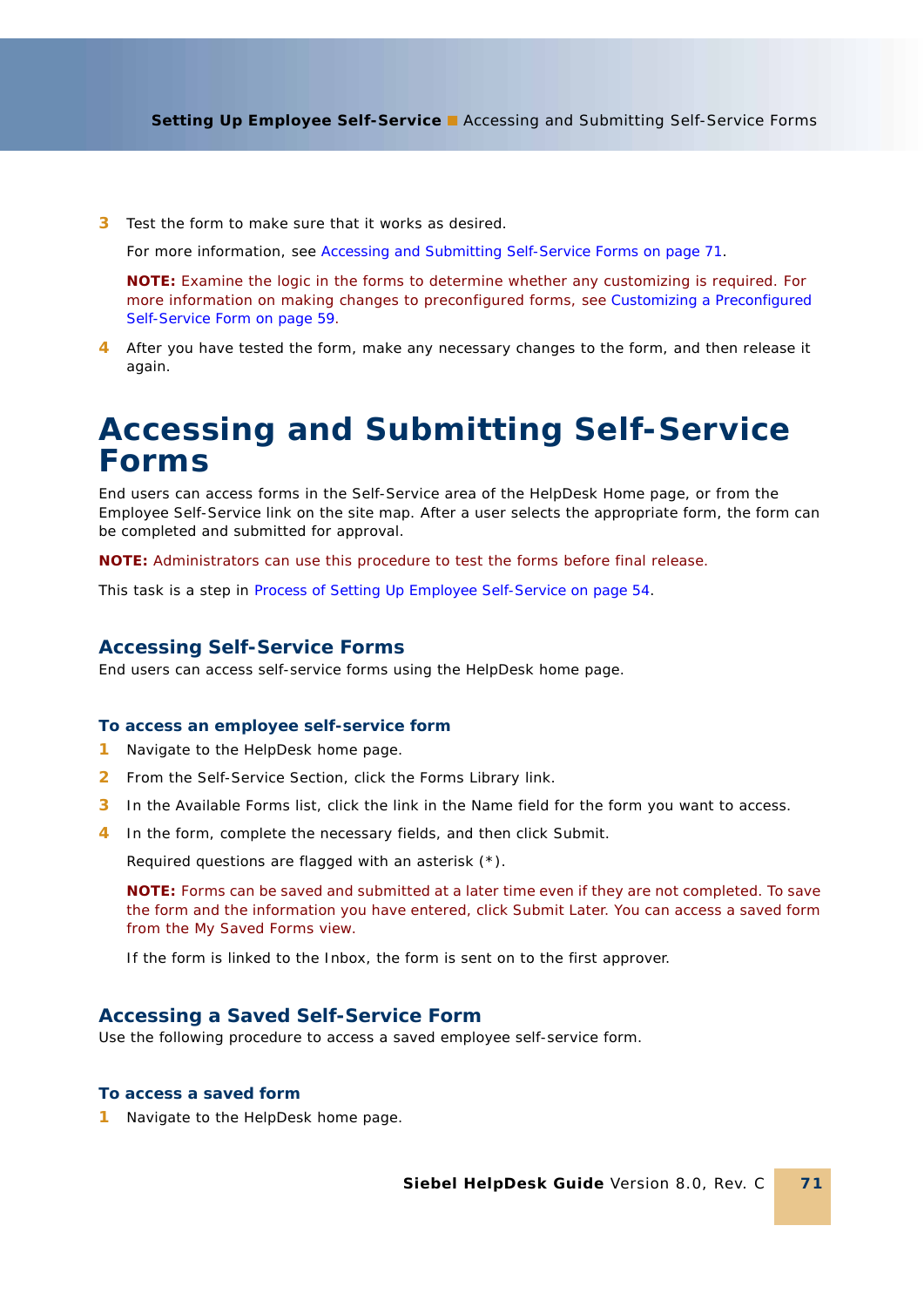- **2** In the Self-Service section, click the Forms Library link.
- **3** From the left navigation bar, select My Saved Forms.
- **4** In the Saved Forms list, select the form, and click Resume.

#### **Accessing a Submitted Self-Service Form**

Use the following procedure to access a submitted employee self-service form.

#### *To access a submitted form*

- **1** Navigate to Inbox.
- **2** Click the My Submitted Items link.
- **3** In the list, select the submitted item.

You can check the status and approval history for items from this view. You can also access a summary of the form you completed.

**NOTE:** To see the entire form, including your answers to questions, navigate to the My Finished Forms view within the Forms Library.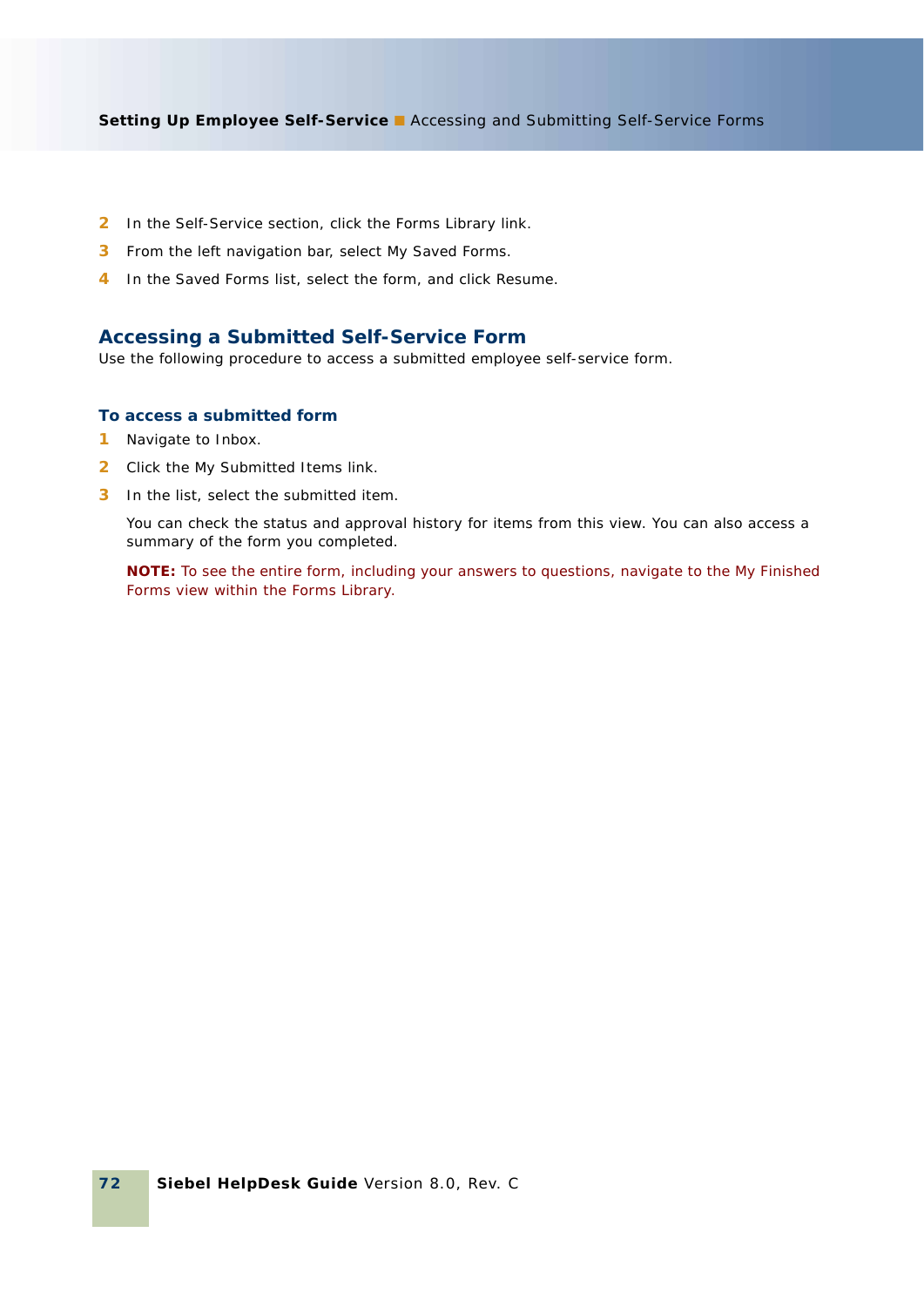# **6 Setting Up Siebel Projects for HelpDesk**

Siebel Projects is a Siebel module that provides a shared company workspace. Employees within an organization can use Siebel Projects to manage formal and ad-hoc project assignments with other employees, regardless of physical location. Employees, managers, and executives can collaborate to create, staff, manage, calibrate, and achieve overall company objectives.

This chapter describes setting up and managing the features in the Siebel Projects module. It includes the following topics:

- [Project Collaboration Management on page 73](#page-72-0)
- [Scenario for Siebel Projects on page 74](#page-73-0)
- [Process of Setting Up Siebel Projects on page 75](#page-74-0)
- [Project Activity Templates and Activities on page 76](#page-75-0)
- [Virtual Collaboration and the Project Center on page 76](#page-75-1)
- [Project Summary and Project Center Pages on page 78](#page-77-0)
- [Browsing Projects \(End User\) on page 78](#page-77-1)
- [Creating Projects \(End User\) on page 79](#page-78-0)
- [Adding Project Team Members \(End User\) on page 79](#page-78-1)
- [Creating a Project Activity Plan \(End User\) on page 80](#page-79-0)
- [Adding a Description to the Project Summary \(End User\) on page 80](#page-79-1)
- [Updating and Tracking Project Information \(End User\) on page 81](#page-80-0)
- [Adding Graphics to Project Summary Pages \(End User\) on page 82](#page-81-0)
- <span id="page-72-1"></span>[Adding News Content to a Project \(End User\) on page 82](#page-81-1)

# <span id="page-72-0"></span>**Project Collaboration Management**

Siebel Projects centralizes key project information including:

- **Membership**
- Project schedules and milestones
- Activity assignments
- Delivery dates
- Project commentary and notes
- The most current project presentations, business models, competitive reports, emails, and marketing collateral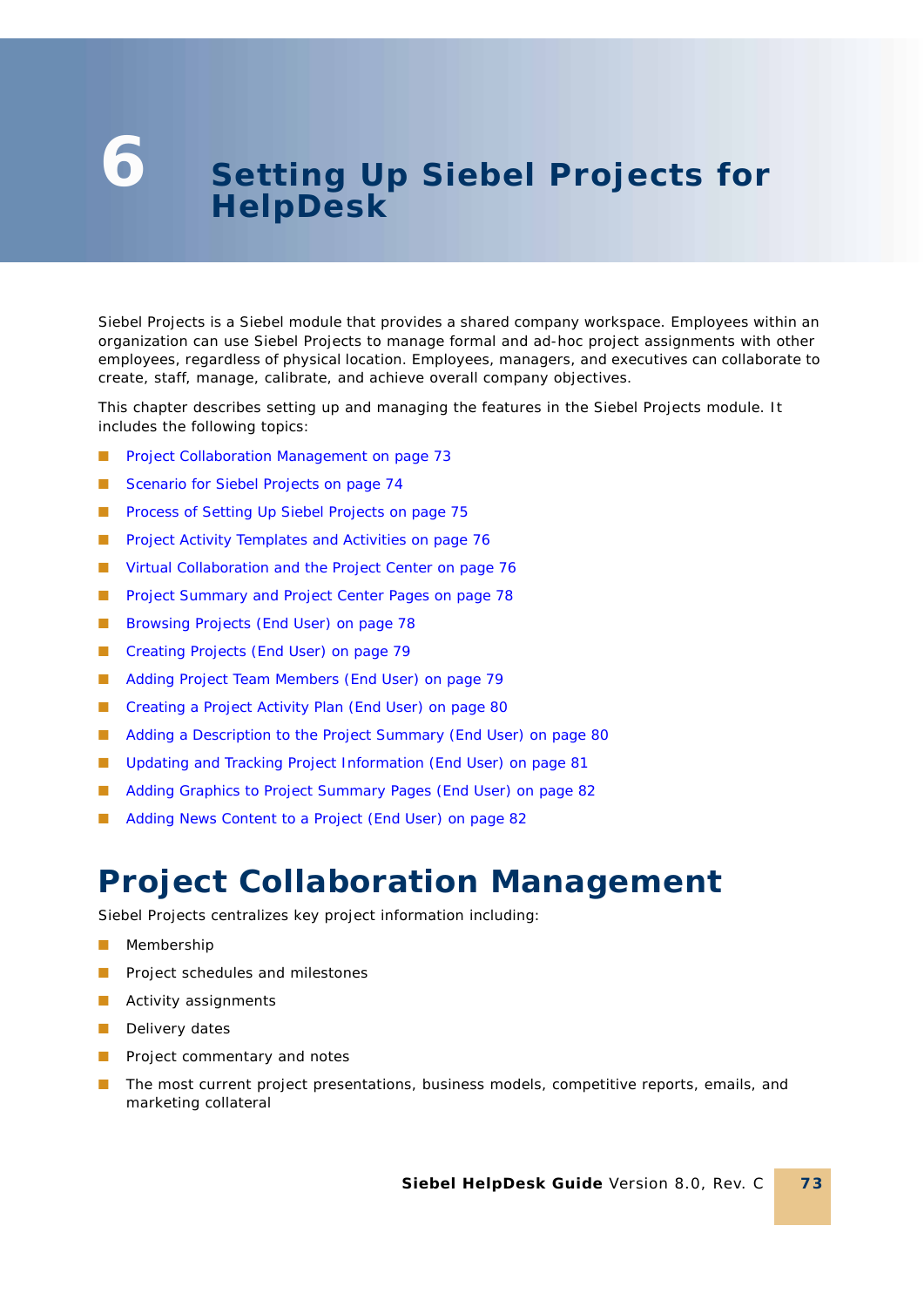Siebel Projects includes the following features:

- Shared workspace and file storage
- Project summary pages
- Project KPIs (key performance indicators)
- Threaded discussions
- Shared project calendar
- Project member availability scheduling
- Attribute-based project staffing
- Access control
- Syndicated news content
- Time and expense report integration
- Virtual meeting and instant messaging integration
- Activity delegation
- Project activity charts
- <span id="page-73-1"></span>■ Ad-hoc performance reviews

## <span id="page-73-0"></span>**Scenario for Siebel Projects**

This scenario provides an example of processes performed by an administrator, a manager, and an end user. Your company may follow a different process according to its business requirements.

#### **Projects Administrator**

A projects administrator for a software company is asked to help plan and implement his organization's new corporate marketing program. The global campaign requires the development of numerous cross-functional projects. The administrator designs an activity template that can be used by other Siebel Projects users to create individual activity plans that incorporate the activities necessary to manage the marketing campaign rollout. He assigns the template to Projects, allowing access to anyone using the Siebel Projects application. The administrator then creates a series of corresponding activities with suggested start and end dates and descriptive information. The administrator then sets up virtual collaboration and the Project Home and Project Summary pages.

The administrator launches the campaign by giving an overview presentation to the designated global project leads, using the virtual collaboration application within Siebel Projects. The administrator explains how each project moderator can create a cross-functional project plan to execute and manage the rollout for every geographic region. The administrator then demonstrates that—after a project is created and staffed—the project lead can develop a plan to complete the project objectives. To create a plan, the project lead selects the marketing rollout activity template from the Projects screen's Activity Plan view. The selected activity template automatically displays the associated activities and completion time frames for the campaign. Each project moderator can then assign activities to the appropriate project members.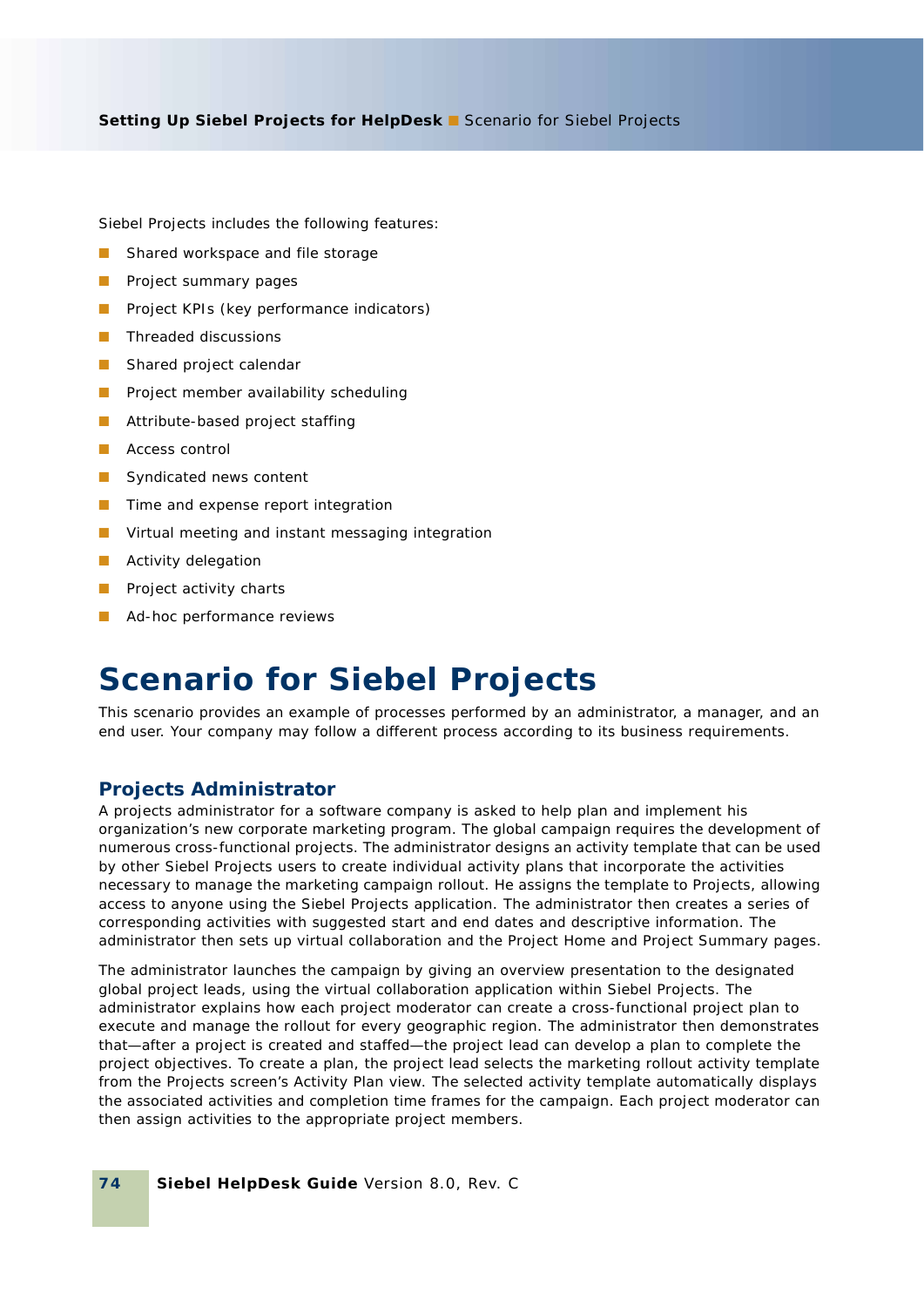#### **Project Moderator**

A project moderator at a financial organization is asked to coordinate a cross-functional project to develop a series of APIs that allow the organization's software to better integrate with third-party products. The moderator requires assistance from several other groups in the organization such as Development, Product Marketing, and Global Services as well as from external contacts.

The moderator begins by browsing existing projects in the All Projects view. She selects the General Engineering project and then a subproject called Future Product Requirements. The moderator creates a new project, enters the key project details, and sets the project's delivery status and access type to convey the health of the project and visibility rights. Finally, the moderator adds a graphic to the Project Summary page to personalize the project.

After she creates the project, the moderator staffs the project using employees with the appropriate skills. The moderator then accesses the Activity Plans tab and selects an activity plan template that automatically creates a series of activities and tasks for the project. She enters a few additional activities and then assigns the activities to the project members so they can begin working on the project.

#### **Project Member**

A product marketer has been added to a project to develop a series of APIs for her organization's software project. This project is a cross-functional, global project and includes employees located in several different countries and time zones. The marketer uses Siebel Projects to pose questions, obtain answers, and share information and best practices with the projects team members.

The product marketer accesses the Project Summary page of this project and reviews key project information such as project description and objectives, key project indicators, project news, related projects, new project notes, and activities that help her to understand the project and her individual responsibilities.

# <span id="page-74-1"></span><span id="page-74-0"></span>**Process of Setting Up Siebel Projects**

The following lists show the procedures that an administrator and manager typically perform to set up and use Siebel Projects. Your company may follow a different process according to its business requirements.

### **Administrator Topics**

To set up Siebel Projects, review the following topics:

- **1** [Project Activity Templates and Activities on page 76.](#page-75-0) For more information, see *Siebel Applications Administration Guide*.
- **2** [Virtual Collaboration and the Project Center on page 76](#page-75-1). The administrator sets up virtual collaboration within the Siebel application to allow coworkers to communicate in real time over the Web. For more information on setup, see *Siebel Portal Framework Guide*.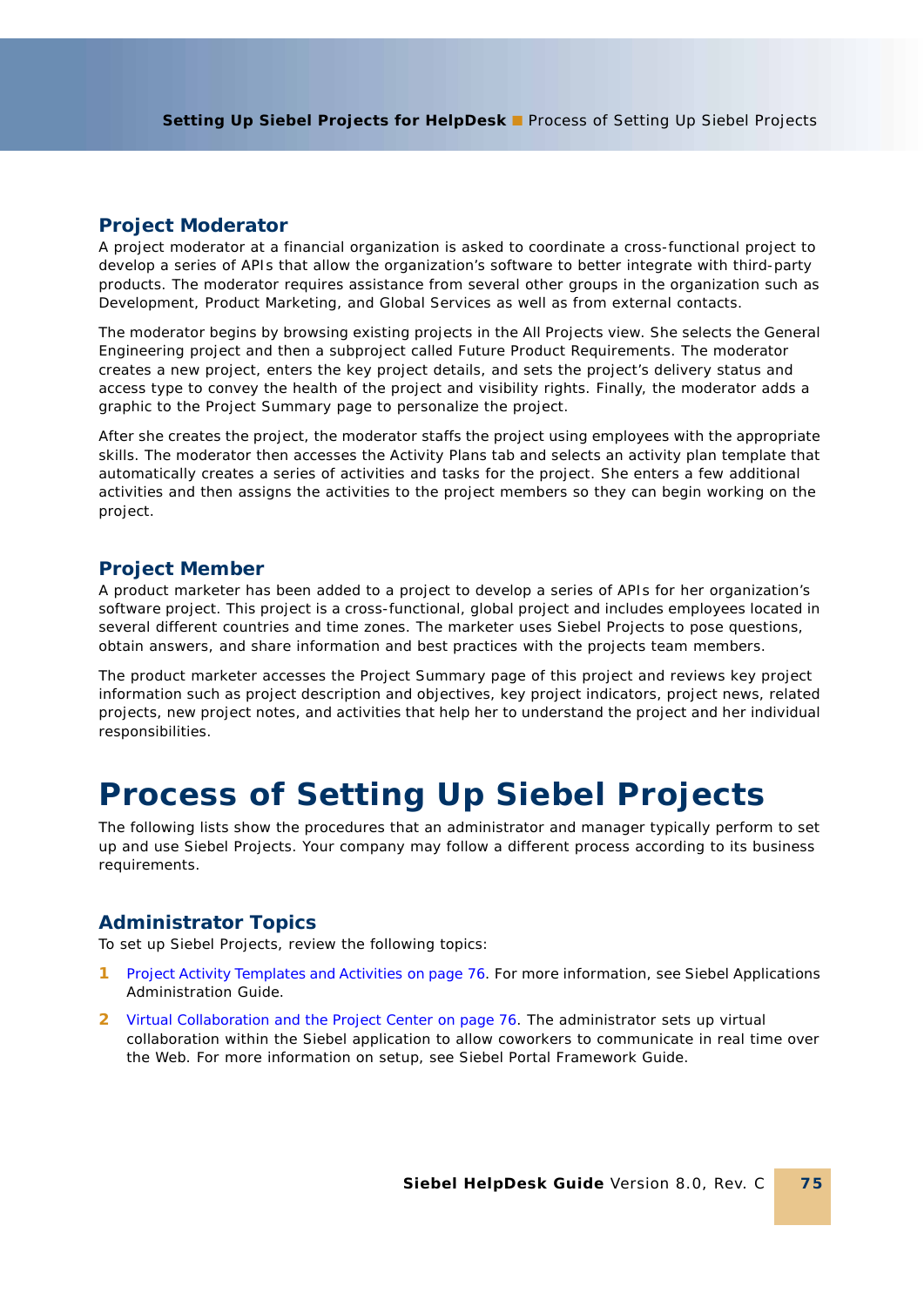**3** [Project Summary and Project Center Pages on page 78](#page-77-0). Administrators use the Microsite Management feature to configure and manage the layouts for the Project Home and Project Summary pages. For more information on Microsite Management, see *Siebel Applications Administration Guide*.

### **End-User Procedures**

To use Siebel Projects, perform the following procedures:

- **1** [Browsing Projects \(End User\) on page 78](#page-77-1)
- **2** [Creating Projects \(End User\) on page 79](#page-78-0)
- **3** [Adding Project Team Members \(End User\) on page 79](#page-78-1)
- **4** [Creating a Project Activity Plan \(End User\) on page 80](#page-79-0)
- **5** [Adding a Description to the Project Summary \(End User\) on page 80](#page-79-1)
- **6** [Updating and Tracking Project Information \(End User\) on page 81](#page-80-0)
- **7** [Adding Graphics to Project Summary Pages \(End User\) on page 82](#page-81-0)
- **8** [Adding News Content to a Project \(End User\) on page 82](#page-81-1)

# <span id="page-75-3"></span><span id="page-75-0"></span>**Project Activity Templates and Activities**

You can create activity templates that provide the framework that is used to complete multistep tasks for your projects using the Application Administration screen's Activity Templates and Activity Template Details views. Typically, the administrator sets up the activity templates, and the end users apply the predefined templates to create their activity plans. For a project-related activity type, you might choose Project - Design, Project - Deployment, or Project - Management.

For more information about setting up activity templates with associated activities, see *Siebel Applications Administration Guide*.

#### **Related Topic**

[Process of Setting Up Siebel Projects on page 75](#page-74-0)

### <span id="page-75-2"></span><span id="page-75-1"></span>**Virtual Collaboration and the Project Center**

Siebel Projects allows you to set up virtual collaborations, integrating synchronous, real-time collaboration applications into the Project Center page. Project users can collaborate with each another in real time over the Internet or your organization's intranet. You can integrate Siebel Projects with third-party applications or another Siebel application, such as Call Center.

The Project Center page incorporates a collaboration section, which includes a set of predefined virtual collaboration views. When these views are set up, the user is automatically logged into the virtual collaboration application.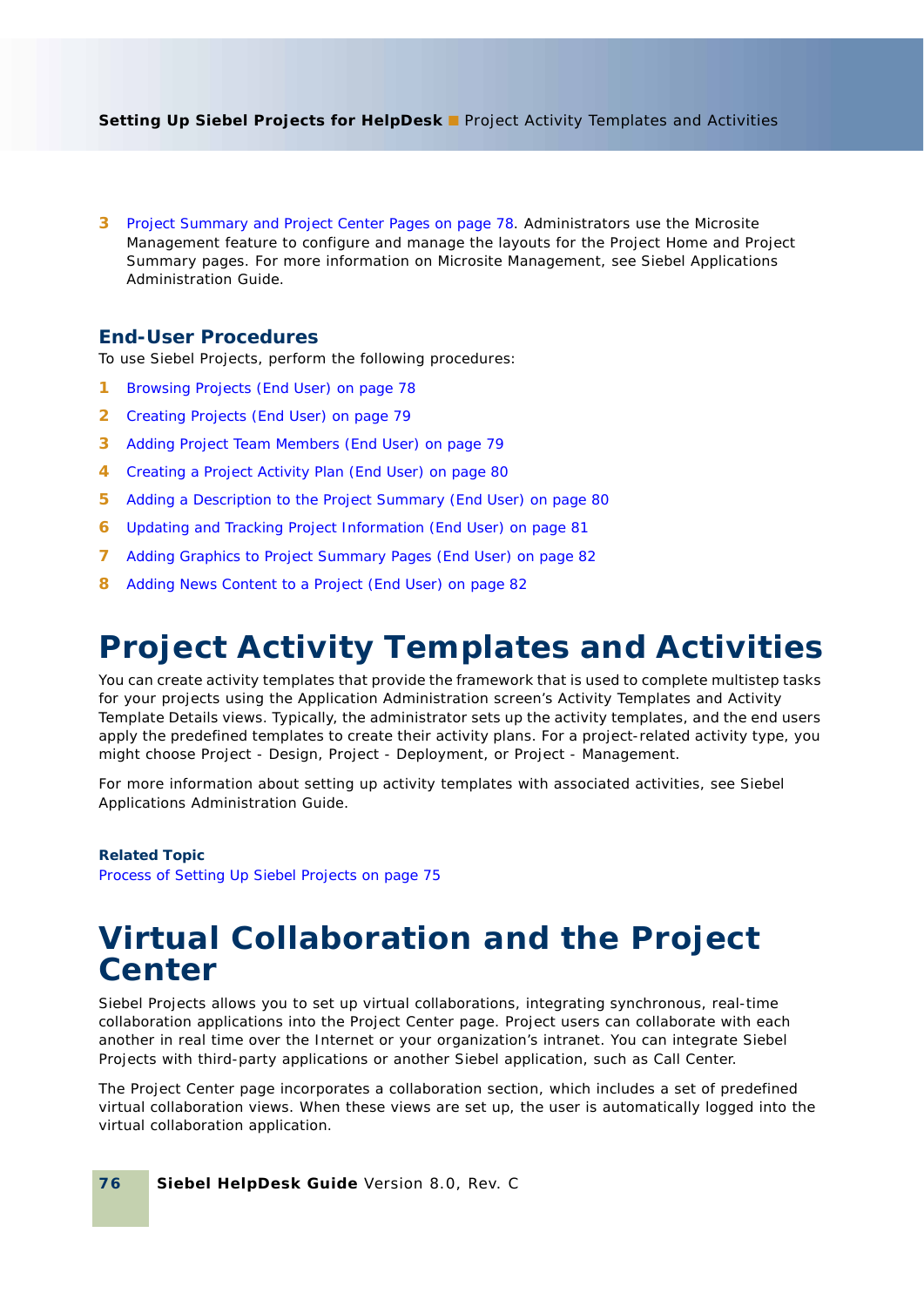#### **Portal Agents**

During virtual collaboration setup, portal agents retrieve data by sending HTTP requests to external applications. The HTML results appear in the Siebel application or in a Siebel Web page.

Portal agents are administered using the Integration Administration screen and associated views. These views allow you to define the external host, the ways that links should be handled and to specify the HTTP request that is sent to the external host.

For more information on setting up portal agents, see *Siebel Portal Framework Guide*.

#### <span id="page-76-0"></span>**Guidelines for Setting Up Virtual Collaboration**

Use the following guidelines to set up virtual collaboration in the Siebel application:

- **Define content fixup.** Links that appear in third-party Web applications may be inappropriately configured for display in another application, such as your Siebel application. For example, the links in an instant-messaging application may be defined as relative links. If you include these links in the Project Center page, the links do not work. The Fixup Administration view allows you to define how links embedded within external HTML content should be rendered in the Siebel user interface. Your Siebel application is preconfigured with several fix-up types; however, you can define a new one for your needs.
- **Define the external host.** You define the external data hosts in the Host Administration view. Defining the external host allows you to also create symbolic URLs to reference the external host, such as SSO Server, rather than typing in the specific host information. This capability is useful because you can have multiple symbolic URLs that reference the same external data host. If the external host information changes, you only need to change the server location in the Host Administration view rather than edit each symbolic URL. This view allows you to:
	- Maintain external host names in a single place
	- Specify NCSA Basic authentication credentials
	- Define how links should be corrected (fixed-up) after external HTML content is generated
- **Define Web applications.** Web applications allow multiple Symbolic URLs to send requests to the same Web application and share the same session. This capability is useful if you have two different applet controls that use Symbolic URLs to submit requests to the same Web application. You can associate these Symbolic URLs to a single Web application and define whether sharing occurs during the same session.
- **Define Symbolic URLs.** You use the Symbolic URL Administration view to specify how the HTTP request to the external application is constructed and to define any arguments and values to be sent as part of the request.
- **Define Symbolic URL Arguments.** Symbolic URL Arguments allow you to configure portal agents in several ways. You use symbolic URL arguments to define data that is sent to an external host and to submit commands to SWE that affect the behavior of portal agents.

#### **Related Topic**

[Process of Setting Up Siebel Projects on page 75](#page-74-0)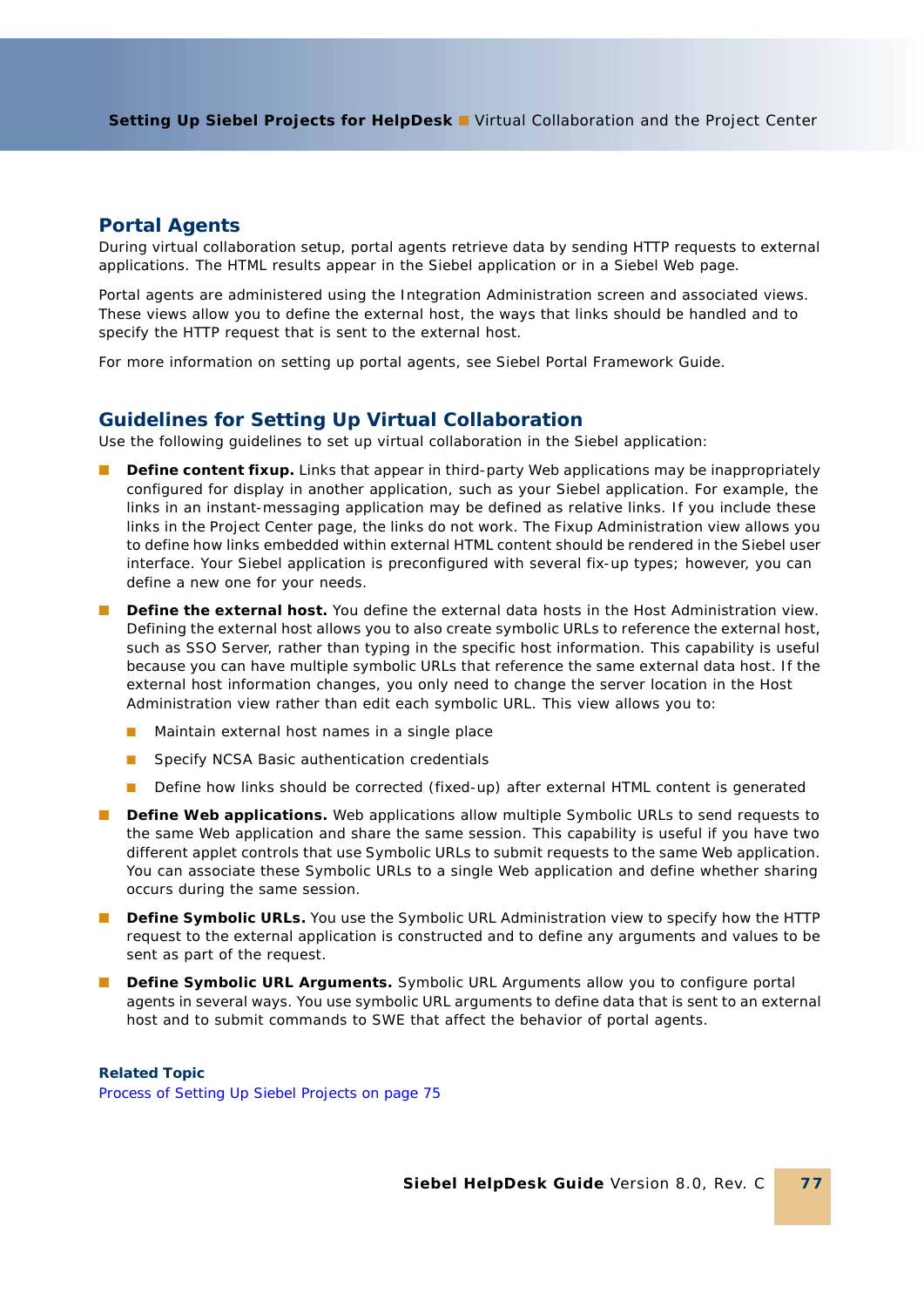### <span id="page-77-2"></span><span id="page-77-0"></span>**Project Summary and Project Center Pages**

The Siebel Projects module includes two preconfigured project pages, Project Home and Project Summary, which include information relevant to employees' projects. Administrators use the Microsite Management feature to configure and manage the layouts for these pages, adding links to other Siebel applications, other Siebel portal pages, or important messages. For more information on managing the content and layout for the Siebel project pages, see *Siebel Applications Administration Guide*.

#### **Project Home Page**

The Siebel Project home page (the Project Center page) provides employees, managers, and executives with an overview of their projects, highlighting key project information such as delivery status, and new activities that have been assigned to them across all their projects. The Siebel Projects home page also acts as a platform for integrating real-time collaboration technologies, such as online meetings and presentation capabilities or instant messaging and conferencing services.

When your organization subscribes to Siebel Content Services, you can access Siebel applicationhosted data to personalize the delivery of external news content to the Siebel project pages. Siebel application-hosted data consists of company profiles, corporation relationship information, premium external news feeds, and productivity content from content producers and providers.

#### **Project Summary Page**

The Siebel Project summary page provides employees with a summary view of events occurring within a particular project. The project summary page provides specific performance indicators, as well as a forum for conveying project objectives, highlighting required actions, delivering information, and providing relevant third-party news.

#### **Related Topic**

[Process of Setting Up Siebel Projects on page 75](#page-74-0)

### <span id="page-77-4"></span><span id="page-77-1"></span>**Browsing Projects (End User)**

You can browse projects using the All Projects list, or the Project Center. In addition to listing the user's personal projects, the Project Center allows the user to organize and view existing projects as well as schedule and join meetings, participate in collaborative sessions, schedule conference calls and interact with team members using instant message.

This task is a step in [Process of Setting Up Siebel Projects on page 75](#page-74-0).

#### *To browse all projects*

- <span id="page-77-3"></span>**1** From the Site Map, navigate to Projects > All Projects.
- **2** In the Projects list, query for the desired project.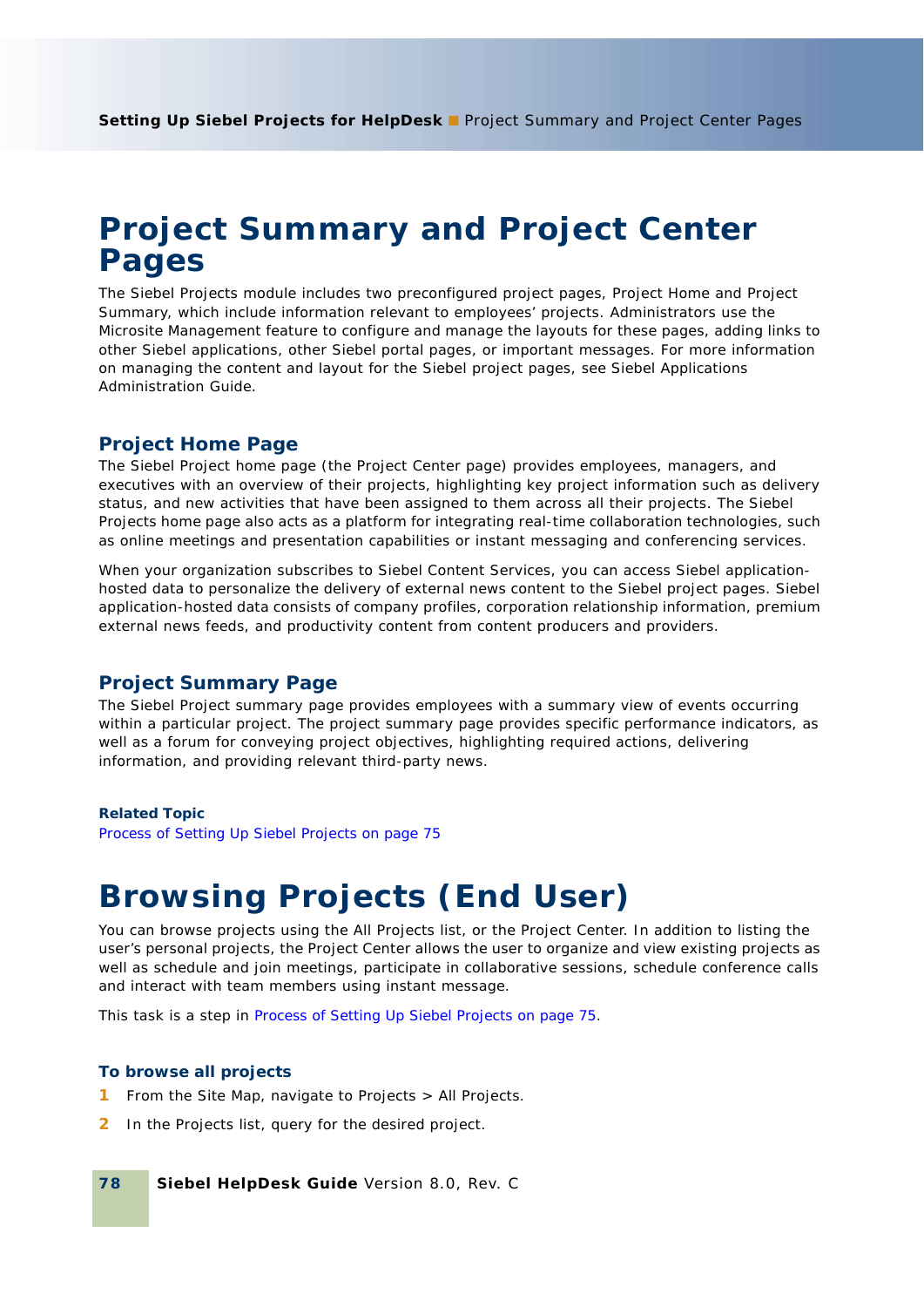#### *To browse projects using the Project Center*

- **1** From the Home Page, click the Projects link.
- **2** From the Project Center, click the project link in the My Projects list.
- <span id="page-78-3"></span>**3** From the Project Summary screen, view project details.

# <span id="page-78-0"></span>**Creating Projects (End User)**

Use the following procedure to create a new project. Only administrators and users with appropriate responsibilities can modify and delete projects.

This task is a step in [Process of Setting Up Siebel Projects on page 75](#page-74-0).

#### *To create a new project*

- **1** Navigate to the Projects screen.
- **2** In the Projects list, add a new record, and complete the necessary fields.

Some fields, such as Project # and Created Date, are automatically completed. Other fields, such as Status and Access, contain default values.

- In the Access Type field, select Public or Public Read-Only to make the project visible to project team members.
- In the Status field, choose Active to launch the project.
- In the Delivery field, choose an indicator for the project progress.

**NOTE:** Projects are deleted using the Administration - Data screen. For more information, see *Siebel Applications Administration Guide*.

# <span id="page-78-2"></span><span id="page-78-1"></span>**Adding Project Team Members (End User)**

Use the Members view to add team members to the project. The default and primary member of the team is the project creator. Only administrators and users with the appropriate responsibilities can modify or delete project teams.

This task is a step in [Process of Setting Up Siebel Projects on page 75](#page-74-0).

#### *To add project members*

- **1** Navigate to the Projects screen.
- **2** In the Projects list, select the project, and click the link in the Name field.
- **3** Click the Members view tab, and in the Members list, click New.
- **4** From the Add Employees dialog box, select team members, and then click OK.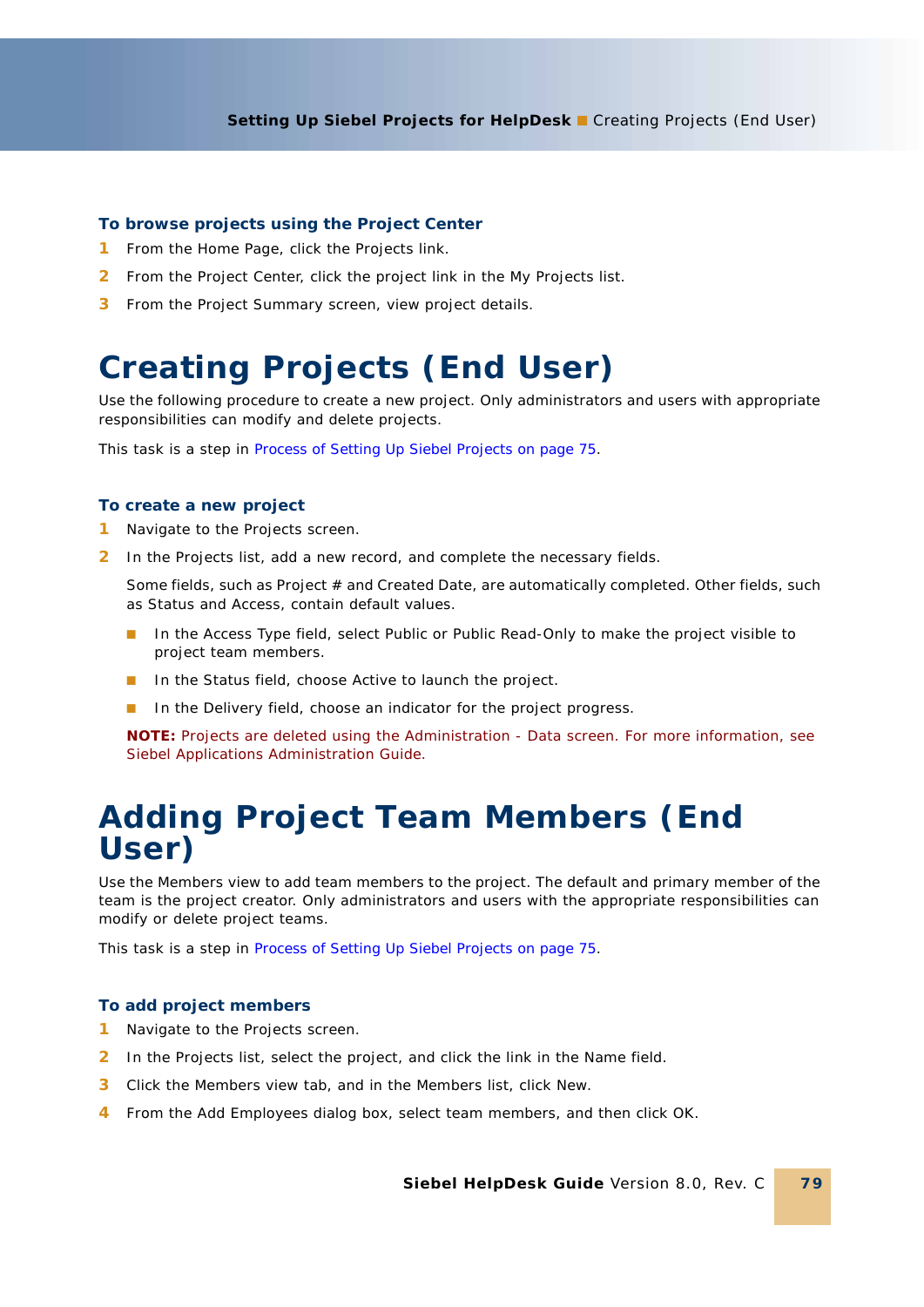- **5** In the members list, select the primary member of the team, and then click the check box in the Primary field.
- **6** Save the record.

# <span id="page-79-2"></span><span id="page-79-0"></span>**Creating a Project Activity Plan (End User)**

When you select an activity plan template using the Activity Plans view, the template's corresponding activities automatically appear in the Activities view.

This task is a step in [Process of Setting Up Siebel Projects on page 75](#page-74-0).

#### *To create an activity plan with activities*

- **1** Navigate to the Projects screen.
- **2** In the Projects list, select the project, and then click the link in the Name field.
- **3** Click the Activity Plans view tab, and in the Activity Plans list, create a new record.

The Planned Start field is automatically populated with a default date and time. You can change these values if desired.

**4** In the Template field, select the activity template, and save the record.

To appear in the template list, the activity template type must be set to project. For more information, see [Project Activity Templates and Activities on page 76](#page-75-0).

#### *To add an activity to the activity plan*

- **1** Navigate to the Projects screen.
- **2** In the Projects list, select the project, and then click the link in the Name field.
- **3** Click the Activity Plans view tab, and in the Activity Plans list, select the Activity Plan.
- **4** In the Activities list, click new, and complete the fields for the new activity.

### <span id="page-79-3"></span><span id="page-79-1"></span>**Adding a Description to the Project Summary (End User)**

Employees with the appropriate responsibilities can add a project description to the Project Summary page. The project description appears in the following locations:

- **Project Home Page.** The first 100 characters used in the project description appear under the project's link on Project Home page. Any additional text formatting that is applied to your text appears.
- **Project Summary Page.** The full project description appears on the Project Summary page.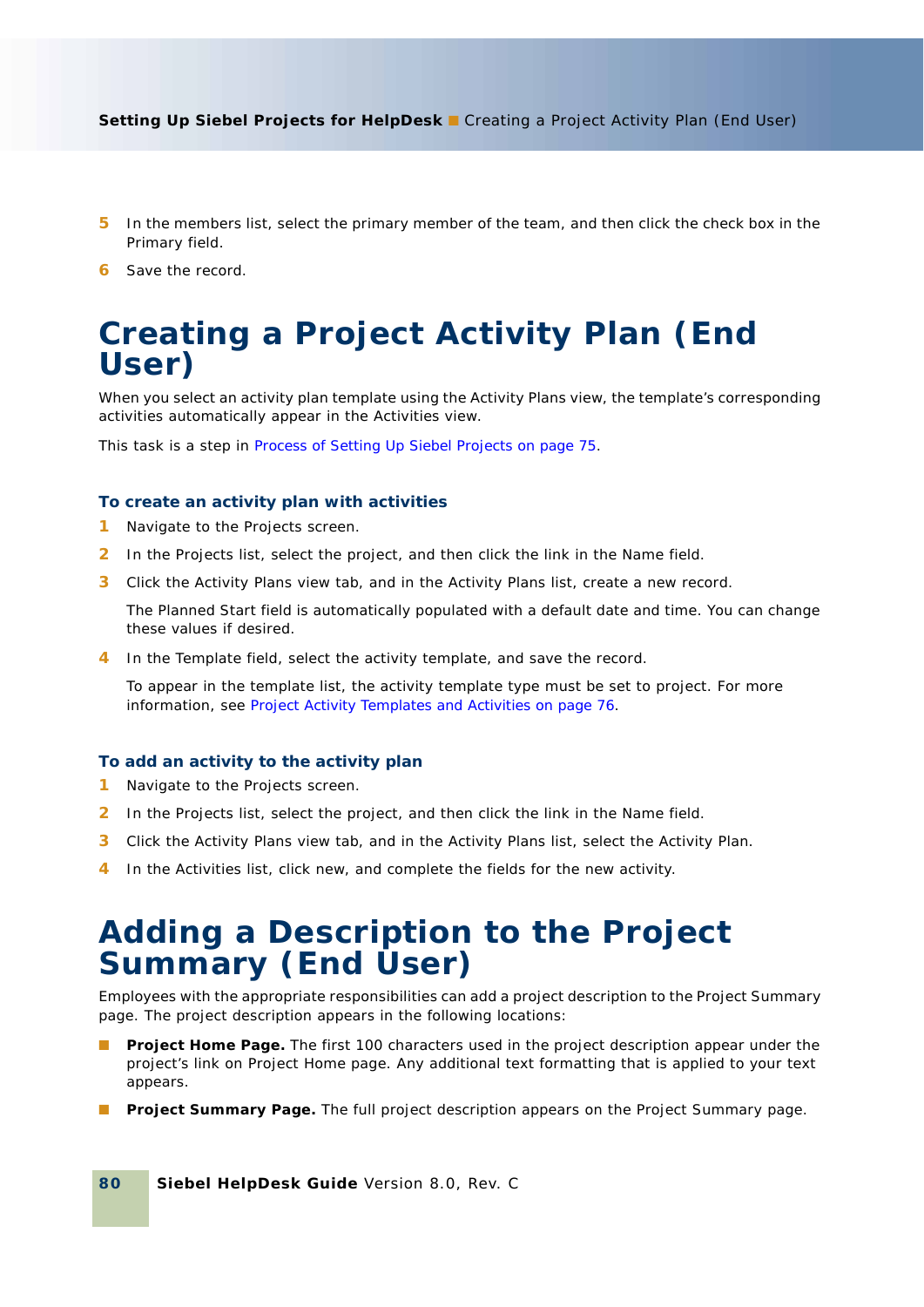- **Related Projects Section.** When the project is associated with another project, the first 50 characters used in the description appear in the Related Projects section on the Project Summary page.
- **Project Description Field.** The full project description appears in the Project form in the View Detail.

This task is a step in [Process of Setting Up Siebel Projects on page 75](#page-74-0).

#### <span id="page-80-1"></span>*To add a project description*

- **1** Navigate to the Projects screen.
- **2** In the Projects list, select the project, and then click the link in the Name field.
- **3** Click the More Info view tab, and in the Description form, add text.

**NOTE:** When you click in the Description field, the integrated HTML editor toolbar appears at the bottom of the field. The toolbar provides special editing controls, which allow you to use supported HTML formatting and also provide some standard editing features, such as cut and paste. For more information about using the HTML editor, see *Siebel Fundamentals*.

**4** After you add the description text, click the View Summary button.

<span id="page-80-2"></span>The description appear in the Project Summary page.

# <span id="page-80-0"></span>**Updating and Tracking Project Information (End User)**

Use the Project Summary and Project Center pages, and other views such as Notes, and Tasks to review progress, and update project status, information, and initiatives.

This task is a step in [Process of Setting Up Siebel Projects on page 75](#page-74-0).

#### *To add or view project information*

- **1** Navigate to the Projects screen, and in the Projects list, select the project.
- **2** In the project record, click the link in the Name field, and perform any of the following actions:
	- Click the appropriate view tab to add or view information about the project.
	- From the More Info form, click View Summary to display the Project Summary view, and then from the summary view, click View Details to add information.
	- Click the Projects global link to open the Project Center, and then click the links in the Project Center layout to navigate to relevant views.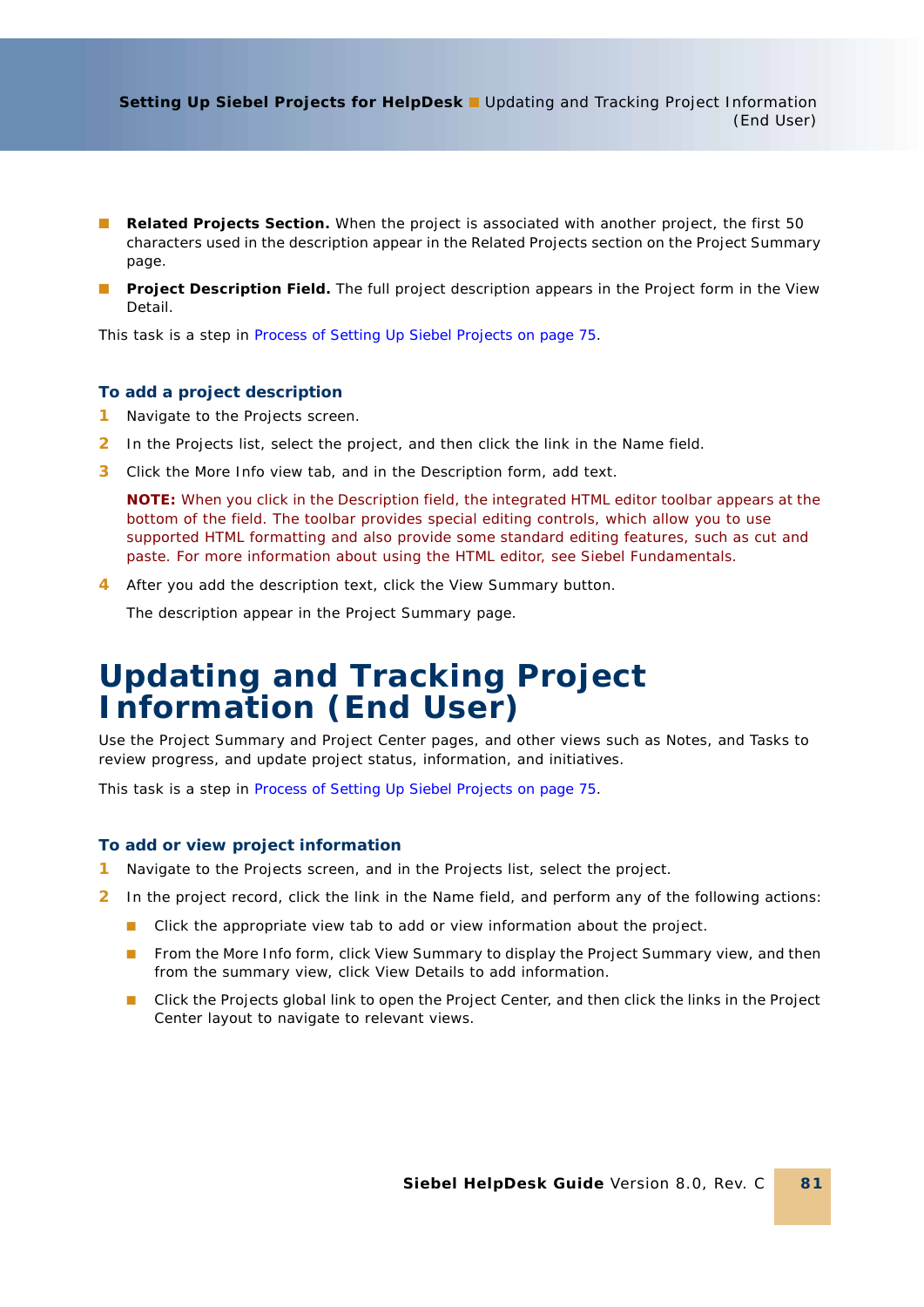## <span id="page-81-3"></span><span id="page-81-0"></span>**Adding Graphics to Project Summary Pages (End User)**

Administrators and end users with the appropriate responsibilities can add a graphic image to the Project Summary page.

This task is a step in [Process of Setting Up Siebel Projects on page 75](#page-74-0).

#### *To add a project graphic*

- **1** Navigate to the Projects screen.
- **2** In the Projects list, select the project, and click the link in the Name field.
- **3** Click the More Info view tab, and in the Project form, click the select button in the Project Summary Graphic field.
- **4** In the Image Attachments dialog box, click New.
- **5** In the Attachment Name field, click the select button, navigate to the image, and then click Add.

The image name appears in the Attachment Name field. You can edit the image name to give it a descriptive label.

**6** Click Save.

The image name appears as a record in the Image Attachments dialog box.

- **7** In the Primary field, select the check box, and then click OK.
- **8** In the Project form, click View Summary to review the image on the Project Summary page.

## <span id="page-81-2"></span><span id="page-81-1"></span>**Adding News Content to a Project (End User)**

Oracle's Siebel applications are already integrated with Siebel Content Services, an online news and information subscription service that accesses information from several industry news services. When your organization subscribes to Siebel Content Services, you can personalize the delivery of external news content to specific sections within your project pages.

#### **Creating a News Topic**

You can use Content Services to create news topics, which are records that specify the search criteria used to find current news on topics relevant to your project. For more information about creating a news topic, see *Siebel Applications Administration Guide.*

### **Adding a News Topic**

After the appropriate news topics are created, you can add the news topics to your project. Siebel Projects application uses the news topics you add to the project to retrieve relevant news stories and include the links in the Project News section on your Project Summary page.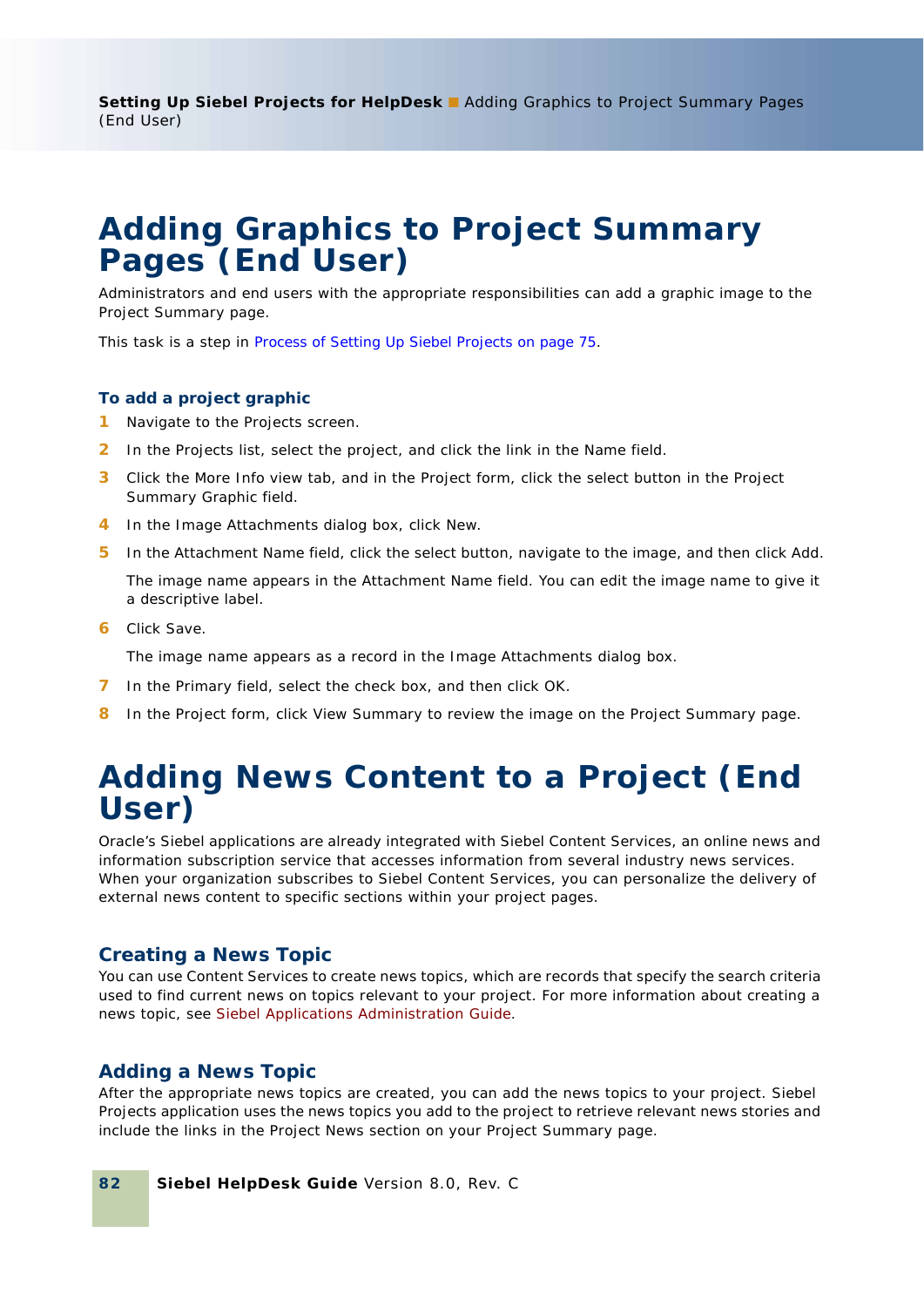This task is a step in [Process of Setting Up Siebel Projects on page 75](#page-74-0).

#### *To add a news topic to a project*

- **1** Navigate to the Project Summary page of the project to which you want to add a news topic.
- **2** If the Project News section does not appear in your Project Summary page, add it to the Project Summary layout:
	- **a** Click Edit Layout.
	- **b** In the Project Summary Layout view, click the show button in the Project News section.
	- **c** Click Done.

The Project Summary page appears with the Project News section.

**3** In the Project Summary page, click View Details.

The Project form appears.

- **4** Click the More Info view tab, and in the Project form, click the select button in the Project News field.
- **5** In the Related News Topics dialog box, click New to add a news topic.

<span id="page-82-0"></span>**NOTE:** You can also remove existing topics from your Project Summary page by selecting the topic, and clicking Delete.

- **6** In the Add News Topics dialog box, query to find the news topic you want to add, and then click Add.
- **7** Click OK to add the news topic to the Related News Topics dialog box.
- **8** After you add the news topic, click the View Summary button.

The selected news topics appear in the Project News section.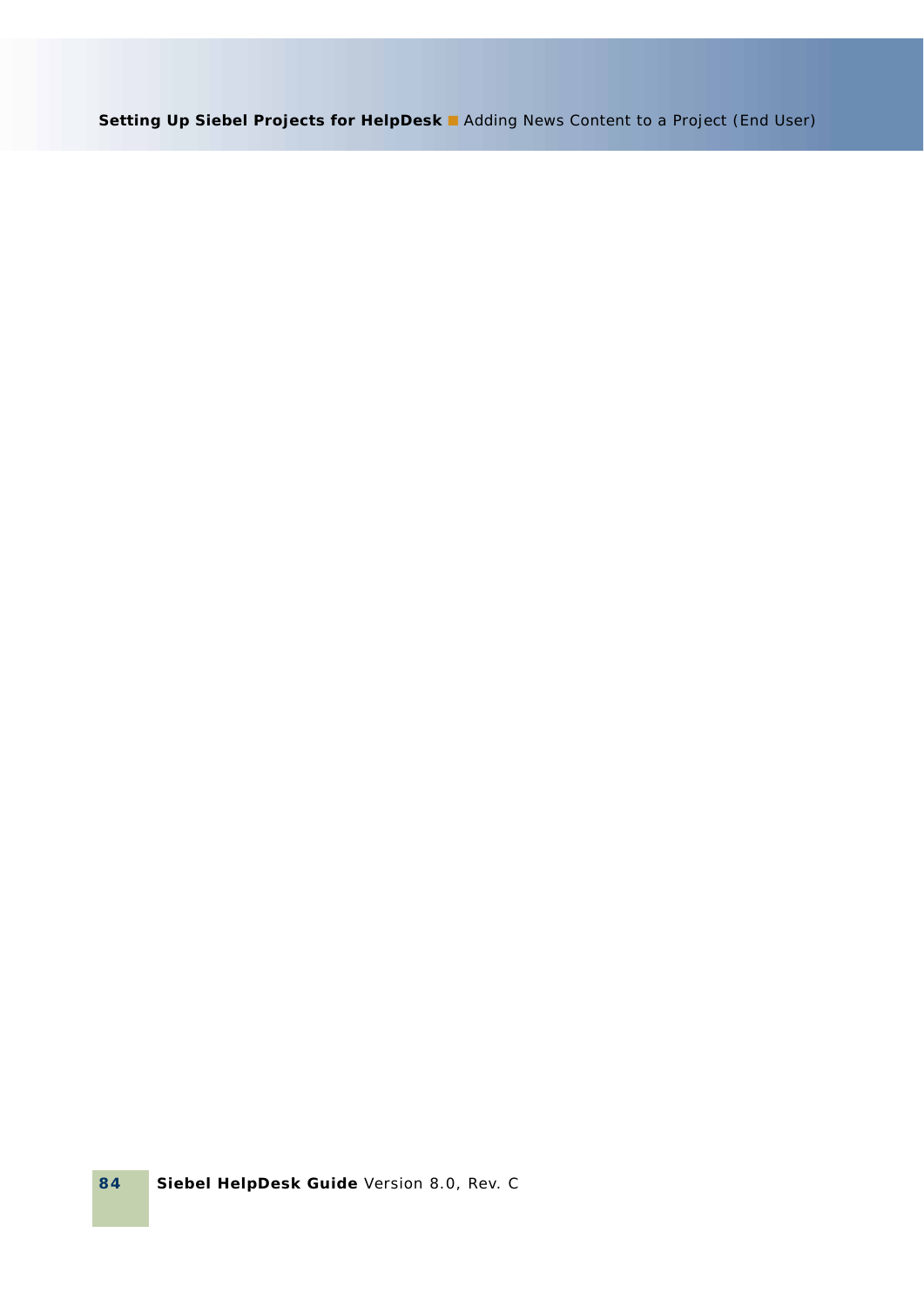# **A** Siebel HelpDesk Connector for **Oracle Enterprise Manager**

This appendix describes the Siebel HelpDesk Connector for Oracle Enterprise Manager. For information on using the Siebel HelpDesk Connector with Enterprise Manager, see *Oracle Enterprise Manager Connector Installation and Configuration Guide*, which is part of the Enterprise Manager documentation library on the Oracle Technology Network web site.

*Oracle Enterprise Manager Connector Installation and Configuration Guide* covers the following topics for the Siebel Connector: prerequisites, installation, configuration, functionality, navigation, and customization.

This appendix includes the following topics:

- [About the Siebel HelpDesk Connector](#page-84-0)
- [Web Services for the Siebel HelpDesk Connector](#page-84-1)

# <span id="page-84-2"></span><span id="page-84-0"></span>**About the Siebel HelpDesk Connector**

The Siebel HelpDesk Connector uses HTTP or HTTPS connections to integrate Enterprise Manager with Siebel HelpDesk. You can create, update, or close service requests based on alerts in Enterprise Manager.

The EMHelpdesk.jar file contains the following Siebel Connector components:

- SiebelDeploy.xml Connector Descriptor
- SiebelHelpdeskTemplate.xsl Ticket Template
- CreateResponse.xsl Ticket Response Template
- **EMModel.xml** Alert Schema

For information on installing the Siebel HelpDesk Connector, see *Oracle Enterprise Manager Connector Installation and Configuration Guide,* which is part of the Enterprise Manager documentation library on the Oracle Technology Network web site*.*

## <span id="page-84-1"></span>**Web Services for the Siebel HelpDesk Connector**

The Siebel HelpDesk Connector uses the following Siebel Web Services to communicate with Enterprise Manager:

- CreateTroubleTicket
- **GetTroubleTicket**
- UpdateTroubleTicket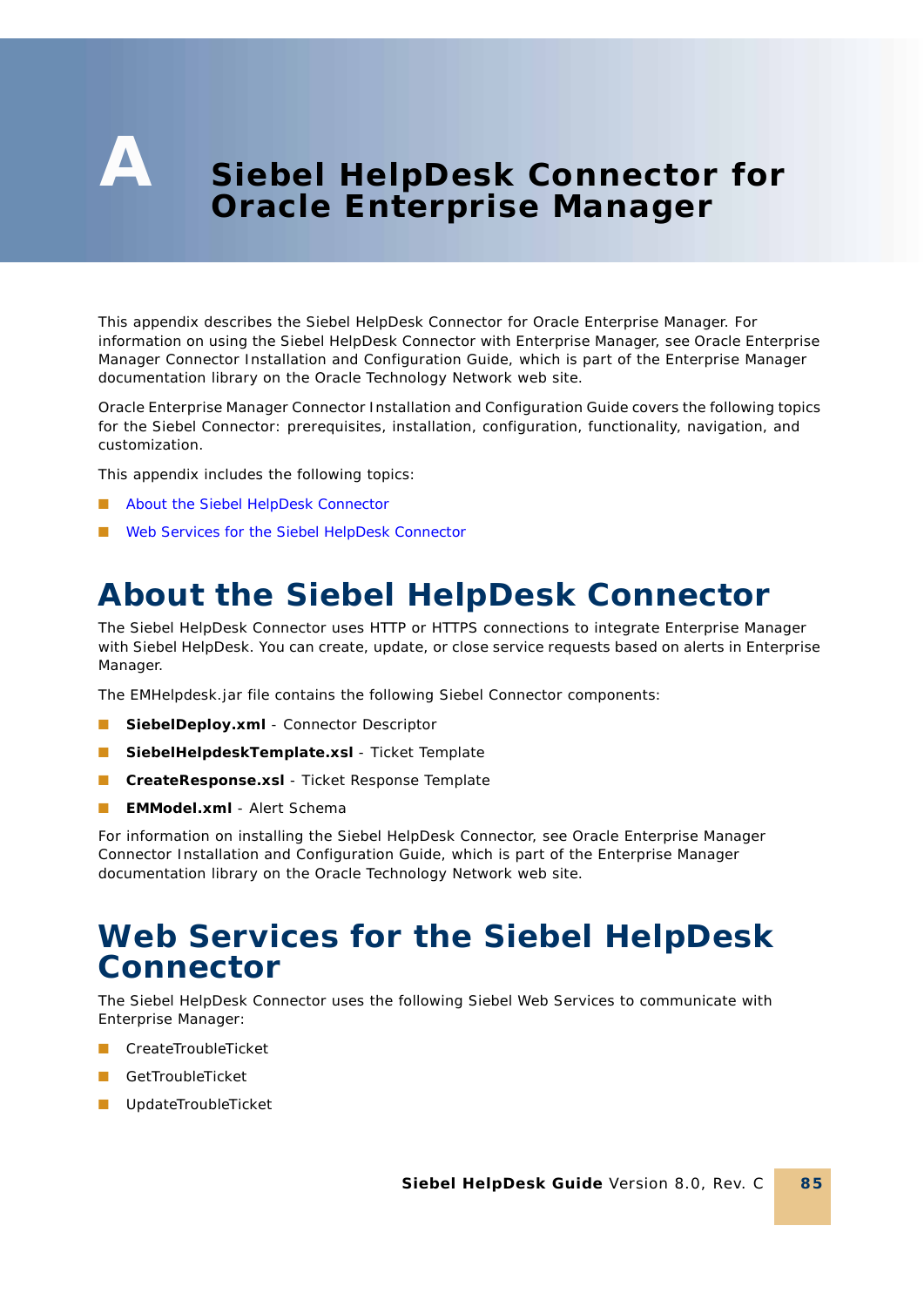You must enable these Web Services to use the Siebel HelpDesk Connector. For information on enabling Web Services, see *Siebel CRM Web Services Reference*. For more information on the Siebel HelpDesk Connector, see *Oracle Enterprise Manager Connector Installation and Configuration Guide,*  which is part of the Enterprise Manager documentation library on the Oracle Technology Network web site.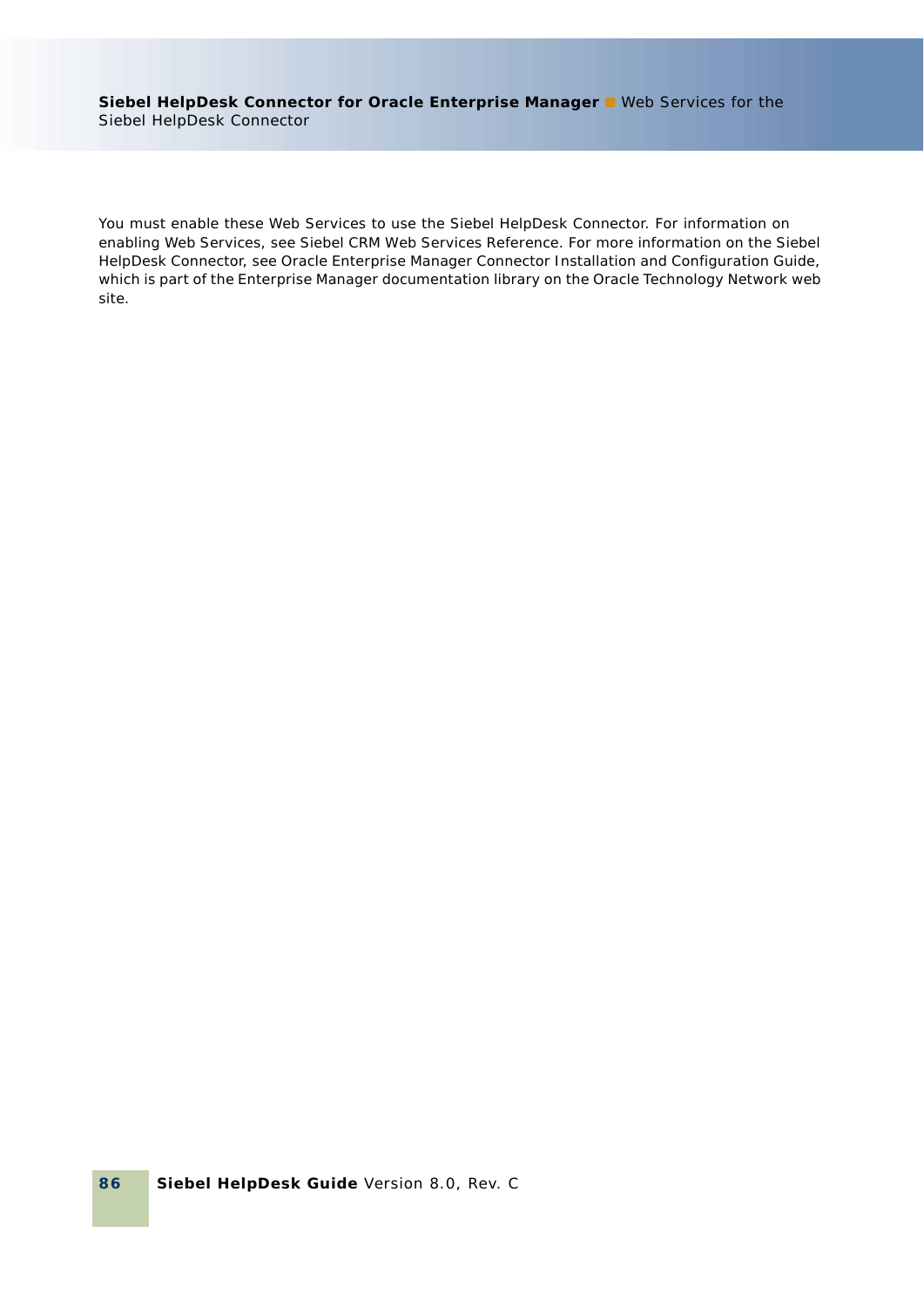### **Index**

### **A**

**accessing** [forms 71](#page-70-0) [submitted form 72](#page-71-0) **activity plan, creating with activities** [80](#page-79-2) **activity templates, about** [14](#page-13-0) **administrator** [set up tasks 9](#page-8-0) **approvers** [creating summary form 63](#page-62-0) **assets, about assigning** [14](#page-13-1) **Assignment Manager, about using** [15](#page-14-0) **attachments, about creating** [15](#page-14-1)

### **C**

**change management** [32](#page-31-0) **collaboration** [virtual collaboration 76](#page-75-2) [virtual collaboration guidelines 77](#page-76-0) **communications server, about setting up** [15](#page-14-2) **configuring Siebel ERM** [setting up GUESTERM user 10](#page-9-0) **Content Services, adding news content to projects** [82](#page-81-2) **CTI Integration, about** [15](#page-14-2) **customizing** [preconfigured employee self-service form 59](#page-58-0)

### **D**

**deleting news topics** [83](#page-82-0) **duplicate records, preventing** [62](#page-61-0)

### **E**

#### **employee self-service, setting up**

[about scripting and requestor forms 61](#page-60-0) [accessing and submitting forms 71](#page-70-0) [accessing saved form 71](#page-70-1) [accessing submitted form 72](#page-71-0) [creating a summary form 63](#page-62-0) [creating forms 56](#page-55-0) [customizing preconfigured employee self](#page-58-0)service form 59 [designing requestor forms 60](#page-59-0) [field values, importing 66](#page-65-0) [importing preconfigured employee self-](#page-57-0)

[service form 58](#page-57-0) [linking forms 67](#page-66-0) [making field read-only 61](#page-60-1) [populating a field in a form 63](#page-62-1) [preventing creating duplicate records 62](#page-61-0) [process workflow example 54](#page-53-0) [releasing and testing forms 70](#page-69-0) [scenario 53](#page-52-0) **employee surveys, about** [14](#page-13-2) **Enterprise Manager** [Siebel HelpDesk Connector 85](#page-84-2) **entitlement verification, about** [14](#page-13-3) **escalation and notification engine, about using** [15](#page-14-3) **ESS forms**

[linking to request change forms 69](#page-68-0)

#### **F FAQ**

*[See](#page-17-0)* frequently asked questions **field** [making read-only 61](#page-60-1) [populating in a form 63](#page-62-1) **forms** [about scripting and requestor forms 61](#page-60-0) [accessing and submitting 71](#page-70-0) [accessing saved forms 71](#page-70-1) [accessing submitted form 72](#page-71-0) [creating a summary form 63](#page-62-0) [creating self-service forms 56](#page-55-0) [customizing preconfigured employee self](#page-58-0)service form 59 [designing requestor forms 60](#page-59-0) [importing preconfigured employee self](#page-57-0)service form 58 [linking self-service forms 67](#page-66-0) [making field read-only 61](#page-60-1) [populating a field 63](#page-62-1) [preventing creating duplicate records 62](#page-61-0) [releasing and testing 70](#page-69-0) **frequently asked questions** [categorizing a resolution 19](#page-18-0) [categorizing solutions 18](#page-17-1) [creating resolution 19](#page-18-1)

[working with solutions database 18](#page-17-0)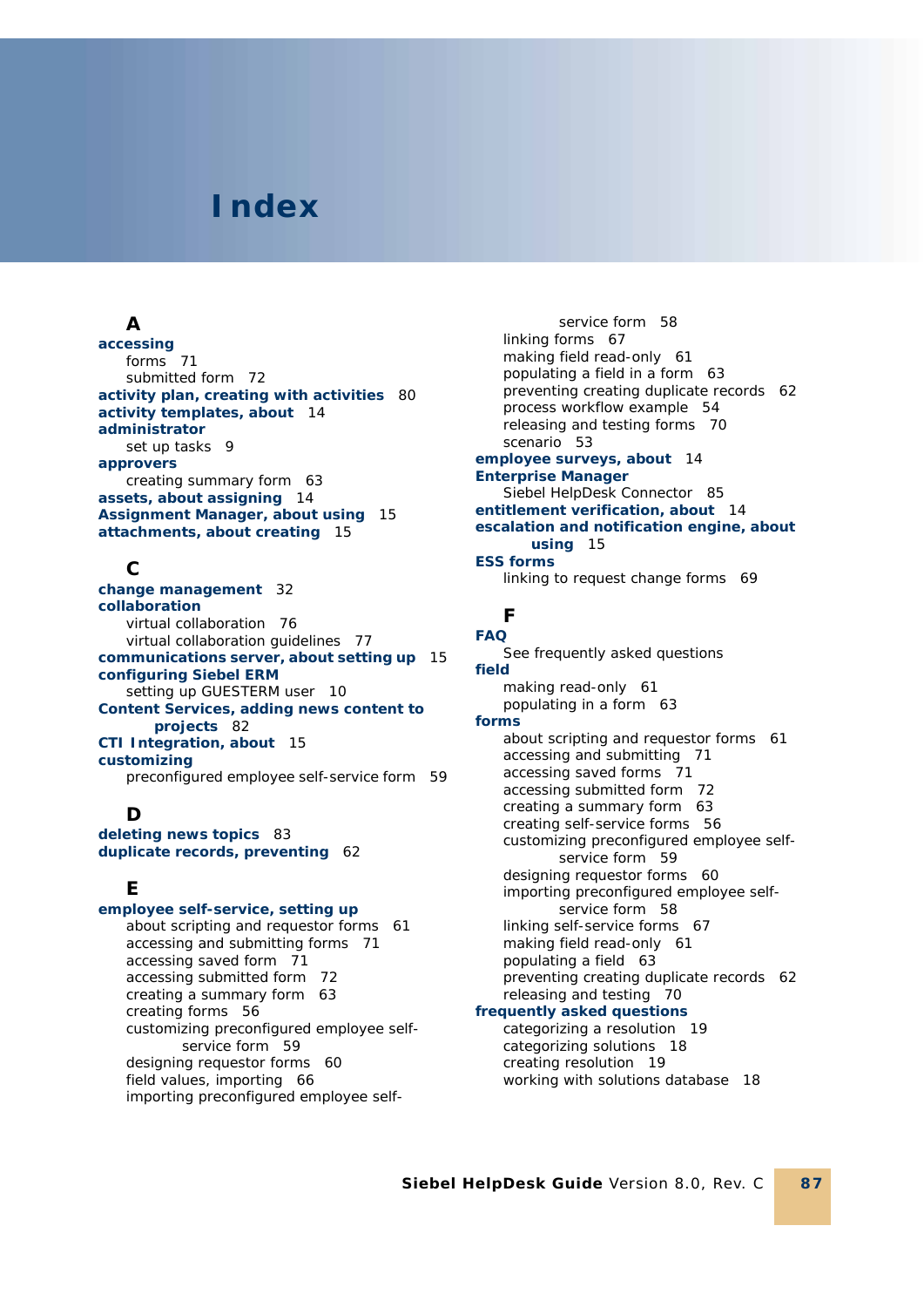#### **G**

**getting started** [administrative tasks 9](#page-8-0) [configuring for GUESTERM user 10](#page-9-0) **graphics, adding to Project Summary pages** [82](#page-81-3) **GUESTERM user, setting up** [10](#page-9-0)

#### **H**

**help desk, IT Solution Management Set** [change management 32](#page-31-0) [incident management 26](#page-25-0) [known errors 41](#page-40-0) [problem management 29](#page-28-0) **help desk, setting up** [about activity templates 14](#page-13-0) [about assigning assets 14](#page-13-1) [about assigning service requests 15](#page-14-0) [about creating attachments 15](#page-14-1) [about employee surveys 14](#page-13-2) [about service entitlement verification 14](#page-13-3) [about setting up communications server 15](#page-14-2) [about Siebel HelpDesk and support](#page-12-0)  organizations 13 [about Siebel knowledge base setup 17](#page-16-0) [about using escalation and notification](#page-14-3)  engine 15 [categorizing a resolution 19](#page-18-0) [categorizing solutions 18](#page-17-1) [creating resolution 19](#page-18-1) [Enabling Service Level Management 20](#page-19-0) [help desk agent and user responsibilities 16](#page-15-0) [overview of IT Service Management Solution](#page-23-0)  Set 24 [process workflow example 16](#page-15-1) [scenario 16](#page-15-2) [Service Level Management 49](#page-48-0) [Setting up links on Service Request home](#page-19-1)  page 20 [working with solutions database 18](#page-17-0) **HelpDesk Connector for Enterprise Manager** [About 85](#page-84-2) **HTML editor toolbar, about using to edit project descriptions** [81](#page-80-1)

#### **I**

**importing** [preconfigured employee self-service form 58](#page-57-0) [values to a summary form 66](#page-65-0) **Inbox, linking to self-service forms** [67](#page-66-0) **incident management** [26](#page-25-0) **Information Technology Infrastructure Library (ITIL)**

[change management 32](#page-31-0) [incident management 26](#page-25-0) [known errors 41](#page-40-0) [overview of employee lifecycle 24](#page-23-0) [problem management 29](#page-28-0)

### **K**

**known errors** [41](#page-40-0)

### **L**

**linking self-service forms** [67](#page-66-0) **literature** [adding literature items 69](#page-68-0)

#### **N**

**news content, adding to projects** [82](#page-81-2) **news topics** [removing from Project Summary page 83](#page-82-0)

#### **P**

**preconfigured employee self-service form** [customizing 59](#page-58-0) [importing 58](#page-57-0) **problem management** [29](#page-28-0) **Project Center** [and virtual collaboration 76](#page-75-2) [project summary 78](#page-77-2) **Project Explorer, using to browse projects** [78](#page-77-3) **project members, adding** [79](#page-78-2) **Project Summary page** [about 78](#page-77-2) [adding description 80](#page-79-3) [adding graphics 82](#page-81-3) [removing news topics 83](#page-82-0) **publishing** [solutions 18](#page-17-0)

### **R**

**read-only field, making** [61](#page-60-1) **records, preventing creating duplicates** [62](#page-61-0) **releasing** [forms and testing 70](#page-69-0) **requestor forms** [about scripting 61](#page-60-0) [designing 60](#page-59-0) [making field read-only 61](#page-60-1) [populating a field 63](#page-62-1) [preventing creating duplicate records 62](#page-61-0) **resolution** [categorizing 19](#page-18-0) [creating 19](#page-18-1)